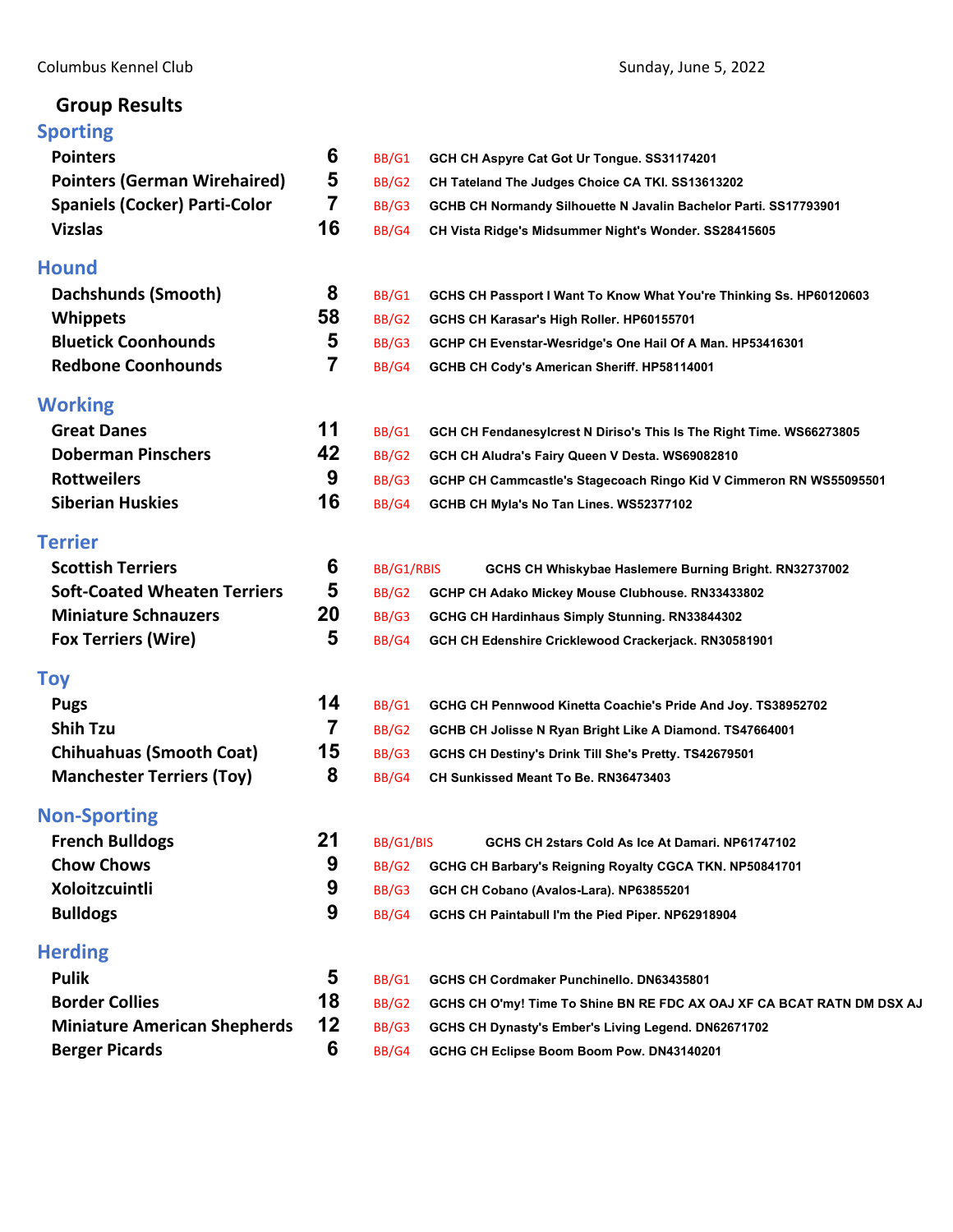# **Owner Handled Group Results Sporting Pointers (German Shorthaired) 22** OHBB/OHG1 **GCHS CH Stonehills Misery Business JH BCAT DE DMX AS TKN. SS14348108 Spaniels (Clumber) 7** OHBB/OHG2 **GCHB CH Pegasus Winning Colors. SS06123701 Setters (Irish) 5** OHBB/OHG3 **Shadowmere's Family Fortune. SS29370105 Lagotti Romagnoli 6** OHBB/OHG4 **Infiniti Pretty Please With A Cherry On Top. SS31539901 Hound Redbone Coonhounds 7** OHBB/OHG1 **GCHB CH Cody's American Sheriff. HP58114001 Rhodesian Ridgebacks 11** OHBB/OHG2 **GCH CH Zareba's Undercover Op At Skytop BCAT CGC TKN. HP61475301 Dachshunds (Wirehaired) 14** OHBB/OHG3 **Dixiedachs Dancing In The Dark Sw. HP62764004 Whippets 52** OHBB/OHG4 **CH Winway Hearts On Fire At Festiva. HP58316103 Working Rottweilers 14** OHBB/OHG1/OHRBIS **GCHB CH Eirians Vivian Madame Lubeaux. WS68300101 Black Russian Terriers 12** OHBB/OHG2 **GCHB CH Zolaroza's That's A Rendezvous With Ms Pavlichenko WS57834705 Bullmastiffs 5** OHBB/OHG3 **T-Boldt's Chazwick Casino Royale. WS72503504 Portuguese Water Dogs 12** OHBB/OHG4 **CH Allegiance Water U Wading 4 BCAT. WS69319308 Terrier Cairn Terriers 12** OHBB/OHG1 **GCH CH Nicairn Saffron Hjo Got The Spirit. RN36746805 Bedlington Terriers 7** OHBB/OHG2 **GCHB CH Prismic Fashionista Ignites The Revolution CAA DCAT. RN35878303 Border Terriers 7** OHBB/OHG3 **CH Bascovail Slice Of Life. RN36321201 Scottish Terriers 19** OHBB/OHG4 **GCHB CH Mcvan's Paperback Rider. RN34087102 Toy Pugs 15** OHBB/OHG1 **GCH CH Triptych's Don't Count Me Out. TS47739301 English Toy Spaniels (K C & R) 5** OHBB/OHG2 **CH Sanchi Written In The Stars. TS41486602 Brussels Griffons 15** OHBB/OHG3 **GCH CH Huntwood's Texas Hold'Em At Camelot. TS44866102 Italian Greyhounds 20** OHBB/OHG4 **GCHB CH Alura Boccalupo Good Vibes CA BCAT. TS49078201 Non‐Sporting Chow Chows 9** OHBB/OHG1/OHBIS **GCHG CH Barbary's Reigning Royalty CGCA TKN. NP50841701 Bulldogs 19** OHBB/OHG2 **GCHS CH Paintabull I'm the Pied Piper. NP62918904 French Bulldogs 34** OHBB/OHG3 **GCH CH Lelac's Gimme A Break. NP65898004 Tibetan Spaniels 16** OHBB/OHG4 **GCH CH Oak's Phoenix Rising For Lantana. NP62301101 Herding Shetland Sheepdogs 11** OHBB/OHG1 **Starphire Life Of The Party At Vanguard CD CA CGC. DN57512803 Border Collies 18** OHBB/OHG2 **GCHS CH O'my! Time To Shine BN RE FDC AX OAJ XF CA BCAT RATN DM**

**Canaan Dogs 5** OHBB/OHG3 **CH River Rock Karizma Xocial Distancing FCAT TKN. DN62474901**

**German Shepherd Dogs 12** OHBB/OHG4 **CH Kingdom's He Is Risen CAA DCAT. DN60813702**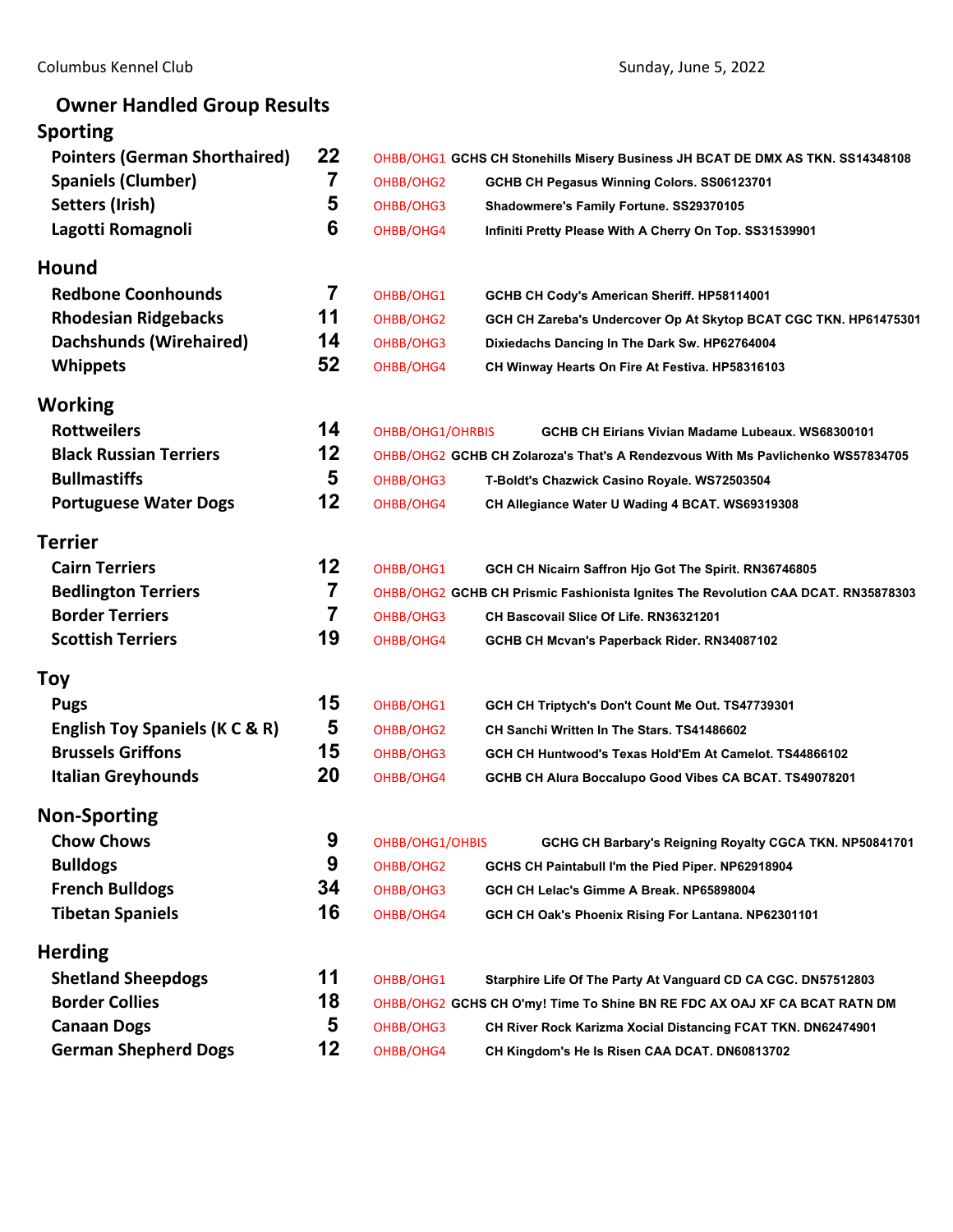<span id="page-2-0"></span>16298 Mrs. Linda Hurlebaus

# **Brittanys**

#### **Brittanys, Best of Breed**

# **5** BB **GCH CH Dogwood Hollow Hi-Hope On The C'S RI JH CA CGC TKN. SR87901201**

2/1/2015 Breeder: Mary Claire Ctibor/Elizabeth Ctibor/Geri O Clements/Cheryl Mika. Sire: GCHB CH Dogwood Hollow So Be It Dam: CH Dogwood Hollow Sweet Home Alabama. Owner:Mary Claire Ctibor|Elizabeth Ctibor.

Judge:

17438 Bonnie P Threlfall

#### **Lagotti Romagnoli**

#### **Lagotti Romagnoli, Puppy (6‐9 Months) Bitches**

#### **6** 1/W/OS **Infiniti Pretty Please With A Cherry On Top. SS31539901**

OHBB/OHG4 11/28/2021 Breeder: Elizabeth Powell. Sire: GCH CH Lusimdragon Mattia Dam: CH Aukero Back Draft. Owner:Amy C Lane|Elizabeth Powell|McKenna Lane.

#### **Lagotti Romagnoli, Open Bitches**

# **8** 1/R **Infiniti's Tipsy On Tequila. SS23064108**

11/17/2020 Breeder: Sonia Lopez/Donald Powell/Elizabeth Powell. Sire: GCHS CH Il Granaio Dei Malatesta Negroni Sbagliato Dam: CH Two By Two All Roads Lead To Rome. Owner:Tara Stephenson|Butch Stephenson|Elizabeth Powell.Agent: Liz Powell

#### **Lagotti Romagnoli, Best of Breed**

#### **5** BB **Il Granaio Dei Malatesta Flocky. SS33834201**

1/17/2020 Breeder: Monica Benelli. Sire: Praxtar's Tomb Raider Dam: CH Il Granaio Dei Malatesta Primavera. Owner:Blair Aguillard|Monica Benelli .

Judge:

17438 Bonnie P Threlfall

# **Pointers**

#### **Pointers, Puppy (6‐9 Months) Dogs**

# **5** AB **Southern Hampton Love At First Bite. SS30413903**

10/29/2021 Breeder: Paul K Wessberg/Lydia Frey/Tina McDonnell. Sire: Southern-Malmason 2 Birds 1 Stone JH Dam: CH Southern Springpoint Look What You Made Me Do CA. Owner:June Johnston|Elizabeth Manno|Paul Wessberg.Agent: Cindy Smith

#### **Pointers, Best of Breed**

#### **6** BB/G1 **GCH CH Aspyre Cat Got Ur Tongue. SS31174201**

12/10/2018 Breeder: A Lumsden/Julie Manser/J Lumsden. Sire: Aspyre On The Tip Of Ur Tongue Dam: Aspyre Wouldn't It Be Loverly. Owner:Dr Howard Spey|Karen Spey.Agent: Ash Oldfield

Judge:

17438 Bonnie P Threlfall

# **Pointers (German Shorthaired)**

# **Pointers (German Shorthaired), Open Dogs**

 **5** 1/W **Windchime's Upland Bounty Hunter JH. SS18228202**

3/25/2020 Breeder: Stacie Smith/Rylee Balasco. Sire: CH Windchime's Shiny Copper Bullet MHA Dam: CH Lexi Vom Stillwater MHA CGC TKN. Owner:Randall Hall|Rylee Balasco.

#### **Pointers (German Shorthaired), Puppy (6‐9 Months) Bitches**

 **6** <sup>1</sup> **Fairhill's Garbonita Count Your Blessings. SS29162012**

9/24/2021 Breeder: Julie Thate/Cherie Hendrix/Anita Weiss. Sire: GCHB CH Aus Dem Norden's Duel In The Desert CD PCD BN RE JH FDC ACT2 TKP Dam: GCH CH Vjk-Myst Garbonita's For Your Eyes Only JH. Owner:Fawn Kovach|Cynthia Sandstedt|Julie Thate.

# **Pointers (German Shorthaired), Puppy (9‐12 Months) Bitches**

#### **8** 1/W/BW **Robin Crest I Love Lucy V.Westpointe. SS28316304**

7/4/2021 Breeder: Tracy Duff. Sire: GCHG CH Stelor's Royalty Remembered JH Dam: GCH CH Robin Crest Royal Marchesa JH. Owner:Wyatt Jenkins|Holly Jenkins|Tracy Duff|Robin Remondi.

#### **10** 2/R **Woodlyn How Ya Like Them Apples @Bayville. SS28786403**

8/26/2021 Breeder: Chandler Sharpe/Scott Edwards. Sire: GCHB CH Eisenfaust's Take A Good Look at Bequest Dam: GCH CH Bayville's Second Star To The Right JH BCAT. Owner:MrScott Edwards |Jeanine K Edwards.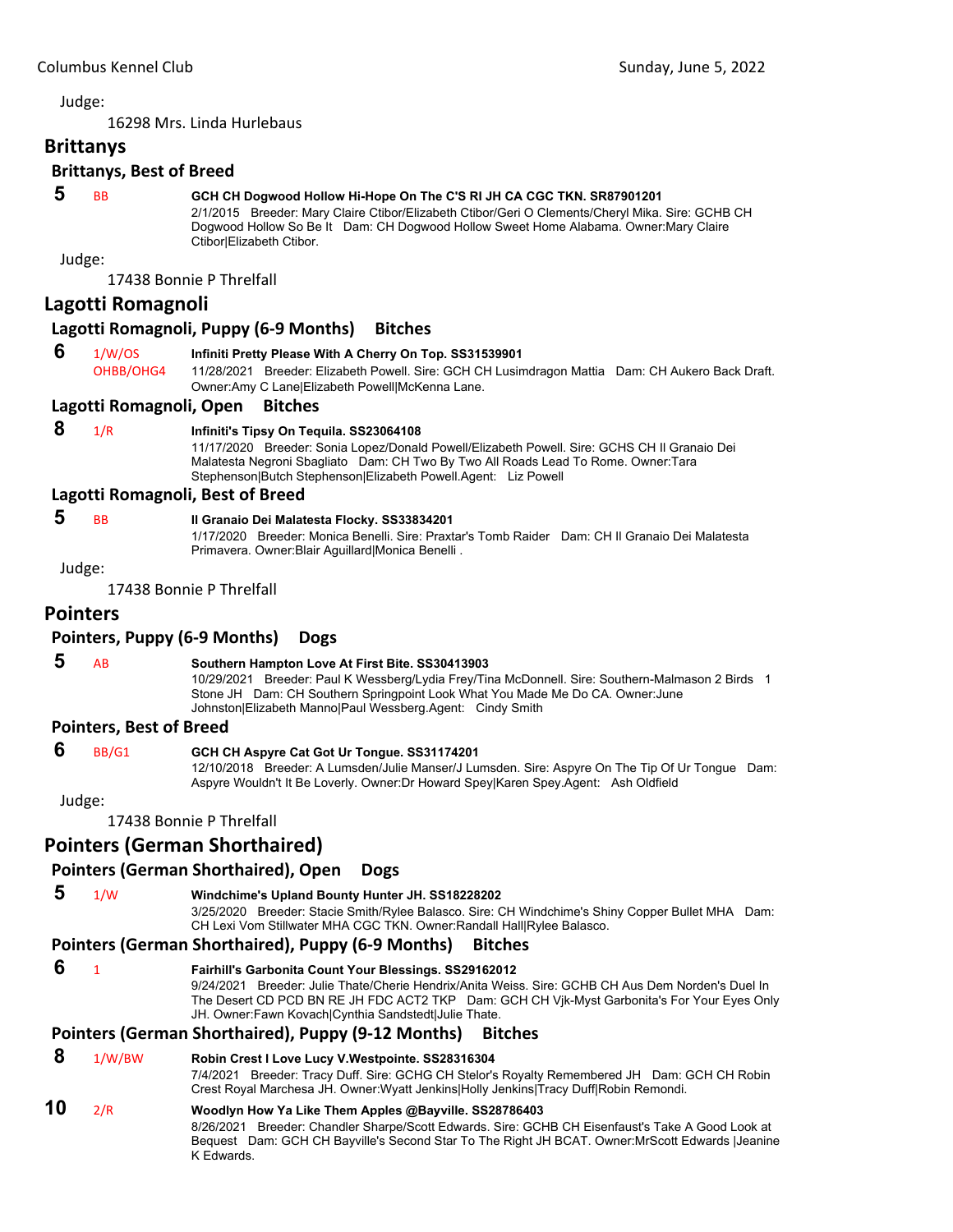|    |                         | <b>Pointers (German Shorthaired), American Bred</b><br><b>Bitches</b>                                                                                                                                                                                                          |
|----|-------------------------|--------------------------------------------------------------------------------------------------------------------------------------------------------------------------------------------------------------------------------------------------------------------------------|
| 14 | $\mathbf{1}$            | Wing And A Prayer's Shining Star Ellie. SS23057903<br>11/26/2020 Breeder: Sharon Veeder/Vanessa Carmean. Sire: GCHS CH Newpoint Under Investigation<br>Dam: GCH CH Waap's In It To Win It V. Newpoint'S-Thunderstorm MH. Owner: Sharon Veeder Agent: Rose<br>Robinett          |
|    |                         | Pointers (German Shorthaired), Open<br><b>Bitches</b>                                                                                                                                                                                                                          |
| 16 | AB                      | Edelmarke Spark Lights The Way. SS10638203<br>3/8/2019 Breeder: Lisa Hauck-Gaede & William Cornell. Sire: Edelmarke-Shade Mtn Raine Song CH JH<br>Dam: Edelmarke Moonlight Serenade. Owner: Wyatt Jenkins.                                                                     |
|    |                         | <b>Pointers (German Shorthaired), Best of Breed</b>                                                                                                                                                                                                                            |
| 7  | AB                      | CH Liebmeister Diesel, SR89796101<br>10/7/2015 Breeder: Debbie King. Sire: CH Liebmeister OB Stands 4 Orange & Blue CA BCAT Dam: CH<br>Liebmeister Karlena. Owner: Debbie King.                                                                                                |
| 9  | <b>BB</b>               | GCHG CH Tsara Wyndcrest Star Of Top Gun V. Starfield JH CA BCAT. SR93933403<br>6/20/2016 Breeder: Tracy Sarama. Sire: GCHS CH Starfield's Army Strong V Bulkley JH DS Dam: GCHS<br>CH Whisperfield Wicked Queen JH CA. Owner:Carrie Morris.Agent: Anna Stromberg               |
| 11 | <b>SEL</b>              | GCH CH Riveredge Forged In Fire CGC TKN. SS16596302<br>1/18/2020 Breeder: Mrs. Jan Budnick/Ms. Nancy Markley. Sire: GCHB CH Claddagh's Etched In Steel<br>FDC Dam: CH Riveredge Fire On The Mountain RN CGC. Owner: Jan Budnick.                                               |
| 15 |                         | CH Dreamn's Veritas Aequitas. SS17616202<br>3/12/2020 Breeder: Scott Dickerson/Michelle Plunkett/Ronda Hannah. Sire: GCHB CH Bnj Whiteoak<br>Neverending Story RN JH CA DS CGC TKN Dam: GCH CH Dreamn's Livin On The Edge CA BCAT.<br>Owner: MICHELLE L PLUNKETT Ronda Hannah. |
| 20 | <b>OS</b>               | GCHS CH Wyndbourne By Design. SS10284903<br>1/20/2019 Breeder: Susan Harrison. Sire: CH Hunterspride The Canadian Way JH Dam: GCHS CH<br>Wyndbourne Never Say Never V Deppe-Haus JH CA BCAT DM DS. Owner:Susan Harrison.                                                       |
| 22 | <b>SEL</b><br>OHBB/OHG1 | GCHS CH Stonehills Misery Business JH BCAT DE DMX AS TKN. SS14348108<br>9/16/2019 Breeder: Kimberly Petts/Jane C Rae. Sire: GCHS CH Legacyk Naughty By Nature SH CGC<br>Dam: GCHB CH Cheza's Stardust. Owner: Molly McCown Kimberly Petts.                                     |
|    | Judge:                  |                                                                                                                                                                                                                                                                                |
|    |                         | 17438 Bonnie P Threlfall                                                                                                                                                                                                                                                       |
|    |                         | <b>Pointers (German Wirehaired)</b>                                                                                                                                                                                                                                            |
|    |                         | <b>Pointers (German Wirehaired), Best of Breed</b>                                                                                                                                                                                                                             |

# **5** BB/G2 **CH Tateland The Judges Choice CA TKI. SS13613202**

8/9/2019 Breeder: Dr. Anita Tate. Sire: CH Hilltop N' Caramel Comin' To Broadway Dam: GCHS CH Willamette's Lookout Catching Fire JH OA OAJ OF CA DM DSA SDPRO CGCA TKE. Owner:Terrence Boldin|Dr. Anita Tate.

Judge:

6065 Dr. Steven L. Keating

# **Retrievers (Chesapeake Bay)**

# **Retrievers (Chesapeake Bay), Puppy (9‐12 Months) Dogs**

 **5** AB **Briarwood's Ode To A Macallan 25 Duck Day. SS28287306** 8/2/2021 Breeder: Mr. David Wilson Wannamaker II. Sire: Ib Woodie Woodchuck Wannamker Ffd Dam: Ichi Bon Ila Osso Wannamaker Ffd. Owner:Wendy Buchanan.Agent: Chris McElyea

# **Retrievers (Chesapeake Bay), Puppy (9‐12 Months) Bitches**

 **6** AB **Next Generation Southbound Train. SS29306401**

6/25/2021 Breeder: Adam Levy. Sire: Chestnut Hills Bruin Dam: GCHB CH Next Generations No Mercy JH. Owner:Laurea Griggs.

# **Retrievers (Chesapeake Bay), Best of Breed**

| <b>B<sub>B</sub></b> | GCHB CH Taylor's Sky Twister Dog. SR71932703                                                                                                                                                                    |
|----------------------|-----------------------------------------------------------------------------------------------------------------------------------------------------------------------------------------------------------------|
| <b>OHBB</b>          | 3/8/2012 Breeder: Sally Ann Taylor/Gary Sheetz. Sire: GCHP CH Chesacolahardwoodbaltimoreraven DS<br>Dam: GCH CH Taylor's Stuntcie Runtcie Ann. Owner: Sally Ann Taylor Angela J Cox.                            |
| <b>AB</b>            | CH Laurelwood High Gloss JH. SS07769004<br>9/20/2018 Breeder: Laurea Griggs. Sire: GCH CH Next Generations Ironwoods Walnut MH Dam: GCH<br>CH Coolwater's Roane Point CD BN RE SH NA NAJ. Owner: Laurea Griggs. |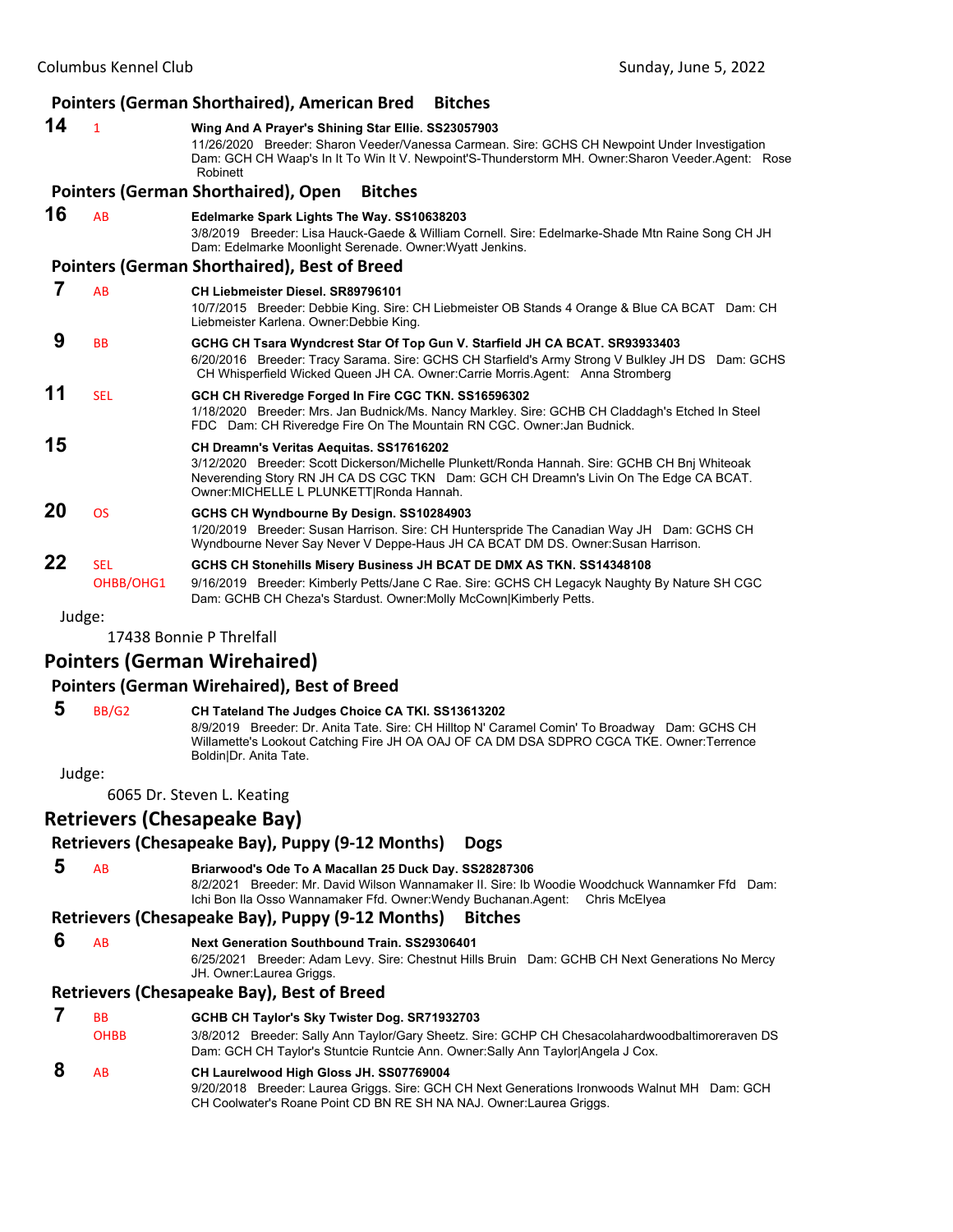Judge: 17438 Bonnie P Threlfall **Retrievers (Golden) Retrievers (Golden), American Bred Dogs 9** AB **Passion's Knox Your Socks Off At Nolichucky. SS20157203** 7/5/2020 Breeder: Heike Stroup. Sire: GCHB CH Goldrox Sunnydreams Fire Starter Dam: CH Passion's Play That Song CDX. Owner:James Fillers|Ginny Kincer. **Retrievers (Golden), Open Dogs 11** AB **Wingold American Patriot. SS13624301** 7/31/2019 Breeder: Juliet E McDaniel. Sire: GCHS CH Questan's Regeneraceshun BN RI RATN DM DSX CGC TKI Dam: Wingold's Snowy Owl CDX RN JH. Owner:James Cassella|Marilyn Cumming. **15** 1/W **Oakleaf's Pirate Of Penn's Dance JH CGC. SS17818706** 3/5/2020 Breeder: Jeffrey Thomson/Deborah Thomson. Sire: GCHP CH Hillock's Jack Daniel'S RA JH CA RATN CGC Dam: Oakleafs Last Dance Last Chance. Owner:Kate Dreher Wells .Agent: Ginny Kincer **Retrievers (Golden), 12‐18 Months Bitches 12** <sup>2</sup> **High Country Haley's Golden Comet. SS23737101** 12/12/2020 Breeder: Ms. Heather Marie Stewart. Sire: CH High Country's Magnificat By Sebastian Dam: Summits High Country High Hopes. Owner:James Ellis.Agent: Chatham Napoli **14** AB **Broadway's Next Genairation @ Questan CGC TKN VHMA. SS25730907** 2/20/2021 Breeder: Rosalie De Santis/Kathy Mehmet/Susan Campia/Julie Wangelin. Sire: GCHS CH Questan's Regeneraceshun BN RI RATN DM DSX CGC TKI Dam: GCHB CH Broadway's Diamonds And Denim JH CGC. Owner:Julie M Wangelin|Beverly Radloff. **16** <sup>1</sup> **Dreamers Golden Looking For The Lost Blood Xcarlet. SS26269501** 1/31/2021 Breeder: Pedro Ulises Lopez. Sire: Verdoro's Excalibur At Dreamers Dam: CH Dreamers Golden Party At The Beach With Minnie. Owner:Pedro Lopez.Agent: Aaron Wilkerson **18** <sup>3</sup> **Luxury Golden Castle Ruffian. SS27670501** 2/22/2021 Breeder: Simey Flores. Sire: Gaston De Himmelstein Dam: Panam Lat Uncac Vesim Luxury Golden Castle Crown. Owner:Micheline Laberge |Trinity Lonsdale. **Retrievers (Golden), American Bred Bitches 22** 1/R **Falkinburg's Irish Lace. SS23033501** 11/13/2020 Breeder: Lori Ann Falkinburg/Mr. Patrick J. Falkinburg. Sire: CH Captivate's Toblerone At Heartland CGC Dam: Falkinburg's Irish Gold CGC TKN. Owner:Lori Falkinburg|Lori Falkinburg|Patrick Falkinburg. **Retrievers (Golden), Open Bitches 26** 1/W/BW/OS **Dreamers Golden In Baires With Ninni. SS16344906** 1/10/2020 Breeder: Pedro Ulises Lopez / ANALIA HABROSKY / . Sire: Dreamers Joy Of Life With Joy Dam: Dreamers Siberia Blanca New Generation Light Ninna. Owner:Pedro Lopez.Agent: Aaron Wilkerson **28** AB **Boca Gold Hot D'Am. SS16672002** 12/7/2019 Breeder: Michele Karen Whitney/Ciera Gallagher/Gloria Chu. Sire: GCH CH Saffire's Yellow Flicker Beat DJ Dam: GCHB CH Boca Gold's Quarterly Dividends. Owner:Chatham Napoli. **30** <sup>2</sup> **Redhill Ethos When The Van Is A Rocking @ Oakleaf. SS21558501** 9/2/2020 Breeder: Paula Petelle/Ginny Kincer/Deborah Thomson. Sire: GCHS CH Passion N Powderhorn Only Game In Town CD RN JH CA DN Dam: CH Oakleafs Your Love Is Lifting Me Higher At Redhill RN. Owner:Jeffrey Thomson|Deborah Thomson.Agent: Ginny Kincer **Retrievers (Golden), Best of Breed 17** BB **GCHB CH Crescent Goldrox Worth His Wait In Gold. SS10839501** 2/18/2019 Breeder: Yvonne Sargent. Sire: GCHB CH Goldrox Sunnydreams Fire Starter Dam: Crescent She's The One. Owner:Paula Black |Emily Cloudman . **32** SEL **CH Summits Golden Slam Princess DN CGC TKA. SS06253702** 2/19/2018 Breeder: Beth Johnson. Sire: CH Summits Fireline Public Outcry Dam: CH Sombra's Just My Style. Owner:Babette Cohen.Agent: Ginny Kincer **34** AB **CH Top Pride's I Can Fly. SS29234102** 9/30/2020 Breeder: Min-Ho Song. Sire: GCH CH Sandpiper's Rush Hill Die Hard RN SH Dam: GCH CH Ocean Palace's The Love Of Your Life. Owner:Joan Chen.Agent: Amy Booth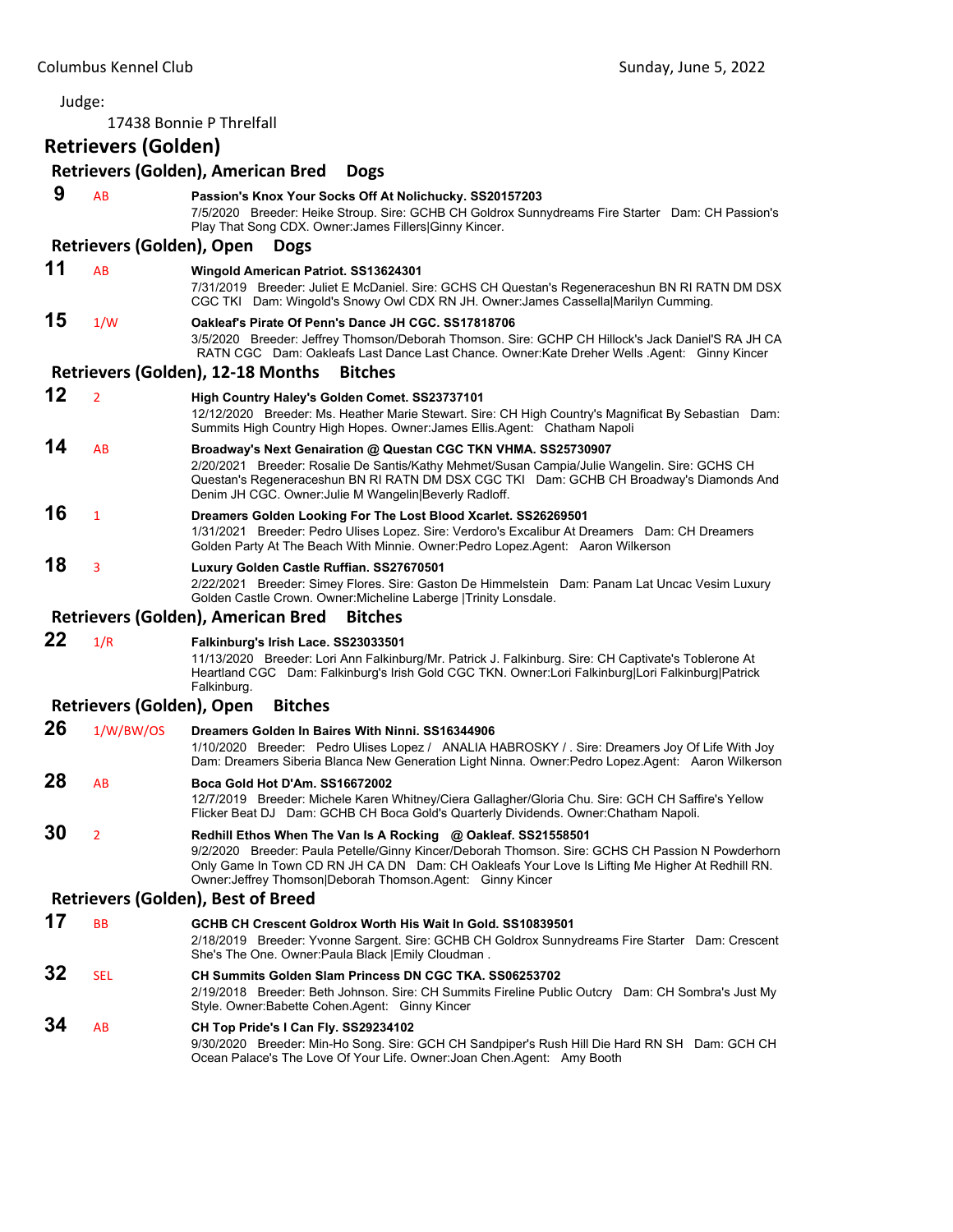17438 Bonnie P Threlfall

#### **Retrievers (Labrador)**

#### **Retrievers (Labrador), 12‐18 Months Dogs**

#### **7** 1/R **Grandquest Field Of Dreams. SS28518501**

6/1/2021 Breeder: Janice Granda/Aaron Wilkerson. Sire: Nikit Gator Gonna Get It Done Dam: Grandquest Pearl Island. Owner:Joan Baukus|Cecilia Damask.Agent: Jennifer Pearce

#### **Retrievers (Labrador), Open Black Dogs**

# **9** 1/W/BB/BW **Supernova's Check Your Ego At The Door. SS09854901**

12/28/2018 Breeder: Alayne Rae Mullen. Sire: Candy Acres Special Agent Leroy Jethro Gibbs Dam: Coldwaters Emergency Evacuation Plan. Owner:Alayne Rae Mullen and Keith Ferrin.Agent: Aaron Wilkerson

#### **Retrievers (Labrador), 12‐18 Months Bitches**

#### **6** 1/W/OS **Clarisma Passports Don't Blink. SS25781506**

3/17/2021 Breeder: Clarissa Ferrer/Mr. Arvind DeBraganca. Sire: GCHG CH Chambrays Tank'D On The Boulevard Dam: CH Passport's Fast And Furious Shelby At Mystic Falls BN RN CGCA CGCU TKN. Owner:Clarissa Ferrer|Hailey Ferrer.Agent: Arvind De Braganca

#### **Retrievers (Labrador), Bred‐By‐Exhibitor (Adult) Bitches**

#### **10** 1/R **Clarisma Passport Bunratty Mead. SS25781501**

3/17/2021 Breeder: Clarissa Ferrer/Mr. Arvind DeBraganca. Sire: GCHG CH Chambrays Tank'D On The Boulevard Dam: CH Passport's Fast And Furious Shelby At Mystic Falls BN RN CGCA CGCU TKN. Owner:Arvind deBraganca|Joyce deBraganca|Clarissa Ferrer.

#### **Retrievers (Labrador), Best of Breed**

| 11 | SEL | Clarisma Passports Luck Of The Irish. SS25781502<br>3/17/2021 Breeder: Clarissa Ferrer/Arvind DeBraganca. Sire: GCHG CH Chambrays Tank'D On The<br>Boulevard Dam: CH Passport's Fast And Furious Shelby At Mystic Falls BN RN CGCA CGCU TKN.<br>Owner: Clarissa Ferrer Ashley Sturgill.Agent: Arvind De Braganca |
|----|-----|------------------------------------------------------------------------------------------------------------------------------------------------------------------------------------------------------------------------------------------------------------------------------------------------------------------|
|    | AB. | CH Brighton Hero Of The Day. SS13279301<br>6/10/2019 Breeder: Nancy White/Sally Kuhn/Amanda Ferguson. Sire: GCH CH Tampa Bay Allenie<br>Kodachrome JH Dam: GCHS CH Brighton Branchwatr Victoria's One And Only Vivian. Owner: Amanda<br>Ferguson.                                                                |

Judge:

17438 Bonnie P Threlfall

#### **Setters (Irish)**

#### **Setters (Irish), Puppy (6‐9 Months) Dogs**

 **5** 1/W/BB **Shadowmere's Family Fortune. SS29370105**

OHBB/OHG3 9/12/2021 Breeder: Karren Harrison/Phil Booth. Sire: GCHS CH Shadowmere's Storm Chaser CGC Dam: CH Shadowmere's She's The One. Owner:John Reida|Marianne Reida.

#### **Setters (Irish), 12‐18 Months Dogs**

# **7** 1/R **Legacy Walk The Line. SS25089404**

3/3/2021 Breeder: Steven Zeiser. Sire: Kilkieran Southern Star Dam: Legacy Southern Where The Heart Is. Owner:Steven Zeiser.

Judge:

17438 Bonnie P Threlfall

# **Spaniels (Clumber)**

#### **Spaniels (Clumber), Open Dogs**

 **5** 1/W/BW **Big Boom's Gentleman Mayo For Rezod. SS29773501**

7/30/2020 Breeder: Levai Lana. Sire: Spice Twice Whomper Dam: Big Boom's Limited Boomolina. Owner:Cindy Brizes.

#### **Spaniels (Clumber), 12‐18 Months Bitches**

#### **6** <sup>3</sup> **Jazzin's Foreign Affair. SS26069901**

2/3/2021 Breeder: Collette Jaynes. Sire: CH Libell's Crazy Clown Dam: CH Jazzin's Reba Mcendive. Owner:Collette Jaynes.

#### **8** <sup>1</sup> **Jazzin's Royal Affair. SS26069902**

2/3/2021 Breeder: Collette Jaynes. Sire: CH Libell's Crazy Clown Dam: CH Jazzin's Reba Mcendive. Owner:Douglas R Nichols|Collette Jaynes|Emma Nichols.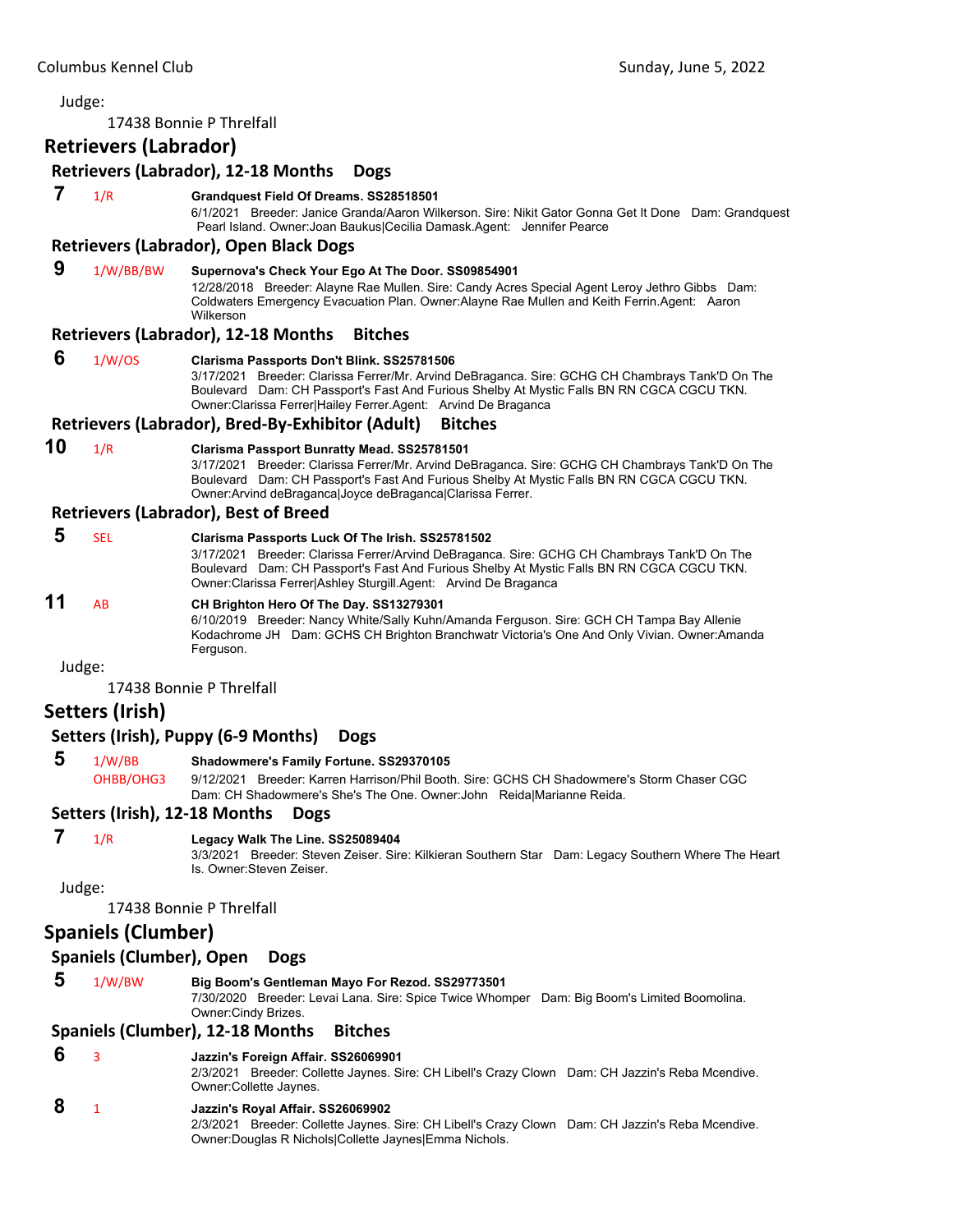#### **10** <sup>2</sup> **Jazzin's Triple Moon Goddess. SS27648001**

5/27/2021 Breeder: Deanna Bradley/Collette Jaynes. Sire: GCHB CH Anomar Moonrysn Malibu Beach SEN Dam: CH Jazzin's Little Red Ryder. Owner:Pamela Klemm|Collette Jaynes .

#### **Spaniels (Clumber), Bred‐By‐Exhibitor (Adult) Bitches**

**12** <sup>2</sup> **Rezod's Latte Coffee In The Morning. SS06361204** 7/6/2018 Breeder: Cindy Brizes. Sire: GCH CH Rezod's Sweet Baby James Dam: CH Rezod's Rich Never Bitter Gevalia JH. Owner:Cindy Brizes|Pat Holley.

# **14** 1/W/OS **Jazzin's At Last. SS17739901**

3/6/2020 Breeder: Collette Jaynes. Sire: CH Jazzin's The Gatekeeper Dam: CH Jazzin's Duchess Of York. Owner:Collette Jaynes.

#### **Spaniels (Clumber), Open Bitches**

- **16** 1/R **Rezod's Cup Of Java Cocoa JH. SS19845301**
	- 5/26/2020 Breeder: Cindy Brizes/Stephen Brannon. Sire: CH Big Boom's Banditos Dex Dam: CH Rezod's Let Me Be Your Teddy Bear TD. Owner:cathy vinzant.

#### **Spaniels (Clumber), Best of Breed**

| SEL       | GCHB CH Pegasus Winning Colors. SS06123701                                                                                                                                                                |
|-----------|-----------------------------------------------------------------------------------------------------------------------------------------------------------------------------------------------------------|
| OHBB/OHG2 | 6/13/2018 Breeder: Pam Mccune, Sire: GCHS CH Nexus Dark Horse Dam: GCHG CH Nautica's Foolish<br>Pleasure, Owner: PAMELA MCCUNE.                                                                           |
| <b>BB</b> | GCHB CH Jazzin To The Beat At Big Boom. SS06759602                                                                                                                                                        |
|           | 5/23/2018 Breeder: Marcia A Long/Collette Jaynes/Lana Levai. Sire: CH Jazzin's The Gatekeeper Dam:<br>CH Big Boom's Joker Daffy. Owner: Julie Caruthers Diane Nelson Jennifer Zingula Agent: Ginny Kincer |

Judge:

17438 Bonnie P Threlfall

# **Spaniels (Cocker) Black**

|    | Spaniels (Cocker) Black, Puppy (6-9 Months)<br><b>Dogs</b> |                                                                                                                                                                                                                                                                         |  |  |  |
|----|------------------------------------------------------------|-------------------------------------------------------------------------------------------------------------------------------------------------------------------------------------------------------------------------------------------------------------------------|--|--|--|
| 5  | 1/R                                                        | Toybox Double Play. SS29995503<br>10/6/2021 Breeder: Linda G Bennett. Sire: GCH CH Toybox Double Trouble Dam: GCH CH Toybox<br>Candy Store. Owner: Linda Bennett. Agent: Linda Pitts                                                                                    |  |  |  |
|    |                                                            | Spaniels (Cocker) Black, Puppy (9-12 Months)<br><b>Dogs</b>                                                                                                                                                                                                             |  |  |  |
| 7  | 1/W/BW                                                     | Sovran's Don't Stop Me Now!. SS27959601<br>7/22/2021 Breeder: Alan C Santos/Michael K Buckley/Hope Ghelberg/Jacqueline Makoujy. Sire: GCH CH<br>Sovran N Max Fire Away! Dam: GCHP CH Sovran's La Rejouissance. Owner: Alan Santos Michael<br>Buckley.Agent: Linda Pitts |  |  |  |
|    |                                                            | Spaniels (Cocker) Black, Bred-By-Exhibitor (Adult) Dogs                                                                                                                                                                                                                 |  |  |  |
| 9  | AB                                                         | Sherlane Double Strike, SS16283604<br>12/7/2019 Breeder: Sherie Luebker. Sire: CH Toybox Double Down Dam: GCHB CH Sherlane Simply<br>Striking. Owner: Sherie Luebker.                                                                                                   |  |  |  |
|    |                                                            | Spaniels (Cocker) Black, Puppy (6-9 Months) Bitches                                                                                                                                                                                                                     |  |  |  |
| 6  | 1/R                                                        | Toybox Bedtime Story Por Amour. SS29995504<br>10/6/2021 Breeder: Linda G Bennett. Sire: GCH CH Toybox Double Trouble Dam: GCH CH Toybox<br>Candy Store. Owner: Linda Bennett. Agent: Linda Pitts                                                                        |  |  |  |
|    |                                                            | Spaniels (Cocker) Black, Puppy (9-12 Months)<br><b>Bitches</b>                                                                                                                                                                                                          |  |  |  |
| 8  | 1/W/OS                                                     | Toybox Tallulah. SS27994303<br>7/2/2021 Breeder: Ms. Linda Bennett. Sire: GCH CH Toybox Double Trouble Dam: CH Toybox Play Date.<br>Owner: Deaana McGuire. Agent: Linda Pitts                                                                                           |  |  |  |
|    |                                                            | Spaniels (Cocker) Black, Bred-By-Exhibitor (Adult)<br><b>Bitches</b>                                                                                                                                                                                                    |  |  |  |
| 10 | AB                                                         | Sherlane Starry Starry Night. SS25854203<br>4/8/2021 Breeder: Sherie Luebker. Sire: Sherlane Double Strike Dam: CH Toybox Sherlane Double Take.<br>Owner: Sherie Luebker.                                                                                               |  |  |  |
|    |                                                            | <b>Spaniels (Cocker) Black, Best of Breed</b>                                                                                                                                                                                                                           |  |  |  |
| 11 | <b>BB</b>                                                  | GCHG CH Encore's N Kazuyo Queen I'LI Do Anything. SR91524606<br>12/30/2015 Breeder: Judie Posner/Larry Posner. Sire: GCHP CH Beachstone's Blacklist Dam: Encore's<br>Raised From The Ashes. Owner: Kazuyo Nagasaka Judie Posner. Agent: Linda Pitts                     |  |  |  |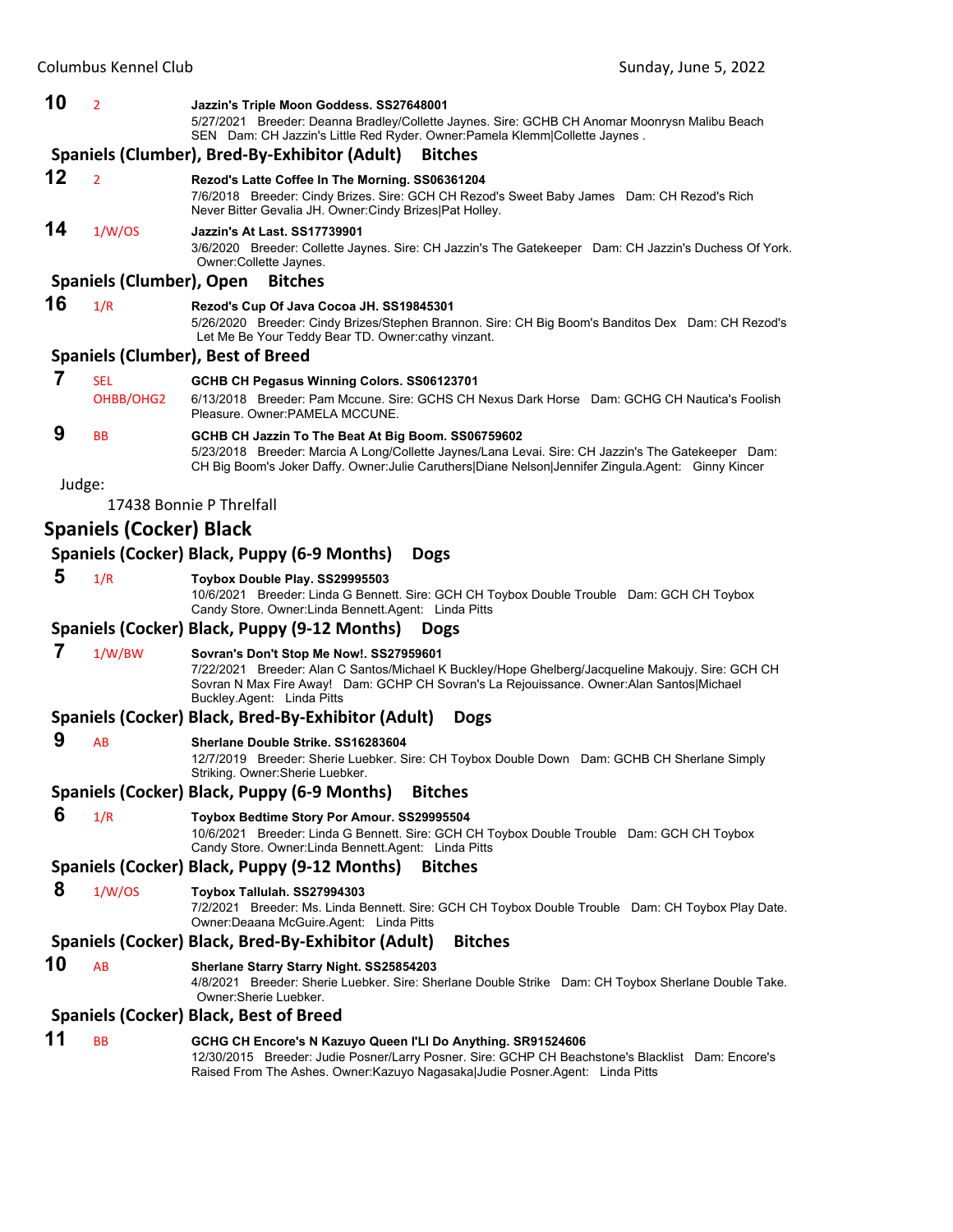| Judge: |                                  |                                                                                                                                                                                                                                                                                        |
|--------|----------------------------------|----------------------------------------------------------------------------------------------------------------------------------------------------------------------------------------------------------------------------------------------------------------------------------------|
|        |                                  | 17438 Bonnie P Threlfall                                                                                                                                                                                                                                                               |
|        | <b>Spaniels (Cocker) Ascob</b>   |                                                                                                                                                                                                                                                                                        |
|        |                                  | Spaniels (Cocker) Ascob, Bred-By-Exhibitor (Adult)<br><b>Dogs</b>                                                                                                                                                                                                                      |
| 5      | AB                               | Sherlane Bad Bad Leroy Brown. SS25854204<br>4/8/2021 Breeder: Sherie Luebker. Sire: Sherlane Double Strike Dam: CH Toybox Sherlane Double Take.<br>Owner: Sherie Luebker.                                                                                                              |
|        |                                  | Spaniels (Cocker) Ascob, Open<br><b>Dogs</b>                                                                                                                                                                                                                                           |
| 7      | AB                               | Sunhaven Living In The Limelight. SS20430401<br>7/14/2020 Breeder: Astrid Lawrence/Mike Allen/Debra Allen/Steve Lawrence. Sire: GCH CH Sunshine<br>Micadee You Can't Handle Me Dam: CH Justice N Sunhaven Blue Connection, Owner:Astrid<br>Lawrence Agent: Linda Pitts                 |
|        |                                  | Spaniels (Cocker) Ascob, Open<br><b>Bitches</b>                                                                                                                                                                                                                                        |
| 6      | AB                               | Wards Happy Girl. SS29776302<br>5/23/2021 Breeder: Neville W Ward. Sire: GCH CH K-Line N Cutts Beyond-A-Doubt Dam: GCHS CH<br>Silhouette Rose's Turn At Wards. Owner: Neville Ward. Agent: Linda Pitts                                                                                 |
| Judge: |                                  |                                                                                                                                                                                                                                                                                        |
|        |                                  | 17438 Bonnie P Threlfall                                                                                                                                                                                                                                                               |
|        |                                  | <b>Spaniels (Cocker) Parti-Color</b>                                                                                                                                                                                                                                                   |
|        |                                  | Spaniels (Cocker) Parti-Color, Puppy (9-12 Months)<br><b>Dogs</b>                                                                                                                                                                                                                      |
| 5      | 1/W/BW                           | Kanati's One True Grit, SS30897001<br>8/31/2021 Breeder: MARY PAT ROWLAND. Sire: GCH CH Chaselyn's Reed All About It Dam: CH Bow-<br>K's Fortune Cookie. Owner:Debra Lowery Mary Pat Rowland Johnny Rowland.Agent: Linda Pitts                                                         |
|        |                                  | Spaniels (Cocker) Parti-Color, Puppy (6-9 Months)<br><b>Bitches</b>                                                                                                                                                                                                                    |
| 6      | 1/R                              | Normandy Silhouette Practice Makes Perfect. SS30376402<br>10/21/2021 Breeder: Regina M Beinhauer/Linda Pitts. Sire: GCHG CH Very Vigie Nobody Is Perfect<br>Dam: GCH CH Normandy Silhouette Rockstar. Owner: Regina Beinhauer Linda Pitts.                                             |
|        |                                  | Spaniels (Cocker) Parti-Color, Puppy (9-12 Months)<br><b>Bitches</b>                                                                                                                                                                                                                   |
| 8      | 1/W/OS                           | Sunhaven Hung The Moon At Riverwood. SS30752309<br>7/23/2021 Breeder: Astrid Lawrence/Dawn Close/Steve Lawrence. Sire: GCHS CH My-Ida-Ho<br>Remarkable Dam: CH Riverwood Half Moon Bay At Sunhaven. Owner:Dawn Close Johnny Downing.Agent:<br><b>Linda Pitts</b>                       |
|        |                                  | Spaniels (Cocker) Parti-Color, Bred-By-Exhibitor (Puppy)<br><b>Bitches</b>                                                                                                                                                                                                             |
| 10     | AB                               | Chaselyns Amelias Flight Pattern To The Stars. SS29722801<br>7/9/2021 Breeder: Debra Lowery. Sire: GCH CH Chaselyn's Reed All About It Dam: GCH CH Javalin's<br>Breaking Sky. Owner: Debra D Lowery.                                                                                   |
|        |                                  | <b>Spaniels (Cocker) Parti-Color, Best of Breed</b>                                                                                                                                                                                                                                    |
| 7      | BB/G3                            | GCHB CH Normandy Silhouette N Javalin Bachelor Parti. SS17793901<br>2/18/2020 Breeder: Regina M Beinhauer/Linda Pitts/Jackie Cavallin. Sire: GCHG CH Very Vigie Nobody<br>Is Perfect Dam: CH Kamps'-Normandy's Rock The Runway. Owner: Regina Beinhauer Stephanie<br>Kaul Linda Pitts. |
| Judge: |                                  |                                                                                                                                                                                                                                                                                        |
|        |                                  | 17438 Bonnie P Threlfall                                                                                                                                                                                                                                                               |
|        | <b>Spaniels (English Cocker)</b> |                                                                                                                                                                                                                                                                                        |
|        |                                  | Spaniels (English Cocker), Bred-By-Exhibitor (Adult)<br><b>Bitches</b>                                                                                                                                                                                                                 |
| 6      | AB                               | Windsor The Wind In My Sails. SS17646602<br>2/3/2020 Breeder: Mrs. Anita Marie Phillips. Sire: GCH CH Winfree's Awesome Tempered Tucker BN<br>CGC Dam: CH Windsor's Windswept. Owner: Sandy Miller Anita Phillips.                                                                     |
|        |                                  | <b>Spaniels (English Cocker), Open</b><br><b>Bitches</b>                                                                                                                                                                                                                               |
| 8      | <b>AB</b>                        | Windsor's True Fairytale Story. SS22172001<br>9/9/2020 Breeder: Mrs. Anita Marie Phillips. Sire: GCH CH Tevershall Dreamboat Dam: CH Windsor's<br>Windswept. Owner:Anita Phillips .                                                                                                    |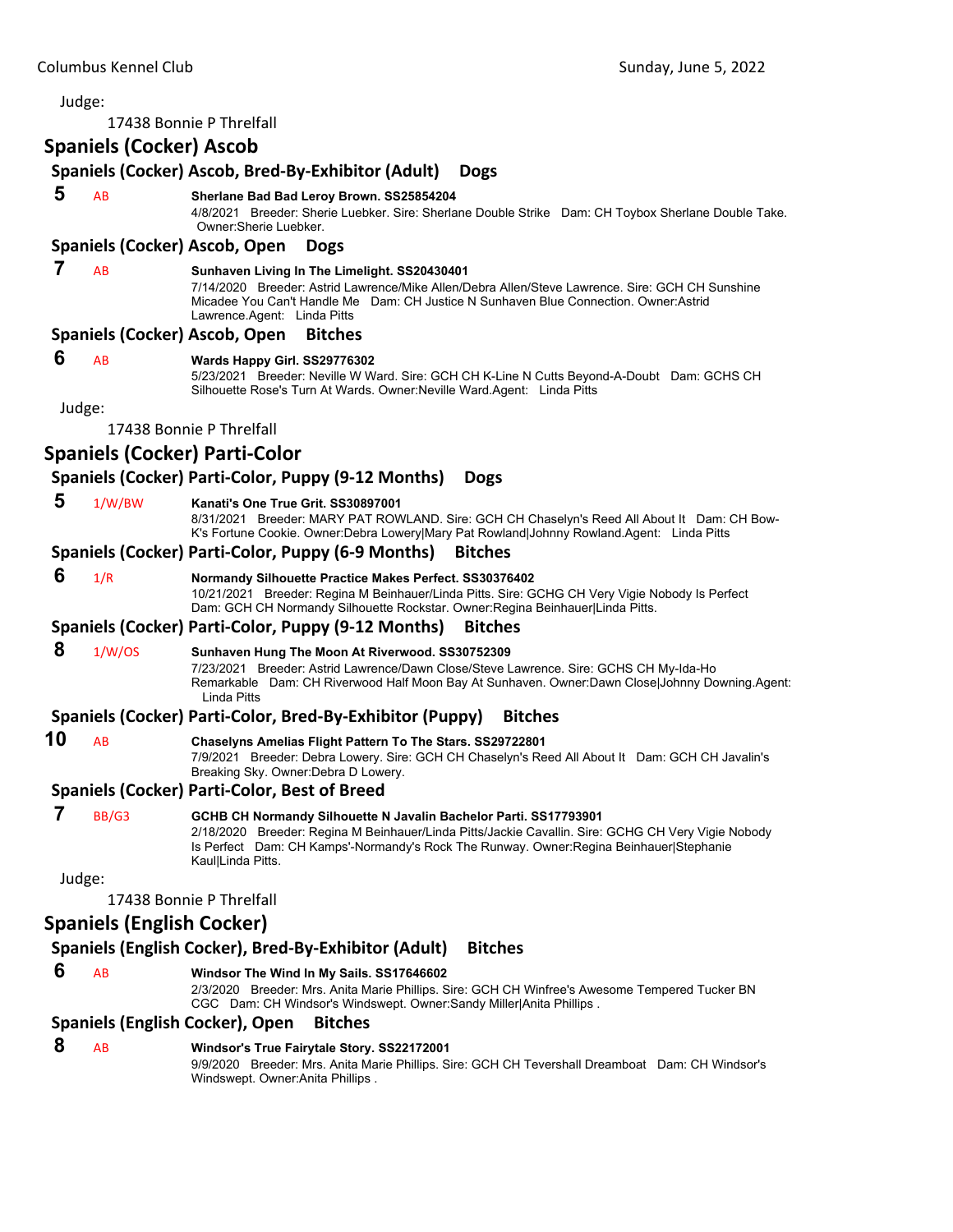|                | Judge:                |                                                                                                                                                                                                                                                                                                                                                      |
|----------------|-----------------------|------------------------------------------------------------------------------------------------------------------------------------------------------------------------------------------------------------------------------------------------------------------------------------------------------------------------------------------------------|
|                |                       | 17438 Bonnie P Threlfall                                                                                                                                                                                                                                                                                                                             |
|                |                       | <b>Spaniels (English Springer)</b>                                                                                                                                                                                                                                                                                                                   |
|                |                       | Spaniels (English Springer), Puppy (9-12 Months)<br><b>Bitches</b>                                                                                                                                                                                                                                                                                   |
| 8              | AB                    | Wallylama's Kryptonite. SS29238707<br>8/29/2021 Breeder: Clemencia Saavedra/Manuel Aya/Dave Kemp/Janee S Kemp. Sire: Peasblossom<br>Xanti Dam: Wallylama's Fine Design. Owner: Clemencia Saavevra Manuel Aya.                                                                                                                                        |
|                |                       | Spaniels (English Springer), 12-18 Months<br><b>Bitches</b>                                                                                                                                                                                                                                                                                          |
| 10             | AB                    | Wallylama's Just Push Play. SS27041401<br>4/14/2021 Breeder: Clemencia Saavedra/Manuel Aya. Sire: Mompesson Striker Dam: CH Wallylama's<br>Emotion In Motion. Owner: Clemencia SaavevralManuel Aya.                                                                                                                                                  |
| 12             | AB                    | Wallylama's Jump For Joy. SS27041402<br>4/14/2021 Breeder: Clemencia Saavedra/Manuel Aya. Sire: Mompesson Striker Dam: CH Wallylama's<br>Emotion In Motion. Owner: Clemencia Saavevra Manuel Aya.                                                                                                                                                    |
|                |                       | Spaniels (English Springer), Bred-By-Exhibitor (Adult)<br><b>Bitches</b>                                                                                                                                                                                                                                                                             |
| 14             | AB                    | Wallylama's Fine Design. SS01576305<br>10/19/2017 Breeder: Clemencia Saavedra/Manuel Aya. Sire: GCH CH Big Brazzel Xtra Hot Dam: GCH<br>CH Wallylama's Behind The Scenes. Owner:Clemencia Saavevra Manuel Aya.                                                                                                                                       |
|                |                       | <b>Spaniels (English Springer), Open</b><br><b>Bitches</b>                                                                                                                                                                                                                                                                                           |
| 16             | AB                    | Wallylama's Fan The Flame At Mcd'S. SS04973401<br>3/2/2018 Breeder: Mary K McDonald/Kathryn Hawkins/Brenda Albrecht. Sire: GCH CH Big Brazzel Xtra<br>Hot Dam: Mcd's Surely You're Looking At Country. Owner: Clemencia Saavevra Manuel Aya.                                                                                                         |
|                |                       | <b>Spaniels (English Springer), Best of Breed</b>                                                                                                                                                                                                                                                                                                    |
| 5              | AB                    | CH Wallylama's I'm All In. SS20759102<br>7/30/2020 Breeder: Clemencia Saavedra/Manuel Aya/Dave Kemp/Janee S Kemp. Sire: CH Wallylama's<br>All Included Dam: Wallylama's Fine Design. Owner: Clemencia Saavevra Manuel Aya. Agent: Milton Lopes                                                                                                       |
| 20             | AB                    | CH Wallylama's I'Ve Got The Look. SS20759101<br>7/30/2020 Breeder: Clemencia Saavedra/Manuel Aya/Dave Kemp/Janee S Kemp. Sire: CH Wallylama's<br>All Included Dam: Wallylama's Fine Design. Owner: Clemencia Saavevra Manuel Aya.                                                                                                                    |
|                | Judge:                |                                                                                                                                                                                                                                                                                                                                                      |
|                |                       | 17438 Bonnie P Threlfall                                                                                                                                                                                                                                                                                                                             |
|                |                       | <b>Spaniels (Welsh Springer)</b>                                                                                                                                                                                                                                                                                                                     |
|                |                       | Spaniels (Welsh Springer), 12-18 Months<br><b>Bitches</b>                                                                                                                                                                                                                                                                                            |
| 6              | AB                    | Stonecroft Get Going To Clussexx. SS25037107<br>2/14/2021 Breeder: Erin L Miller/Douglas A Johnson/Jaime Hubbard. Sire: Don's Tiger Of Sweden Dam:<br>GCHB CH Clussexx Got The Go Ahead From Stonecroft. Owner:Lauren Ogburn Arliss Paddock Erin Miller.                                                                                             |
|                |                       | Spaniels (Welsh Springer), Open<br><b>Bitches</b>                                                                                                                                                                                                                                                                                                    |
| 8              | AB                    | Statesman Water Lily At Sunbay. SS09937708<br>1/26/2019 Breeder: Susan Riese/Meghen Riese-Bassel. Sire: GCHB CH Welford's Jesmond Waterfall<br>Dam: CH Statesman's Goldikova. Owner:Lauren Ogburn Arliss Paddock.                                                                                                                                    |
|                | Judge:                |                                                                                                                                                                                                                                                                                                                                                      |
|                |                       | 17438 Bonnie P Threlfall                                                                                                                                                                                                                                                                                                                             |
| <b>Vizslas</b> |                       |                                                                                                                                                                                                                                                                                                                                                      |
|                |                       | Vizslas, Puppy (6-9 Months)<br><b>Dogs</b>                                                                                                                                                                                                                                                                                                           |
| 5              | $\mathbf{1}$          | Windchime Solaris Shotgun Formation. SS30874404<br>11/4/2021 Breeder: Stacie Smith/Abbie Hanson/Beth T Kirven/Rylee Balasco. Sire: GCHG CH Solaris<br>Playing Like Nobody's Business BN RN JH Dam: Solaris N' Illusion Lightning With A Twist MH CGC TKN.<br>Owner: Valerie Kaiser   Peter Kaiser  Beth T Kirven  Stacie Smith. Agent: Claire Ctibor |
|                | Vizslas, 12-18 Months | <b>Dogs</b>                                                                                                                                                                                                                                                                                                                                          |
| 11             | 3                     | Doran Moon Storm Rising JH. SS25573502<br>3/17/2021 Breeder: Kym Fisher/Mrs. Kathy A Rust. Sire: CH Lake Pepin's Indy Moonstone RA AX AXJ<br>Dam: CH Kizmar Doran Look What You Started JH. Owner:Scarlett D King Greg King Kym Fisher.                                                                                                              |
| 15             | 2/R                   | Southwind's Skywalker. SS27453002<br>5/6/2021 Breeder: Joanne Beckley/Chet Beckley. Sire: FC AFC Southwind's Silent Stalker Dam: AFC<br>Southwind's Summer Breeze. Owner: Janet Starnes. Agent: Arvind De Braganca                                                                                                                                   |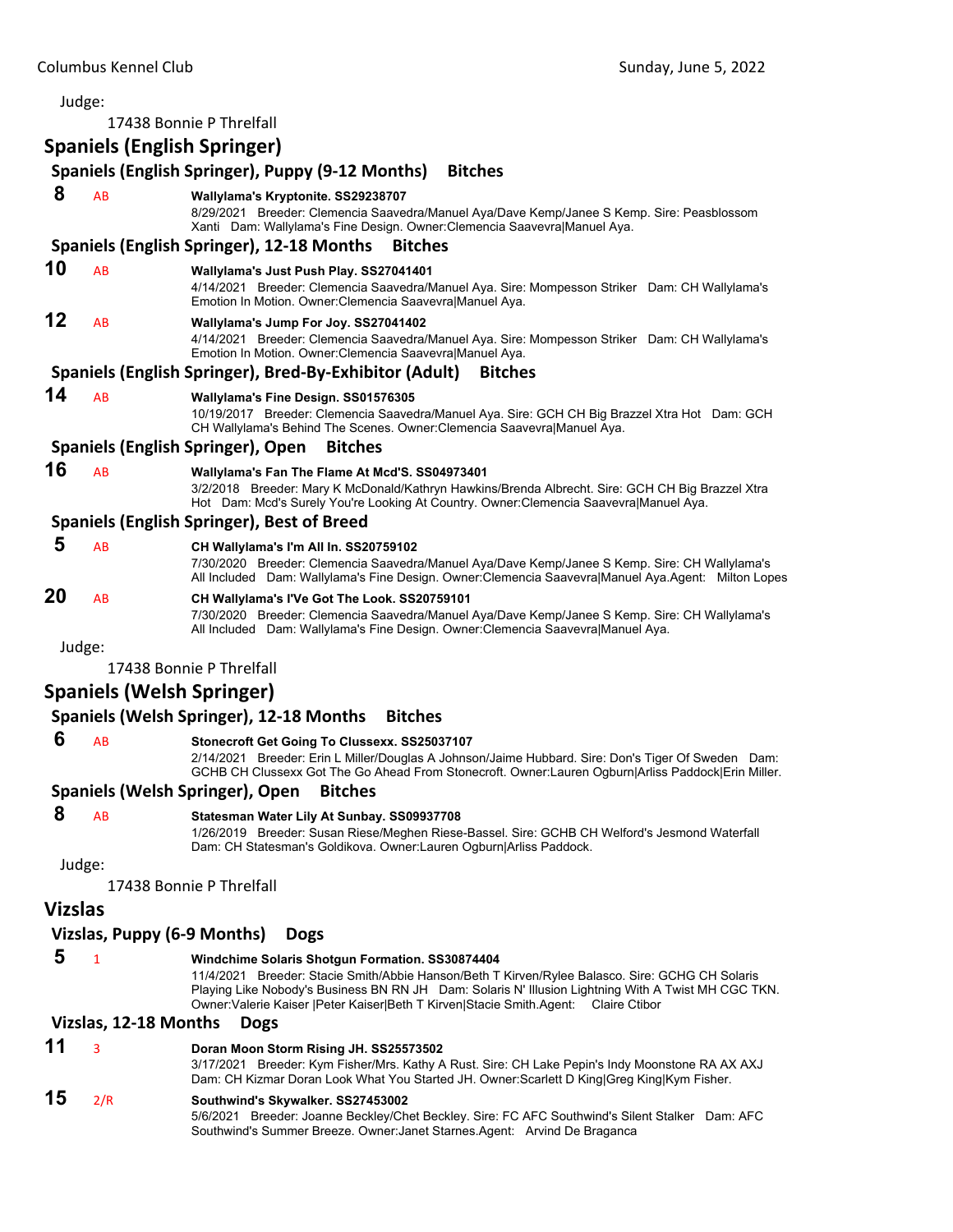| 17         | 1/W                           | Southwind's Believe It Or Not. SS27453003<br>5/6/2021 Breeder: Joanne Beckley/Chet Beckley. Sire: FC AFC Southwind's Silent Stalker Dam: AFC<br>Southwind's Summer Breeze. Owner: Pegi Zelneronok Agent: Brittany Phelps                                                               |
|------------|-------------------------------|----------------------------------------------------------------------------------------------------------------------------------------------------------------------------------------------------------------------------------------------------------------------------------------|
|            | Vizslas, Open                 | <b>Bitches</b>                                                                                                                                                                                                                                                                         |
| 10         | AB                            | Talisan's Rock Bohemian Queen, SS11424702<br>4/4/2019 Breeder: Lisa Tallant/Susan Daly. Sire: GCHS CH Baroque Eastwind's Rude Bwoy Rockas<br>Dam: GCH CH Vista Ridge Silent Night. Owner: Josh and Claire McCullough Lisa W Tallant.                                                   |
| 12         | 1/W/BW                        | Ky's Ray Of Sunshine. SS21317005<br>8/17/2020 Breeder: Thecla Tyner. Sire: CH Ky's Wynn'N Maxwell Haus At Vista Ridge Dam: CH Ky's<br>Glitz'N At The Ritz RA JH CGC TKN, Owner: Jim Moore, Kacie Davis Jordan                                                                          |
| 14         | 2/R                           | Talisan's Night The Lights Went Out In Georgia. SS22664502<br>11/13/2020 Breeder: Lisa Tallant/Susan Daly. Sire: GCHB CH Fantasy's Little Golden Horseshoe Dam:<br>GCH CH Vista Ridge Silent Night. Owner: Susan Daly Lisa Tallant. Kacie Jordan                                       |
|            | <b>Vizslas, Best of Breed</b> |                                                                                                                                                                                                                                                                                        |
| 7          | <b>SEL</b>                    | Vizcaya's Quinians Rainbow. SS29353001<br>9/1/2021 Breeder: Nancy Edmunds/Jennifer Buckmaster. Sire: GCHB CH Vizcaya's Return Of The Cisco<br>Kid Dam: CH Vizcaya's Rainbow Connection. Owner: Karen Pillsbury and Nancy Edmunds  Karen<br>Pillsbury Nancy Edmunds. Kacie Davis Jordan |
| 8          | <b>SEL</b>                    | Valley Hunter Princess Leia JH. SR98067002<br>3/8/2017 Breeder: Jean Matmor/Pegi Zelneronok. Sire: DC AFC Valley Hunter's Southern Comfort CD MH<br>NA NAJ Dam: FC AFC Valley Hunter Designed For The Hunt CD BN RN MH RATO. Owner: Janet<br>Starnes Agent: Arvind De Braganca         |
| 9          |                               | Vizcaya's Rainbow Takin' It Easy. SS29353005<br>9/1/2021 Breeder: Nancy Edmunds/Jennifer Buckmaster. Sire: GCHB CH Vizcaya's Return Of The Cisco<br>Kid Dam: CH Vizcaya's Rainbow Connection. Owner: Tina Reif Nancy Edmunds.                                                          |
| 16         | BB/G4                         | CH Vista Ridge's Midsummer Night's Wonder. SS28415605<br>7/9/2021 Breeder: Jim Daly/Susan Daly/Karen Beckwith. Sire: GCHG CH Lorac's Cap'N Jack Sparrow<br>Dam: GCH CH Firelight's A League Of Their Own. Owner: Blenda Fairman. Kacie Davis Jordan                                    |
| 21         | <b>OS</b>                     | GCH CH Cave Creek N Lorac's Decision Made, SS27202601<br>5/28/2021 Breeder: Melissa Craft/James Craft/Walter J Sommerfelt/Carol C Sommerfelt, Sire: GCHG CH<br>Lorac's Cap'N Jack Sparrow Dam: GCH CH Lorac's Straight From The Heart CGC TKN. Owner: James<br>Craft Melissa Craft.    |
| والمرور ال |                               |                                                                                                                                                                                                                                                                                        |

17438 Bonnie P Threlfall

# **Weimaraners**

# **Weimaraners, Puppy (9‐12 Months) Bitches**

| -6 | 1/W/BB | Graylanes Slow Gin Fizz Of Colfaidar. SS26919501                                              |
|----|--------|-----------------------------------------------------------------------------------------------|
|    |        | 6/7/2021 Breeder: J Teresa Howdyshell. Sire: CH Graysong's Hfi Once In A Blue Moon JH Dam: CH |
|    |        | Graylane N Beach Runners Ginger Martini JH. Owner: Skylar Whited Judy Massey.                 |
| -8 |        | Sagenhaft N Storytime's Into The Fray V Tri-D. SS27526605                                     |

6/14/2021 Breeder: Sarah Greene/Billie R Thompson. Sire: GCH CH Greyborn's Sound As A Bell Dam: CH Sagenhaft's Bold In Pink Paisley. Owner:Ginger Spreen.

# **Weimaraners, Open Bitches**

# **10** 1/R **Graylane Hfi Naturdays Grea Beachrunner JH. SS18703008**

4/29/2020 Breeder: J Teresa Howdyshell. Sire: CH Graysong's Hfi Once In A Blue Moon JH Dam: CH Graylane N Beach Runners Ginger Martini JH. Owner:Judy Massey.

# **12** <sup>2</sup> **Graymatter's Wolf Moon. SS22329006**

11/16/2020 Breeder: Tamara Brower/Chris Rosario/Nathan Brower. Sire: GCH CH Josh To Shine Of Fairy Wings JP SH Dam: CH Graymatter's Where There's Fire SH. Owner:Margaret Mergenthal|Tamara Brower|Nathan Brower.

# Judge:

17438 Bonnie P Threlfall

# **Wirehaired Vizslas**

# **Wirehaired Vizslas, Puppy (6‐9 Months) Dogs**

# **5** 1/W/BW **Blaythorn's Inherit The Wind. SS31676102**

11/19/2021 Breeder: Freda P Kirtley/Forrest L Kirtley Jr.. Sire: CH RokahiDi Drivin' Me Chrazie Dam: Blaythorn They Call The Wind Mariah. Owner:Nancy Edmunds|Freda Kirtley.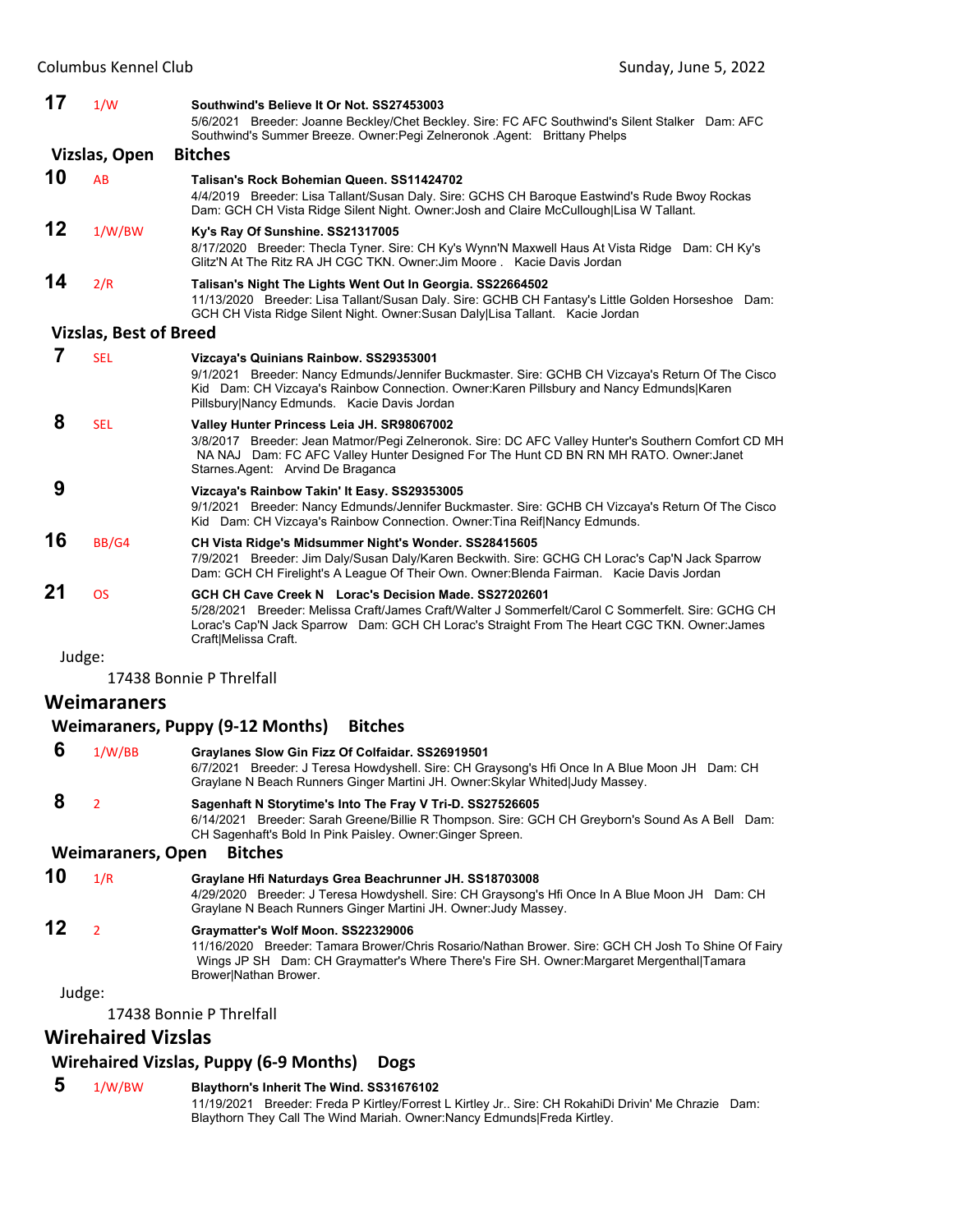# **Wirehaired Vizslas, Puppy (9‐12 Months) Bitches**

# **6** 1/W/OS **Hideaway Sunshine Arrow. SS28338707**

8/8/2021 Breeder: Kagen Jacobson. Sire: Cumberland's Danger's My Middle Name Dam: Hadley Grace Pearl. Owner:Amy Harris|William Harris.

# **Wirehaired Vizslas, Best of Breed**

# **7** BB **GCHB CH Blaythorn's Midsummer Nights Dream. SS11379005**

2/28/2019 Breeder: Freda P Kirtley/Forrest L Kirtley Jr.. Sire: CH RokahiDi Drivin' Me Chrazie Dam: Blaythorn They Call The Wind Mariah. Owner:Robin Pusztay Ph.D|Kacie Davis Jordan|Cody Wright.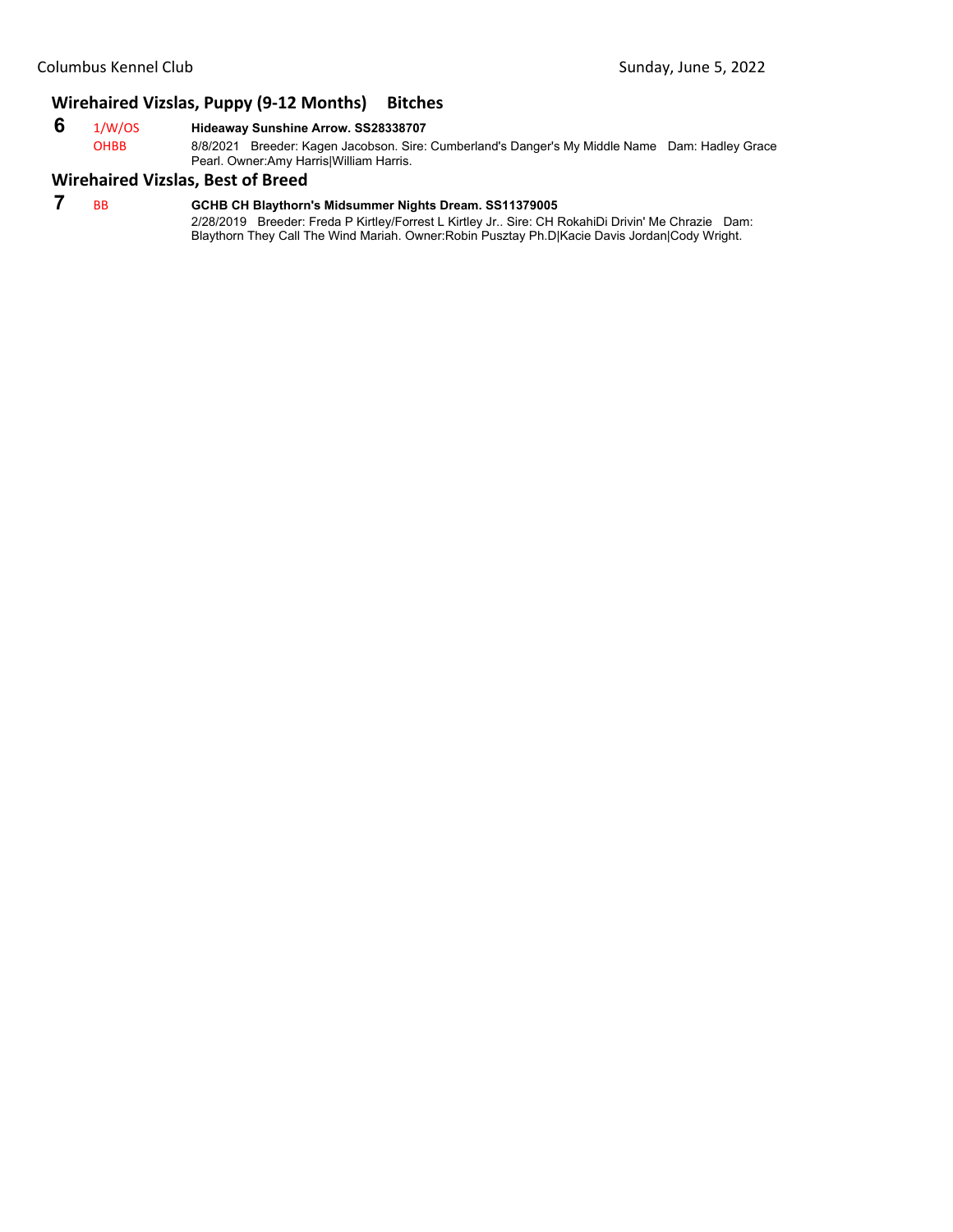<span id="page-11-0"></span>

|    | Judge:                         |                                                                                                                                                                                                                                                                                                                    |
|----|--------------------------------|--------------------------------------------------------------------------------------------------------------------------------------------------------------------------------------------------------------------------------------------------------------------------------------------------------------------|
|    |                                | 6065 Dr. Steven L. Keating                                                                                                                                                                                                                                                                                         |
|    | <b>Afghan Hounds</b>           |                                                                                                                                                                                                                                                                                                                    |
|    |                                | Afghan Hounds, Puppy (6-9 Months)<br><b>Dogs</b>                                                                                                                                                                                                                                                                   |
| 7  | 1/R                            | Hosanna The One And Only. HP63660201<br>9/11/2021 Breeder: Lynda R Farley. Sire: Hosanna Fire From Above Dam: Hosanna Wings Of Angels.<br>Owner: Lynda Farley Hosanna Afghan Hounds REG.                                                                                                                           |
|    |                                | Afghan Hounds, 12-18 Months<br><b>Dogs</b>                                                                                                                                                                                                                                                                         |
| 9  | AB                             | Solina's Love's Not A Three Way Street. HP62644604<br>5/19/2021 Breeder: Sophia Pierce. Sire: GCH CH Belexander's Shot Of Tequila Dam: GCH CH Just To<br>Fall In Love Of Meadow Valley CA DN CGCA TKI. Owner: Eileen Gearhart   Sophia Pierce. Agent: Harry<br>Bennett                                             |
|    | Afghan Hounds, Open            | <b>Dogs</b>                                                                                                                                                                                                                                                                                                        |
| 11 | 1/W/BW                         | Hosanna Fire From Above. HP57872902<br>6/7/2019 Breeder: Tonya Breckons. Sire: GCH CH Hosanna Perfect Will Dam: Divine Tabernacle Of<br>Peace. Owner: Lynda Farley Hosanna Afghan Hounds REG.                                                                                                                      |
|    |                                | Afghan Hounds, Puppy (9-12 Months)<br><b>Bitches</b>                                                                                                                                                                                                                                                               |
| 6  | AB                             | <b>Exquisite Enchanted Making Waves. HP63239502</b><br>7/3/2021 Breeder: Beth Anne Hall/David Hall/Hartley Hall. Sire: GCHS CH Exquisite Royal Majesty Of<br>Elation BCAT Dam: GCHS CH Exquisite Sign Of The Mermaid SC BCAT. Owner:Lori Gency Tom Gency.                                                          |
|    |                                | Afghan Hounds, Bred-By-Exhibitor (Adult)<br><b>Bitches</b>                                                                                                                                                                                                                                                         |
| 8  | 1/W/OS                         | Hosanna Bright Pearl. HP60395601<br>7/8/2020 Breeder: Lynda R Farley. Sire: GCH CH Hosanna's Leviathan Dam: Hosanna Bright Clouds.<br>Owner: Lynda Farley Hosanna Afghan Hounds REG.                                                                                                                               |
| 10 | AB                             | Kominek's Heather. HP61531610<br>11/17/2020 Breeder: Edward Kominek/Selma Kominek. Sire: Alaqadar Btxd N Btwin Dam: DC Kominek's<br>Celaeno MC LCX2. Owner:Eddie Kominek Selma Kominek.                                                                                                                            |
|    | Afghan Hounds, Open            | <b>Bitches</b>                                                                                                                                                                                                                                                                                                     |
| 12 | AB                             | FC Kominek's Freya MC LCX2. HP56466107<br>8/24/2018 Breeder: Edward Kominek/Selma Kominek. Sire: Dahar V.D. Bremmen Dam: FC Kominek's<br>Maid Of Sapphires MC LCX3 BCAT. Owner: Eddie Kominek Selma Kominek.                                                                                                       |
|    |                                | <b>Afghan Hounds, Best of Breed</b>                                                                                                                                                                                                                                                                                |
| 14 | <b>SEL</b>                     | GCHS CH Exquisite Royal Fascinator Of Elation. HP53403304<br>4/26/2017 Breeder: Bonnie Peregoy/Beth Anne Hall/Hartley Hall/David Hall. Sire: GCHG CH Pahlavi Itz Not<br>My First Rodeo Dam: CH Exquisite's Never Ending Elation. Owner: Linda Christie Beth Hall David<br>Hall Hartley Hall.Agent: Jennifer Pearce |
| 15 | ВB                             | GCHG CH Ciel Vent Divin Of Schon Wald Jp. HP53950701<br>3/29/2015 Breeder: Yumiko Ushiyama. Sire: GCHB CH Genesis Silverado Dam: Blooming Lilyrose Of<br>Schon Wald Jp. Owner: Yukiko Hata. Agent: Jennifer Pearce                                                                                                 |
|    | Judge:                         |                                                                                                                                                                                                                                                                                                                    |
|    |                                | 6065 Dr. Steven L. Keating                                                                                                                                                                                                                                                                                         |
|    | <b>Azawakhs</b>                |                                                                                                                                                                                                                                                                                                                    |
|    | <b>Azawakhs, Best of Breed</b> |                                                                                                                                                                                                                                                                                                                    |
| 5  | <b>BB</b>                      | CH Suleali Spring In Bloom BCAT. HP62661401<br>6/8/2020 Breeder: Marla Cristina Ghioldi. Sire: Andhaar Dam: Tigidit Zahirah At Suleali. Owner:Lenora<br>Ridley Agent: Bekki Pina                                                                                                                                   |
|    | Judge:                         |                                                                                                                                                                                                                                                                                                                    |
|    |                                | 6065 Dr. Steven L. Keating                                                                                                                                                                                                                                                                                         |
|    | <b>Basenjis</b>                |                                                                                                                                                                                                                                                                                                                    |
|    |                                | <b>Basenjis, Bred-By-Exhibitor (Adult)</b><br><b>Dogs</b>                                                                                                                                                                                                                                                          |
| 7  | 1/W                            | Sun Blue N Mibre's Lucky Charm. HP63055403<br>3/7/2021 Breeder: Orestes Rios/Richard Pagan Nunez, Sire: CH Skywalker N Mibre's Mad Hatter Dam:                                                                                                                                                                     |

3/7/2021 Breeder: Orestes Rios/Richard Pagan Nunez. Sire: CH Skywalker N Mibre's Mad Hatter Dam: Sun Blue N Corzo B's Genesis Of Baagna. Owner:Orestes Rios |Richard Pagan Nunez.

# **Basenjis, Best of Breed**

- **6** BB **GCH CH Dar Bony-Sona Runa. HP62379101**
	- 1/4/2021 Breeder: Marina Banchukova. Sire: Jokuba C-Quest Red Storm Rising Dam: Dar Bony-Sona Miraculous Win Gold. Owner:Kimberly Noel|Joanne Wilds|Cindy Russell.Agent: Russella Bowen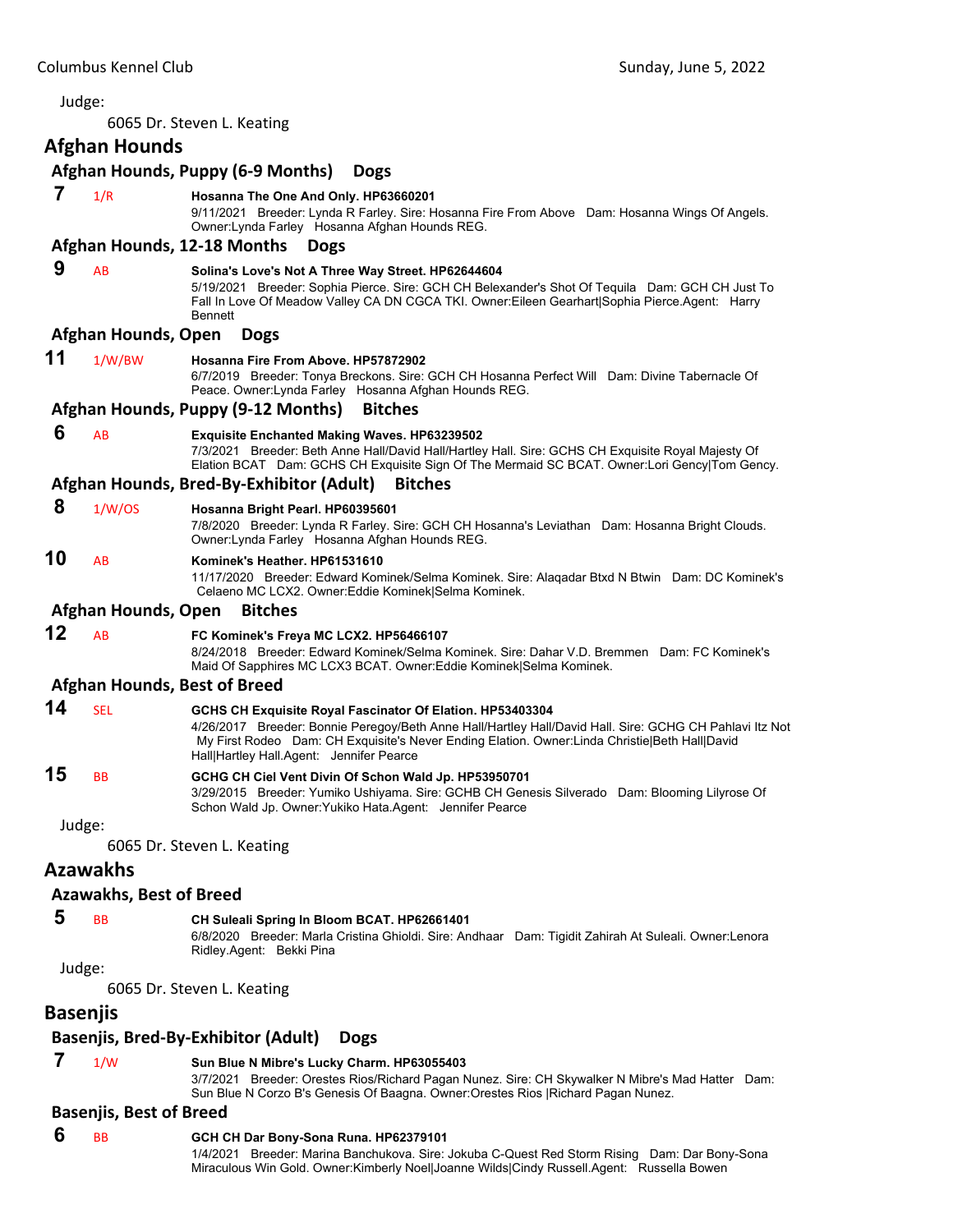| 9  | <b>OS</b><br><b>OHBB</b>   | GCH CH Veramonte's True Grit FDC TKN ATT. HP58866706<br>10/8/2019 Breeder: Cynthia A Shattuck/Ray J Cooper/Cali Shattuck. Sire: GCH CH Eldorado N Akuaba<br>Night And Day Dam: GCH CH Veramonte's Mississippi Hippy. Owner: Cooper James Ray Renee                                                                                           |
|----|----------------------------|----------------------------------------------------------------------------------------------------------------------------------------------------------------------------------------------------------------------------------------------------------------------------------------------------------------------------------------------|
|    |                            | Holmes Cynthia Shattuck Cali Shattuck.                                                                                                                                                                                                                                                                                                       |
|    | Judge:                     |                                                                                                                                                                                                                                                                                                                                              |
|    |                            | 6065 Dr. Steven L. Keating                                                                                                                                                                                                                                                                                                                   |
|    | <b>Basset Hounds</b>       |                                                                                                                                                                                                                                                                                                                                              |
|    |                            | <b>Basset Hounds, Puppy (6-9 Months)</b><br><b>Dogs</b>                                                                                                                                                                                                                                                                                      |
| 7  | 1/W/BB/BW                  | Zen's The Full Monty. HP63990101<br>11/10/2021 Breeder: Robin Snell. Sire: CH Zen Duck Hunter Dam: CH Zen's Orange Maid Of Sligo.<br><b>Owner:Denise Parnentier.</b>                                                                                                                                                                         |
|    |                            | <b>Basset Hounds, Puppy (9-12 Months)</b><br><b>Bitches</b>                                                                                                                                                                                                                                                                                  |
| 6  | 1/R                        | Foreman's Freckled Abigail. HP62933701<br>7/2/2021 Breeder: Drake Mogerman. Sire: Buck Mogerman Dam: Mable Jean Mogerman. Owner: Shilo<br>Foreman.                                                                                                                                                                                           |
|    | <b>Basset Hounds, Open</b> | <b>Bitches</b>                                                                                                                                                                                                                                                                                                                               |
| 10 | AB                         | Mulberry Creek Lady Savannah. HP57935301<br>5/17/2019 Breeder: Mrs. Donna M. Stegman. Sire: GCHG CH Foxglen Takin It To The House Dam: GCH<br>CH Mulberry Creek Heart Of Dixie. Owner:Donna Stegman.Agent: Jennifer Bittner                                                                                                                  |
| 12 | 1/W/OS                     | Rapscallion's Poppet At Raven Ridge. HP61259602<br>10/11/2020 Breeder: Cynthia Miller/Peggy O'Brien. Sire: GCH CH Rumbridge Slower Lower Of Zen Dam:<br>Obie N Rapscallion's Rum Runner. Owner: Karen Marie Yoder Robert T Yoder Cynthia Miller.                                                                                             |
|    | Judge:                     |                                                                                                                                                                                                                                                                                                                                              |
|    |                            | 6065 Dr. Steven L. Keating                                                                                                                                                                                                                                                                                                                   |
|    | Beagles (13 Inch)          |                                                                                                                                                                                                                                                                                                                                              |
|    |                            | Beagles (13 Inch), Puppy (6-9 Months)<br><b>Bitches</b>                                                                                                                                                                                                                                                                                      |
| 6  | AB                         | Lane Rae Roble's Great Expectations. HP63730903<br>9/15/2021 Breeder: Dr. Holly Robles/Alayne Rae Mullen. Sire: GCHB CH Porthos Drogon (Perez) Dam:<br>Lane Rae's A Place For All Things. Owner: Alayne Rae Mullen. Agent: Aaron Wilkerson                                                                                                   |
|    | Beagles (13 Inch), Open    | <b>Bitches</b>                                                                                                                                                                                                                                                                                                                               |
| 10 | AB                         | Lanbur Real Dreamy. HP59505201<br>1/22/2020 Breeder: Jon S Woodring/Wade S Burns. Sire: GCH CH Bory Wood Ramon Dam: CH Merry<br>Music Lanbur Made To Order. Owner: Jon Woodring. Agent: Carol Herr                                                                                                                                           |
|    |                            | Beagles (13 Inch), Best of Breed                                                                                                                                                                                                                                                                                                             |
| 7  | AB                         | GCH CH Blueprint Fetch&Smell I Have Only Just A Minute. HP61311503<br>8/10/2020 Breeder: Rebecca Dirksen/Macarena Pantaleon/Brooke Ayala, Sire: GCH CH AGCH MACH16<br>Matador MGLone Star (Martinez/Galvez) MXS5 PDG MJS5 PJG MFC TQX T2B5 TKI Dam: GCHB CH<br>Two Frontiers-Argentina Venus Williams. Owner:Lori Cheesman.Agent: Lisa Saari |
| 12 | AB                         | GCHG CH Maple Ridge K-Run I've Got A Secret. HP56780402<br>8/11/2018 Breeder: Mrs. Robin K Wescher. Sire: CH Brumfield's High Roller At Maple Ridge Dam: GCH<br>CH K-Run Maple Ridge Truth Or Dare. Owner: Mike Cornel Jim Friedhofer Agent: Aaron Wilkerson                                                                                 |
| 14 | AB                         | CH Desperado N Skyline's If The Shoe Fits. HP59768702<br>3/19/2020 Breeder: Jackie Lawrence. Sire: CH Skyline N Castlehill's Big Bucks Dam: CH Jackpot Letting<br>Loose As A Desperado. Owner:Kathy Forbes Connie Conger Jackie Lawrence.Agent: Aaron Wilkerson                                                                              |
|    | Judge:                     |                                                                                                                                                                                                                                                                                                                                              |
|    |                            | 6065 Dr. Steven L. Keating                                                                                                                                                                                                                                                                                                                   |
|    | Beagles (15 Inch)          |                                                                                                                                                                                                                                                                                                                                              |
|    |                            | Beagles (15 Inch), Puppy (6-9 Months)<br><b>Bitches</b>                                                                                                                                                                                                                                                                                      |
| 10 | 1/W/OS                     | Pun Kotzky Honey Pie At Tallie Farms. HP64033702<br>11/6/2021 Breeder: Dr. Oleg N Voloshin Ph.D./Oksana Gavrilova. Sire: GCHB CH Tallie Farms Mysteries                                                                                                                                                                                      |
|    |                            | And Mayhem Dam: GCHS CH Pun Kotzky Sweet Dreams Are Made Of This. Owner: Susan Kustrup.<br>Beagles (15 Inch), Puppy (9-12 Months)<br><b>Bitches</b>                                                                                                                                                                                          |
| 6  | 1/R                        | Lokavi's Afternoon Delight. HP63078802                                                                                                                                                                                                                                                                                                       |
|    |                            | 7/16/2021 Breeder: Nancy Gilbertson/David Dutch/Lori Norman. Sire: GCH CH Shadynook You Oughta Be<br>In Pictures Dam: GCHS CH Lokavi Longhorn Shine Upon A Texas Star. Owner: Martha Garcia<br>Hidalgo Nancy Gilbertson Lori Norman.Agent: Lisa Saari                                                                                        |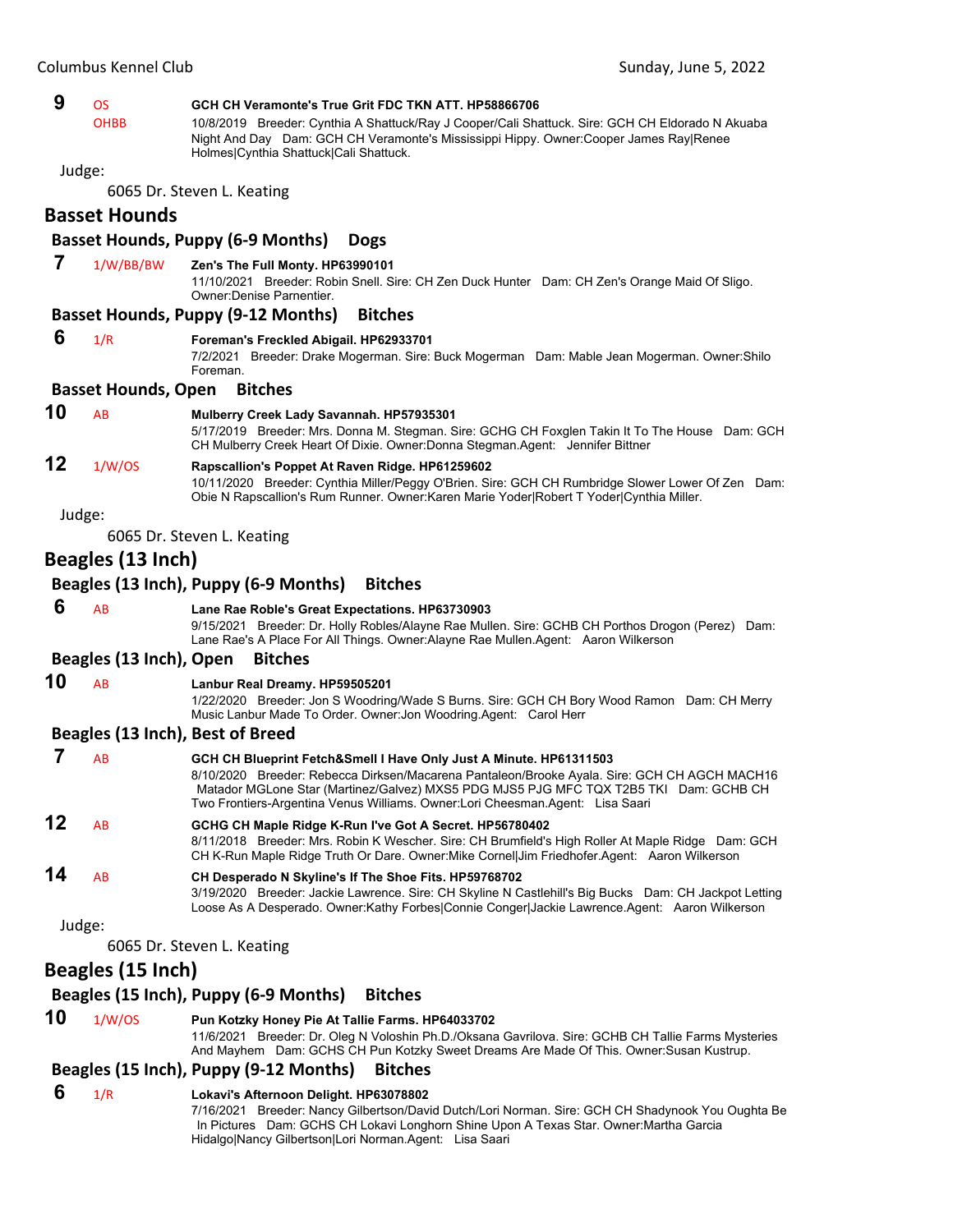|                                                                    | AB          | CH Lane Rae's Oath Taker, HP56160101<br>8/15/2018 Breeder: Alayne Rae Mullen. Sire: GCH CH Lane Rae's Oath Bringer Dam: Lane Rae's Stellar<br>Chrome. Owner: Alayne Rae Mullen and Keith Ferrin. Agent: Aaron Wilkerson         |
|--------------------------------------------------------------------|-------------|---------------------------------------------------------------------------------------------------------------------------------------------------------------------------------------------------------------------------------|
| <b>BB</b><br>GCHB CH Tallie Farms Mysteries And Mayhem. HP59140901 |             |                                                                                                                                                                                                                                 |
|                                                                    | <b>OHBB</b> | 12/31/2019 Breeder: Susan Kustrup. Sire: CH Pun Kotzky Dust In The Wind Dam: GCH CH Tallie Farms<br>Sunshine And Whiskey. Owner: Susan Kustrup.                                                                                 |
|                                                                    | AB          | GCHG CH Cornerstones Anthem Of Noel CGC TKN, HP56510801<br>8/1/2018 Breeder: Paul E Hines. Sire: GCH CH Lanbur National Anthem Dam: CH OI Gray Lanbur U Got<br>Some Xplaining To Do. Owner: Paul Edward Hines Agent: Carol Herr |

6065 Dr. Steven L. Keating

#### **Black & Tan Coonhounds**

# **Black & Tan Coonhounds, 12‐18 Months Bitches**

# **6** 1/W/BB **Mulberry Creek Lady Mckenna. HP62362901**

4/13/2021 Breeder: Donna Stegman. Sire: GCH CH Mulberry Creek Guinness Dam: Rockytop Top Hat Shall We Dance. Owner:Donna Stegman.Agent: Jennifer Bittner

#### **Black & Tan Coonhounds, Open Bitches**

# **8** 1/R **Southwind Princess Leia Leader Of The Rebellion. HX00406901**

10/14/2020 Breeder: Ray Ann Reynolds. Sire: CH Southwind Sexy And I Know It Dam: Southwind You Shook Me All Nite Long. Owner:Katherine Barnes|Kacie Davis Jordan|Cody Wright.

Judge:

6065 Dr. Steven L. Keating

# **Bloodhounds**

#### **Bloodhounds, Puppy (6‐9 Months) Dogs**

#### **5** 1/W/BB **Delacroix's Telluride. HP63538107**

OHBB 9/13/2021 Breeder: Dr. Stephen Harper/Dr. Laurie Harper/Deirdre Rahn/Timothy Rahn. Sire: CH Sanctuary's Mountain Top Dam: GCH CH Sanctuary's Velocity. Owner:Kylee Thomley.

Judge:

6065 Dr. Steven L. Keating

#### **Bluetick Coonhounds**

#### **Bluetick Coonhounds, 12‐18 Months Bitches**

 **8** 1/W/OS **Evenstar-Wesridge All My Stars Align. HP62022507**

1/25/2021 Breeder: Kacie Davis/KATHERINE BARNES. Sire: Evenstar Shining Armor Dam: CH Evenstar-Wesridge Gunpowder And Lead. Owner:Kacie Davis. Kacie Davis Jordan

#### **Bluetick Coonhounds, Amateur Owner Handler Bitches**

**10** 1/R **Brooke Branch Drops Of Jupiter. HP64451801**

3/18/2021 Breeder: Jordan Studstill. Sire: CH Deep Woods Blue Smith & Wesson Dam: Bawlistic Gypsy Jubilee. Owner:Brooke Mooney.

#### **Bluetick Coonhounds, Best of Breed**

|    | BB/G3               | GCHP CH Evenstar-Wesridge's One Hail Of A Man. HP53416301<br>3/1/2017 Breeder: Angela Davis/Kacie L Davis. Sire: CH Evenstar Devil's Advocate Dam: CH Evenstar<br>Devil In A Blue Dress. Owner: Jim Daly Kacie jordon.                       |
|----|---------------------|----------------------------------------------------------------------------------------------------------------------------------------------------------------------------------------------------------------------------------------------|
|    | <b>SEL</b>          | CH Evenstar Wesridge Jeremiah The Nose Knows. HP58377905<br>7/7/2019 Breeder: Kacie Davis/Michelle Queen. Sire: GCHP CH Evenstar-Wesridge's One Hail Of A Man<br>Dam: Evanstar Wesridge Country Girl. Owner: Kacie Davis. Kacie Davis Jordan |
| 12 | SFI.<br><b>OHBB</b> | GCH CH Evenstar-Wesridge Criminal Minds. HP55054210<br>12/24/2017 Breeder: Kacie Davis/Jim Daly. Sire: Evenstar Shining Armor Dam: Evenstar True Colors.<br>Owner: Jim Daly Kacie Jordan Cody Wright.                                        |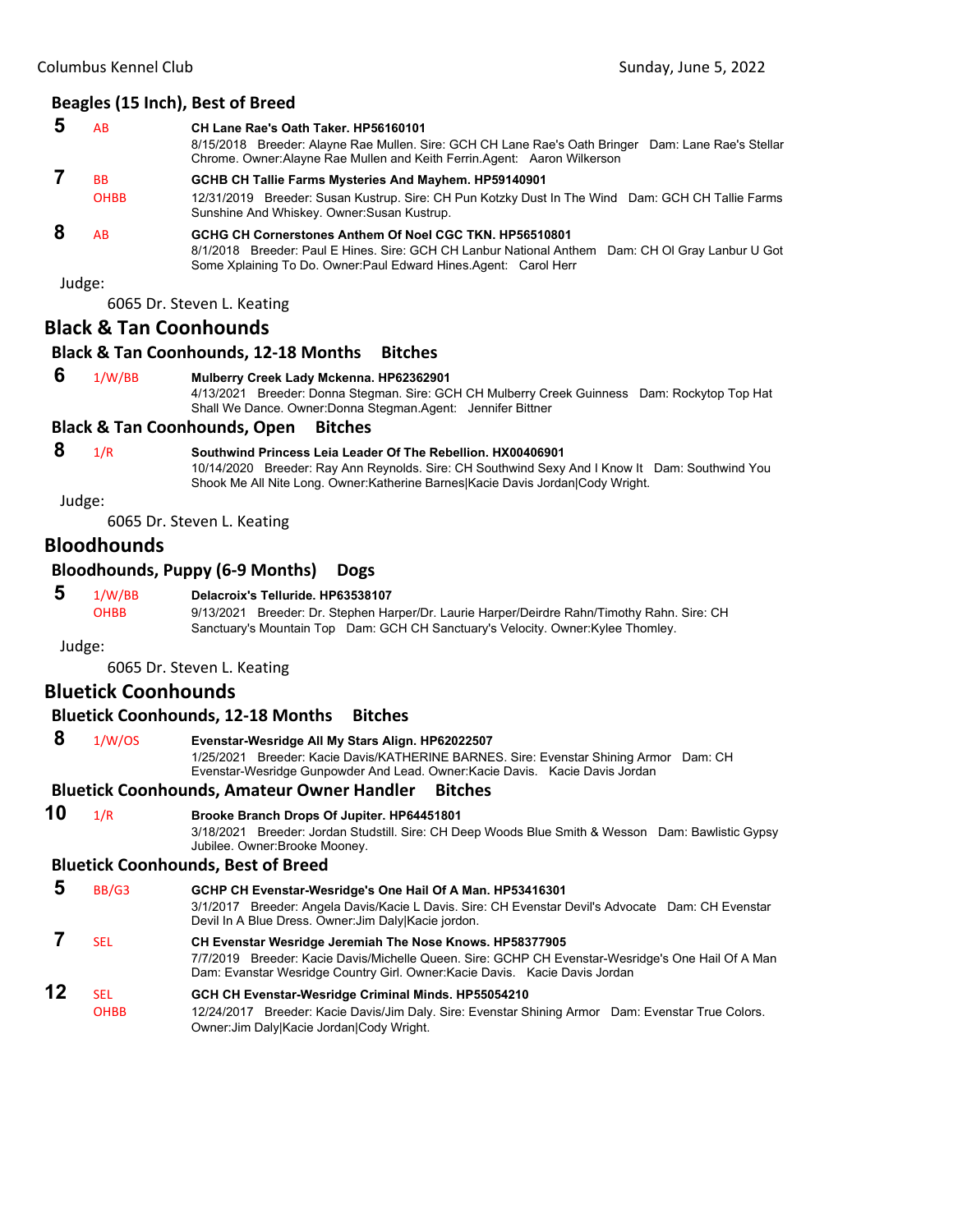6065 Dr. Steven L. Keating

# **Borzois Borzois, 12‐18 Months Dogs**

| 5  | 1/W/BB<br><b>OHBB</b>         | Belvento Sunset. HP61403002<br>12/11/2020 Breeder: Victoria Cassano, Sire: CH Avalon Ekarma Howff Carbonel Dam: GCHS DC<br>C'Lestial All That Glitters MC CGC. Owner: Victoria A CASSANO.                  |
|----|-------------------------------|------------------------------------------------------------------------------------------------------------------------------------------------------------------------------------------------------------|
|    | <b>Borzois, Open</b>          | <b>Dogs</b>                                                                                                                                                                                                |
|    | 1/R                           | Ksar Starry Messenger. HP58485801<br>7/27/2019 Breeder: Susan Pennington. Sire: CH Raynbo's Gallant Fox Dam: CH Ksar Mary Christmas.<br>Owner: Susan Pennington J Randel Tincher.                          |
|    | <b>Borzois, Best of Breed</b> |                                                                                                                                                                                                            |
| 14 | <b>OS</b>                     | DC C'Lestial Fontana Di Trevi MC CGC, HP51794404<br>7/19/2016 Breeder: Liz Green. Sire: CH C'Lestial Bachelors Button JC Dam: CH C'Lestial Powder Keg Of<br>Ryhka. Owner: Victoria A Cassano. Jon Corcoran |
| 18 | SEL                           | GCH CH Orion's Little Arrow FDC CA FCAT2 DN OSD CGCA CGCU TKP ATT VHMA VSWB.<br>HP57802402                                                                                                                 |

5/8/2019 Breeder: Mrs. Lori Chandler. Sire: CH Fire Falcon Impuls I Splendor Dam: Ivanhoe's Just Plain Fancy. Owner:Emily Lynn .

Judge:

6065 Dr. Steven L. Keating

# **Dachshunds (Longhaired)**

# **Dachshunds (Longhaired), Puppy (9‐12 Months) Dogs**

#### **5** 1/R **Rufa Dachs Oberon. HP62943301**

7/4/2021 Breeder: Karl Frantz/Jonell Frantz. Sire: DC Zananza Elimar Doubrava Dam: FC Vivat Gami Rufa. Owner:Karl Frantz|Jonell Frantz. Jon Corcoran

#### **Dachshunds (Longhaired), 12‐18 Months Dogs**

 **7** 1/W **Sugarbakers Rollin Marko Rollo Ml. HP63516901** 4/30/2021 Breeder: Holly N. Baker. Sire: Channelledox Dapper Dandy At Royalworth-Ml Dam: Frostdox Mary Magdalene At Sugarbakers. Owner:Holly Baker.Agent: Arvind De Braganca

# **Dachshunds (Longhaired), Puppy (9‐12 Months) Bitches**

- **6** 1/W/BW/OS **Royalworth's Jubilant Joan Ml. HP64234001**
	- 7/12/2021 Breeder: Paige Horne. Sire: Royalworth's Golden Ash Ml Dam: Royalworth's Precious Nikita Ml. Owner:Paige Horne.Agent: Arvind De Braganca

#### **Dachshunds (Longhaired), Best of Breed**

| 10 | SEL                       | GCHB CH Royall T's Mercy Mercy @ Luckydox SI. HP58173004<br>1/12/2019 Breeder: Lynn Tyler/Lucia Mitchell/Madeline Peterson/Adam Peterson. Sire: GCHP2 CH<br>Brownwood Rt's Peace On Earth SI CGC Dam: GCHB CH Brownwood Rt's Streams Of Mercy SI CGC.<br>Owner: Lynn Tyler Lucia Mitchell   Madeline Peterson Adam Peterson. |
|----|---------------------------|------------------------------------------------------------------------------------------------------------------------------------------------------------------------------------------------------------------------------------------------------------------------------------------------------------------------------|
| 11 | <b>B<sub>B</sub></b>      | GCH CH Royall T's Mercy Street @ Luckydox SI. HP58173005<br>1/12/2019 Breeder: Lynn Tyler/Lucia Mitchell/Madeline Peterson/Adam Peterson. Sire: GCHP2 CH<br>Brownwood Rt's Peace On Earth SI CGC Dam: GCHB CH Brownwood Rt's Streams Of Mercy SI CGC.<br>Owner:Lynn Tyler Lucia Mitchell Anna Hines.                         |
| 15 | <b>SEL</b><br><b>OHBB</b> | GCH CH Heritage Twelfth Night Sandsofiojima. HP58716701<br>5/9/2019 Breeder: Ms. Linda M Schmidt/Laura W Potash. Sire: CH Twelfth Night Frozen In Time L Dam:<br>CH Heritage E. Lillian Todd. Owner: Laura Potash Anne Carson.                                                                                               |
|    | Judge:                    |                                                                                                                                                                                                                                                                                                                              |

6065 Dr. Steven L. Keating

# **Dachshunds (Smooth)**

#### **Dachshunds (Smooth), Puppy (6‐9 Months) Dogs**

 **5** <sup>1</sup> **Bryan's Stenless Mccoy. HP63642302**

9/23/2021 Breeder: Lauren Davis. Sire: Camellia Creek's Arthur Fonzarelli Dam: Camellia Creek's Precious Penny. Owner:Kimberly Filsell Martin.

# **Dachshunds (Smooth), Amateur Owner Handler Dogs**

#### **5** 1/W/OS **Bryan's Stenless Mccoy. HP63642302** OHBB 9/23/2021 Breeder: Lauren Davis. Sire: Camellia Creek's Arthur Fonzarelli Dam: Camellia Creek's Precious Penny. Owner:Kimberly Filsell Martin.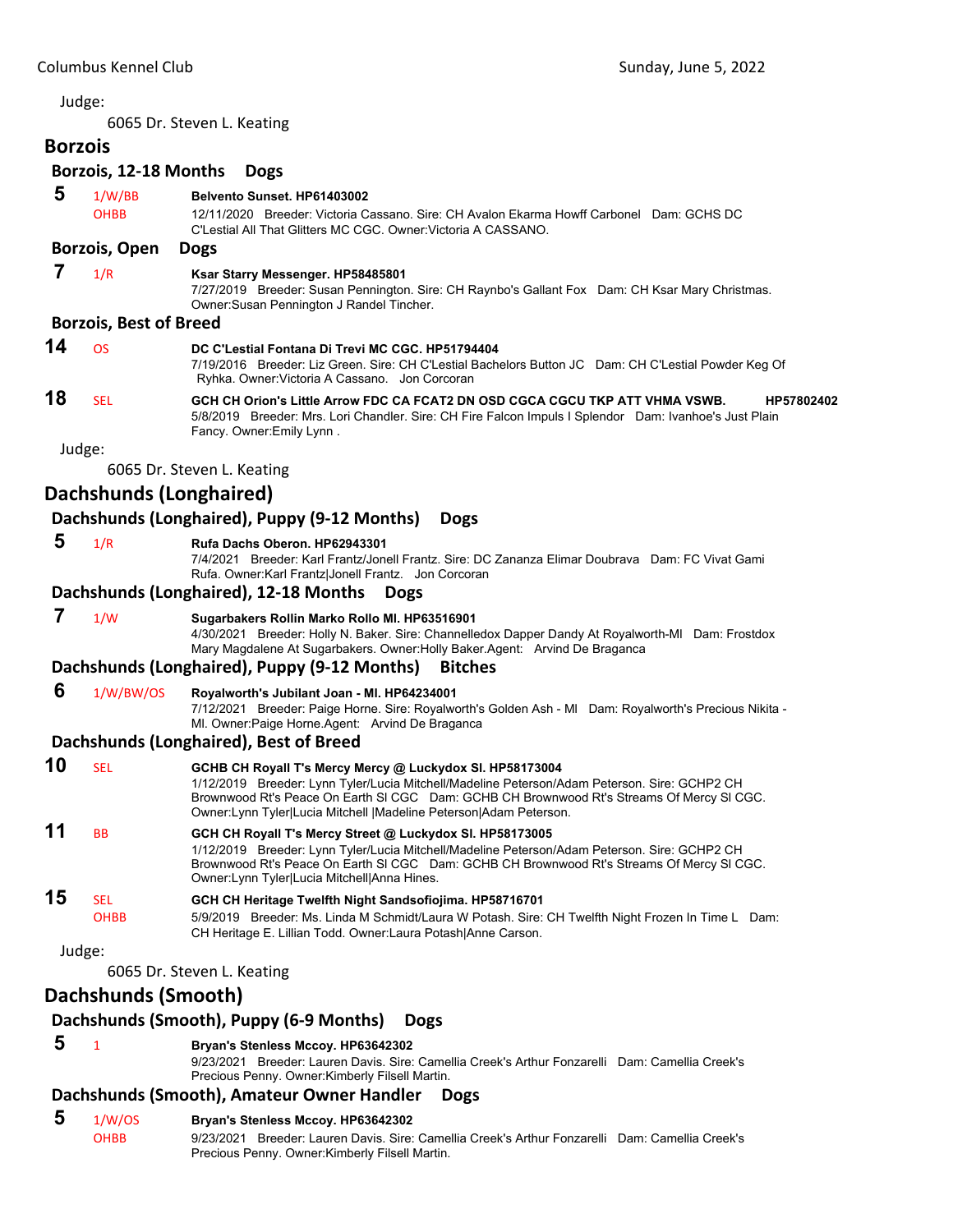#### **Dachshunds (Smooth), Best of Breed**

#### **8** BB/G1 **GCHS CH Passport I Want To Know What You're Thinking Ss. HP60120603**

5/1/2020 Breeder: Sophia Pierce/Arvind de Braganca/Joyce de Braganca. Sire: GCH CH Passport It's All In How You Say It Ss Dam: GCHB CH Passport I Knew You Were Waiting For Me Ss. Owner:Chad Arrowood|Arvind De Braganca|Joyce De Braganca.

Judge:

6065 Dr. Steven L. Keating

# **Dachshunds (Wirehaired)**

#### **Dachshunds (Wirehaired), Bred‐By‐Exhibitor (Adult) Dogs**

#### **5** AB **Willow Springs Easy To Please Mw. HP62925401**

5/9/2021 Breeder: Cyndi Branch. Sire: Veni-Vidi-Vici Von Sunderhaar Dam: Willow Springs Neverland Tigerlily Mw. Owner:Cyndi Branch.

#### **Dachshunds (Wirehaired), Open Standard Dogs**

#### **7** 1/W/OS **Kaviroz Forged By Fire Sw. HP61767202**

1/3/2021 Breeder: Kathy Zeckser. Sire: GCH CH Kaviroz Candy Crush Sw Dam: CH Kaviroz Diamond Solitaire Sw. Owner:Casey Brummer|Kathy Zeckser.

#### **Dachshunds (Wirehaired), Bred‐By‐Exhibitor (Puppy) Bitches**

 **8** AB **Ezgoins Oklahoma Buckle Bunny @ Schonheit Mw. HP63715203** 9/2/2021 Breeder: Mrs. Sherrod E Hatfield/Mrs. Robbie Loyd. Sire: FC Per Somnium V Ruger NJP ME DCAT ACT1 ACT1J CGCA CGCU TKA Dam: CH Ezgoins Oklahoma Cowgirl At Schonheit MW. Owner:Sherrod E Hatfield|Robbie Loyd.

#### **Dachshunds (Wirehaired), Bred‐By‐Exhibitor (Adult) Bitches**

- **10** AB **Willow Springs Pillow Talk Mw. HP58426201**
	- 6/2/2019 Breeder: Cyndi Branch/Alex Branch. Sire: DC Willow Springs Four On The Floor Mw Dam: CH Willow Springs Jitterbug. Owner:Cyndi Branch|Alex Branch.

#### **Dachshunds (Wirehaired), Best of Breed**

#### **14** BB **Dixiedachs Dancing In The Dark Sw. HP62764004**

OHBB/OHG3 5/8/2021 Breeder: Diane Faulkner/Jim Faulkner. Sire: CH Willow Springs Gangster Of Love Sw Dam: GCHB CH Dixiedachs She's The One SW. Owner:Diane|Jim Faulkner|Diane Faulkner|Jim Faulkner .

Judge:

6065 Dr. Steven L. Keating

# **Greyhounds**

**Greyhounds, Puppy (9‐12 Months) Dogs**

#### **5** AB **Grandcru Malvasia. HP63641602**

8/19/2021 Breeder: Melanie S Steele/Amy Phelan/Rose Tomlin/Rindi Gaudet. Sire: Fionn Clann Iconic To Estet Classic Dam: GCH CH Grandcru Estandon Legend. Owner:Ann Wallin|Melanie Steele|Rex Wallin.Agent: Esteban Farias

#### **Greyhounds, Open Dogs**

# **11** AB **Grandcru Petrus II. HP54926801**

11/28/2017 Breeder: Melanie S Steele/Rindi Gaudet. Sire: Fionn Clann Paramount At Sobers Dam: CH Grandcru Erath. Owner:Melanie S Steele|Addison Lancaster|Janet Rahn|Rindi Gaudet.Agent: Liz Powell

#### **Greyhounds, Best of Breed**

### **8** BB **GCH CH Grandcru Estandon Legend. HP58406903**

4/9/2019 Breeder: Melanie S Steele/Amy Phelan/Rose Tomlin/Rindi Gaudet. Sire: Fionn Clann Paramount At Sobers Dam: GCHS CH Grandcru Giaconda CGC TKN. Owner:Melanie S Steele.Agent: Esteban Farias

Judge:

6065 Dr. Steven L. Keating

#### **Ibizan Hounds**

# **Ibizan Hounds, Bred‐By‐Exhibitor (Adult) Dogs**

# **5** 1/W/BW/OS **Fusion Legacy Pieces Of Mars. HP57618304**

3/22/2019 Breeder: Tammy Forbes. Sire: CH Gryphons Man From Mars Dam: GCH CH Fusion's Batgirl SC. Owner:Tammy Hirstein Stinton.

# **Ibizan Hounds, Bred‐By‐Exhibitor (Puppy) Bitches**

#### **6** 1/R **Abbaio Strange And Unusual. HP63870004**

11/22/2021 Breeder: Sarah Murphy. Sire: GCH CH Abbaio Murcielago Dam: DC Abbaio Let's Talk Turkey MC LCX. Owner:Sarah Murphy.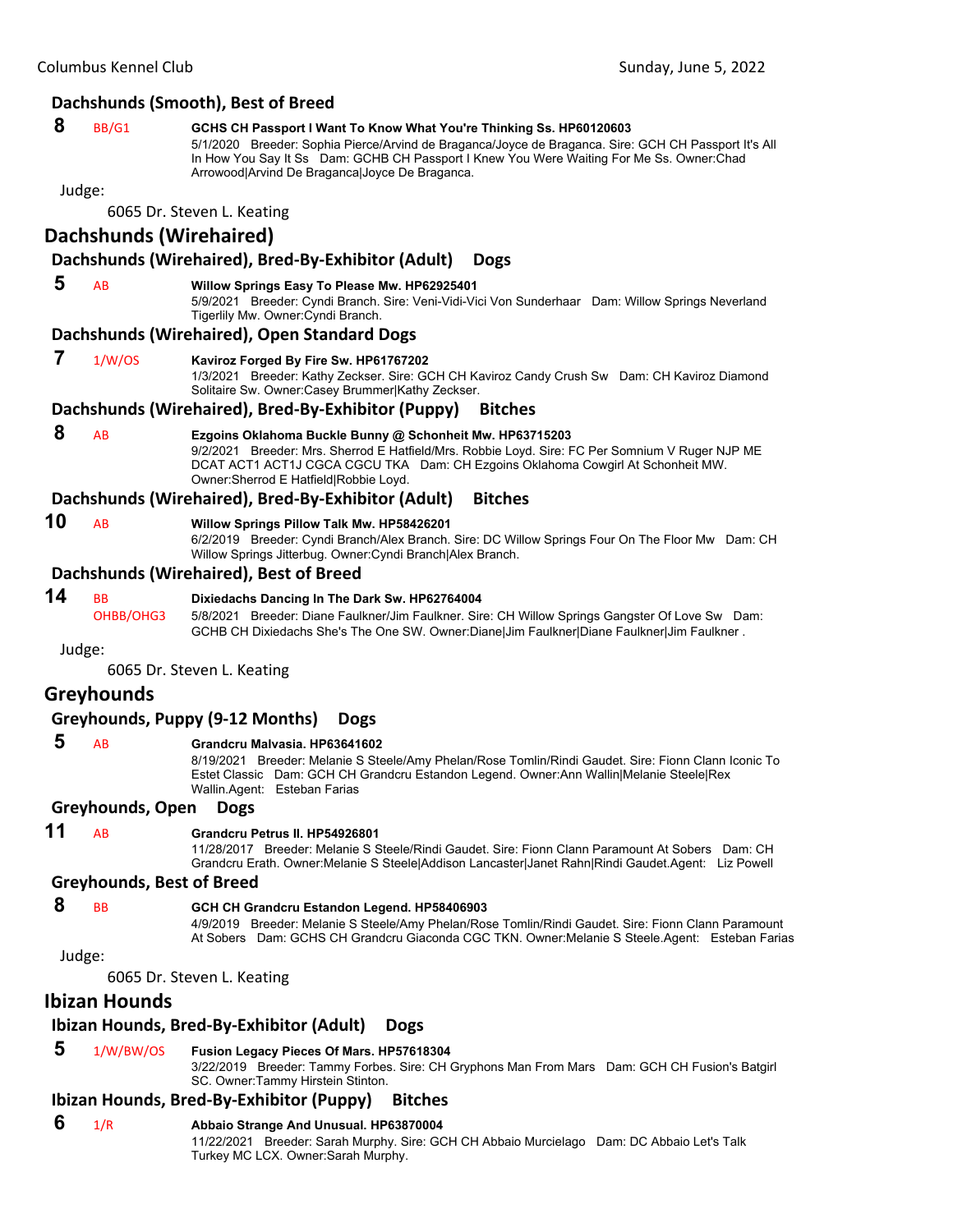#### **Ibizan Hounds, Bred‐By‐Exhibitor (Adult) Bitches**

 **8** 1/W **Abbaio Cello From The Other Side. HP62370507** 4/6/2021 Breeder: Sarah Murphy/Jennifer Irwin/Denise Deacosta. Sire: DC Paradise Talk Of The Town RN MC CGC Dam: GCHB DC Abbaio It Girl SC. Owner:Sarah Murphy.

#### **Ibizan Hounds, Open Wire Coat Bitches**

# **12** <sup>1</sup> **Fusion's Legacy Of The Dance SC. HP57618302**

3/22/2019 Breeder: Tammy Forbes. Sire: CH Gryphons Man From Mars Dam: GCH CH Fusion's Batgirl SC. Owner:Karen Radke .

# **Ibizan Hounds, Best of Breed**

# **14** SEL **CH Fusion Legacy Fire On Ice. HP57618301**

OHBB 3/22/2019 Breeder: Tammy Forbes. Sire: CH Gryphons Man From Mars Dam: GCH CH Fusion's Batgirl SC. Owner:Tammy Hirstein Stinton.

#### **16** BB **GCH DC Abbaio Bird Of Paradise SC TKN. HP59716603**

3/2/2020 Breeder: Sarah Murphy/Diane Arbeit/Lisa A Puskas. Sire: GCHB CH Wirtu's Thunder On The Right JC BCAT Dam: GCHP CH Abbaio Dream With Your Eyes Open SC. Owner:Sarah Murphy|Diane Arbeit|Lisa Puskas.

Judge:

6065 Dr. Steven L. Keating

# **Irish Wolfhounds**

#### **Irish Wolfhounds, Best of Breed**

| <b>BB</b>                                                               | GCH CH Rosslare's Brody At Aleph Gleann CA BCAT. HP60178209                                      |  |  |
|-------------------------------------------------------------------------|--------------------------------------------------------------------------------------------------|--|--|
| <b>OHBB</b>                                                             | 5/11/2020 Breeder: Glynis Littlewood/Cynthia Patterson. Sire: Eirian Rosslare's Remembrance Dam: |  |  |
|                                                                         | Riversong Rosslare's Isabelle Blue. Owner: Patty Berkovitz Jack Florek.                          |  |  |
| <b>AR</b><br>CH Loyalty's Rowan At Aleph Gleann FDC CA BCAT. HP60887210 |                                                                                                  |  |  |

7/8/2020 Breeder: Amy Pederson/Donald Y Mar. Sire: Wolfhouse Eliot T.S. CGCA Dam: Loyalty's Grand Adventure CGC. Owner:Patty Berkovitz|Amy Pederson|Casey Kilcullen Steiner.

Judge:

6065 Dr. Steven L. Keating

# **Norwegian Elkhounds**

#### **Norwegian Elkhounds, 12‐18 Months Bitches**

 **6** 1/W **Sera Order Of The Phoenix CGC TKN. HP62251203**

OHBB 2/4/2021 Breeder: Ali Cowan/Renea Cowan/Jennifer Stastny. Sire: GCH CH Quiquen Quartz Dam: GCHS CH Quiquen Folklore. Owner:Brooke Sunderman .

#### **Norwegian Elkhounds, Best of Breed**

#### **8** BB **GCH CH Highpoint's Bjornlass Raise Your Glass. HP59357101**

12/5/2019 Breeder: Ms. Pat Gamsby/Mr. Richard J Gamsby/Kathi Molloy. Sire: CH Vin-Melca's Top O' The Mark Dam: CH Bjorn Lass High Point Madame. Owner:Kathi Molloy|Pat Gamsbry.

Judge:

6065 Dr. Steven L. Keating

# **Pharaoh Hounds**

#### **Pharaoh Hounds, Best of Breed**

|    | AB                       | CH Extraordinary No Limits V. Lotus. HP62723403<br>6/5/2021 Breeder: Michael Black/Nathan Tallman/Darci Kunard. Sire: GCHB DC Bazinga Caspian The<br>Crown Prince MC LCX2 BCAT CGC Dam: GCH DC Berenice Anders SC. Owner: Shannon Wilson Darci<br>Kunard. |
|----|--------------------------|-----------------------------------------------------------------------------------------------------------------------------------------------------------------------------------------------------------------------------------------------------------|
|    |                          | CH Kaije'Z Faro Dirty Shark RN SC TKN. HP52028506<br>8/24/2016 Breeder: Bekki Pina/Martin L Del Prince. Sire: GCHB CH Kaije's Coniraya SC CGC Dam:<br>GCHB DC Lileo's Cinnamon Satin RN MC CGC. Owner: Kaije KNLS Connor Wooton. Agent: Bekki Pina        |
|    | <b>SEL</b>               | CH Kaije's Return To Innocence SC. HP59151104<br>12/9/2019 Breeder: Kaije KNL. Sire: DC Lileo's King Of The Heavens SC Dam: CH Kaije'Z Faro Dirty<br>Shark RN SC TKN. Owner: Kaije KNLS. Agent: Bekki Pina                                                |
| 10 | <b>BB</b><br><b>OHBB</b> | GCH CH Siphra's Desert Rose. HP60929001<br>5/15/2020 Breeder: Britt-Marie Sundquist. Sire: Red Calluna's Jungle Drum Dam: Evita Of Siphra Arsinoe.<br>Owner: Linda Lysher Britt-Marue Sundquist.                                                          |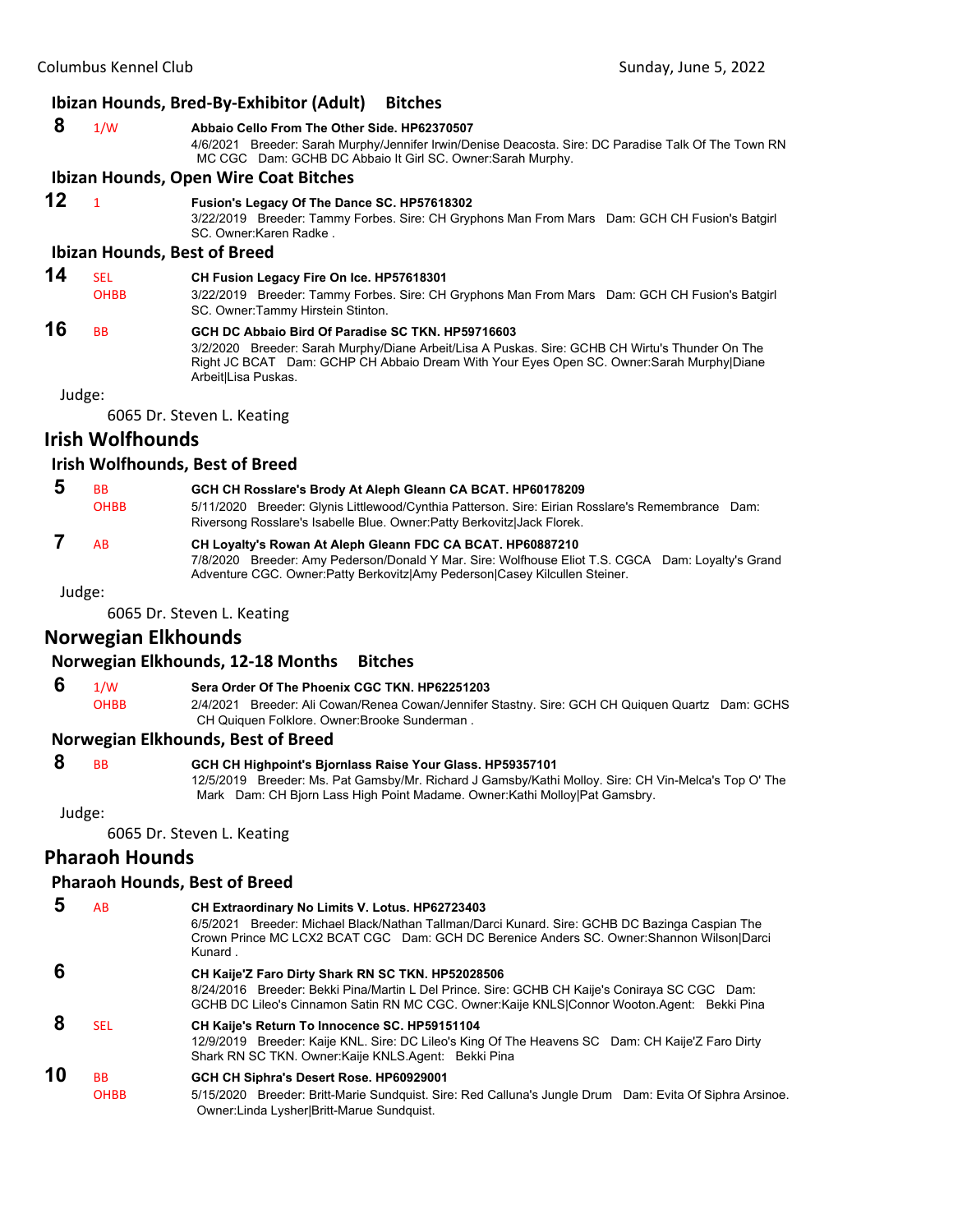**Plott**

6065 Dr. Steven L. Keating

**Plott, Open Dogs**

# **5** 1/W/BB **Live Oaks Midnight Rider. HP49575701**

5/7/2015 Breeder: Susan Lloyd/Christina M Officer/Penny Turner. Sire: GCH CH CGCH County Line Roosevelt Dam: CH Live Oaks Smoken Hot Chocolate Suzy. Owner:Susan Lloyd DVM. Kasey Davis Jordan

Judge:

6065 Dr. Steven L. Keating

# **Portuguese Podengo Pequenos**

#### **Portuguese Podengo Pequenos, Best of Breed**

| BB          | GCHG CH Ketka's Free Thinker DCAT. HP56239101<br>6/8/2018 Breeder: Neva Whitton/Carol Sowders, Sire: GCHG CH Radical De Viamonte Dam: GCH CH<br>Ketka's Wing And A Prayer. Owner:Mary Dullinger Susan Carter Agent: Erika Lanasa |
|-------------|----------------------------------------------------------------------------------------------------------------------------------------------------------------------------------------------------------------------------------|
| <b>OS</b>   | GCHB CH Genese Do Vale Do Cutileiro, HP52239601                                                                                                                                                                                  |
| <b>OHBB</b> | 3/2/2016 Breeder: Vasco Matias. Sire: Tommy Do Vale Do Cutileiro Dam: Capinhela Do Vale Do<br>Cutileiro. Owner: Nola D Boyd William T Boyd Nola D Boyd William T Boyd.                                                           |
| SEL         | GCH CH Epifania Do Vale Do Cutileiro. HP55944501<br>1/6/2018 Breeder: Vasco Ivo Matias. Sire: Pombo Do Vale Do-Cutileiro Dam: Capinhela Do Vale Do<br>Cutileiro. Owner: Nola Boyd.                                               |
| Judge:      |                                                                                                                                                                                                                                  |

6065 Dr. Steven L. Keating

# **Redbone Coonhounds**

# **Redbone Coonhounds, Puppy (6‐9 Months) Dogs**

 **5** AB **Jw's Reedy Creek Golden Ticket. HP64935101** 11/12/2021 Breeder: Donald Lee Wright Jr.. Sire: Wrights Reedy Crk Love Doctor Dam: Wrights Reedy Crk Briar Rose. Owner:Judy Wright.

# **Redbone Coonhounds, Best of Breed**

#### **7** BB/G4 **GCHB CH Cody's American Sheriff. HP58114001**

OHBB/OHG1 2/13/2019 Breeder: Sasha Hall/JESSE HALL/Louise Schoenlein. Sire: America's John Henry Dam: Schoenlein's Red Reign Eleanor. Owner:Cody Wright .

Judge:

6065 Dr. Steven L. Keating

# **Rhodesian Ridgebacks**

# **Rhodesian Ridgebacks, 12‐18 Months Dogs**

# **5** 1/W/BW **Muzari's Big Rig Of Tampa Bay JC. HP62154502**

3/31/2021 Breeder: Heather Muzzey. Sire: Tina Trading Osiris Odgi Dam: Sonorous Bark Diona Deya. Owner:David Ackerman|Lisa Ackerman.Agent: Sarah Murphy

 **7** AB **The Realm's Higher Ground. HP62283405**

4/11/2021 Breeder: Elaine Demopoulos/Ms. Alicia Hanna/Ms. Joyce Wilkinson. Sire: GCH CH Lionshare's Big Mack Daddy CD BN RI JC DCAT CGCA CGCU TKN ATT Dam: CH Kimani's Timeless Beauty. Owner:Marta Demopoulos|George Demopoulos|Elaine Demopoulos|Joyce Wilkinson.Agent: Anna **Stromberg** 

# **Rhodesian Ridgebacks, Open Dogs**

#### **9** AB **Highland Rim Gaius Valerius Catullus DCAT. HP58244702**

8/13/2019 Breeder: Elizabeth Mask/Kathryn Patton-Miller. Sire: Highland Rim's Heart And Soul Dam: CH Highland Rim Catch Me Daddy Of Presidio. Owner:Cynthia Kamhieh|Elizabeth Mask.

# **Rhodesian Ridgebacks, 12‐18 Months Bitches**

 **6** 1/R **Olivia Of The Realm Qwandoya. HP63553201**

4/24/2021 Breeder: Hana Pankova. Sire: Ikimba Jambo Mandela Dam: Flavia Rose Qwandoya. Owner:Elaine Demopoulos|Marion Niscia|Joyce Wilkinson|Lauren Meadows.Agent: Anna Stromberg

# **Rhodesian Ridgebacks, Open Bitches**

# **8** <sup>2</sup> **Amber Trace Sounique At Ropasa SC DCAT CGCA CGCU TKN. HP56406602**

9/5/2018 Breeder: Julia S Toole. Sire: CH Mozi Along By Desert Song Dam: Amber Trace So Zoetic By Ropasa BCAT. Owner:Robyn Sasso.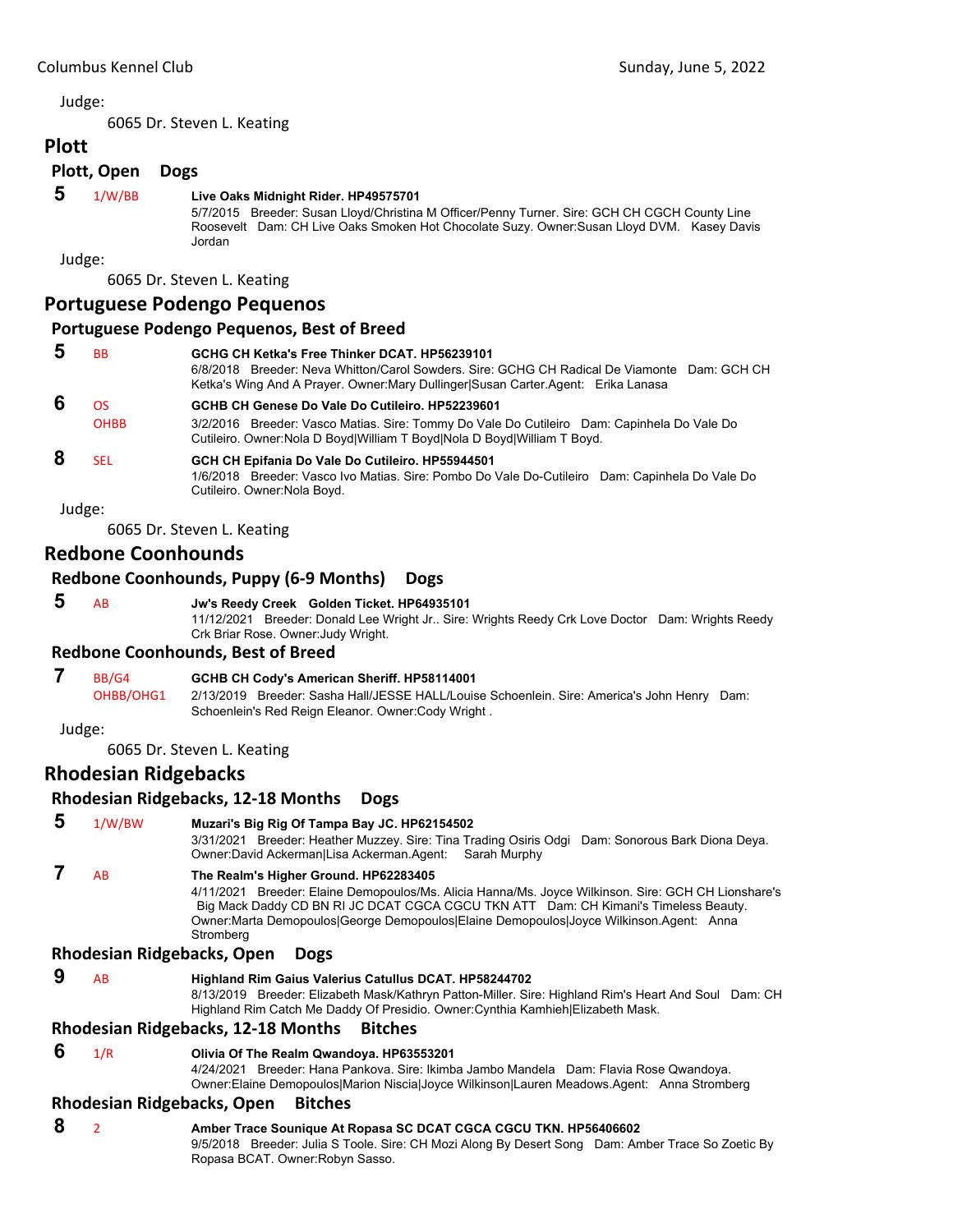#### **10** 1/W/OS **Zareba's Moonlight Serenade. HP61475304** 11/27/2020 Breeder: Marie Glodowski/Lauren Michaels/Marcin Glodowski. Sire: GCH CH Manzanita's Bluegrass Ramble BCAT CGC Dam: GCH CH Tam Lyn's Sedona Sunrise At Zareba. Owner:Diane L Domek|Marie and Marcin Glodowski|Lauren Michaels. **Rhodesian Ridgebacks, Best of Breed 11** BB **GCH CH Zareba's Undercover Op At Skytop BCAT CGC TKN. HP61475301** OHBB/OHG2 11/27/2020 Breeder: Marie Glodowski/Lauren Michaels/Marcin Glodowski. Sire: GCH CH Manzanita's Bluegrass Ramble BCAT CGC Dam: GCH CH Tam Lyn's Sedona Sunrise At Zareba. Owner:Julie Wilkinson|Lauren Michaels|Marie Glodowski|Marcin Glodowski . Judge: 6065 Dr. Steven L. Keating **Salukis Salukis, Open Dogs 5** 1/W **Lahhabeh El Fadi Baahir Al Daoud. HP63896001** 3/19/2021 Breeder: Deborah Dillman/David Fincham. Sire: Lahhabeh's Q'Ka Baymax Dam: Jawaher Bint Nabil Al Daoud. Owner:Samuel L Brasington|Eleanor Brasington. **Salukis, Best of Breed 7** BB **GCHS CH Kingscourt Khan'Z The Chosen One. HP56119504** 6/28/2018 Breeder: Cherie L Oney/Jennifer Pearce. Sire: CH Zahir's Zanzibar Dam: GCHS CH Ariel Of Kingscourt Aurum Bohemia. Owner:Cherie L Oney|Christine McIntyre Cope.Agent: Anna Stromberg Judge: 6065 Dr. Steven L. Keating **Whippets Whippets, Puppy (9‐12 Months) Dogs 7** <sup>1</sup> **Karasar's Irreplaceable. HP63493302** 7/17/2021 Breeder: Kerrie Kuper/Neil Barthelette/Caroline W Cope/Karen Mlynar. Sire: CH Karasar's Infatuation Dam: GCHS CH Karasar's Iconic. Owner:kerrie kuper |Neil Barthelette|Karen MLynar|Caroline Wells Cope . **Whippets, 12‐18 Months Dogs 9** <sup>2</sup> **Pinnacle Ky Bulleit. HP61841407** 2/6/2021 Breeder: Justin C Smithey/Cheslie Smithey. Sire: CH Bo-Bett's Pajama Party Dam: Pinnacle Irish Cream. Owner:Marie Falconer. **11** 1/W/BW/OS **Karasar's McAllister. HP62575407** 2/7/2021 Breeder: Kerrie Kuper/Neil Barthelette/Karen Mlynar/Caroline Cope/Melissa LoPinto. Sire: GCHB CH Karasar's Lifework Dam: GCHB CH Karasar's Remaster. Owner:Alexandra Treadaway|Kerrie Kupper . **Whippets, Bred‐By‐Exhibitor (Adult) Dogs 17** <sup>1</sup> **Festiva's Chasing Dreams. HP54907601** 11/29/2017 Breeder: Eric Riney/Kelly Riney. Sire: GCH CH Festiva Aladdin Johnny Be Good SC BCAT Dam: Festiva's Calabria. Owner:Kelly Riney |Fallyn Riney|Eric Riney. **Whippets, Open Dogs 21** <sup>1</sup> **Finghin's Ryder Of The Purple Sage. HP59990808** 4/17/2020 Breeder: Elaine McMichael/Sean McMichael. Sire: GCH CH Willabe Cowpoke Caleb Dam: CH Finghin's Promise After The Storm JC BCAT ATT. Owner:Jennifer Bexley. **Whippets, Puppy (6‐9 Months) Bitches 8** <sup>2</sup> **Wenrick's Party Line. HP63792501** 10/7/2021 Breeder: Jody Garcini/Denise Snyder. Sire: CH Bo-Bett's Pajama Party Dam: CH Wenrick's Make'Hers Mark. Owner:Tom Nutting|Marie Falconer. **10** AB **Wenrick's Pinnacle After Party. HP63792506** 10/7/2021 Breeder: Jody Paquette-Garcini/Denise Snyder. Sire: CH Bo-Bett's Pajama Party Dam: CH Wenrick's Make'Hers Mark. Owner:Justin Smithey|Cheslie Smithey. **12** <sup>1</sup> **Wenrick's Pinnacle Soiree. HP63792507** 10/7/2021 Breeder: Jody Paquette-Garcini/Denise Snyder. Sire: CH Bo-Bett's Pajama Party Dam: CH Wenrick's Make'Hers Mark. Owner:Heidi Cook|Justin Smithey|Cheslie Smithey. **Whippets, Puppy (9‐12 Months) Bitches 14** <sup>2</sup> **Karasar's Effulgence. HP63492303**

6/29/2021 Breeder: Kerrie Kuper/Neil Barthelette/Karen Mlynar/Caroline Cope. Sire: GCH DC Karasar's Galaxy RN SC CA BCAT Dam: GCHP CH Karasar's Resurgence JC. Owner:Carmen Rocio Waldrop.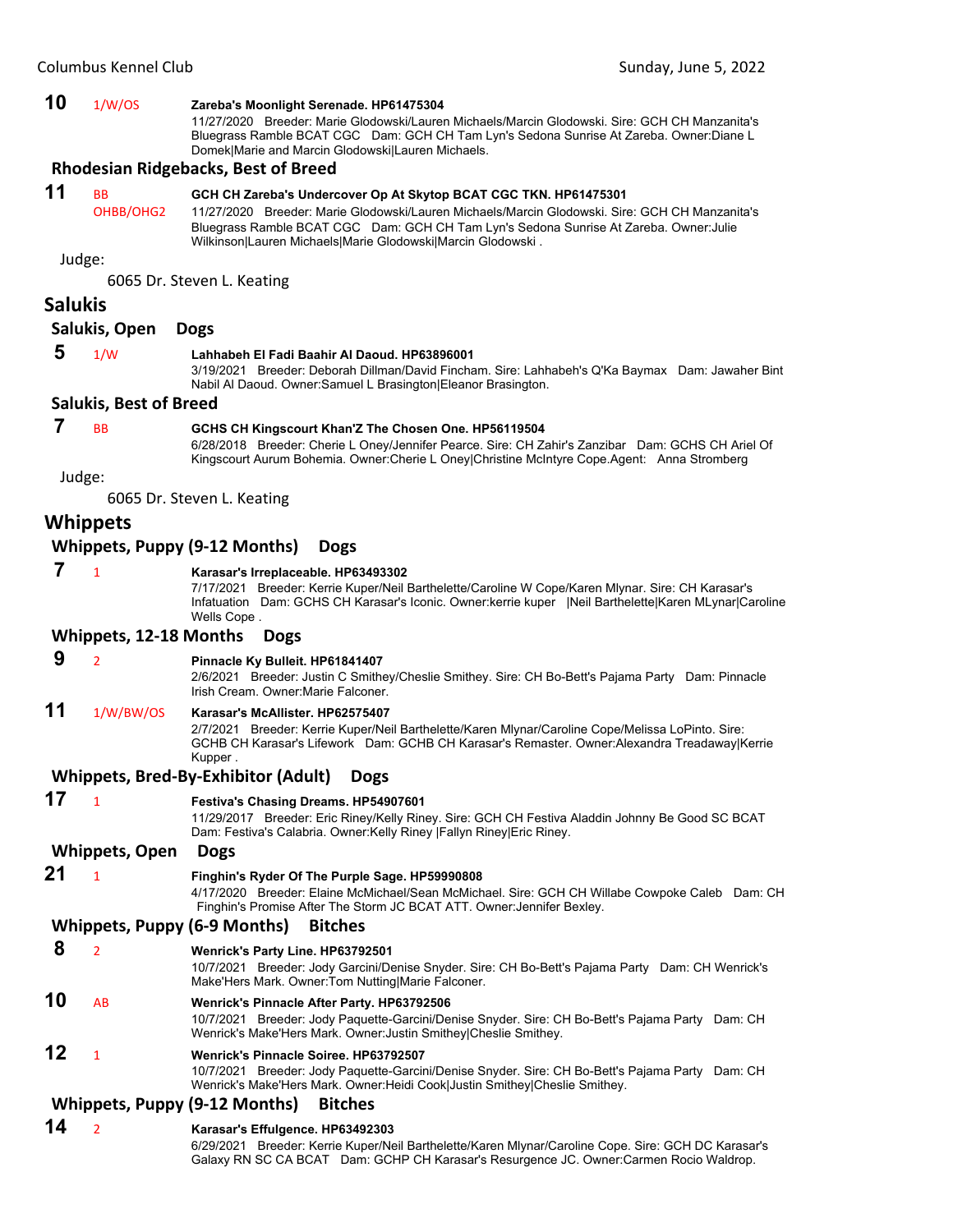| 16 | 1                              | Karasar's Irresistible. HP63493301<br>7/17/2021 Breeder: Kerrie Kuper/Neil Barthelette/Caroline W Cope/Karen Mlynar. Sire: CH Karasar's<br>Infatuation Dam: GCHS CH Karasar's Iconic. Owner: kerrie kuper   Karen Mlynar Neil Barthelette Caroline<br>Wells Cope.                         |  |  |
|----|--------------------------------|-------------------------------------------------------------------------------------------------------------------------------------------------------------------------------------------------------------------------------------------------------------------------------------------|--|--|
|    | <b>Whippets, 12-18 Months</b>  | <b>Bitches</b>                                                                                                                                                                                                                                                                            |  |  |
| 18 | 1/R                            | Karasar's Epicenter. HP62575403<br>2/7/2021 Breeder: Kerrie Kuper/Neil Barthelette/Karen Mlynar/Caroline Cope/Melissa LoPinto. Sire:<br>GCHB CH Karasar's Lifework Dam: GCHB CH Karasar's Remaster. Owner: kerrie kuper   Karen<br>Mlynar Neil Barthelette Caroline Wells Cope.           |  |  |
|    |                                | <b>Whippets, Amateur Owner Handler</b><br><b>Bitches</b>                                                                                                                                                                                                                                  |  |  |
| 20 | $\mathbf{1}$                   | Karasar's Redemption. HP63491401<br>6/9/2021 Breeder: Kerrie Kuper/Caroline Cope/Karen Mlynar/Neil Barthelette. Sire: GCHB CH Karasar's<br>Whirlwind Dam: CH Karasar's Ruswyn Ravishing. Owner:Carmen Rocio Waldrop.                                                                      |  |  |
|    |                                | <b>Whippets, Bred-By-Exhibitor (Puppy)</b><br><b>Bitches</b>                                                                                                                                                                                                                              |  |  |
| 22 | 1                              | Mimbres Christeva Stargazer. HP63246601<br>8/20/2021 Breeder: Owen J Light/Christine Heath. Sire: GCHB CH Cherche' Arborlea Hold Your Horses<br>SC Dam: CH Mimbres City Lights. Owner:Steve Christine Heath Ryan Heath Owen J Light Steve Heath.                                          |  |  |
| 24 | AB                             | Disa Hycks Hollow Skyline Batteries Not Included. HP63558101<br>10/12/2021 Breeder: Kari Whitaker/Crystal McNulty/Jennifer Kempey. Sire: Deco Just Push Play At Disa<br>Dam: Disa Hycks Hollow Ain't Just Whistlin' Dixie. Owner: Jennifer Kempey Kari Whitaker   Crystal McNulty.        |  |  |
|    |                                | Whippets, Bred-By-Exhibitor (Adult)<br><b>Bitches</b>                                                                                                                                                                                                                                     |  |  |
| 28 | $\mathbf{1}$                   | Pinnacle Afterglow. HP61532503<br>1/6/2021 Breeder: Justin C Smithey/Cheslie Smithey. Sire: CH Pinnacle High And Mighty Dam: CH<br>Longlesson Girl Who Drank The Moon. Owner: Justin Smithey Cheslie Pickett Smithey.                                                                     |  |  |
| 30 | $\overline{2}$                 | Festiva's Chills And Thrills. HP62442301<br>4/24/2021 Breeder: Peggy Schmidt/Kelly Riney/Katie Rudolph. Sire: GCH CH Snow Hill Mindbender MC<br>Dam: CH Festiva's Smoke and Mirrors. Owner: Katie Rudolph Kelly Riney.                                                                    |  |  |
|    | <b>Whippets, American Bred</b> | <b>Bitches</b>                                                                                                                                                                                                                                                                            |  |  |
| 32 | $\overline{2}$                 | Chabeau's Diamonds Are A Girl's Best Friend. HP61367902<br>10/28/2020 Breeder: Angella Martin/Trish Dews/Andrea Kea. Sire: GCHB DC Surrey Hill's Couldn't Be<br>Butter At Mariner MC Dam: GCH CH Andauer And Ryland's About Last Night BCAT. Owner: Andrea<br>Kea Trish Dews.             |  |  |
| 34 | 1/W                            | Karasar's Trendsetter. HP62575402<br>2/7/2021 Breeder: Kerrie Kuper/Neil Barthelette/Karen Mlynar/Caroline Cope/Melissa LoPinto. Sire:<br>GCHB CH Karasar's Lifework Dam: GCHB CH Karasar's Remaster. Owner:Caroline Cope Kerrie Kuper<br>Karen Mlynar Neil Barthelette.                  |  |  |
|    | <b>Whippets, Open</b>          | <b>Bitches</b>                                                                                                                                                                                                                                                                            |  |  |
| 38 | $\mathbf{1}$                   | Snapdragon & Poli's I Believe In Angels. HP56627007<br>10/12/2018 Breeder: kenneth holder/david braga/Kim Tucker. Sire: GCHB CH Kimera Im Your Wingman<br>BCAT DS CGC TKI Dam: GCH CH Tobell's Earth Wind And Fire. Owner: Frank Polimeni.                                                |  |  |
| 40 | 3                              | WesAnn's Daydream Believer. HP59486801<br>11/6/2019 Breeder: Michelle Queen. Sire: GCH CH Wesann V Kemar Dreaming of River Diamonds Dam:<br>CH Wesann's Picture Perfect SC. Owner:Michelle Queen Samantha Fowler. Kacie Davis Jordan                                                      |  |  |
| 44 | 4                              | Finghin's Maverick Queen BCAT ATT. HP59990803<br>4/17/2020 Breeder: Elaine McMichael/Sean McMichael. Sire: GCH CH Willabe Cowpoke Caleb Dam: CH<br>Finghin's Promise After The Storm JC BCAT ATT. Owner: Elaine McMichael Sean McMichael.                                                 |  |  |
| 48 | $\overline{2}$                 | Chabeau's Diamond Diva CA BCAT, HP61367901<br>10/28/2020 Breeder: Angella Martin/Trish Dews/Andrea Kea. Sire: GCHB DC Surrey Hill's Couldn't Be<br>Butter At Mariner MC Dam: GCH CH Andauer And Ryland's About Last Night BCAT. Owner: Andrea<br>Kea Trish Dews.                          |  |  |
|    | <b>Whippets, Best of Breed</b> |                                                                                                                                                                                                                                                                                           |  |  |
| 19 | <b>SEL</b>                     | Sportingfields Williwaw Imurhuckleberry @Cookarena TKN. HP59314005<br>1/12/2020 Breeder: Kristen Addington/Amanda Giles. Sire: GCH CH Equiss Horton Hears A Who SC<br>BCAT Dam: CH Sporting Field's A Lot Like Love SC. Owner: Heidi Cook Kristen Addington Amanda Giles.                 |  |  |
| 23 |                                | CH Tobell & Poli's Wise Guy. HP51812907<br>6/22/2016 Breeder: Kimberly Tucker/Frank Polimeni/Mickey Polimeni. Sire: GCHG CH Counterpoint<br>Painted By Bohem SC Dam: GCH CH Tobell & Poli's Red Sky At Dawn. Owner: Frank Polimeni and Mickey Polimeni.                                   |  |  |
| 25 | AB                             | CH Sporting Fields Pour The Wine. HP62900202<br>5/27/2021 Breeder: Kathryn Clark/Jennifer N Brisbois DVM/Dionne Butt. Sire: GCHB CH Tivio's Lightning<br>In A Bottle Dam: CH Sporting Fields Racing Silks JC CA. Owner: Kathryn Clark Sally Treat   Dionne<br>Butt Jennifer Brisbois DVM. |  |  |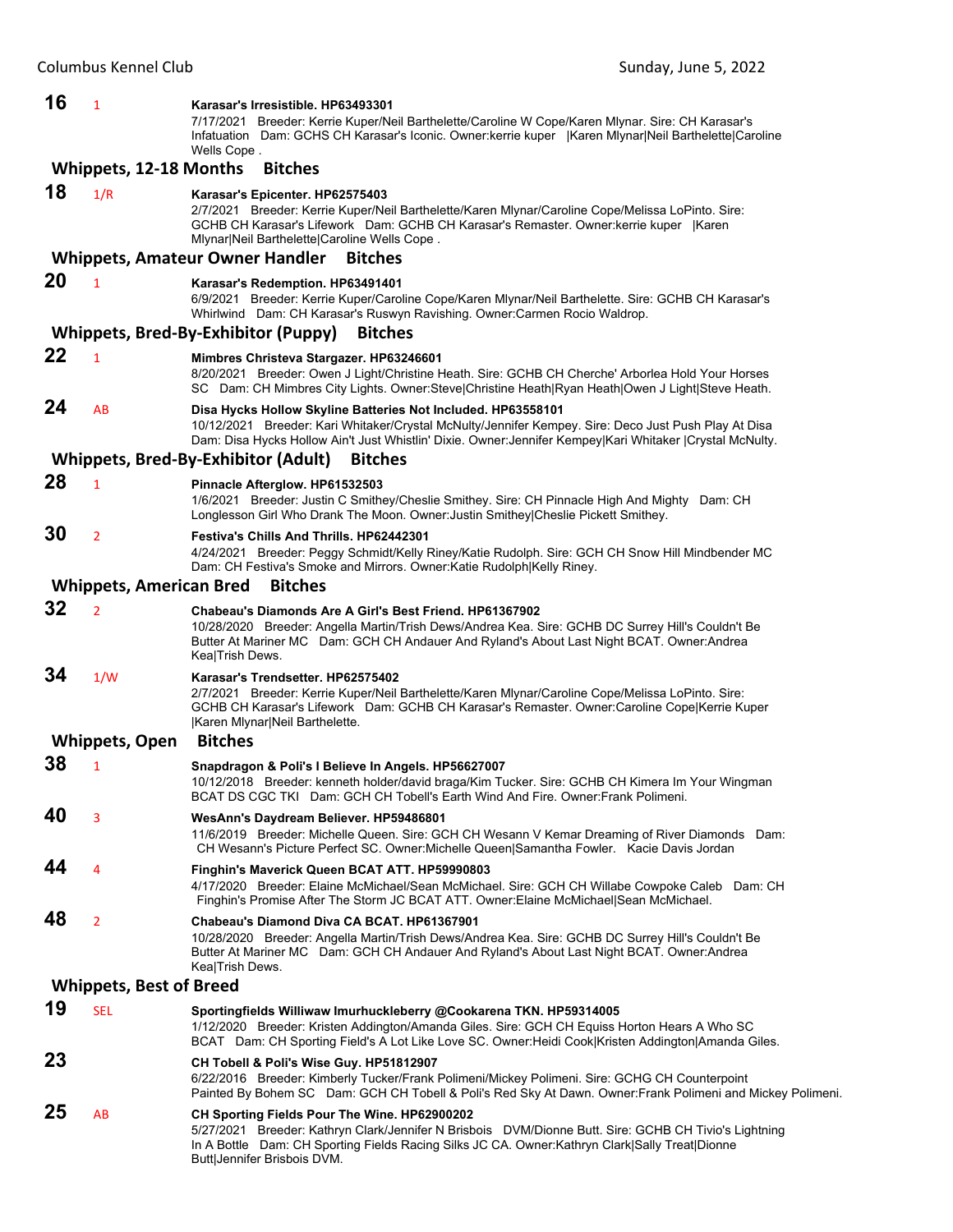| 50 |            | CH Finghin's Promise After The Storm JC BCAT ATT. HP52058207<br>9/17/2016 Breeder: Sean McMichael/Elaine McMichael, Sire: GCH CH Cherche' Walk On The Wild Side<br>Dam: Finghin's Sinclair BCAT ATT. Owner: Elaine McMichael Sean McMichael.                                  |  |  |
|----|------------|-------------------------------------------------------------------------------------------------------------------------------------------------------------------------------------------------------------------------------------------------------------------------------|--|--|
| 52 |            | CH Winway Hearts On Fire At Festiva. HP58316103                                                                                                                                                                                                                               |  |  |
|    | OHBB/OHG4  | 7/1/2019 Breeder: Dr Suzi Fosnot Valerie Nunes-Atkinson and Candice Gore, Sire: GCH CH Festiva<br>Aladdin Johnny Be Good SC BCAT Dam: GCH CH Winway Untouchable. Owner: Kelly Riney  Dr. Suzi<br>Fosnot Valerie Nunes-Atkinson.                                               |  |  |
| 54 | AB         | CH Karasar's Visionary. HP59876201<br>12/18/2019 Breeder: Kerrie Kuper/Neil Barthelette/Karen Mlynar. Sire: GCH CH Karasar's Cosmopolitan<br>Dam: GCHP CH Karasar's Resurgence JC. Owner: kerrie kuper   Caroline Wells Cope Karen Miynar Neil<br>barthelette.                |  |  |
| 56 |            | GCH CH Karasar's Inferno, HP60149801<br>3/18/2020 Breeder: Kerrie Kuper/Neil Barthelette/Karen Mlynar/Caroline W Cope. Sire: GCHB CH<br>Karasar's Whirlwind Dam: GCHS CH Karasar's Enchantress. Owner:Caroline CopelKerrie Kuper  Karen<br>Mlynar   Neil Barthelette.         |  |  |
| 58 | BB/G2      | GCHS CH Karasar's High Roller. HP60155701<br>1/29/2020 Breeder: Kerrie Kuper/Neil Barthelette/Karen Mlynar/Caroline W Cope. Sire: GCHB CH<br>Karasar's Lifework Dam: GCHS CH Karasar's Iconic. Owner: kerrie kuper Neil Barthelette Karen<br>Mlynar Caroline Cope L Krokover. |  |  |
| 60 | <b>SEL</b> | GCHB CH Wenrick's Nightcap. HP60312904<br>6/3/2020 Breeder: Jody & Leonardo Garcini/Denise Snyder. Sire: CH Bo-Bett's Pajama Party Dam: CH<br>Wenrick's Make'Hers Mark. Owner:Nancy Shaw Justin Smithey Cheslie Smithey.                                                      |  |  |
| 62 |            | GCH CH Sporting Fields Regal Affair. HP60917704<br>9/7/2020 Breeder: Jennifer N Brisbois DVM/Dionne Butt/Amanda Giles. Sire: CH Snow Hill Whistling In<br>The Dark RN FDC Dam: CH Sporting Fields Perfect Love. Owner:Amanda Giles Dionne Butt Jennifer<br>Brisbois DVM.      |  |  |
| 64 | AB         | CH Karasar's Swansong. HP61552602<br>10/8/2020 Breeder: Kerrie Kuper/Neil Barthelette/Caroline W Cope/Karen Mlynar, Sire: GCHB CH<br>Karasar's Lifework Dam: GCHS CH Karasar's Iconic. Owner: kerrie kuper   Neil Barthelette Karen<br>Mlynar Caroline Cope.                  |  |  |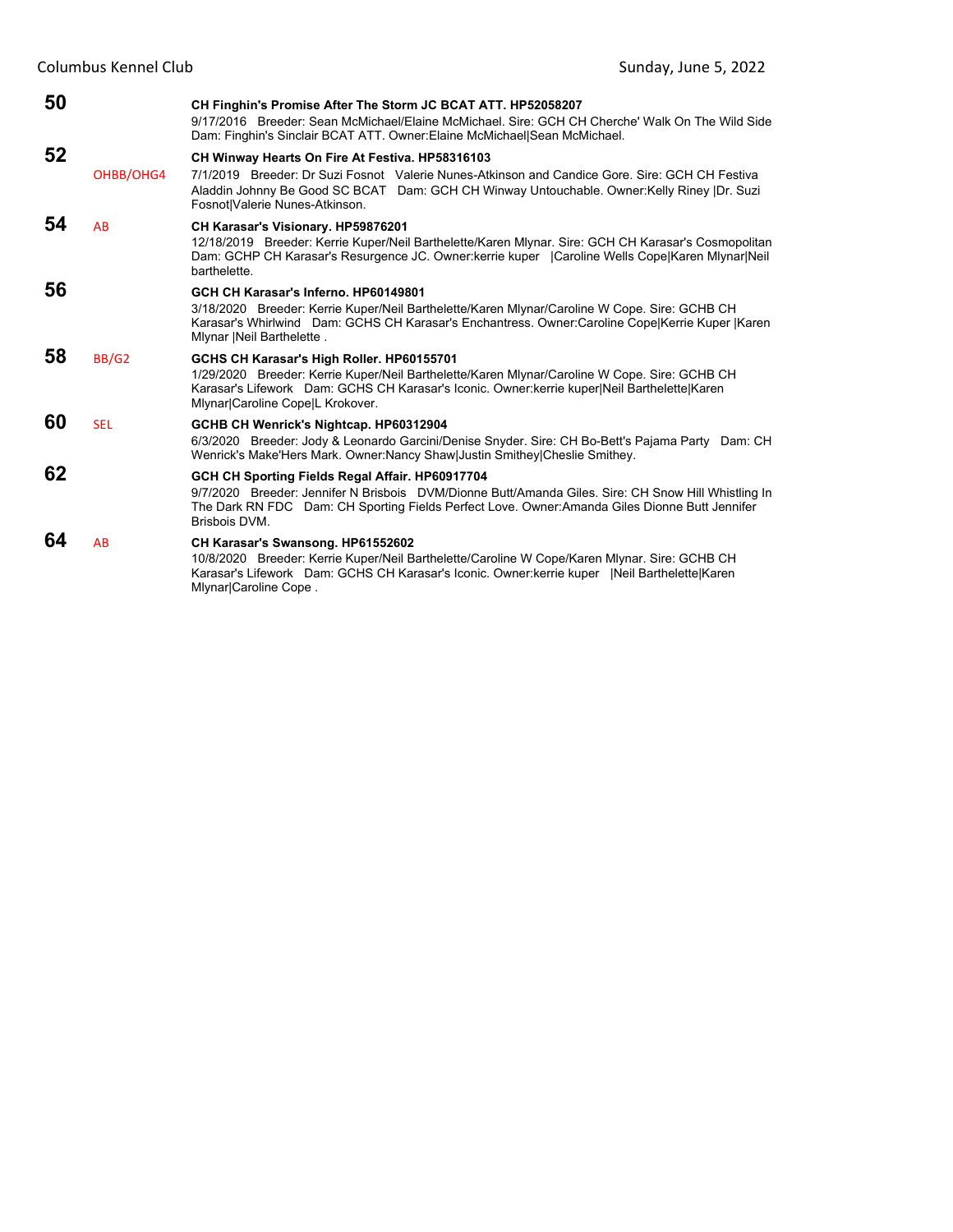<span id="page-21-0"></span>7084 Ms. Victoria M Jordan

# **Akitas Akitas, Puppy (6‐9 Months) Dogs**

 **5** 1/W **Gallant Titan's Remember Me. WS74584503**

9/17/2021 Breeder: JESSIKA ROSAS. Sire: CH Sondaisa Shots Fyred Dam: Kuroi Kao Gallant From The Ashes O'Granddad CGC ATT. Owner:Cory Crayton. Kayla Bruner-Byers

### **Akitas, Open Bitches**

#### **6** 1/W/BW/OS **Titan's Hollywood Favorite. WS72020402**

1/21/2021 Breeder: Cory Crayton. Sire: GCHS CH Kuroi Kao's Titan Great Gatsby Dam: Titan's I Am Legend. Owner:Cory Crayton.

#### **Akitas, Best of Breed**

# **7** BB **GCHS CH Kuroi Kao's Titan Great Gatsby. WS63335803**

1/3/2019 Breeder: Priscilla B McCune. Sire: GCHB CH Argo Stecal's Ami Mignone Dam: CH Kuroi Kao Secret Agent. Owner:Cory Crayton. Kayla Bruner-Byers

Judge:

6691 Mr. Robert L Vandiver

# **Black Russian Terriers**

# **Black Russian Terriers, Puppy (9‐12 Months) Bitches**

- **6** <sup>1</sup> **Kohinoor of ZolaRoza from Ederlezi. 21183172ITAL**
	- 7/28/2021 Breeder: Agnieszka Aleksandra Sowka. Sire: Izbrannik Fortuny Ederlezi Dam: Hollywood Sunrise Ederlezi. Owner:Kaye Shipley.

#### **Black Russian Terriers, 12‐18 Months Bitches**

 **8** 1/R **Middle Star Chaos At Queens Over RA FDC CGCA CGCU TKN. WS71969901**

3/8/2021 Breeder: Maurice H Fulbright/BETSY D FULBRIGHT. Sire: GCHG CH Midnight Rider's Motorcycle Cowboy FDC CGC Dam: GCH CH Liliya Vita Izolda CGC. Owner:Edea Caldwell.

#### **Black Russian Terriers, Bred‐By‐Exhibitor (Puppy) Bitches**

# **10** 1/W **Zolaroza's Strega Delle Montagne. WS75088101**

8/2/2021 Breeder: Kaye Shipley/Layne Townsend/Betty Shipley. Sire: GCH CH Emak Grozny Zver Ederlezi Dam: CH Karma's Reincarnated Roza Shanina CGC. Owner:L S Townsend |Kaye Shipley.

#### **Black Russian Terriers, Best of Breed**

| 12                                                            | <b>RR</b> | GCHB CH Zolaroza's That's A Rendezvous With Ms Pavlichenko CGC. WS57834705                                                                                                                   |
|---------------------------------------------------------------|-----------|----------------------------------------------------------------------------------------------------------------------------------------------------------------------------------------------|
| -5<br>ns<br>CH Cherryhills I Am Boyar CGC TKN ATT. WS71845002 |           | 12/19/2020 Breeder: Lucy Rezny/Elena Pleskov/Alex Savel. Sire: GCHS CH Medvezhya Staya Zhivaya<br>Legenda CA CGCA TKN Dam: GCHB CH Osobushka Zaznobushka Iz Chigasovo. Owner: Elena Pleskov. |
|                                                               |           |                                                                                                                                                                                              |

OHBB/OHG2 4/19/2017 Breeder: Kaye Shipley/Layne Townsend/Dr. V Lilley Vest/David & Darlene Scheiris. Sire: GCHS CH That's What's In A Name Dam: CH Karma's Reincarnated Roza Shanina CGC. Owner:L S Townsend |Kaye Shipley |D Scheres.

Judge:

7084 Ms. Victoria M Jordan

# **Boxers**

# **Boxers, 12‐18 Months Dogs**

 **5** 1/W/BB/BW **Summit Ash Let's Get It On. WS71918505** 2/26/2021 Breeder: Patricia B Boyd. Sire: GCH CH Garnsey's House Party Dam: GCHG CH Summit Ash Notell Motel. Owner:Sandy Domanski.Agent: Daniel Sanchez

#### **Boxers, Puppy (9‐12 Months) Bitches**

- **6** 1/W/OS **Mccoy's Heartline. WS74153002**
	- OHBB 6/11/2021 Breeder: Larry McCoy. Sire: CH Mccoy's Lionheart Dam: McCoy's Winstar's Heart's Delight. Owner:Anne Marie Moir Cherie Drenzek|Cherie Drenzek|Anne Marie Moir.

#### **Boxers, Best of Breed**

# **7** AB **CH Castle And Marburl's If I Can Dream At Glo-Star. WS63557101**

6/29/2018 Breeder: Anusart Intarateth/Udomsak Rittichaikul/Mary Frances Burleson. Sire: GCHG CH Marburl And Illyrian's Lone Ranger CGC Dam: GCH CH Castle's Miracle Story. Owner:Anusart Intarateth|Udomsak Rittichaikul |Mary Frances Burleson.Agent: Jinny Rojas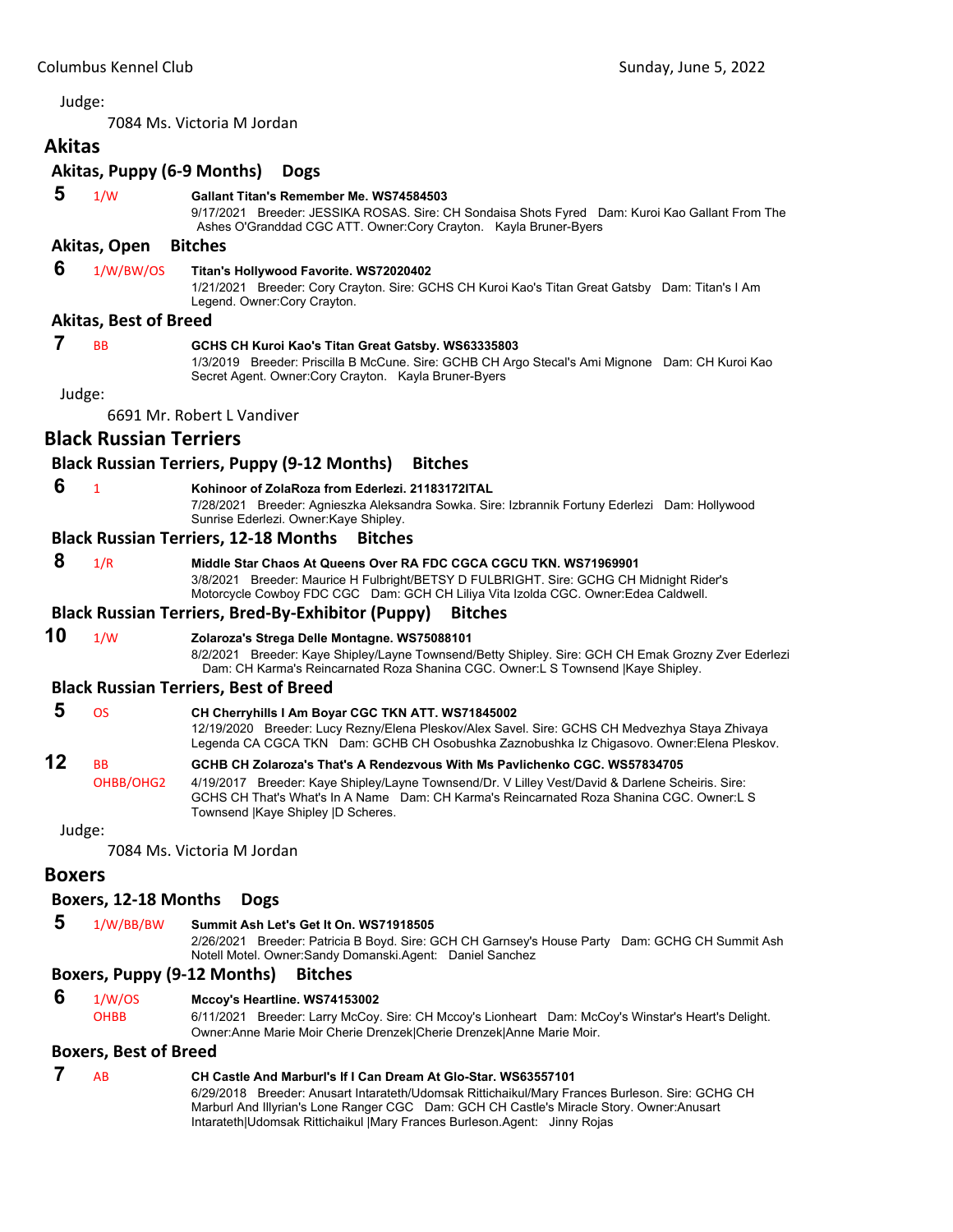7084 Ms. Victoria M Jordan

# **Bullmastiffs**

# **Bullmastiffs, 12‐18 Months Dogs**

- **5** 1/W/BB **T-Boldt's Chazwick Casino Royale. WS72503504**
	- OHBB/OHG3 5/19/2021 Breeder: Tracy Jones/Sherry Boldt/Kimberlee Cook. Sire: GCHB CH Solo-K N Escalades Hot Off The Daily Prophet Dam: GCHS CH PACH Solo-K N T-Boldt's Indecent Proposal CD BN RE MXP5 MXPS MJP5 MJPS PAX XFP CA BCAT THDN. Owner:Deborah Cunningham.

#### **Bullmastiffs, Puppy (9‐12 Months) Bitches**

#### **8** AB **White Pines Pure Perfection CGC TKN. WS72784201**

6/18/2021 Breeder: ERIC SCHERMERHORN. Sire: Black Rivers Suicide Shifting With Black Oaks Dam: White Pines Dig In The Dancing Queen. Owner:Jennifer Flowers.

Judge:

6065 Dr. Steven L. Keating

# **Cane Corso**

| Cane Corso, Puppy (6-9 Months) Dogs |  |  |  |  |
|-------------------------------------|--|--|--|--|
|-------------------------------------|--|--|--|--|

# **11** 1/R **Valente's The Son Of Bubba Gump. WS74438607**

10/20/2021 Breeder: Christine Thomas-Lamont. Sire: GCH CH Stonecroft Invictus Maneo Chase Dam: CH Valente's Electra Forte Ragazza. Owner:Lynn Edmonds.

#### **Cane Corso, 12‐18 Months Dogs**

# **15** <sup>2</sup> **Relic's Dark Prince Azazel. WS72584602**

4/27/2021 Breeder: Sarah Reuber. Sire: Spiritguardian Of Dreams Dark Dam: CH Lyric Tre Cani CGC TKN. Owner:Sarah Reuber.Agent: Cindy Stroupe

#### **17** 1/W **Manuel Di T Cane Dos Talarico CGC. WS73979901**

1/3/2021 Breeder: Jose Luiz Gomes Talarico. Sire: Samuel Di T Cane Dos Talarico Dam: Tarantella Di Casa Latorre. Owner:Raul Montoya Castillo .

#### **Cane Corso, Puppy (6‐9 Months) Bitches**

# **8** <sup>1</sup> **Athens Classic's Layla. WS74436601**

9/11/2021 Breeder: Janet Mize/Gary Mize. Sire: GCHB CH Corso Boss Amadeus FDC TT THDN CGCA CGCU TKN Dam: Athens Classics Sara. Owner:JANET MIZE|Gary Mize.

#### **Cane Corso, 12‐18 Months Bitches**

**10** AB **Fireside's The Dragon Princess. WS71441202** 1/18/2021 Breeder: Kathy Spears/Shauna Demoss. Sire: Serafina - Americana Wild One Dam: CH Castleguard You Should'Ve Learned. Owner:Alexis Torres-Rivera|Jose Torres-Rivera.Agent: Daniel Sanchez

### **12** 1/R **Oblivion Special Edition. WS73921103**

3/4/2021 Breeder: Shawne Imler. Sire: Serafina - Americana Wild One Dam: GCHS CH Rocknation Quintessence. Owner:Jennifer Spence |Shawne Imler .Agent: Ashley Cuzzolino

#### **Cane Corso, Open Bitches**

#### **16** 1/W/BB/BW **Nysa's Vintage Farrah Frascati. WS72096901**

3/12/2021 Breeder: MARIE A RODERIQUES. Sire: GCH CH Valente's Nitro Dolce Onore Dam: CH Nysa's Vintage Port Penelope. Owner:Marie Roderiques .Agent: Ashley Cuzzolino

# **Cane Corso, Best of Breed**

**14 Relic's Freyja Rising Above Di Smokehouse. WS69683203** 8/20/2020 Breeder: Sarah Reuber. Sire: GCHB CH Corso Boss Amadeus FDC TT THDN CGCA CGCU TKN Dam: CH Lyric Tre Cani CGC TKN. Owner:Courtney Gorecki |ronnie gorecki. **18** SEL **GCH CH Smokehouse's Maple Havarti Chunk CGCA. WS63953002** 2/12/2019 Breeder: Courtney Gorecki. Sire: Ernesto Guardiano Del Sorriso Dam: Motorhead's I Am Vintage CGC TKN. Owner:Courtney Gorecki |Ronnie Gorecki. **19** OS **GCHG CH Oblivion Earthride CGC. WS52230210** 12/26/2015 Breeder: Shawne Imler/Ron Hoser. Sire: GCH CH Epic's Mr. Shiny Cadillackness CD RA Dam: CH Firehorse J' La Curandera. Owner:Imler.Agent: Ashley Cuzzolino **23** SEL **GCH CH Stonecroft Invictus Maneo Chase. WS67550407** OHBB 1/9/2020 Breeder: Mr. Anthony A Strzalkowski. Sire: Almost Bulletproof Di Dei Vitturi CGC Dam: Stonecroft Keys To The Coupe. Owner:Lynn Edmonds. **25 CH Castillo's Batista CGC. WS70001305** 9/3/2020 Breeder: Raul Montoya Castillo. Sire: Apollo XIV Dam: Midnight IV. Owner:Raul Montoya Castillo |Henry Murillo Ruiz |Ashley Castillo.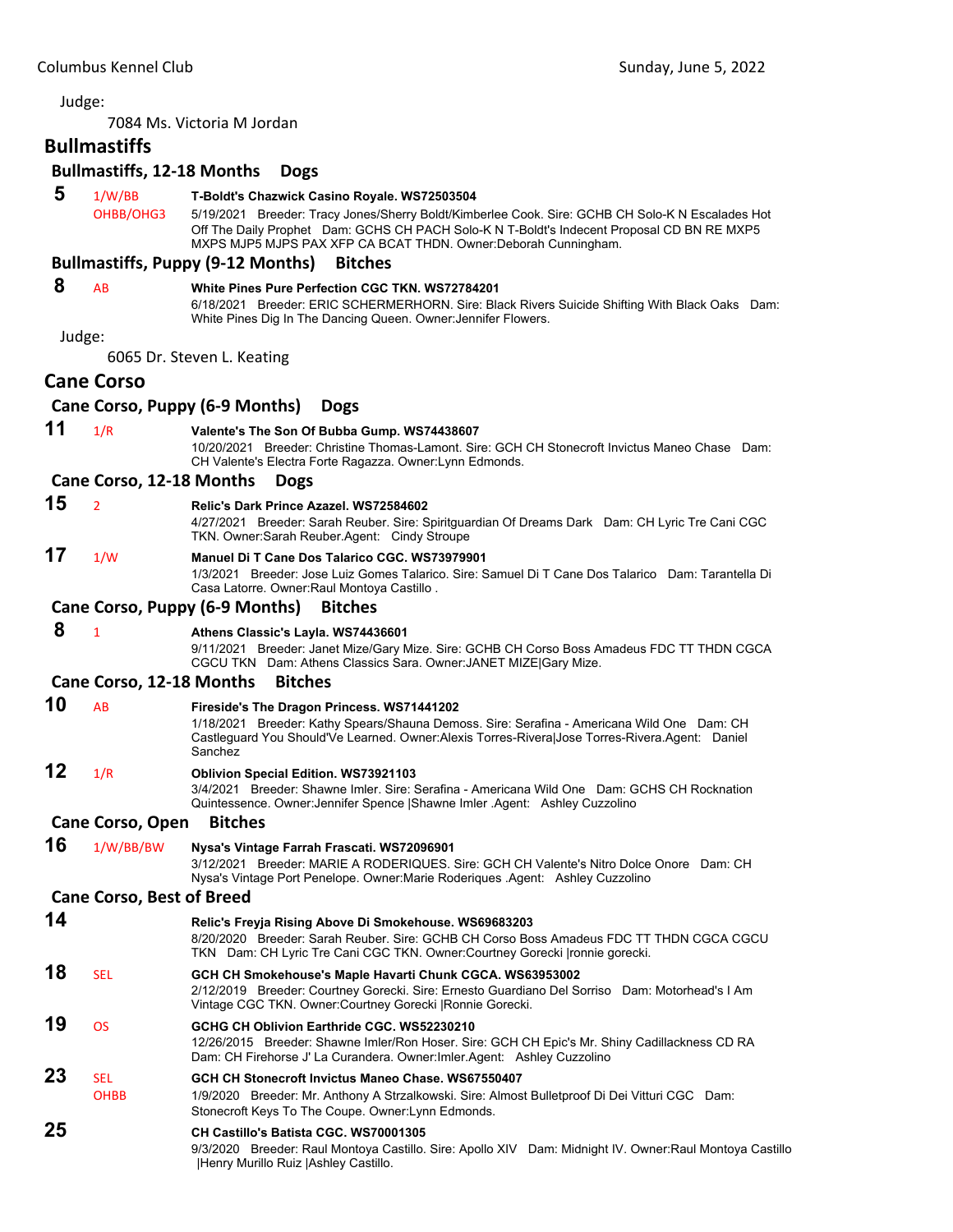| Judge: |                           |                                                                                                                                                                                                                                                                                                   |
|--------|---------------------------|---------------------------------------------------------------------------------------------------------------------------------------------------------------------------------------------------------------------------------------------------------------------------------------------------|
|        |                           | 7084 Ms. Victoria M Jordan                                                                                                                                                                                                                                                                        |
|        | <b>Doberman Pinschers</b> |                                                                                                                                                                                                                                                                                                   |
|        |                           | Doberman Pinschers, Puppy (6-9 Months)<br><b>Dogs</b>                                                                                                                                                                                                                                             |
| 7      | 1/R                       | Destas Black Moon Rising. WS73777910<br>9/10/2021 Breeder: Dayna C Hewitt/Tonya Adamson. Sire: GCHS CH Caleb's Starry Knight RE CGC TKN<br>Dam: Destas Little Black Dress. Owner: Tonya Adamson Dayna Hewitt. Agent: Esteban Farias                                                               |
|        |                           | Doberman Pinschers, 12-18 Months<br><b>Dogs</b>                                                                                                                                                                                                                                                   |
| 9      | $\mathbf{1}$              | Rmh Guardian Of The Moon V Ashtrick N Kettle Cove. WS73051502<br>4/11/2021 Breeder: Robert Hallahan Jr/Ashley Ring/Sharon Duval. Sire: CH Nova's Zodiac V. Kelview<br>Dam: GCH CH Ashtrick N Kettle Cove Bad Moon Rising. Owner:Gary Lee Justin Davis Bob Hallahan<br>Jr.Agent: Linda Whitney     |
|        |                           | Doberman Pinschers, Open AOAC Dogs                                                                                                                                                                                                                                                                |
| 11     | 1/W                       | Garjan's Quest For Freedom. WS70059005<br>10/11/2020 Breeder: Janet Oppedal/Shayna Sitton. Sire: CH Dreamweavers Dance With Dragons V<br>Al'Cher Dam: Prima's Eye Candy. Owner: Janet Oppedal. Cindy Lane                                                                                         |
|        |                           | Doberman Pinschers, Puppy (9-12 Months)<br><b>Bitches</b>                                                                                                                                                                                                                                         |
| 8      | AB                        | Angeldream You Are The Raison. WS75100401<br>8/20/2021 Breeder: Isabella Pipia/Raymonde Pipia. Sire: GCHP CH Cadillac Cocoa Butter Kisses RN<br>FDC CAA DCAT RATN CGCA CGCU TKN Dam: Regnancy Angel Eyes. Owner: Ashleigh M<br>Warman Isabella Pipia Raymonde Gamache Pipia.Agent: Daniel Sanchez |
|        |                           | Doberman Pinschers, 12-18 Months<br><b>Bitches</b>                                                                                                                                                                                                                                                |
| 10     | 1/W/BW                    | Monarch's Godiva, WS72117301<br>4/5/2021 Breeder: Melissa Brucker. Sire: GCHB CH Mervio Dark Tower V. Roclyn Dam: Monarch's Rain<br>From Heaven V Gwb. Owner: Robin ODell David Benoit. Agent: Jeffrey Brucker                                                                                    |
| 12     | $\overline{2}$            | Phillmar Dream Maiden V Notori, WS72293105<br>2/28/2021 Breeder: Mr. Philip M Martin. Sire: GCHS CH Phillmar V Velo So Good To Be Me CD WAC<br>CGC Dam: Ycazi De Las Armonias. Owner:Robyn Sparks Brock Sauls.Agent: Esteban Farias                                                               |
|        |                           | Doberman Pinschers, American Bred<br><b>Bitches</b>                                                                                                                                                                                                                                               |
| 16     | AB                        | Aludra's Nina Simone, WS66335001<br>10/13/2019 Breeder: Rebecca Roter. Sire: CH Jager's Talk Of The Town DCAT Dam: CH Aludra's Billie<br>Holiday. Owner: Rebecca Roter. Agent: Cindy Smith                                                                                                        |
| 20     | $\overline{2}$            | Kalora's Not Phased By The Rules. WS71350002<br>1/10/2021 Breeder: Estelle Corr/Alora Corr. Sire: CH Denmar's Dare To Dream Dam: CH Kalora's<br>Imagine That. Owner: Tanya Dennis   Estelle Corr . Agent: Jinny Rojas                                                                             |
|        |                           | Doberman Pinschers, Open Black Bitches                                                                                                                                                                                                                                                            |
| 22     | 1/R                       | Jaroe Derby Design Fascinator. WS68244704<br>4/29/2020 Breeder: Roseanne Kelly. Sire: CH Jager's Talk Of The Town DCAT Dam: CH Jaroe Icy Frozen<br>Sinsation. Owner: Roseanne Kelly. Agent: Cindy Smith                                                                                           |
| 24     | AB                        | Irongate's The Shag Dancer. WS65465201<br>7/2/2019 Breeder: Jill Marie Parker/Michael Kim Parker/Eve Auch. Sire: GCHB CH Traditions Javier<br>Esposito BN RA BCAT DS CGC TKI Dam: CH Irongate's Lil' Bit Of Blarney BN RA OA OAJ CAA WAC<br>RATO CGC. Owner:Eve Auch.Agent: Jennifer Bittner      |
|        |                           | Doberman Pinschers, Open AOAC Bitches                                                                                                                                                                                                                                                             |
| 26     | $\mathbf{1}$              | Element Rock With You. WS65059202<br>6/12/2019 Breeder: Denise Kusey/Leah Kamppinen. Sire: GCH CH Element Rock Star Dam: CH Element<br>Someone Like You. Owner:Denise Kusey Leah Kamppinen .Agent: Daniel Sanchez                                                                                 |
| 28     | AB                        | Marbendale's Dripping In Diamonds. WS69785401<br>9/8/2020 Breeder: CHRISTINE CHURCHWELL. Sire: CH Foxfire's Tell Me You Like It Dam: Scotsbrae<br>Supermodel V Marbendale. Owner: Christine Churchwell Agent: Jinny Rojas                                                                         |
| 30     | AB                        | Ayka De Black And Gold. WS74046801<br>1/6/2019 Breeder: Anderson Rodrigues Tomas. Sire: Rock It Argentina Blade Runner Dam: Macaco's<br>Jasy. Owner: Jennifer Stancil Timothy Stancil.                                                                                                            |
|        |                           | Doberman Pinschers, Best of Breed                                                                                                                                                                                                                                                                 |
| 15     | <b>SEL</b>                | CH Raindance A Midnight Star. WS62251402<br>8/27/2018 Breeder: Ms. Susan A James/Chelsea B James/Colleen Nicholson. Sire: GCH CH Raindance                                                                                                                                                        |

Red Delicious CD RN CAA FCAT CGCA ATT Dam: GCH CH Raindance Star Of India. Owner:Carol Hunnicutt|MS. Susan A James. Allison Pacheco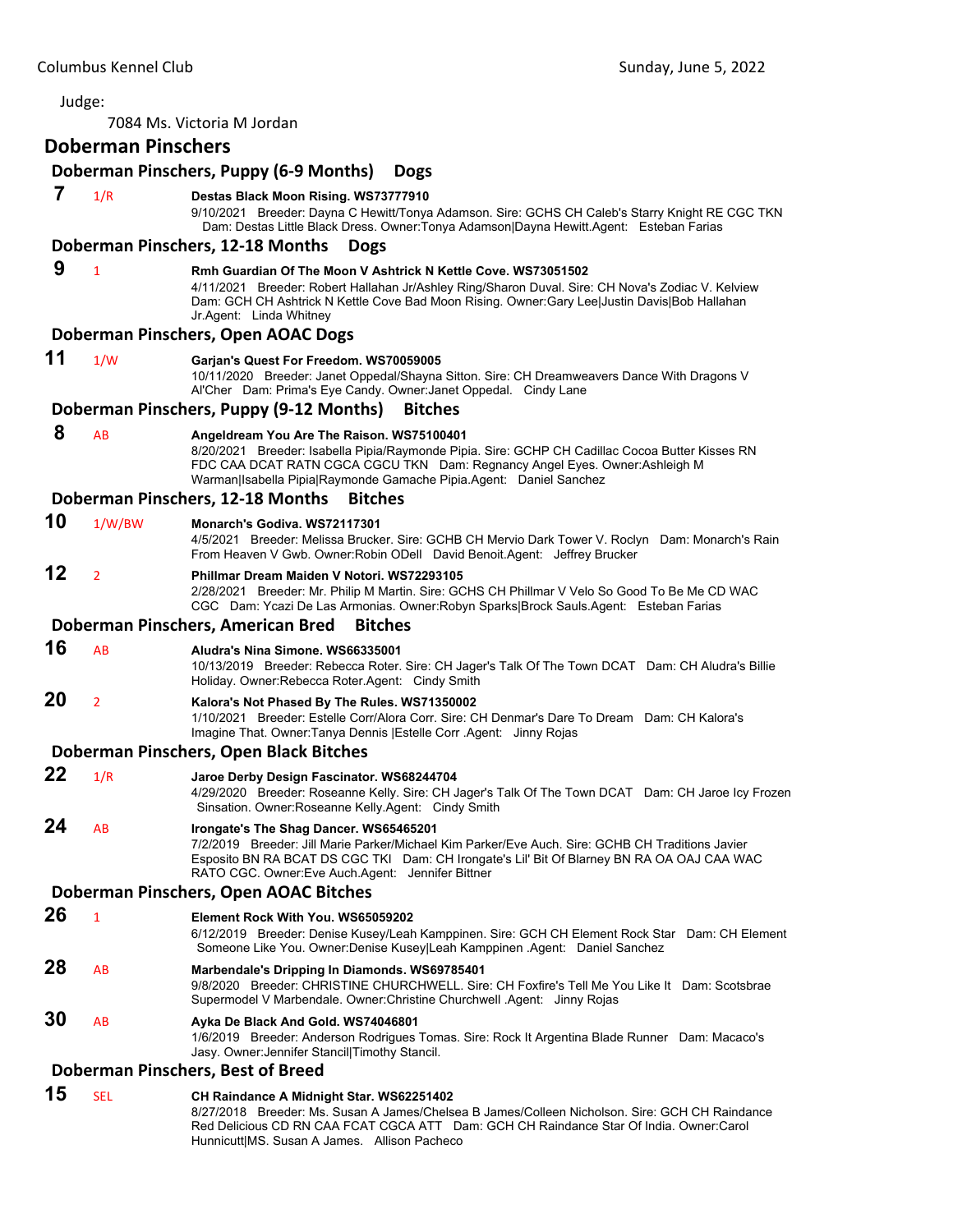| 17     |                         | GCH CH Sun Style's Joy In The Morning CGC. WS65563106<br>8/26/2019 Breeder: Doris Spivey. Sire: GCH CH Jager's Bold Ruler In Black Dam: GCH CH Sun Style's<br>Wicked Charms CA. Owner: Penny Butler-Rossiter. Jennie Rojas                                                                      |
|--------|-------------------------|-------------------------------------------------------------------------------------------------------------------------------------------------------------------------------------------------------------------------------------------------------------------------------------------------|
| 19     |                         | CH Alisaton Mvs Dash Of Magic CGC TKI. WS67331401<br>12/16/2019 Breeder: Gwen DeMilta/Carissa DeMilta-Shimpeno/Marcelo Veras/Anne S Thorne. Sire:<br>GCHP2 CH Fidelis Ripcord BN RI CGC Dam: CH Bannerdown Blk Venus Of Alisaton. Owner: Theresa<br>Frenson Robert Frensen Marcelo Veras.       |
| 21     |                         | GCHB CH Macaco's Preston. WS71483802<br>12/14/2019 Breeder: Hector Farias/Alicia Farias/Esteban Farias, Sire: GCHS CH Phillmar V Velo So<br>Good To Be Me CD WAC CGC Dam: GCHS CH Macaco's Riande's Irupe. Owner: Hector Farias Alicia<br>Farias Robyn Sparks Brock Sauls Agent: Esteban Farias |
| 32     | <b>SEL</b>              | GCHG CH Rich-Lie's Mystic Nymph CAA BCAT CGCA CGCU. WS57574301<br>6/28/2017 Breeder: Odelie Harsha/Carolyn Churton Jobin. Sire: CH Cadillac Empire State Of Mind Dam:<br>Rich-Lies La Dolce Vita. Owner: Jeanne Field Miller Carolyn Churton Jobin Agent: Daniel Sanchez                        |
| 34     |                         | GCH CH Irongate's Storm Comin' NA NAJ WAC. WS61224703<br>4/18/2018 Breeder: Jill Marie Parker/Michael Kim Parker/Eve Auch. Sire: CH Irongate From This Moment<br>On CD Dam: CH Irongate's Lil' Bit Of Blarney BN RA OA OAJ CAA WAC RATO CGC. Owner: Jill<br>Parker Mike Parker Eve Auch.        |
| 38     | <b>OHBB</b>             | CH Cadbrae You Get What You Give. WS64226001<br>2/11/2019 Breeder: Karen Cloud/Mary L Cloud. Sire: GCH CH Phillmar Sobe Monster Dam: Cadbrae<br>Make It Happen. Owner: Karen C Cloud.                                                                                                           |
| 40     |                         | CH Deband's Zhavia. WS66100202<br>4/8/2019 Breeder: Andres Oscar Luque/Debora Yanina Desancio. Sire: CH Macaco's Riande's Iker Dam:<br>The Winners'Sealsudestada. Owner:Eduardo Cortina Horacio Piazza Andres Luque.Agent: Alison<br>Pacheco                                                    |
| 42     | BB/G2                   | GCH CH Aludra's Fairy Queen V Desta. WS69082810<br>7/9/2020 Breeder: Rebecca Roter/Brenda Wood Patenall. Sire: CH Jager's Talk Of The Town DCAT<br>Dam: GCH CH Aludra's Koko Taylor. Owner:Dayna Hewitt Rebecca Roter.Agent: Cindy Smith                                                        |
| Judge: |                         |                                                                                                                                                                                                                                                                                                 |
|        |                         | 7084 Ms. Victoria M Jordan                                                                                                                                                                                                                                                                      |
|        | <b>Giant Schnauzers</b> |                                                                                                                                                                                                                                                                                                 |
|        |                         | <b>Giant Schnauzers, Puppy (9-12 Months)</b><br><b>Dogs</b>                                                                                                                                                                                                                                     |
| 5      | 1/W/OS                  | Firezone's Defiant Top Defender Mushu. WS73161502                                                                                                                                                                                                                                               |
|        | <b>OHBB</b>             | 7/6/2021 Breeder: Andrea Fergerson/Marina Raukhverger. Sire: CH Schutzengel's Whatever It Takes CA<br>BCAT TKN Dam: CH Firezone's High Caliber 357 CD BN RE FDC NA NAJ NF DCAT ACT2 ACT2J SWA<br>SCEE SENE SCM SEM SIE CGCA. Owner: Stephanie and Brandon Hinson DeBose Marina Raukhverger.     |
|        |                         | <b>Giant Schnauzers, 12-18 Months</b><br><b>Dogs</b>                                                                                                                                                                                                                                            |
| 7      | 1/R                     | Legendary Lumos Vom Mutter Haus. WS72679101<br>5/20/2021 Breeder: Renee Mutter. Sire: Mandy's Nycos V Mutter Haus Dam: Fabiana Vom Mutter Haus.<br>Owner: Catherine Padgett   Renee Mutter.                                                                                                     |
|        |                         | <b>Giant Schnauzers, Bred-By-Exhibitor (Adult)</b><br><b>Bitches</b>                                                                                                                                                                                                                            |
| 6      | AB                      | Spicerack's & Ramahill's Comin' In Hot. WS72372701<br>3/8/2021 Breeder: Robin Henderson/Dwain E Henderson/Marcia Adler. Sire: GCHG CH Ingebar's Tynan<br>Dances With Wildflowers Dam: GCH CH Ramahill's Gloriana At Spicerack. Owner: ROBIN A<br>HENDERSON Dwain Henderson.                     |
|        |                         | <b>Giant Schnauzers, Best of Breed</b>                                                                                                                                                                                                                                                          |
|        |                         |                                                                                                                                                                                                                                                                                                 |

#### **8** BB **GCHS CH Longhorn's Ready And Raring To Go. WS66313502**

10/23/2019 Breeder: Nancy Manley/Michael Rutkas. Sire: CH Cadbury's Sun Of A Gun CA Dam: GCH CH Histyle's Somewhere Over The Rainbow RN CGC. Owner:Cornelia King|Nancy Manley|Michael Manley.

# **10** AB **CH Aspen Leaf's Wild Heart Of Tatyana. WS69804904**

8/13/2020 Breeder: Michael Tucker/Marne Martin-Tucker. Sire: GCHS CH Linseyleigh's Thunderstruck Dam: GCH CH Bigfoot's Aspen Leaf Revanche. Owner:Marne Martin Tucker|Michael Tucker.Agent: Anna Stromberg

Judge:

7084 Ms. Victoria M Jordan

# **Great Danes**

#### **Great Danes, Puppy (9‐12 Months) Dogs**

 **5** 1/W **Legado's Thrill Of The Fight V Dynamic. WS74019405** 8/25/2021 Breeder: Jason L Dubman/Francisco Camacho. Sire: CH Rainmaster's Make My World Go Black Dam: Danekraafts It's A Jungle Out Here. Owner:Jennifer Fulfer.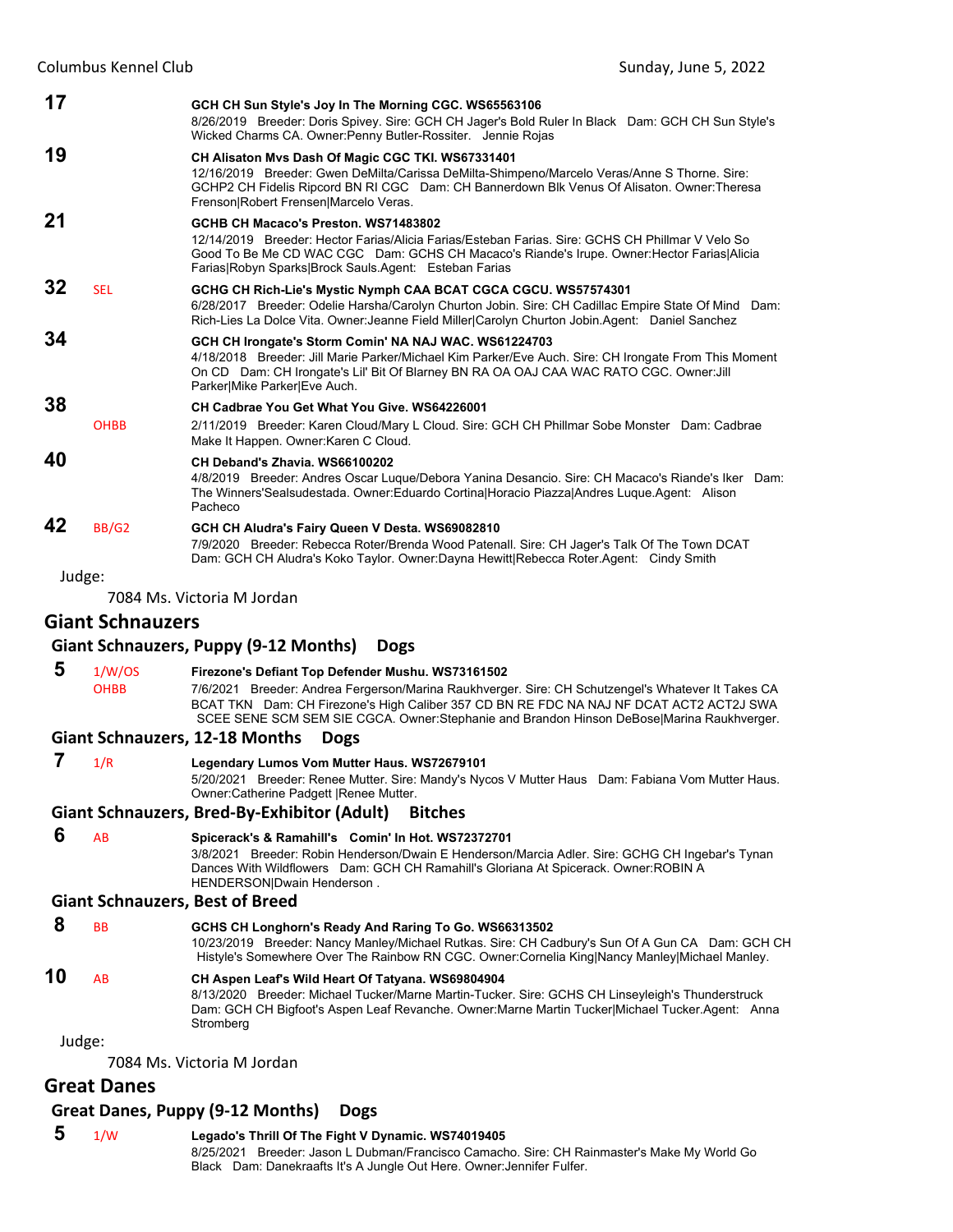#### **Great Danes, Puppy (9‐12 Months) Bitches**

- **6** 1/W/BW **Vonscheer's She's All That V Strebor. WS73303201**
	- OHBB 6/14/2021 Breeder: Danielle Joiner/Toni Walters/Sonya Moore. Sire: Vonscheer's Braveheart A Diamond In The Rough BCAT Dam: Vonscheer's Piece Of My Heart. Owner:Courtney Spillers|Susanne Howard |Toni Walters|Ben Spillers.

 **8** <sup>2</sup> **Sabal's I'm All The Sauce. WS74285501**

7/30/2021 Breeder: Janis Snyder/Bill Snyder. Sire: GCHB CH Rojon's Cast Fate To The Wind Dam: GCH CH Moonriver's After All This Time. Owner:Janis and William Snyder.

#### **Great Danes, 12‐18 Months Bitches**

# **10** <sup>1</sup> **Caeruleus Zaragoza TKN. WS71416813**

2/4/2021 Breeder: James Conroy/Michelle Conroy/Lucy Conroy. Sire: Oceanblue Krw Walk The Line Dam: CH Caeruleus Dreams In Color RN BCAT TT CGC TKN. Owner:James| Michelle|Lucy Conroy.Agent: Jinny Rojas

#### **Great Danes, Bred‐By‐Exhibitor (Puppy) Bitches**

#### **12** <sup>1</sup> **Providence N Payaso Up The Yin Yang. WS74279905**

10/26/2021 Breeder: Lucinda Harwin/Walter Salles/Gary Romerosa/Debi Romerosa. Sire: GCH CH Show Stopper's Looking Like A Million Bucks Dam: GCH CH Payaso NautiGirlsMakeWaves Do Alto Gavea. Owner:Gary Romerosa Debi Romerosa|Cindy Harwin.

#### **Great Danes, Bred‐By‐Exhibitor (Adult) Bitches**

# **14** AB **Stardust's Ninotchka. WS72126302**

3/27/2021 Breeder: Jenny Knight/Darryl Pitts/Brian O'Donnell. Sire: Stardust's Ramblin' Man FDC BCAT VHMA Dam: Stardust's Swingin' On The Moon FDC BCAT CGC TKN VHMA. Owner:Brian ODonnell|Darryl Pitts|Jenny Knight.

#### **Great Danes, Open Brindle Bitches**

- 
- **16** 1/R **Moonriver's Land Of The Mango Sunsets. WS71615401** 1/30/2021 Breeder: Kathy Wilson/Fred Wilson/T Lynn Adams. Sire: CH Rojon's Dynast O' Northwind Dam: CH Moonriver's Rae Of Light At Atelier. Owner:Jan Paulson.Agent: Jeffrey Brucker

#### **Great Danes, Best of Breed**

|    | AB        | CH Caeruleus Valentino V Charma Tristino. WS60540503<br>3/5/2018 Breeder: Michelle Conroy/James Conroy/Lucy Conroy. Sire: CH Reanns Spellbinder Dam:<br>Caeruleus Georgie Blue Stealin' Thunder TT. Owner: Noel G Jung Walter Jung Willie Crawford. Agent:<br>Jennifer Bittner          |
|----|-----------|-----------------------------------------------------------------------------------------------------------------------------------------------------------------------------------------------------------------------------------------------------------------------------------------|
|    | AB        | GCHS CH Stardust's King Of Late Night FDC. WS64728701<br>3/1/2019 Breeder: Darryl Pitts/Brian O'Donnell/Wendy O'Donnell. Sire: CH Manatasquot's James Taylor<br>Dam: GCH CH Stardust's Stealin' The Spotlight. Owner:Darryl Pitts Brian O'Donnell Wendy O'Donnell.                      |
| 11 | BB/G1     | GCH CH Fendanesylcrest N Diriso's This Is The Right Time. WS66273805<br>9/22/2019 Breeder: Gloria Batchelor/Kathleen Fennell/Elizabeth Barnhart. Sire: CH Rojon's Ransom Of<br>Red Chief Dam: GCH CH Fendanesylcrest N Eb's Risgae Business. Owner: Jose Diaz. Agent: Alison<br>Pacheco |
| 15 | AB        | CH Caeruleus Sir Cash Is King. WS71416809<br>2/4/2021 Breeder: James Conroy/Michelle Conroy/Lucy Conroy. Sire: Oceanblue Krw Walk The Line<br>Dam: CH Caeruleus Dreams In Color RN BCAT TT CGC TKN. Owner:Dale Bowman Michelle<br>Conroy Agent: Jinny Rojas                             |
| 20 | <b>OS</b> | Moonriver's Southern Breezes, WS68347403<br>3/30/2020 Breeder: T Lynn Adams/Rob Post. Sire: CH Moonriver's Standup Guy Dam: CH Moonriver's<br>Playing With Fire. Owner: Ms Kelly Brawner. Agent: Jeffrey Brucker                                                                        |

Judge:

7084 Ms. Victoria M Jordan

# **Great Pyrenees**

#### **Great Pyrenees, American Bred Dogs**

 **5** 1/W/BW **Framboise Refracted Moonlight TKN. WS67200102** 2/5/2020 Breeder: Peggy Watson. Sire: CH Framboise Sartorial Eloquence Dam: CH Pyr Shire Framboise Enduring Spirit. Owner:Kari Howell |Peggy Watson.

#### **Great Pyrenees, Puppy (6‐9 Months) Bitches**

 **6** 1/W/OS **Karolaska Wrap Her Up Framboise. WS74184503** 9/28/2021 Breeder: Wendy Olson/Kimberly Kentopp. Sire: GCH CH Framboise Triumph Over Time Dam: CH Karolaska Elegance By Moonlight. Owner:Peggy Watson.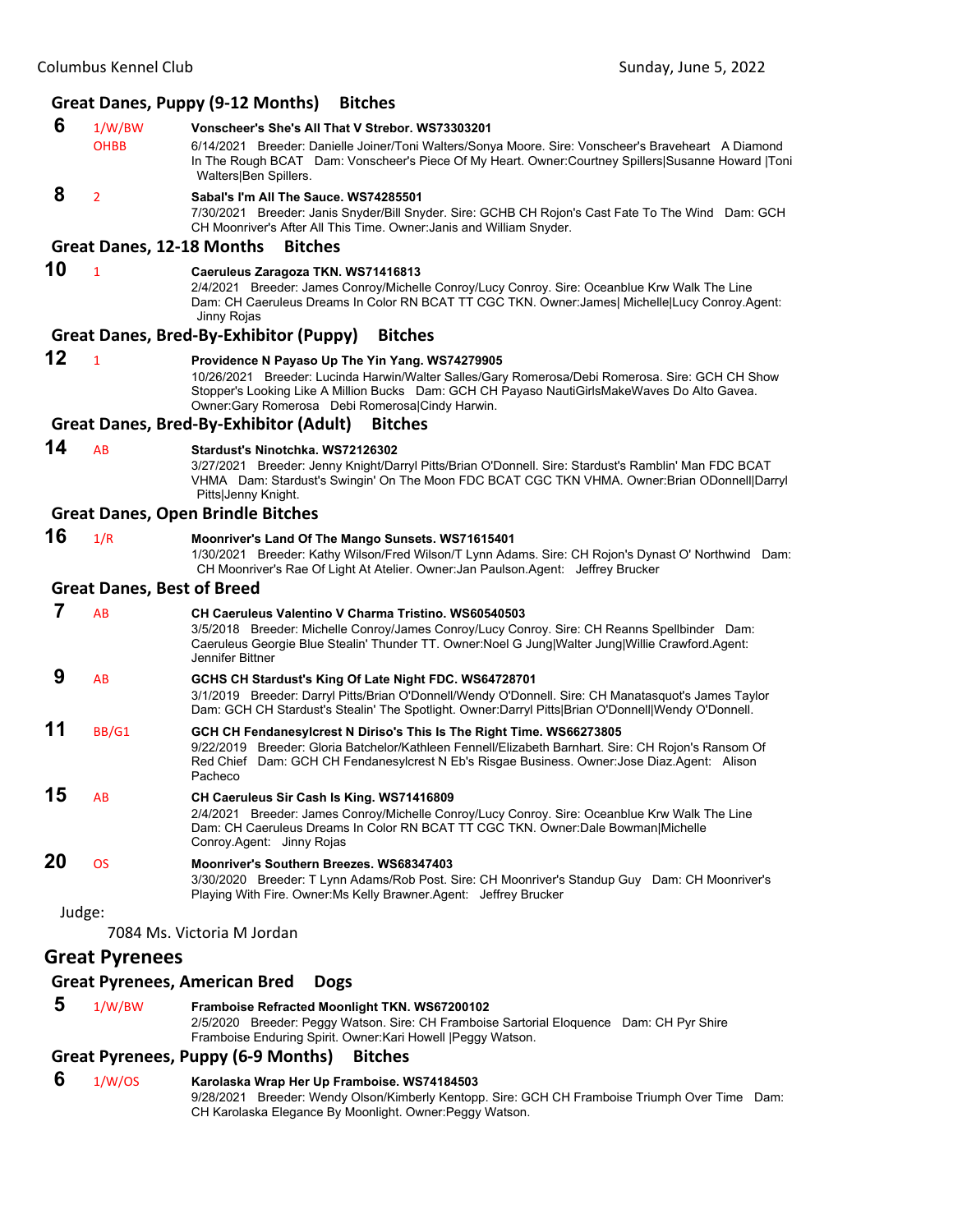# **7** SEL **GCH CH Framboise Triumph Over Time. WS54928202**

OHBB 9/6/2016 Breeder: Peggy Watson. Sire: CH Framboise Behind The Mask Dam: CH Framboise Valentina In Velvet. Owner:Peggy Watson Sarah Gilreath.

# **9** BB **GCH CH Rivergroves Beyond The Pale. WS65887201**

8/22/2019 Breeder: Jean A Boyd. Sire: GCHG CH Rivergroves Enough Said Dam: CH Rivergroves The Devil Wears Prada. Owner:James and Jane Boyle|Jean Boyd. Jon Corcoran

Judge:

7084 Ms. Victoria M Jordan

#### **Greater Swiss Mountain Dogs**

#### **Greater Swiss Mountain Dogs, Puppy (9‐12 Months) Dogs**

 **5** 1/R **Cambio-Liberty Run Back To The River @ Cedar View. WS73087202** 6/13/2021 Breeder: Samantha Feeney/Anna Wallace. Sire: CH Double Q's Sunrise Mandla Dam: GCH CH Liberty Run's Whiskey Tango Foxtrot. Owner:sean parker.

#### **Greater Swiss Mountain Dogs, 12‐18 Months Dogs**

#### **7** 1/W/BB/BW **Suma-Fox Run Atticus. WS71549703**

3/3/2021 Breeder: Mary Beth Usery/Chris and Charise McElyea. Sire: GCH CH Suma-Skyline Kings In The Corner ATT Dam: CH Twin Shadows At Trail's End Gretchen. Owner:Sean Glassberg|Danielle Glassberg.

#### **Greater Swiss Mountain Dogs, Puppy (9‐12 Months) Bitches**

#### **6** 1/W/OS **Roman Reign Always Be Charging. WS73023507**

7/9/2021 Breeder: Jennie Chen/John Knox. Sire: CH Double Q's Sunrise Mandla Dam: Shadetree Always Super Peachy At Roman Reign. Owner:Chris McElyea|Jennie Chen.

#### **Greater Swiss Mountain Dogs, 12‐18 Months Bitches**

#### **8** 1/R **Suma-Fox Run Jail House Rocks. WS71549701**

3/3/2021 Breeder: Mary Beth Usery/Chris and Charise McElyea. Sire: GCH CH Suma-Skyline Kings In The Corner ATT Dam: CH Twin Shadows At Trail's End Gretchen. Owner:Chris McElyea|Charise McElyea.

Judge:

7084 Ms. Victoria M Jordan

# **Kuvaszok**

#### **Kuvaszok, Bred‐By‐Exhibitor (Adult) Dogs**

#### **5** 1/W/BB/BW **Aegys Catch Me If You Can V Wr. WS51131701**

7/5/2015 Breeder: Lynn Roberts. Sire: CH Aegys Expletive Deleted RN Dam: GCHB CH Aegys Four On The Floor RN. Owner:Lynn Roberts.

#### **Kuvaszok, 12‐18 Months Bitches**

#### **6** 1/R **Aegys Tongue In Cheek Again. WS71512302**

2/24/2021 Breeder: Lynn Roberts. Sire: CH Lofranco Aegys You're The One Dam: Aegys Jam Up And Jelly Tight RI DN. Owner:Lynn Roberts.

**Kuvaszok, Bred‐By‐Exhibitor (Adult) Bitches**

#### **8** 1/W/OS **Aegys Jam Up And Jelly Tight RI DN. WS55932309**

1/15/2017 Breeder: Lynn Roberts. Sire: Aegys Knight In White Satin RN Dam: CH Aegys Maximum Ride RN THDN. Owner:Lynn Roberts.

#### Judge:

7084 Ms. Victoria M Jordan

# **Mastiffs**

#### **Mastiffs, Best of Breed**

#### **6** AB **GCH CH Warlords Out For Vengeance. WS59353203**

7/14/2017 Breeder: Maria Devier/Elly C Crowder. Sire: CH Celtic's Vengeance Dam: GCH CH Warlord's Keeper Of The Stars. Owner:maria devier|Blaine A Crowder.

Judge:

7084 Ms. Victoria M Jordan

# **Newfoundlands**

# **Newfoundlands, Bred‐By‐Exhibitor (Adult) Bitches**

 **6** 1/W/BB **Moonpie's I May As Well Drool On Cashmere. WS69844901**

8/22/2020 Breeder: Erin Lonas/Gregg Lonas. Sire: GCH CH Timberknolls Check Mate Gold Cup Dam: CH Moonpie A Moxie Des Oursons De Svalbard. Owner:Gregg Lonas|Erin Lonas.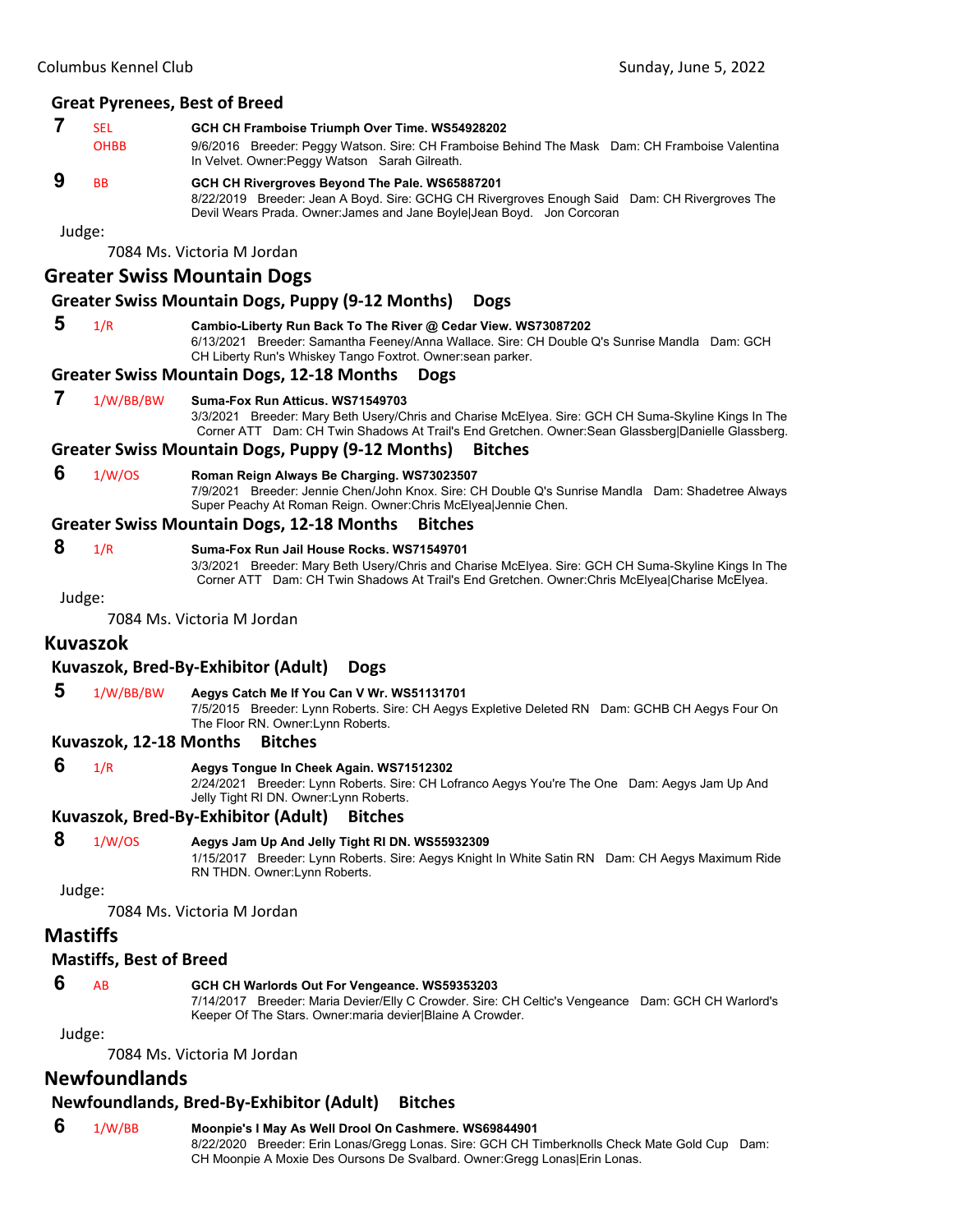#### **8** AB **Oceano's It's About Time!. WS71972501**

10/31/2020 Breeder: Gigi Griffith/Pamela Morgan/Kim Griffith/Joyce Rowland. Sire: GCHS CH Oceanodarbydales Flash Gordon Saviouroftheunivers Dam: CH Oceano's You Don't Know Me...But You Will!. Owner:KimGigi Griffith.

#### **Newfoundlands, Best of Breed**

#### **5** AB **GCHS CH Oceanodarbydales Flash Gordon Saviouroftheunivers. WS51787501**

9/24/2015 Breeder: Gigi Griffith/Carol Bergmann. Sire: A List The Director @Oceano Dam: GCH CH Darbydale Because I'm Sweet Enough At Oceano. Owner:KimGigi Griffith.

Judge:

7084 Ms. Victoria M Jordan

#### **Portuguese Water Dogs**

#### **Portuguese Water Dogs, Open Dogs**

#### **7** 1/W **Thornton Lighthouse Of Brookhaven. WS70900101**

9/21/2020 Breeder: Catherine Jachthuber/Ms. Debra Thornton. Sire: CH Berkeley Deerchase Of Brookhaven Dam: Cypress Bay's Calypso Goddess Of The Sea. Owner:Catherine Jachthuber.Agent: Liz Powell

#### **Portuguese Water Dogs, Open Bitches**

#### **8** 1/W/BW **Patriot's Buoy Crazy. WS69759005**

9/4/2020 Breeder: Kathy Maguire. Sire: CH Patriot's Let The Good Times Roll CGC TKN Dam: CH Patriot's Southern Soda At Pouch Cove. Owner:Felicia Wright|Kathy Maguire.Agent: Liz Powell

#### **Portuguese Water Dogs, Best of Breed**

 **9** BB **GCHB CH Allegiance Another Brick In The Wall. WS63796601** 1/17/2019 Breeder: Amy Lane/Mckenna Lane. Sire: CH Marinella's Follow That Dream Dam: GCH CH Allegiance It's Your Move. Owner:Tracy Jackson|Debra Jackson|Amy Lane.Agent: Liz Powell **10** SEL **CH Seaworthy's Steel Magnolia SCN SIN SEN CGCA TKA. WS67628803** 2/6/2020 Breeder: Mary Salvary/Ronald Salvary/Donald Powell/Elizabeth Powell. Sire: CH Del Sur's Makin All The Right Moves Dam: GCHB CH Seaworthy's You Baby You CDX RI CGC TKA. Owner:Lisa Brooks|Mary Salvary. Terrence Boldin **12** OS **CH Allegiance Water U Wading 4 BCAT. WS69319308**

OHBB/OHG4 7/19/2020 Breeder: Eva Marie Muschek/Rich Muschek/Amy Lane. Sire: GCHG CH Marinella's Run Devil Run Dam: CH Allegiance If The Shoe Fits. Owner:Amy C Lane|McKenna Lane.

Judge:

7084 Ms. Victoria M Jordan

# **Rottweilers**

#### **Rottweilers, Puppy (9‐12 Months) Dogs**

#### **7** AB **Sittigs Firing On All Cylinders. WS73569703**

7/18/2021 Breeder: Ted Sittig/Linda Sittig. Sire: GCHB CH Sittigs Deuces Are Wild BN CGC Dam: GCH CH Lorals Hot Pursuit Of Von Sittig. Owner:Brian Taylor.Agent: Rose Robinett

#### **Rottweilers, Puppy (6‐9 Months) Bitches**

#### **6** 1/R **Cammcastle's Odette Take It To The Heart @Sfr. WS74460106**

9/27/2021 Breeder: Ms. Suzan D Guynn. Sire: GCHS CH Rogo's Rogar Von Topaz CD CGCA Dam: Moonstone's Jingle V Cammcastle. Owner:Shannon Rives|Suzan Guynn.Agent: Elizabeth Melzer

#### **Rottweilers, Puppy (9‐12 Months) Bitches**

 **8** 1/W **Higginhaus' Against All Odds V Von Herrschend. WS73432701**

7/24/2021 Breeder: DUSTIN DAVIS/Mark Mendonca. Sire: GCHB CH Kirche's Bam-Bam Rubble RN CGC Dam: CH Eirians Ryka Von Herrschend. Owner:KARYN JANULIS.Agent: Rose Robinett

#### **Rottweilers, Bred‐By‐Exhibitor (Puppy) Bitches**

#### **10** AB **DreamCatcher's Unique Design. WS73401904**

7/9/2021 Breeder: Dawn Rubio/Rebecca Chriscoe. Sire: Evono Jaras Vom Hause Hudson Dam: GCH CH Kostlich Unique Ruby Von Ursa FDC TT CGCA TKN. Owner:Dawn Rubio.

#### **Rottweilers, American Bred Bitches**

#### **12** <sup>1</sup> **Kostlich Circle G Candy. WS70512608**

11/26/2020 Breeder: Dawn Rubio/Rebecca Chriscoe. Sire: Evono Jaras Vom Hause Hudson Dam: GCH CH Kostlich Unique Ruby Von Ursa FDC TT CGCA TKN. Owner:James Gosha|Rebecca Chriscoe.

#### **Rottweilers, Best of Breed**

 **9** BB/G3 **GCHP CH Cammcastle's Stagecoach Ringo Kid V Cimmeron RN CGCA TKN. WS55095501** 9/2/2016 Breeder: Suzan Guynn. Sire: GCHP CH Big Beach's Rhumba Man Dam: CH AGCH MACH5 Cammcastle's Icandy Of Falkore UDX2 OM3 MXS2 PAD MJS2 PJD MFB MFPB T2B2 T2BP2 DJ. Owner:Jeff and Mary Catherine Gregg.Agent: Rose Robinett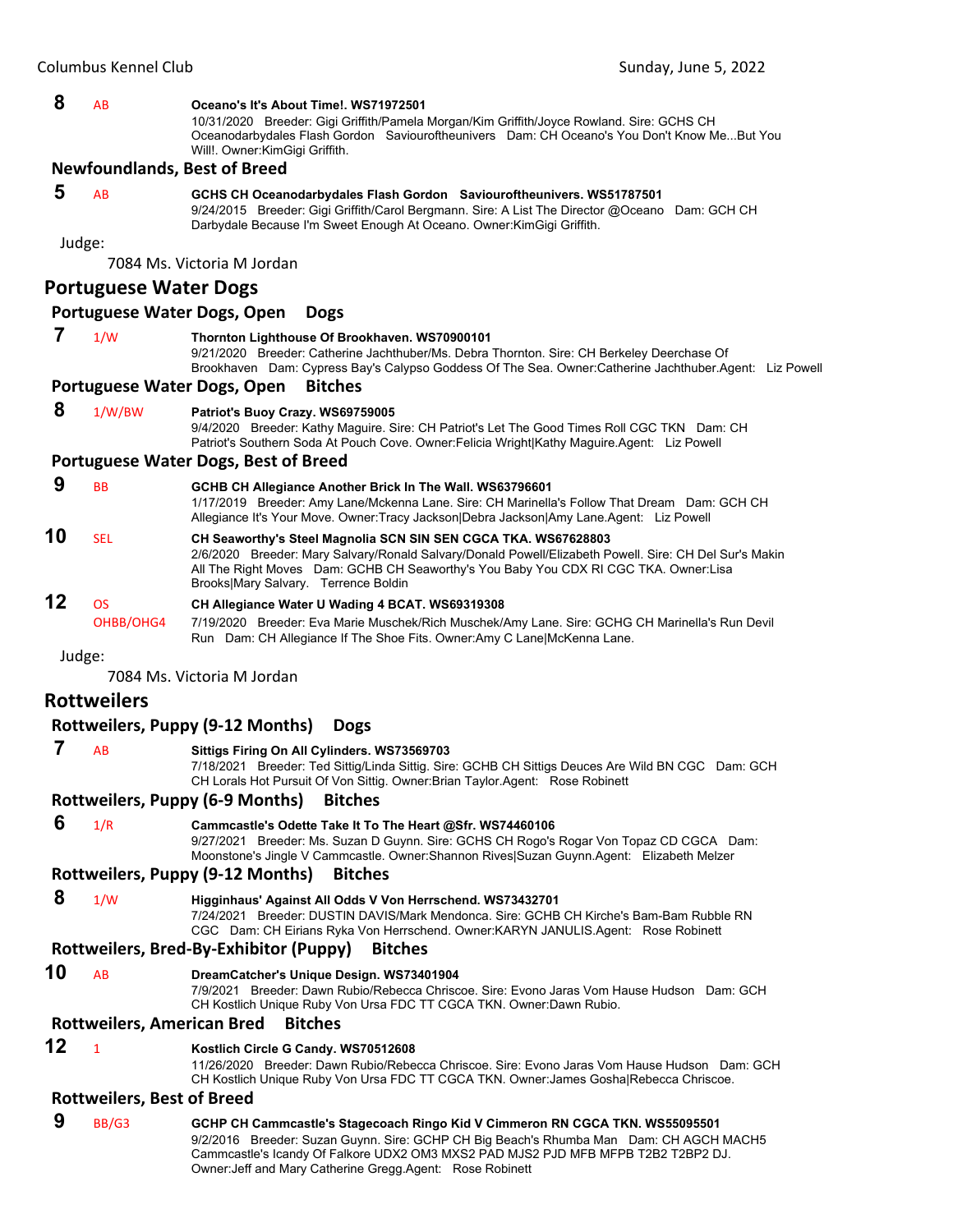|    | Columbus Kennel Club           | Sunday, June 5, 2022                                                                                                                                                                                                                                                                          |
|----|--------------------------------|-----------------------------------------------------------------------------------------------------------------------------------------------------------------------------------------------------------------------------------------------------------------------------------------------|
| 11 |                                | Cammcastle's Florida Elixir, WS66540304<br>11/25/2019 Breeder: Christine Nidd/Ms. Suzan D Guynn. Sire: GCH CH Cammcastle's Obi-Wan Kenobi<br>Dam: GCH CH Cammcastle's Will'O The Wisp V Brimstone. Owner:Suzan Guynn  Chantal Peterson Mike<br>Peterson.Agent: Esteban Farias                 |
| 14 | <b>OS</b><br><b>HRBIS</b>      | GCHB CH Eirians Vivian Madame Lubeaux. WS68300101<br>OHBB/OHG1/O 9/16/2019 Breeder: Johnna Glover. Sire: CH Eirians Oh The Places Youll Go Dam: Eirian's Quiet Storm.<br>Owner: cendita simon.                                                                                                |
| 15 |                                | CH Cammcastle's Kansas War Games Of Valor @ Sfr. WS70067908<br>10/5/2020 Breeder: Suzan Guynn/Christine L. Nidd. Sire: GCHP CH Cammcastle's The One And Only<br>General Of Valor TT CGC TKN Dam: CH Cammcastle's All Aboard To Brimstone. Owner: Shannon<br>Rives.Agent: Elizabeth Melzer     |
|    | Judge:                         |                                                                                                                                                                                                                                                                                               |
|    |                                | 7084 Ms. Victoria M Jordan                                                                                                                                                                                                                                                                    |
|    | <b>Samoyeds</b>                |                                                                                                                                                                                                                                                                                               |
|    | Samoyeds, Open                 | <b>Bitches</b>                                                                                                                                                                                                                                                                                |
| 6  | 1/W/BB                         | El-Al's Music Is An Angel "Ella". WS68939901<br>6/15/2020 Breeder: Catherine Ibold. Sire: GCHG CH EI-AI's Lord Of Thunder CA CGC TKA Dam: EI-AI's<br>Misty Lou Taylor. Owner: GORDON AND VIRGINIA BUNDY.                                                                                      |
| 8  | 2/R                            | Southern Snow's Morning Dew. WS70866305<br>1/6/2021 Breeder: Mr. Christian Smith/Ms. Michelle Smith. Sire: CH Sugarcoat's After-Party Moonlighter<br>CA Dam: GCH CH EI-AI's Empress Of The Garden. Owner: Lois Choi and Megan Smith Megan Smith.                                              |
|    | <b>Samoyeds, Best of Breed</b> |                                                                                                                                                                                                                                                                                               |
| 5  | AB                             | GCH CH Snowshoe's Dashing Through The Snow. WS64730301<br>3/20/2019 Breeder: Heather Galloway. Sire: GCH CH Snowshoe's Sleigh Ride RN CGC TKN Dam: CH<br>Snowshoe's Be Mine. Owner: Heather Galloway Jane Ann Emmel.                                                                          |
|    | Judge:                         |                                                                                                                                                                                                                                                                                               |
|    |                                | 7084 Ms. Victoria M Jordan                                                                                                                                                                                                                                                                    |
|    | <b>Siberian Huskies</b>        |                                                                                                                                                                                                                                                                                               |
|    |                                | Siberian Huskies, Bred-By-Exhibitor (Adult)<br><b>Dogs</b>                                                                                                                                                                                                                                    |
| 7  | 1/W/BW/OS                      | Bahari's The Dark Knight. WS67482304<br>11/20/2019 Breeder: Timothy Dorn/Lana Dorn. Sire: Diamondt's Double Dog Dare Ya Dam: Royal Star<br>Pushes Back. Owner:Lana Dorn Timothy Dorn  Chris Runyan.                                                                                           |
|    | Siberian Huskies, Open         | <b>Dogs</b>                                                                                                                                                                                                                                                                                   |
| 9  | 1/R                            | Bahari's Be Loyal To What Matters. WS67482303<br>11/20/2019 Breeder: Timothy Dorn/Lana Dorn. Sire: Diamondt's Double Dog Dare Ya Dam: Royal Star<br>Pushes Back. Owner:Amanda EPG Marques   Timothy Dorn.                                                                                     |
|    |                                | Siberian Huskies, Bred-By-Exhibitor (Adult)<br><b>Bitches</b>                                                                                                                                                                                                                                 |
| 6  | 1/R                            | Firesky 'N Festiva Talkin' About My Girl. WS58371801<br>7/12/2017 Breeder: Karen Davis/Kelly Riney/Marylynn Fernandes/Suzanne Wong/Tammy Porter. Sire:<br>GCH CH Firesky Northern Persuasion Dam: GCH CH Trillium Blue Wish Upon A Star. Owner:Karen<br>Davis kelly riney marylynn fernandes. |
| 8  | $\overline{2}$                 | Bahari's The Witch Is Back At Skyzar. WS67482305<br>11/20/2019 Breeder: Timothy Dorn/Lana Dorn. Sire: Diamondt's Double Dog Dare Ya Dam: Royal Star<br>Pushes Back. Owner: Timothy Dorn.                                                                                                      |
|    | Siberian Huskies, Open         | <b>Bitches</b>                                                                                                                                                                                                                                                                                |
| 10 | 1/W                            | Pride Rock's Swift Fox RN BCAT CGCA TKN. WS68705203<br>6/17/2020 Breeder: AshLee Pezzuto/Joseph Pezzuto. Sire: GCHB CH North Node's Evening To<br>Remember Dam: GCH CH Halo's Set Fire In Pride Rock BCAT CGC TKI. Owner: Katie Sample AshLee<br>Pezzuto.                                     |
|    |                                | <b>Siberian Huskies, Best of Breed</b>                                                                                                                                                                                                                                                        |
| 11 | <b>SEL</b>                     | GCHS CH Myla's Shake Rattle And Rock. WS42692401<br>10/16/2012 Breeder: Ms. Marie Ann Falconer. Sire: GCHB CH Myla's Point Of Reference Dam: CH Myla's<br>Just The Point!. Owner: Marie Falconer.                                                                                             |
| 12 | SEL                            | GCH CH Nanook's Halo On Fire. WS46376302<br>8/12/2013 Breeder: Annette Dionne. Sire: CH Mistral De Ciukci Dam: Nanook's Spit Fire And Lace.<br>Owner:Lisa Lewis Hall Annette Dionne.                                                                                                          |

# **15 CH Myla's Shaken On The Rocks. WS57949801**

5/8/2017 Breeder: Ms. Marie Ann Falconer/Dr. Thomas M Davies/Harry Smith III. Sire: GCHS CH Myla's Shake Rattle And Rock Dam: GCHS CH Myla'N Twister's Rocksanne. Owner:Marie Falconer|Harry Smith.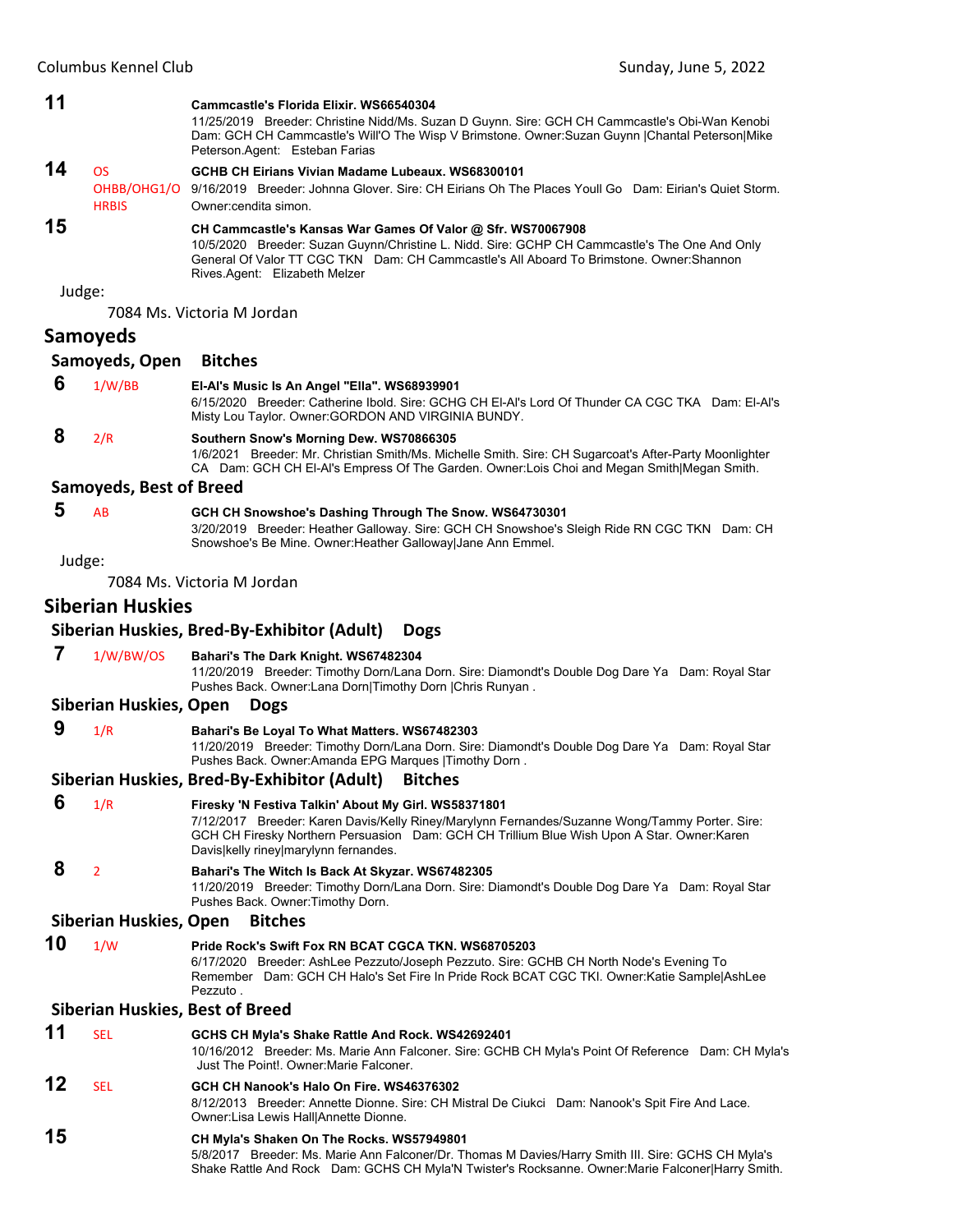# **16** BB/G4 **GCHB CH Myla's No Tan Lines. WS52377102** OHBB 10/18/2015 Breeder: Ms. Marie Ann Falconer/Dr. Thomas M Davies/Harry Smith III. Sire: CH Teeco's Island In The Sun Dam: GCHS CH Myla'N Twister's Rocksanne. Owner:Marie Falconer. **17 CH Firesky N Festiva Total Recall. WS58371804** 7/12/2017 Breeder: Karen Davis/Kelly Riney/Marylynn Fernandes/Suzanne Wong/Tammy Porter. Sire: GCH CH Firesky Northern Persuasion Dam: GCH CH Trillium Blue Wish Upon A Star. Owner:Karen Davis|Kelly Riney|Marylynn Ferandes. Judge: 7084 Ms. Victoria M Jordan **Standard Schnauzers**

# **Standard Schnauzers, Puppy (6‐9 Months) Bitches**

#### **6** <sup>2</sup> **Mff Tuileries De Paris. WS74087301**

10/3/2021 Breeder: Melanie Cardell. Sire: CH MFF Sir Lancelot CGC TKN Dam: GCHB CH Mff Madison Par Dundee TKN. Owner:Melanie Cardell.

### **10** 1/W **Mff Le Coeur De La Fete. WS74874802**

11/19/2021 Breeder: Melanie Cardell. Sire: CH MFF Sir Lancelot CGC TKN Dam: CH Mff Jessee's Girl Par Dundee CGC TKN. Owner:Melanie Cardell|Lukas Hilburn|Kyle McClellan.

# **Standard Schnauzers, Bred‐By‐Exhibitor (Puppy) Bitches**

**12** 1/R **Mff Bonjour Tout Le Monde. WS74874801** 11/19/2021 Breeder: Melanie Cardell. Sire: CH MFF Sir Lancelot CGC TKN Dam: CH Mff Jessee's Girl Par Dundee CGC TKN. Owner:Melanie Cardell.

#### **Standard Schnauzers, Best of Breed**

# **14** BB **MFF Dream Catcher's Talisman. WS63581301**

OHBB 2/8/2019 Breeder: Melanie Cardell. Sire: Blackhawk Where's Waldo Dam: MFF Madison par Dundee. Owner:Melanie Cardell.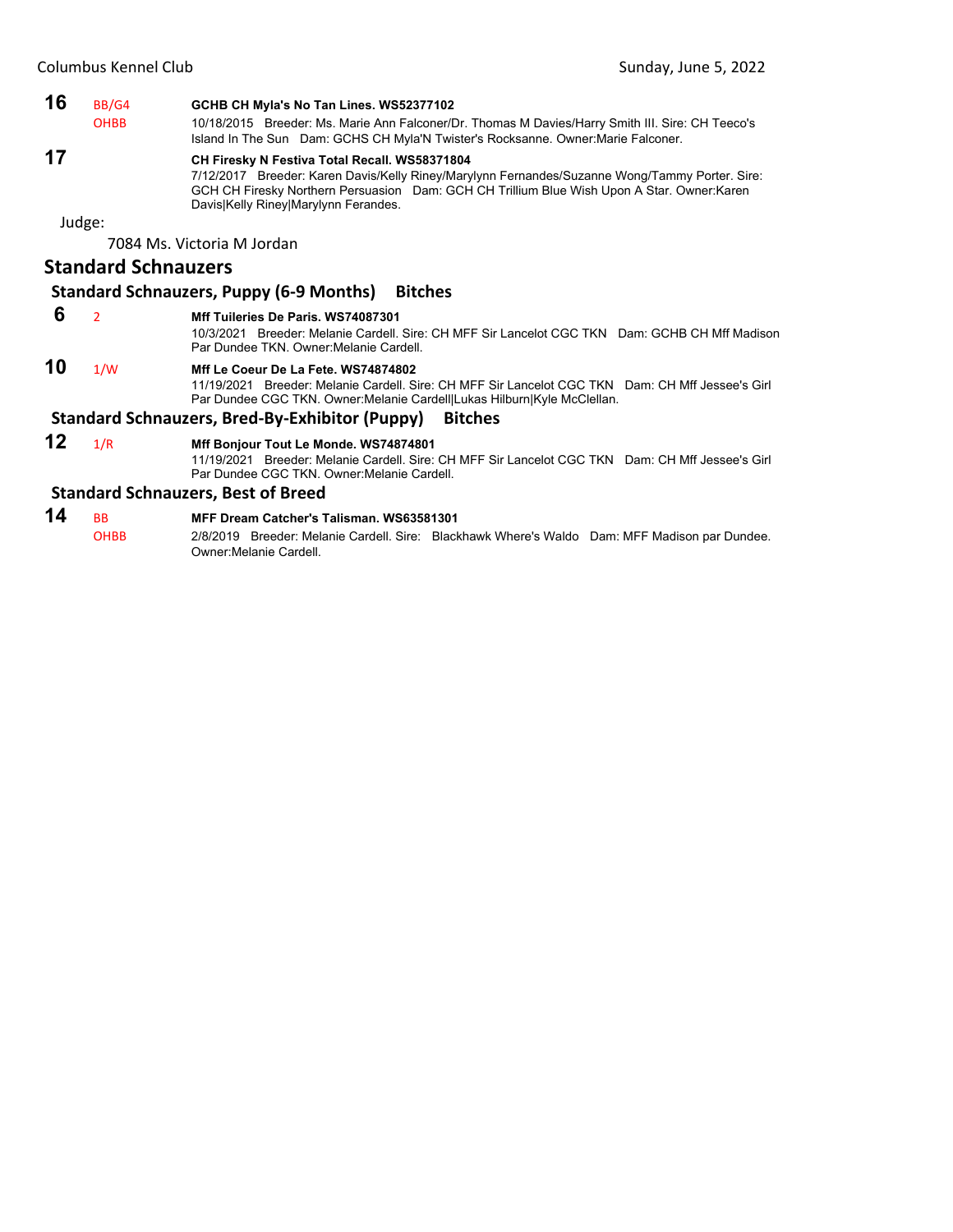<span id="page-30-0"></span>5362 Mrs. Charlotte P Patterson

# **Airedale Terriers**

#### **Airedale Terriers, Open Bitches**

#### **6** AB **Texter Miss Pearly Gates. RN33627405**

5/13/2019 Breeder: David Post/Laura E Post. Sire: CH Texter Sabu Tige Too Dam: Texter Hillbilly Girl. Owner:Laura Post|David Post.Agent: Klayton Harris

Judge:

5362 Mrs. Charlotte P Patterson

#### **American Hairless Terriers**

#### **American Hairless Terriers, Puppy (9‐12 Months) Dogs**

#### **7** 1/W **Rip It Up Stardust Nutsy Koo Koo at Chabeau. RN36844302**

6/26/2021 Breeder: Caterina O'Sullivan/Patricia Smith. Sire: GCHS CH Rip It Up Kashin It In Dam: GCH CH Rip It Up Keeper Of The Flame At Stardust DCAT RATN. Owner:Andrea Kea|Trish Dews|Patricia Smith.

#### **American Hairless Terriers, Puppy (6‐9 Months) Bitches**

#### **6** 1/R **Sundial Life In Full Bloom At Ynez. RN37498203**

11/13/2021 Breeder: Joyce Appel. Sire: Sundial Fire And Ice Dam: Upton Sundial Ghost Ryder. Owner:Courtney Cleveland|Joyce Appel.

#### **American Hairless Terriers, Bred‐By‐Exhibitor (Puppy) Bitches**

#### **8** 1/W/BW/OS **Ynez-Aiyana Some Like It Haute. RN37323001**

10/19/2021 Breeder: Courtney Cleveland/Kellye Townsend/Rachel Townsend/Carson Abrams/C Kramer. Sire: CH Liberty's Rewind Time Dam: CH Lace Naked Horseback Rider At Ynez. Owner:Carly Marie Kramer|Courtney Cleveland .

#### **American Hairless Terriers, American Bred Bitches**

# **10** <sup>1</sup> **Lace Undying Devotion Of Ynez. RN34652601**

2/6/2020 Breeder: Kellye Townsend/Susan Brasel/Rachel Townsend. Sire: CH Miracle Hair I Am @ Lace BCAT Dam: CH Lace Gaffes Return To Sender DCAT. Owner:Courtney Cleveland.

#### **American Hairless Terriers, Best of Breed**

#### **9 Ynez Lifes A Party. RN37323006** OHBB 10/19/2021 Breeder: Courtney Cleveland/Kellye Townsend/Rachel Townsend/Carson Abrams/C Kramer. Sire: CH Liberty's Rewind Time Dam: CH Lace Naked Horseback Rider At Ynez. Owner:Courtney Cleveland|Carson Abrams . **11** BB **GCHP CH Floriday's New Tide Risn@ Rip It Up. RN31249501** 7/29/2017 Breeder: Joanne Lima. Sire: GCHG CH Bur-Way Trin 2 Raise Some Kane BCAT Dam: Floridays Sand Castle Dreams. Owner:patricia smith|Marcia Martin.Agent: Erika Lanasa **12** SEL **GCHB CH Streaking Bare First Lady Eleanor At Rip It Up. RN34215502** 9/9/2019 Breeder: Deborah Cunningham Taylor. Sire: CH Sirius Hi-Life Here Comes The Sun Dam: CH Streaking Bare Private Dancer. Owner:patricia smith|marcia martin. **15** SEL **GCHS CH Rip It Up Kashin It In. RN31601301**

11/22/2017 Breeder: Patricia Smith. Sire: CH Island's Jedi Master@Rip It Up Dam: Bur-Way Shooting For The Stars. Owner:patricia smith|Holly Johnson|Marcia Martin.

Judge:

5362 Mrs. Charlotte P Patterson

# **American Staffordshire Terriers**

# **American Staffordshire Terriers, Puppy (9‐12 Months) Dogs**

 **7** <sup>1</sup> **Irresistibull's High Speed Low Drag. RN36929402**

6/23/2021 Breeder: Linda Lavender. Sire: GCH CH Benmars Sting Ray Of Cobblestone RN Dam: CH Irresistibull Champagne Kisses. Owner:Daniel Briggs|Linda Lavender.

# **American Staffordshire Terriers, 12‐18 Months Dogs**

 **9** 1/W/BW **Explicit's A Walk On The Wildside. RN36868004**

4/1/2021 Breeder: Jessica Branch. Sire: Explicit's Dark Horse Dam: GCH CH Explicit's Wild Rides And Big Dreams. Owner:Mark Darwish|Jessica Branch. Laini Leal

# **American Staffordshire Terriers, Bred‐By‐Exhibitor (Adult) Dogs**

# **11** AB **Irresistibull & Ambition's Leonidas. RN34898202**

3/22/2020 Breeder: Adrienne Amsberry/Timothy Willis/Linda Lavender/Lorene Wilson. Sire: GCHG CH Sierra's Ground Zero Dam: CH Irresistibull Sweet Georgia Peaches RN CGC TKN. Owner:Linda E Lavender|Jennifer Steinle|Kevin Sheppard.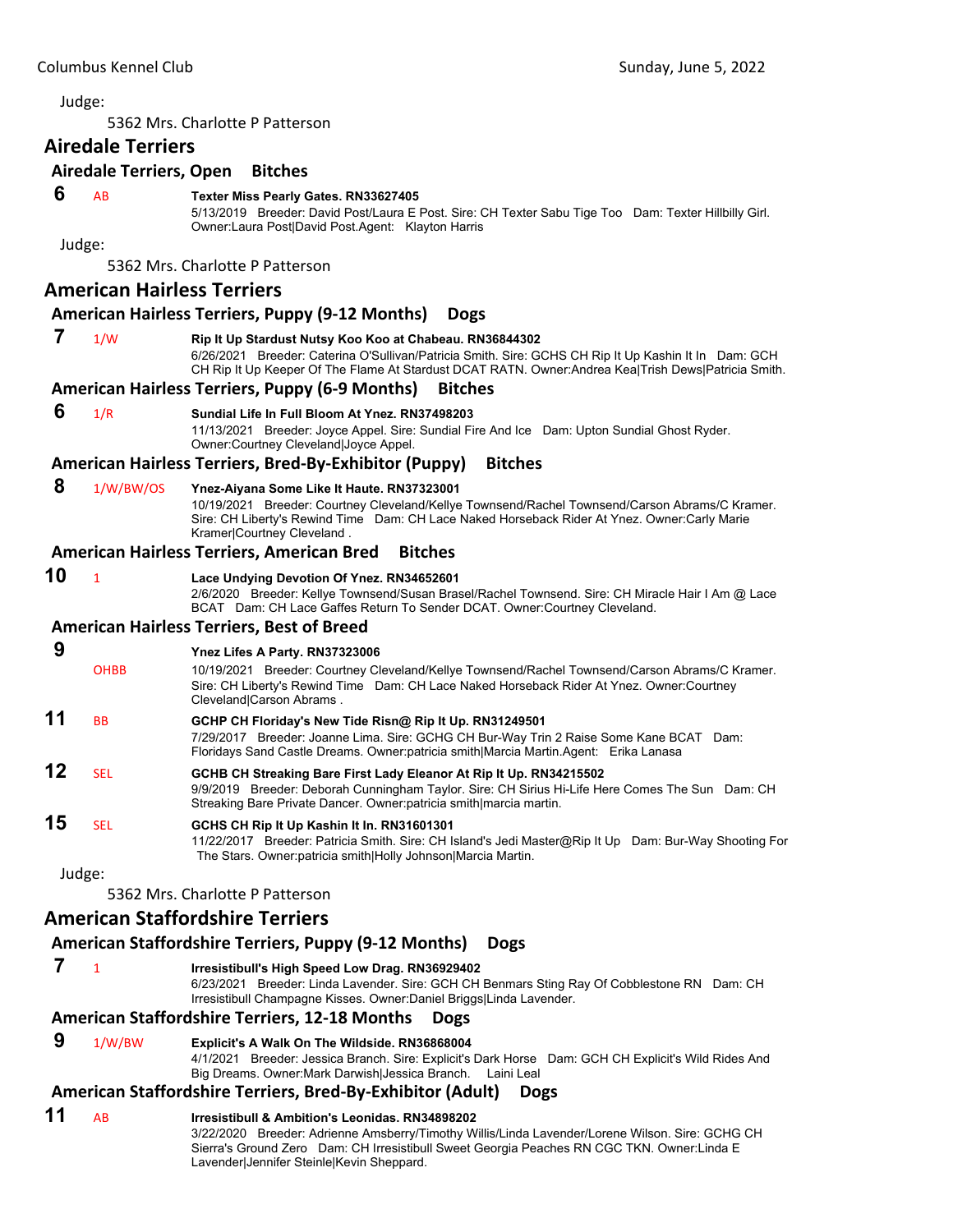|    | American Staffordshire Terriers, Open<br><b>Dogs</b> |                                                                                                                                                                                                                                                                                                    |  |
|----|------------------------------------------------------|----------------------------------------------------------------------------------------------------------------------------------------------------------------------------------------------------------------------------------------------------------------------------------------------------|--|
| 15 | 1/R                                                  | Buttermilks Brown Sugar. RN34964506<br>4/20/2020 Breeder: Katrina Givens/Jennifer Steinle/Kevin Sheppard. Sire: GCHS CH Cimar's Stainless<br>Steel Dam: CH Ambition's Whomping Willow CA. Owner: Katrina Ashley Givens.                                                                            |  |
|    |                                                      | <b>American Staffordshire Terriers, Puppy (6-9 Months)</b><br><b>Bitches</b>                                                                                                                                                                                                                       |  |
| 6  | $\mathbf{1}$                                         | <b>Ambition's Haute Couture, RN37132002</b><br>10/27/2021 Breeder: Jennifer Steinle/Kevin Sheppard. Sire: CH Ambition's No More Mister Nice Guy<br>Dam: Ambition's Undeniably Irresistibull. Owner:Lacy Bauer Jennifer Steinle.                                                                    |  |
|    |                                                      | <b>American Staffordshire Terriers, 12-18 Months</b><br><b>Bitches</b>                                                                                                                                                                                                                             |  |
| 10 | 1/R                                                  | Buttermilk's River Of Love, RN36458303<br>5/30/2021 Breeder: Katrina Givens/Jennifer Steinle/Kevin Sheppard. Sire: CH Cicero's School Of Hard<br>Knocks Dam: CH Ambition's Whomping Willow CA. Owner: Katrina Ashley Givens.                                                                       |  |
| 12 | $\overline{2}$                                       | RIVER SIDE STAFF ROYAL COURT READY TO RULE, RN37048501<br>2/22/2021 Breeder: Jesus Garcia Rodriguez/Ruben Lozano De Olmo/Sergio DuFort De La Fuente. Sire:<br>CH Royal Court Winning Colors Dam: River Side Staff Chloe. Owner: Diane Guilmette. Cindy N Stroupe                                   |  |
|    |                                                      | American Staffordshire Terriers, Bred-By-Exhibitor (Puppy)<br><b>Bitches</b>                                                                                                                                                                                                                       |  |
| 14 | 1/W/OS                                               | Ynez-Aiyana Playing Dangerous Games. RN37230401<br>7/31/2021 Breeder: Carol Patterson/Courtney Cleveland. Sire: CH Ruffwood Amazing Red Baby-Dragon<br>Dam: Edelhaus' Southern Charm. Owner: Courtney Cleveland.                                                                                   |  |
|    |                                                      | American Staffordshire Terriers, Bred-By-Exhibitor (Adult)<br><b>Bitches</b>                                                                                                                                                                                                                       |  |
| 16 | AB                                                   | Homegrown's Something Wicked. RN32744906<br>10/5/2018 Breeder: Amy Watson/Kristina Browne. Sire: CH Hilltop's King Cobra CD Dam: CH Kayo's<br>Winmor Homegrown Honey CA. Owner:AMY WATSON.                                                                                                         |  |
| 18 | AB                                                   | Irrestibull Sierra Capri. RN34898208<br>3/22/2020 Breeder: Adrienne Amsberry/Timothy Willis/Linda Lavender/Lorene Wilson. Sire: GCHG CH<br>Sierra's Ground Zero Dam: CH Irresistibull Sweet Georgia Peaches RN CGC TKN. Owner:Oliver<br>Breisser Linda Lavender.                                   |  |
|    |                                                      | <b>American Staffordshire Terriers, Best of Breed</b>                                                                                                                                                                                                                                              |  |
| 21 | <b>BB</b><br><b>OHBB</b>                             | CH Aim High's Nordic Thunder. RN36750401<br>7/2/2021 Breeder: Rose Starkey. Sire: Aim High With Ringmaster Dam: GCH CH Lbk's Rebel and Proud<br>Aim High Dream Big. Owner: Rose Starkey.                                                                                                           |  |
| 28 |                                                      | CH Kayo's Winmor Homegrown Honey CA. RN27881815<br>2/25/2015 Breeder: Kristina Browne/Tyee Browne/C Holly Lowery-Frady. Sire: GCH CH Kayo's Cowboy<br>Casanova Dam: CH Winmor Castlerock Bad Mama Jama Kayo. Owner:AMY WATSON Kristina Browne.                                                     |  |
| 30 | <b>SEL</b>                                           | CH Explicit's Saltin The Rim For Bw. RN28957001<br>11/22/2015 Breeder: Jessica Branch / . Sire: CH Lbk's Alpine Hocus Pocus CGCA Dam: CH Explicit's<br>Hope On The Rocks. Owner: Jamie Laney Jessica Branch . Agent:<br>Laini Leal                                                                 |  |
|    | Judge:                                               |                                                                                                                                                                                                                                                                                                    |  |
|    |                                                      | 5362 Mrs. Charlotte P Patterson                                                                                                                                                                                                                                                                    |  |
|    | <b>Bedlington Terriers</b>                           |                                                                                                                                                                                                                                                                                                    |  |
|    |                                                      | <b>Bedlington Terriers, Best of Breed</b>                                                                                                                                                                                                                                                          |  |
| 7  | BB<br>OHBB/OHG2                                      | GCHB CH Prismic Fashionista Ignites The Revolution CAA DCAT. RN35878303<br>1/24/2020 Breeder: Laurie W Zembrzuski/Ms. Gabrielle M. Gilbeau Esq./Mrs. Priscilla Boland. Sire: GCH<br>CH Lamz He's So Hot Right Now CAA DCAT Dam: GCH CH Lamz Tribute In Light CAX FCAT.<br>Owner: Priscilla Boland. |  |
|    | Judge:                                               |                                                                                                                                                                                                                                                                                                    |  |
|    |                                                      | 5362 Mrs. Charlotte P Patterson                                                                                                                                                                                                                                                                    |  |
|    | <b>Border Terriers</b>                               |                                                                                                                                                                                                                                                                                                    |  |
|    |                                                      | <b>Border Terriers, Best of Breed</b>                                                                                                                                                                                                                                                              |  |
| 7  | <b>BB</b><br>OHBB/OHG3                               | CH Bascovail Slice Of Life, RN36321201<br>4/20/2021 Breeder: Debby & John Behan/Annabella Hines. Sire: GCHG CH Bascovail Essence Of A<br>Purple Storm Dam: Bascovail Rhyder Of The Purple Sage. Owner:Debby John Behan Kirk Hines  Todd Mininger.                                                  |  |
| 10 | SEL                                                  | CH Sandalots Fair Hero. RN29073104<br>2/21/2016 Breeder: Heidi Ball. Sire: CH Spectre-Sandalots Off Wego Dam: Sandalot's Brew Ha Ha.                                                                                                                                                               |  |

#### Owner:David Galvan|Robert Cromartie Carolyn Simpson. **12** AB **GCH CH Coldstream Fire Lake. RN33422101**

4/5/2019 Breeder: Rob Cobussen/Gina Cobussen. Sire: GCHS CH Meadowlake Firestorm Dam: Zumbro River Pink At Coldstream. Owner:Carol Simpson|Gina Cobussen|Rob Cobussen.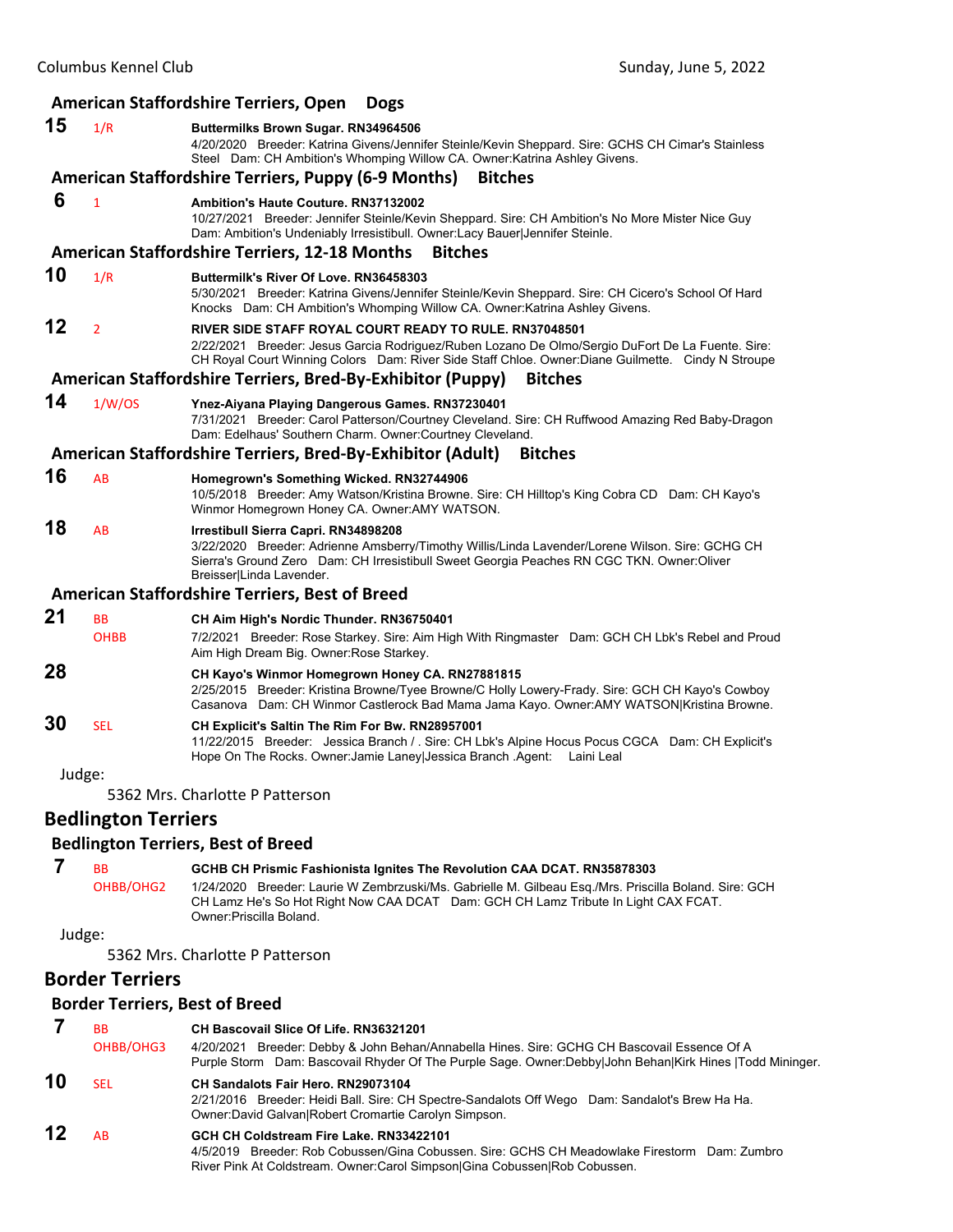# **14** OS **CH Scentsible Smidgen RA CA FCAT. RN34500801**

2/1/2020 Breeder: Leslie Sprando/Mrs. Lynn D Looper. Sire: GCHB CH Rowan Buckeye Jim CAA BCAT Dam: CH Happy Hobbits Hideaways Hilarious RE CAX. Owner:Leslie Sprando.

Judge:

5362 Mrs. Charlotte P Patterson

**Bull Terriers (White)**

# **Bull Terriers (White), Open Bitches**

 **6** 1/W/BB **Bock's Tres Generaciones With Glentom Victoria. RN36080901** OHBB 9/28/2020 Breeder: Gaylynn Speas/Glenna Wright/John Jaye. Sire: CH Cool Conquistador At Crossgarley

Dam: CH Victoria's Queen Sophia Of Glentom FCAT. Owner:Amber Gibson|Glenna Wright.

Judge:

5362 Mrs. Charlotte P Patterson

# **Cairn Terriers**

#### **Cairn Terriers, Open Dogs**

# **5** AB **Caledonia's Formula One. RN36721101**

4/11/2021 Breeder: Arwen Price/Skye Marvin/Daphne Nimmons-Marvin. Sire: CH Joymont Top Gear BN RI BCAT CGC Dam: GCH CH Caledonia's Pixie Dust RI CA BCAT RATM CZ8S CGC TKN. Owner:Arwen Price|Daphne Nimmo s-Marvin|Skye Marvin.

#### **Cairn Terriers, Best of Breed**

|    | OS               | GCHB CH Stonehavens Blue Ribbons Matter, RN33447001<br>4/23/2019 Breeder: Cathy Burleson. Sire: CH Bodock Ridge's Extending Southern Hospitality Dam:<br>Stonehavens Carman Chris. Owner: Cathy Burleson. Agent: Rebecca Cross                         |
|----|------------------|--------------------------------------------------------------------------------------------------------------------------------------------------------------------------------------------------------------------------------------------------------|
|    | <b>BB</b>        | GCH CH Nicairn Angus Hjo Got The Spirit. RN34796001<br>3/12/2020 Breeder: Nicola Higgins/Carol Onstad. Sire: CH Rottriver's Show Me The Money Dam: GCHP<br>CH Nicairn Angelonia Hio Got The Spirit DCAT. Owner: Nicola Higgins.                        |
| 10 | <b>BB</b>        | GCHB CH Nicairn Tulipa Hjo Got The Spirit. RN34796003<br>3/12/2020 Breeder: Nicola Higgins/Carol Onstad. Sire: CH Rottriver's Show Me The Money Dam: GCHP<br>CH Nicairn Angelonia Hio Got The Spirit DCAT. Owner: Nicola Higgins Agent: Klayton Harris |
| 11 |                  | CH Nicairn Aegon Hio Got The Spirit. RN36746801<br>5/9/2021 Breeder: Nicola Higgins/Carol Onstad. Sire: GCHB CH Upthecreek Digbyatcairnforyou Dam:<br>GCHG CH Nicairn Aurelia Hio Got The Spirit CAA FCAT CGCA CGCU TKN. Owner: Nicola Higgins.        |
| 12 | SEL<br>OHBB/OHG1 | GCH CH Nicairn Saffron Hio Got The Spirit. RN36746805<br>5/9/2021 Breeder: Nicola Higgins/Carol Onstad. Sire: GCHB CH Upthecreek Digbyatcairnforyou Dam:<br>GCHG CH Nicairn Aurelia Hio Got The Spirit CAA FCAT CGCA CGCU TKN. Owner:Nicola Higgins.   |

Judge:

5362 Mrs. Charlotte P Patterson

# **Cesky Terriers**

#### **Cesky Terriers, Puppy (6‐9 Months) Bitches**

 **6** 1/R **Bluefire Lusatian Neisse. RN37422002**

10/18/2021 Breeder: Tim Smith/Charles Brideau/Jane Brideau/Holly Million. Sire: CH Euphoriastaff Great Dam: GCHS CH Norkinstein Bavaria. Owner:Tim Smith.

### **Cesky Terriers, Amateur Owner Handler Bitches**

#### **8** 1/W/BB **Bluefire Wrap Her Up. RN36782802**

OHBB 5/27/2021 Breeder: Pamela S Bale/Tim Smith/Holly Million. Sire: GCHB CH Lississippi Changing Currents Of Calvin Dam: CH Bluefire Abracadabra Ghostryder In The Sky CGC. Owner:Carol Tschida|Tim Smith|Holly Million|Pamela Bale.

Judge:

5362 Mrs. Charlotte P Patterson

# **Fox Terriers (Smooth)**

# **Fox Terriers (Smooth), Puppy (6‐9 Months) Dogs**

 **5** AB **Centary Broxden Make It Reign. RN37378801** 9/30/2021 Breeder: Marcial Rafanan/Amy Booth/Phil Booth. Sire: GCHS CH Hampton Court Broxden A New Leash On Life Dam: GCH CH Centary Sydney The Mayflower Madame. Owner:Marcial Mike Rafanan|Marcial Mike Rafanan|Amy Rodriques |PBooth.  **7** AB **Flawlessly Sheez-Beez Worldly Possession. RN37522202**

11/21/2021 Breeder: Sheila Taylor Allen/Billy Huntington. Sire: GCH CH Flawlessly Osage Man About Town At Simphuni Dam: Simphuni Sheez-Beez Lonesome Glory. Owner:Rachel McMahon.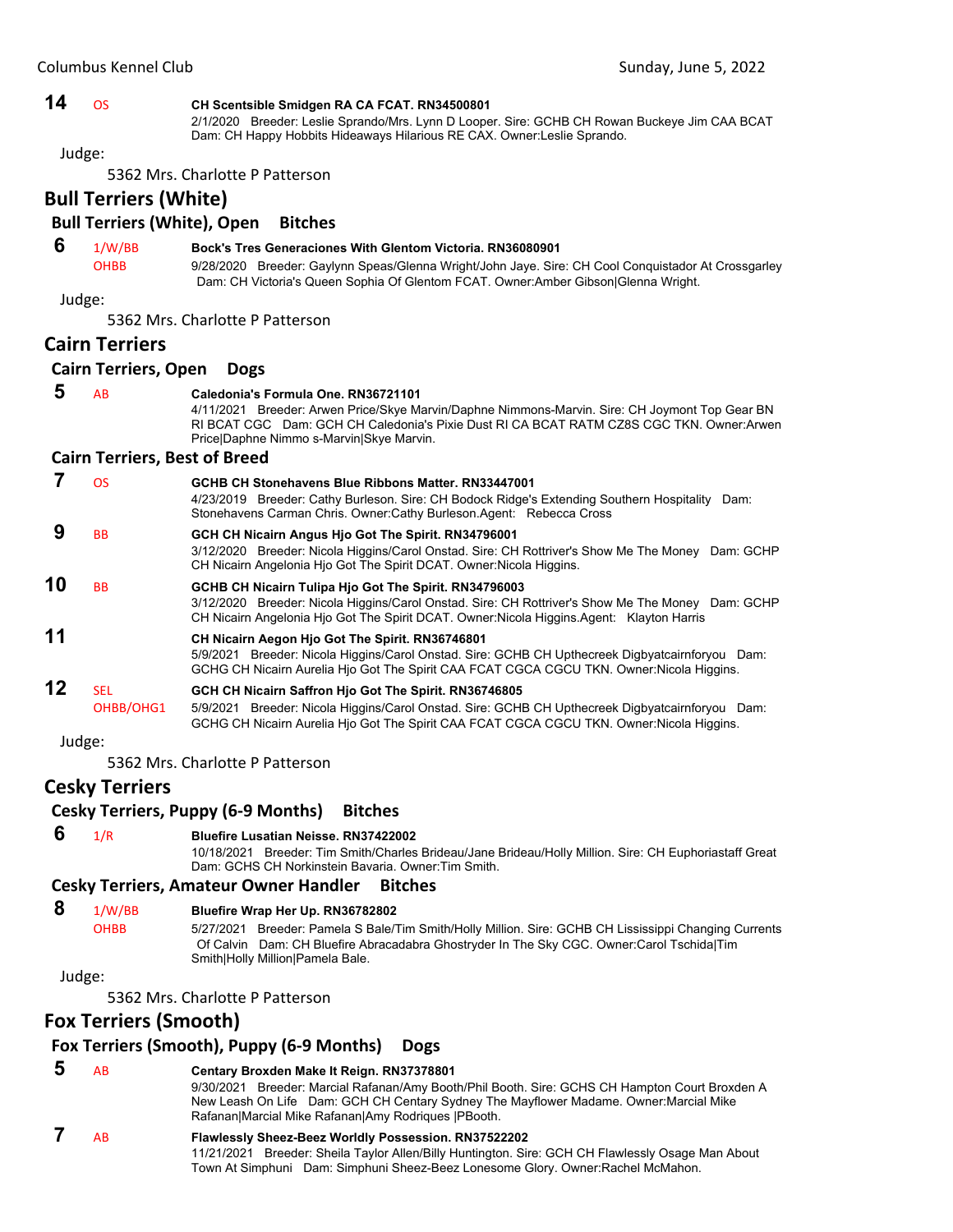#### **9** AB **Centary Midas With A Tan Of Gold. RN34501802**

9/18/2019 Breeder: Marcial Mike Rafanan. Sire: CH Centary Solstice Oak King Brady Dam: Centary Princess On A Leash. Owner:Marcial Mike Rafanan.

#### **Fox Terriers (Smooth), Puppy (6‐9 Months) Bitches**

#### **6** AB **Centary Broxden Snow No Intended. RN37378803**

9/30/2021 Breeder: Marcial Rafanan/Amy Booth/Phil Booth. Sire: GCHS CH Hampton Court Broxden A New Leash On Life Dam: GCH CH Centary Sydney The Mayflower Madame. Owner:Amy Booth|Marcial Mike Rafanan|Amy Rodriques Booth|Melissa Owen.

#### **Fox Terriers (Smooth), Best of Breed**

#### **11** AB **GCHS CH Pinnacle Broxden Lickety Split. RN36784001**

3/3/2020 Breeder: Amanda Evans/Sandy Evans. Sire: GCHB CH Clayco High Mtn Rattlin Bones Dam: CH Hampton Court Broxden Aldermen I'Ve Loved Before. Owner:A Booth|P Booth|S Evans|A Evans.

Judge:

5362 Mrs. Charlotte P Patterson

# **Fox Terriers (Wire)**

#### **Fox Terriers (Wire), Best of Breed**

#### **5** BB/G4 **GCH CH Edenshire Cricklewood Crackerjack. RN30581901**

3/16/2017 Breeder: Mrs. Connie H Clark / Mary Raggett / . Sire: CH Snowtaires Can You Hear Me Now Dam: CH Edenshire Cricklewood Black Caviar. Owner:Mary Raggett|Patti Harris.Agent: Klayton Harris

Judge:

5362 Mrs. Charlotte P Patterson

# **Glen of Imaal Terriers**

#### **Glen of Imaal Terriers, Best of Breed**

# **5** BB **CH Gleann On A Roll. RN35150201**

6/30/2019 Breeder: Tiina Assinen. Sire: Highlanders Dream Casper Dam: Pearytail Cruella De Gleann. Owner:Charlotte Chiddister.Agent: Lisa Saari

Judge:

5362 Mrs. Charlotte P Patterson

# **Miniature Bull Terriers**

#### **Miniature Bull Terriers, Best of Breed**

# **6** BB **GCHS CH Seadogs Dancin With Kate's Tilly. RN31024204**

OHBB 6/27/2017 Breeder: Paula Satkin/Don Satkin. Sire: GCHS CH Notorious Pocket Rocket Dam: GCHB CH Eggstream Embraceable You. Owner:Lynn Edmonds.

Judge:

5362 Mrs. Charlotte P Patterson

# **Miniature Schnauzers**

# **Miniature Schnauzers, Bred‐By‐Exhibitor (Adult) Dogs**

 **5** 1/W/BW **Axcium's Naughty By Nature. RN36692203**

5/25/2021 Breeder: Hilde Haakensen/Lisa R Miller. Sire: GCHP CH Zrules Panache Dam: CH Axcium's Third Time's A Charm. Owner:Haakensen Hilde.

# **Miniature Schnauzers, Puppy (6‐9 Months) Bitches**

 **6** <sup>1</sup> **Bandsman You Can Do Magic. RN37075301**

9/19/2021 Breeder: Jacquelyn G Ebersbach/Carole Weinberger. Sire: CH Top Gun Maverick Dam: CH Saxony Brianna Of Lallybroch. Owner:carol luke weinberger. Donna Hills

# **Miniature Schnauzers, Puppy (9‐12 Months) Bitches**

 **8** 1/W **Hardinhaus Chance Of A Dream. RN37037601**

6/8/2021 Breeder: Marian Harding/Tracy Weyenberg. Sire: GCH CH Hardinhaus Dream Fixer At Bravo Dam: CH Hardinhaus Simply Irresistible. Owner:marian c harding|tracy weyenberg. Donna Hills

# **Miniature Schnauzers, 12‐18 Months Bitches**

# **10** 1/R **Axcium's Conditional Love. RN37157501**

5/16/2021 Breeder: Hilde Haakensen. Sire: CH Axcium Love Bites From Cholet Dam: CH Axcium's Crazyass. Owner:Haakensen Hilde|Noelle Silva.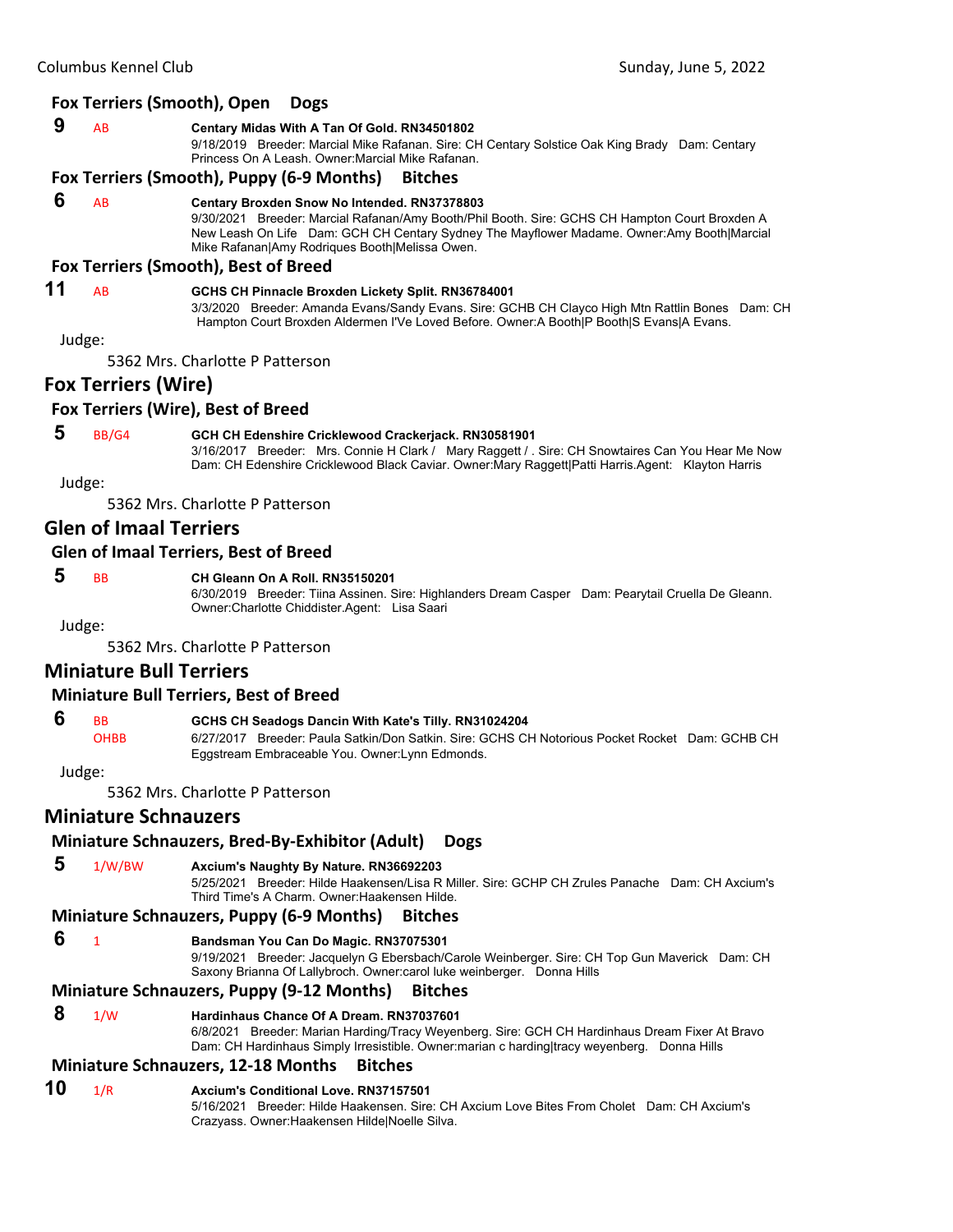|    |                         | Miniature Schnauzers, Bred-By-Exhibitor (Adult)<br><b>Bitches</b>                                                                                                                                                                                                               |
|----|-------------------------|---------------------------------------------------------------------------------------------------------------------------------------------------------------------------------------------------------------------------------------------------------------------------------|
| 12 | AB                      | Axcium's Flower Child. RN35993401<br>7/12/2020 Breeder: Hilde Haakensen, Sire: GCH CH Axcium's Starstruck Dam: CH Axcium's Flower<br>Power, Owner: Haakensen Hilde.                                                                                                             |
|    |                         | <b>Miniature Schnauzers, Open Salt and Pepper Bitches</b>                                                                                                                                                                                                                       |
| 14 | $\mathbf{1}$            | Timeline's Tally-Ho!. RN33817002<br>5/26/2019 Breeder: Sheri Bailey/Kurt Garmaker. Sire: GCHS CH Repitition's Hard Knock Life Dam: GCH<br>CH Repitition's Zip-A-Dee-Doo-Dah. Owner: Sheri A Bailey Kurt Garmaker.                                                               |
| 16 | $\overline{2}$          | Vermia's Phase Of The Moon, RN33797101<br>6/10/2019 Breeder: Alecia Vermeern. Sire: CH Tomcy's Tippin' It To The North Dam: CH Vermia's Autumn<br>Secret. Owner: Alecia Vermeern.                                                                                               |
|    |                         | <b>Miniature Schnauzers, Open Black &amp; Silver Bitches</b>                                                                                                                                                                                                                    |
| 18 | $\mathbf{1}$            | Kharasahl's Kharmann Ghia. RN31692903<br>8/28/2017 Breeder: Alyce B McBride. Sire: CH Kharasahl's Black Tie Social Dam: Kharasahl's Good<br>Karma, Owner:Kurt Garmaker,                                                                                                         |
|    |                         | <b>Miniature Schnauzers, Best of Breed</b>                                                                                                                                                                                                                                      |
| 7  | <b>OS</b>               | Axcium's Masterpiece. RN36088201<br>7/11/2020 Breeder: Hilde Haakensen, Sire: GCHP CH Zrules Panache Dam: CH Axcium's In It To Win It.<br>Owner: Haakensen Hilde.                                                                                                               |
| 20 | BB/G3                   | GCHG CH Hardinhaus Simply Stunning. RN33844302<br>7/12/2019 Breeder: Marian Harding/Kurt Garmaker/Marie Murphy. Sire: CH Manit 'N Attaway Roller<br>Coaster Dam: GCHG CH Repitition's Simply Spectacular Of Hardinhaus. Owner: marian c harding tracy<br>weyenbers. Donna Hills |
|    | Judge:                  |                                                                                                                                                                                                                                                                                 |
|    |                         | 5362 Mrs. Charlotte P Patterson                                                                                                                                                                                                                                                 |
|    | <b>Norwich Terriers</b> |                                                                                                                                                                                                                                                                                 |
|    |                         | <b>Norwich Terriers, Best of Breed</b>                                                                                                                                                                                                                                          |
| 5  | AB                      | GCHB CH Rabbit Ridge Teddy Brown Dog. RN32709603<br>9/6/2018 Breeder: Caroline Galloway / . Sire: GCHS CH Miller's Wonderful Walter Of Thistledew Dam:<br>Rabbit Ridge Catcharising Star. Owner: Linda J StumpKurnick.                                                          |
| 6  | AB                      | GCHS CH Royales Cinnamon Cali Girl. RN32266801<br>6/12/2018 Breeder: Mr. Louis Pirlo, Sire: GCHG CH Den-Mar's Wild Card CGC TKN Dam: CH Verdant's I<br>Love Lucy. Owner: Linda J StumpKurnick.                                                                                  |
| 7  | AB                      | GCH CH Country Boy Bud Wizer. RN35810602<br>11/16/2020 Breeder: Linda Mccutcheon. Sire: GCHS CH Country Boy Looks Good Like Winston Should                                                                                                                                      |

Dam: GCH CH Country Girl Beewitched. Owner:James Demason|Jennifer Demason.Agent: Rebecca Cross

 **8** BB **GCHB CH Elysium's Queen Of Hearts. RN33207901** 1/30/2019 Breeder: Karen Sullivan/Carol S Clark. Sire: GCHG CH Den-Mar's Wild Card CGC TKN Dam: CH Pinelake's Legacy At Elysium. Owner:Karen Sullivan|Bruce Sullivan DVM.Agent: Marcelo Veras

Judge:

5362 Mrs. Charlotte P Patterson

# **Parson Russell Terriers**

#### **Parson Russell Terriers, Best of Breed**

 **5** AB **GCHS CH Highland Downs What A Man Gotta Do @ Sfr. RN34457301** 1/30/2020 Breeder: Rita Ford. Sire: GCHG CH Highland Downs Helltoupee TKN Dam: CH Highland Downs Bona Fide. Owner:Shannon Rives.Agent: Elizabeth Melzer

Judge:

5362 Mrs. Charlotte P Patterson

# **Rat Terriers**

#### **Rat Terriers, Best of Breed**

| AB          | CH Felixville's All Night Long CGC TKN. RN36060904                                                                                                                                       |
|-------------|------------------------------------------------------------------------------------------------------------------------------------------------------------------------------------------|
|             | Breeder: Ms. Charlotte m Arnold/Theda Little. Sire: GCH CH Felixville's Skippin Ci Rougarou<br>1/29/2021<br>CD RN OA NAJ CA BCAT Dam: CH Felixville's Whoopi Pie. Owner: Richards Megan. |
| <b>BB</b>   | CH Cal Val The Huntsman At D'Artagian. RN36598501                                                                                                                                        |
| <b>OHBB</b> | 7/2/2021 Breeder: Gail P Holloway. Sire: CH Top Shelf Hearts Hacked By A Matrix Dam: GCH CH Cal Val<br>Koala T Blujeans. Owner: Kristin Schatzel Michael Perry Gail Holloway.            |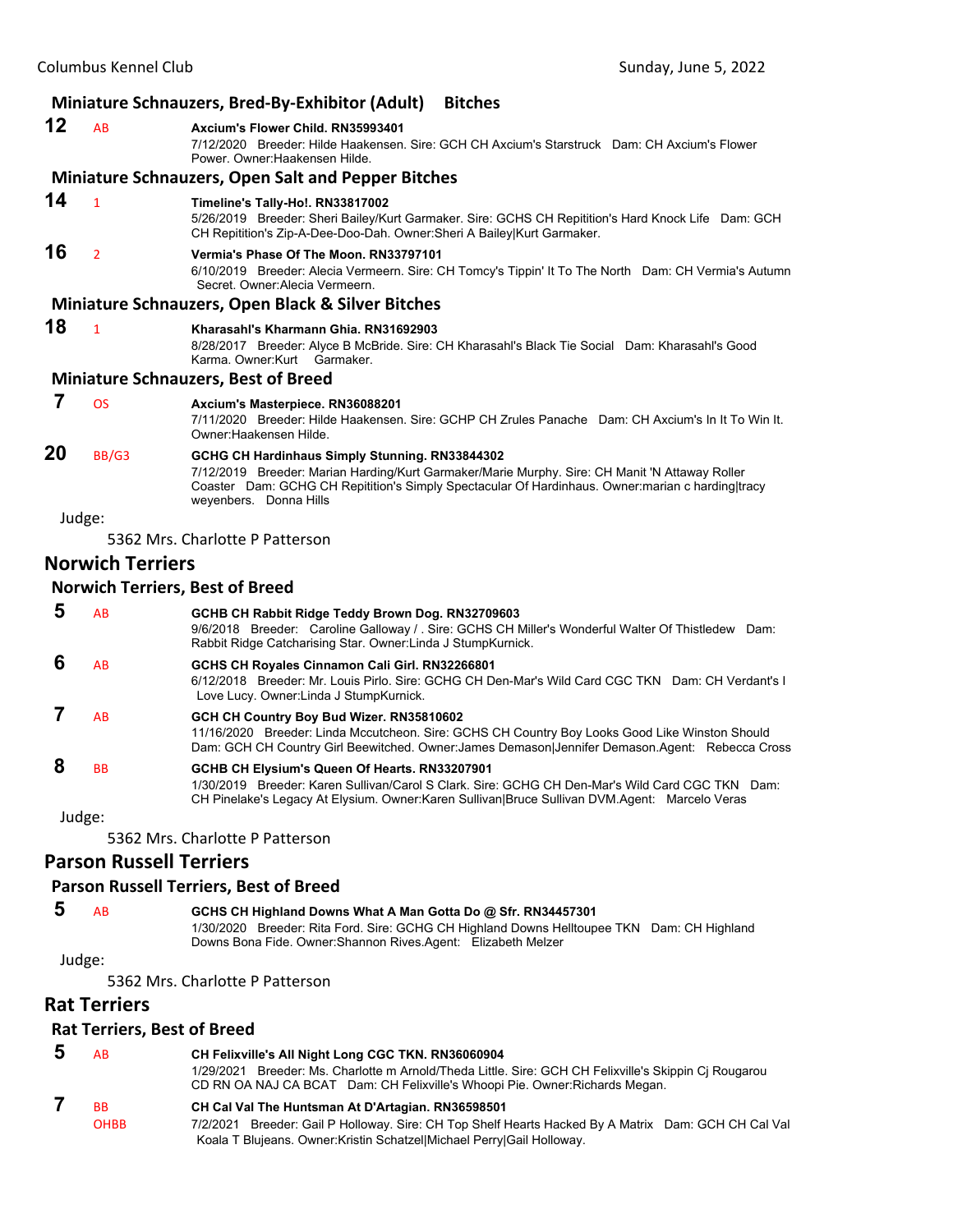| Columbus Kennel Club |                                     | Sunday, June 5, 2022                                                                                                                                                                                                                                                 |
|----------------------|-------------------------------------|----------------------------------------------------------------------------------------------------------------------------------------------------------------------------------------------------------------------------------------------------------------------|
| 9                    | AB                                  | CH K2's Livin On Edge 4 Rip It Up. RN36989501<br>8/10/2021 Breeder: Tracey A Kallas. Sire: GCH CH Surfari's Stirred Not Shaken Of K2 Dam: CH K2's<br>Lickety Split. Owner:patricia smith.                                                                            |
|                      | Judge:                              |                                                                                                                                                                                                                                                                      |
|                      |                                     | 5362 Mrs. Charlotte P Patterson                                                                                                                                                                                                                                      |
|                      | <b>Russell Terriers</b>             |                                                                                                                                                                                                                                                                      |
|                      |                                     | <b>Russell Terriers, Best of Breed</b>                                                                                                                                                                                                                               |
| 5                    | <b>BB</b>                           | CH Monamour Beyond and Above. JR0025221<br>10/20/2020 Breeder: Kai Miichi. Sire: Original Master's Voice Lovesong Monamour Dam: Monamour<br>Good Time Monamour. Owner: Paolo Malvar. Agent: Rebecca Cross                                                            |
|                      | Judge:                              |                                                                                                                                                                                                                                                                      |
|                      |                                     | 5362 Mrs. Charlotte P Patterson                                                                                                                                                                                                                                      |
|                      | <b>Scottish Terriers</b>            |                                                                                                                                                                                                                                                                      |
|                      |                                     | <b>Scottish Terriers, Bred-By-Exhibitor (Puppy)</b><br><b>Dogs</b>                                                                                                                                                                                                   |
| 7                    | 1/R                                 | Kilpatrick's Good Trouble Of Huntington. RN37355801<br>7/26/2021 Breeder: Christina L Hunt/Cindy Altmann/June Kilpatrick. Sire: GCHB CH Mcvan's Paperback<br>Rider Dam: Gem Scots Moon Wind And Fire. Owner: Christina L Hunt Cindy Altmann June Kilpatrick.         |
|                      |                                     | Scottish Terriers, Bred-By-Exhibitor (Adult)<br><b>Dogs</b>                                                                                                                                                                                                          |
| 9                    | $\mathbf{1}$                        | <b>Charthill Bold Explorer. RN34471703</b><br>11/26/2019 Breeder: Pam Murray/Charthill Knl. Sire: GCHS CH Charthill Shirescot Clan Keith Dam: CH<br>Charthill Luxurious Sytle. Owner:Pam Murray Charthill Knl.                                                       |
|                      | <b>Scottish Terriers, Open</b>      | <b>Dogs</b>                                                                                                                                                                                                                                                          |
| 11                   | $\overline{2}$                      | Kilpatrick's Right To Counsel@ Huntington. RN31836411<br>2/21/2018 Breeder: Cynthia A. Romeo/June Kilpatrick. Sire: CH Lochraven Helter Skelter Dam: Romeo's<br>Juliet Of Kilpatrick CGC. Owner:Christina L Hunt June Kilpatrick Sharon Ero A Evans C Brock Altmann. |
| 15                   | 1/W                                 | Ruffton's Cowboy Casanova At Rose'S. RN35799505<br>11/30/2020 Breeder: Rick Fowler/Debby Fowler. Sire: CH Lochraven N' Firehearts American Legend<br>Dam: GCHB CH Ruffton's Texas Stardust. Owner: Jean Ann Rose Christine Schultz.Agent: Rebecca Cross              |
|                      |                                     | <b>Scottish Terriers, Best of Breed</b>                                                                                                                                                                                                                              |
| 6                    | BB/G1/RBIS                          | GCHS CH Whiskybae Haslemere Burning Bright. RN32737002<br>8/20/2018 Breeder: Rita Chandler/Jeanice Barton. Sire: GCH CH Mcvan Wild Wind Solar Eclipse Dam:<br>CH Lanscot At Last. Owner: Fredrick Melville Carla Lacoe   Jeanice Barton. Agent: Rebecca Cross        |
| 8                    | SEL                                 | CH Kelwyn's Busy Being Fabulous. RN35398304<br>7/11/2020 Breeder: Kelli Edell. Sire: CH Flippix U Know I'm The Man Dam: CH Kelwyn's Texas Tango.<br>Owner: Alan Hall Dianne Cole-Hall Kelli Edell.                                                                   |
| 17                   | <b>SEL</b>                          | GCHB CH Charthill Royal Troon. RN30220902<br>8/1/2016 Breeder: Charla Hill/Ms. Kari Hill. Sire: CH Charthill Victory At Sea Dam: CH Charthill Greek<br>Goddess. Owner:Alan Hall Dianne Cole-Hall Charthill Knl.                                                      |
| 19                   | <b>OS</b>                           | GCHB CH Mcvan's Paperback Rider. RN34087102                                                                                                                                                                                                                          |
|                      | OHBB/OHG4                           | 9/25/2019 Breeder: Dr. Vandra L Huber/Rebecca Cross, Sire: GCHG CH Mcvan's Flash Gordan Dam:<br>CH Mcvan's Blue Jeans Bop. Owner: Ellen Avery Dr Vandra L Huber Rebecca Cross.                                                                                       |
|                      | Judge:                              |                                                                                                                                                                                                                                                                      |
|                      |                                     | 5362 Mrs. Charlotte P Patterson                                                                                                                                                                                                                                      |
|                      | <b>Skye Terriers</b>                |                                                                                                                                                                                                                                                                      |
|                      | <b>Skye Terriers, Best of Breed</b> |                                                                                                                                                                                                                                                                      |
| 6                    | BB                                  | CH Cragsmoor It's All Good At Deja Vu. RN35233702                                                                                                                                                                                                                    |

8/6/2020 Breeder: Cragsmoor Knl/Terry Miller/Dominique Dube. Sire: CH Finnsky Xcalibur Dam: CH Cragsmoor Gonna Be Good Of Skyeline At Bannerdown. Owner:Cragsmoor Kennel.Agent: Marcelo Veras

Judge:

5362 Mrs. Charlotte P Patterson

# **Soft‐Coated Wheaten Terriers**

# **Soft‐Coated Wheaten Terriers, Open Bitches**

 **8** AB **Wheaten Lane's Dancing In The Moonlight CGC. RN32960007** 11/24/2018 Breeder: Anthony Malafronte/Lydia Malafronte/Nancy J Griffin. Sire: GCHB CH Sundance's Lucky Rover Dam: CH Wheaten Lane's Catching The Win. Owner:Nancy Griffin.Agent: Marcelo Veras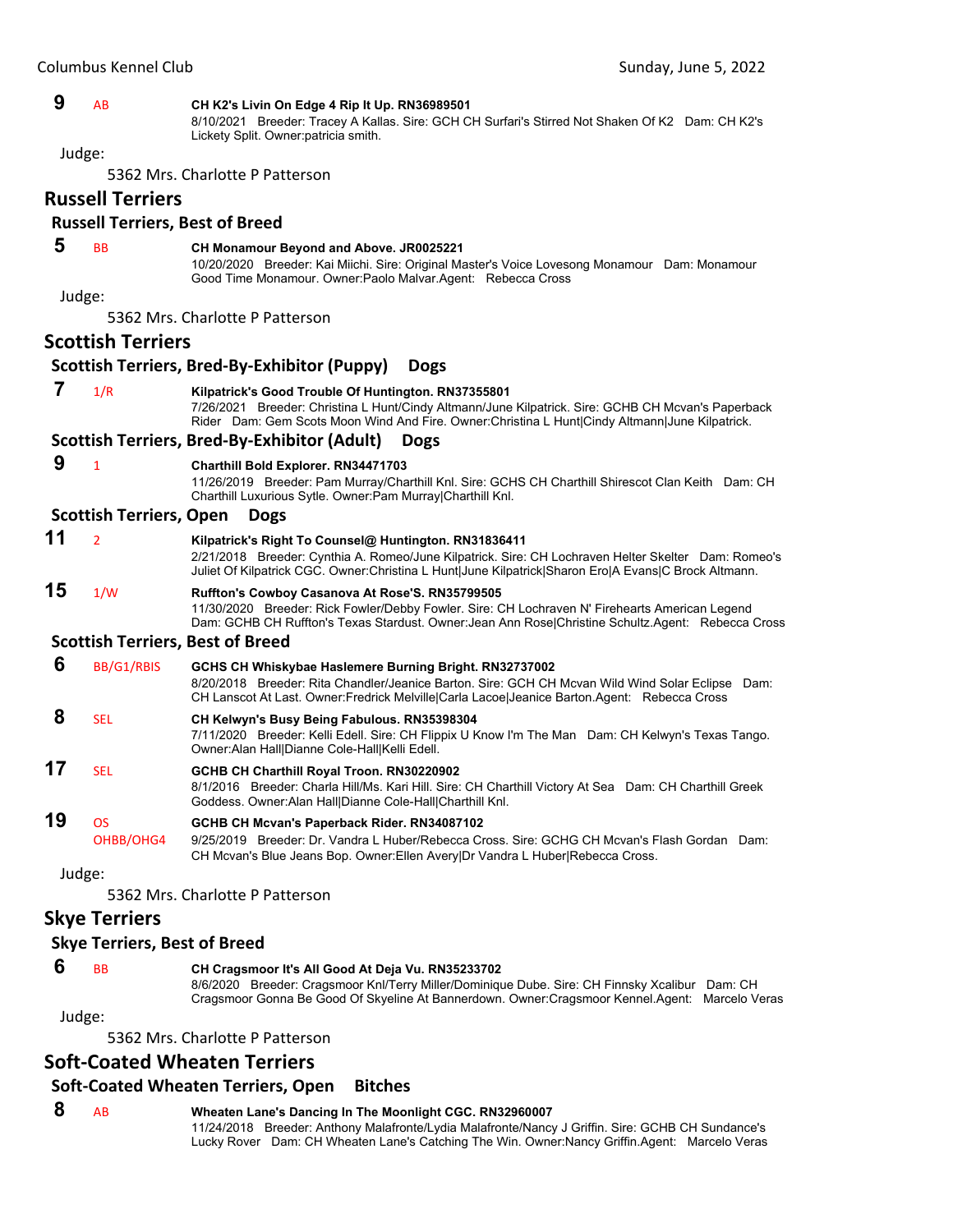# **Soft‐Coated Wheaten Terriers, Best of Breed**

|    |                | SUIT COUTCU WITCUTCH TEHTCHS, DEST OF DICCU                                                                                                                                                                                                                                             |
|----|----------------|-----------------------------------------------------------------------------------------------------------------------------------------------------------------------------------------------------------------------------------------------------------------------------------------|
| 5  | BB/G2          | GCHP CH Adako Mickey Mouse Clubhouse. RN33433802<br>3/4/2019 Breeder: Brittany Phelps/Sonya Urquhart. Sire: GCHS CH Rioga Hakuna Moscato Dam: GCH<br>CH Marquee's It Ain't No Trick. Owner: Brittany Phelps Sonya Urquhart.                                                             |
| 6  | <b>OS</b>      | Lutra Adako Illegal Possession. RN37491301<br>7/21/2021 Breeder: Luiz Abreu/Tracy Szaras. Sire: GCHB CH Villanova Blame It On The Bossanova Dam:<br>CH Adako Pass It To Lutra. Owner: Brittany Phelps   Tracy Szaras   Luiz Abreu.                                                      |
| 7  | AB             | GCH CH Trinity's Par Ti All Along The Watchtower. RN34398207<br>10/22/2019 Breeder: Michelle Serafin/RAYMOND SERAFIN. Sire: Greentree Gold Mombo To Denzilly<br>Dam: GCH CH Trinity's Champagne Par Ti. Owner: Terry Fein Michelle Serafin Raymond Serafin. Daryl<br>Heggie             |
| 9  |                | GCH CH Adako Ta-Ta For Now, RN35699706<br>6/7/2020 Breeder: Ray and Melissa Pickett/Brittany Phelps. Sire: GCHP CH Adako Mickey Mouse<br>Clubhouse Dam: GCH CH Villanova Adako She Wore A Yellow Ribbon. Owner:Kirk Bailey Tamara<br>Bailey Brittany Phelps.                            |
| 10 | <b>SEL</b>     | GCHS CH Moxxy Shandalee Firecracker. RN34220801<br>10/14/2019 Breeder: Mrs. Sue Goldberg/Harvey Goldberg/Dawn Sealy/Nancee Bailey. Sire: GCHB CH<br>Bradberry's The One I Love Dam: GCHG CH Shandalee Fireworks. Owner:Carol Perrotta Dawn Sealy<br> Nancee Bailey.Agent: Marcelo Veras |
| 11 | <b>SEL</b>     | CH Adako Boot Scootin' Through Life. RN37261808<br>6/28/2021 Breeder: Brittany Phelps/Sonya Urquhart. Sire: CH Caraway Celebrate Life Dam: GCH CH<br>Marquee's It Ain't No Trick. Owner: Ray Pickett Melissa Pickett. Agent: Brittany Phelps                                            |
|    | Judge:         |                                                                                                                                                                                                                                                                                         |
|    |                | 5362 Mrs. Charlotte P Patterson                                                                                                                                                                                                                                                         |
|    |                | <b>Staffordshire Bull Terriers</b>                                                                                                                                                                                                                                                      |
|    |                | <b>Staffordshire Bull Terriers, Open</b><br><b>Dogs</b>                                                                                                                                                                                                                                 |
| 7  | 1/W/OS         | Days Of Stafford Gang Star. RN35315501<br>1/3/2020 Breeder: Rafael Salado Monreal. Sire: Days Of Stafford Spot On Dam: Days Of Staff All Eyes<br>On Me. Owner: Jack Miller.                                                                                                             |
|    |                | <b>Staffordshire Bull Terriers, Puppy (6-9 Months)</b><br><b>Bitches</b>                                                                                                                                                                                                                |
| 6  | $\overline{1}$ | Irresistibull's Cue The Confetti, RN37223701<br>12/3/2021 Breeder: Sonya Waters/Linda Lavender. Sire: CH Irresistibull Benihana Dam: CH Irresistibulls<br>Ride Of The Valkyrie. Owner:Kelly Townsend Kameron Sheppard Linda Lavender.                                                   |
|    |                | Staffordshire Bull Terriers, Bred-By-Exhibitor (Adult)<br><b>Bitches</b>                                                                                                                                                                                                                |
| 10 | $\overline{2}$ | Irresistibull's Storm Trooper. RN34748501<br>4/13/2020 Breeder: Linda Lavender, Sire: GCHB CH Rockstaff Heart's Desire Of Curl Dam: Lawstaff<br>Attraction. Owner: Eric Zaharias   Linda Lavender.                                                                                      |

# **12** <sup>1</sup> **Laffystaff's A Little Bit Alexis. RN35556901**

11/5/2020 Breeder: Julia RouLaine. Sire: CH Laffystaffs Sorry Charley He's Mine Dam: Laffystaff's House On Haunted Hill. Owner:Julia RouLaine.

#### **Staffordshire Bull Terriers, American Bred Bitches**

**14** <sup>1</sup> **Pebwin Sheaman Carma At It's Finest. RN35776002**

11/29/2020 Breeder: Berna Hart Welch/Amanda Shea. Sire: GCHB CH Sheaman's Keep Calm & Irish On Dam: CH Sheaman Tip Your Glass To Pebwin. Owner:Dr John Nichols MD|Amanda Shea |Angela Nichols RN.Agent: Ginny Kincer

#### **Staffordshire Bull Terriers, Open Bitches**

**16** <sup>2</sup> **Jetstaff Glimmer Of Hope For Empire DCAT CGC. RN32667304**

9/18/2018 Breeder: Sherry Richart/Monique Parsons/Mark Darwish. Sire: GCH CH Jetstaff Born To Be Brutal Dam: CH Damarhoff's Dancing Queen At Jetstaff. Owner:Teresa Glover.

#### **18** 1/W/BB/BW **Chemstaffs Another Bowl Of Peaches In 2020. RN35685201** 12/2/2020 Breeder: Mr. Andrew Scott/Mr. Jonathan Thiessen. Sire: GCH CH Mournestaff's Another Chubby Dawg Dam: CH Pebwin Sheaman Lady Neya Of Mournestaffs. Owner:Justin Scott Neely.

Judge:

5362 Mrs. Charlotte P Patterson

# **Welsh Terriers**

# **Welsh Terriers, 12‐18 Months Dogs**

 **5** 1/W/BB **Gryphon Roc's Rocco Silver Whitney. RN35890401** 1/5/2021 Breeder: Charles Yorke/Jeffry Whitney. Sire: GCH CH Brightluck Cheshire Gold Doubloon CA Dam: Hiwater's Red Storm Rising. Owner:Charles K Yorke|Jeffry J. Whitney|Todd Whitney|Natalie Whitney. Donna Hills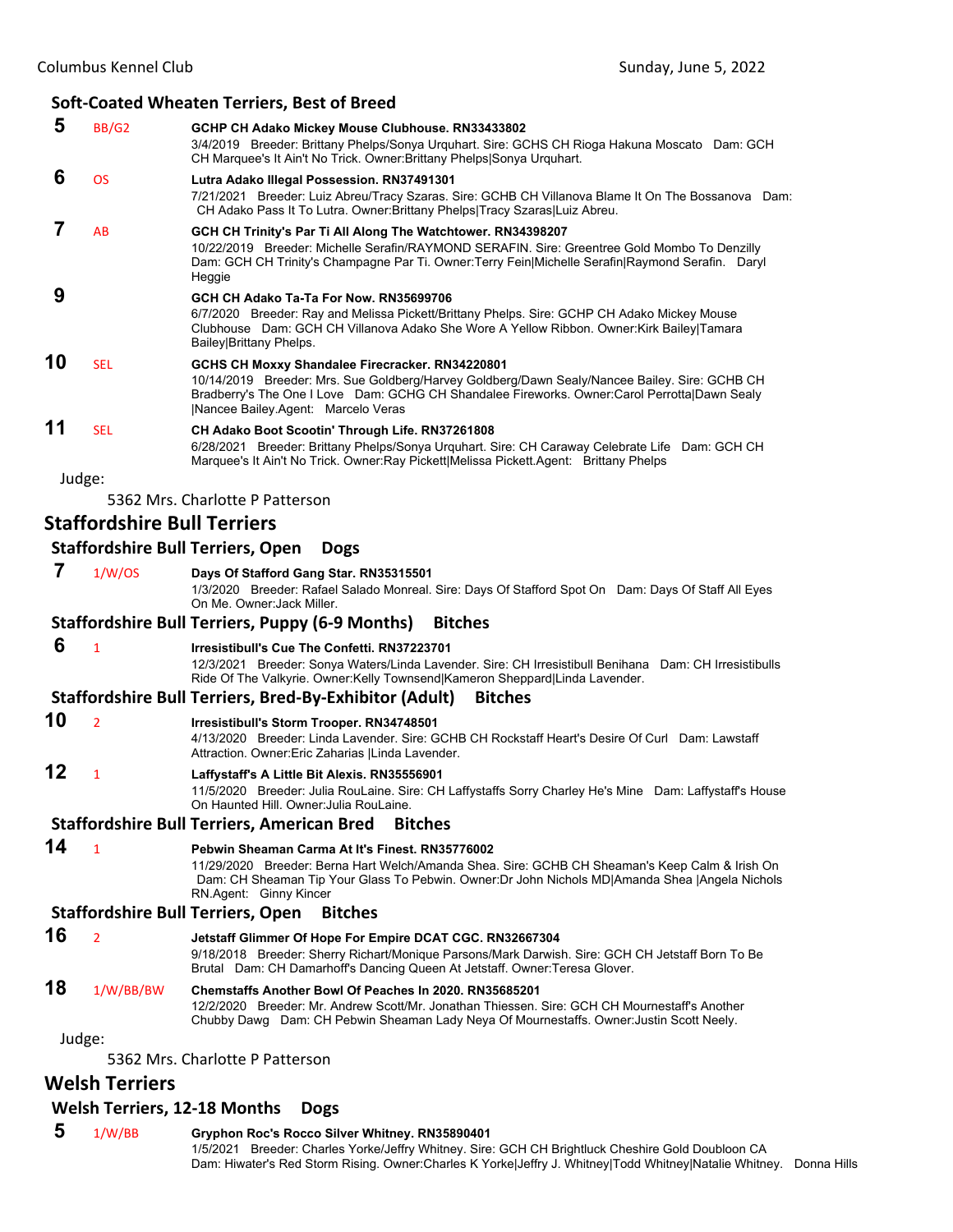5362 Mrs. Charlotte P Patterson

# **West Highland White Terriers**

# **West Highland White Terriers, Puppy (9‐12 Months) Dogs**

 **5** 1/W **Gothik Sir Oliver Of The Clan Macleod Of Plum Cree. RN36861803** 7/6/2021 Breeder: Kathrine Arruda/Jane Forster. Sire: GCHG CH Berkshire Chances Are 'N Life Dam: GCH CH Plum Creek Nessie Of Gothik CGC. Owner:Yuri Meylikhov|Kathrine Arruda.Agent: Elizabeth Melzer

#### **West Highland White Terriers, 12‐18 Months Dogs**

 **7** 1/R **Wild Magnolia's Can't Tucker Me Out. RN35940802**

1/19/2021 Breeder: Thomas V Loveland/Fredia Loveland. Sire: Nina's Rookie Of The Year Dam: Glengrogans Diamond In The Sky. Owner:Kelley Robison.

#### **West Highland White Terriers, American Bred Bitches**

 **6** 1/W/BW/OS **Camcrest Misread My Putt At Loch Lomond CGC. RN34431503** 11/8/2019 Breeder: Sandy Campbell/robert McCaskill/Rhonda Roberts. Sire: GCH CH Camcrest Andsurely Captain Kidd SE CA Dam: GCH CH Camcrest-Glenbrittle Back Atcha'. Owner:Kristine Tarrer |Sandy Campbell.

#### **West Highland White Terriers, Best of Breed**

 **9 GCHS CH Hollow Oaks Dazzle Me Too!. RN31551702**

9/16/2017 Breeder: Sharon Wilson. Sire: GCHS CH Nutmeg's First N Lasting Impression Dam: GCH CH Highlands Dazzle Me Please @ Hollow Oaks. Owner:Sharon Wilson.Agent: Klayton Harris

# **11** BB **GCHB CH Vision Of Vertragus. RN33089901**

5/10/2016 Breeder: Paulina Skrobiszewska / Justyna Skrobiszewska / . Sire: Karamynd Play The Game Dam: Queenie Pai Vertragus. Owner:Paulina Skrobiszewska|Justyna Skrobiszewsa|Dr Fred Askin.Agent: Rebecca Cross

# **15** SEL **GCHG CH Berkshire Chances Are 'N Life. RN34233001**

10/12/2019 Breeder: Diane Carlton/Cynthia Ladutko. Sire: GCHP CH Nutmeg's Monarch Of The Lake BCAT Dam: GCH CH Berkshire Blessed Miracle BCAT. Owner:Diane Carlton|Cynthia Ladutko|Shannon Rives.Agent: Elizabeth Melzer

# **17 GCH CH Kilmartin's Mr. Beau Jangles. RN34233101**

10/31/2019 Breeder: Mrs. Donna M Cannon. Sire: GCHP CH Nutmeg's Monarch Of The Lake BCAT Dam: CH Glenbrittle's Muirenn Caden. Owner:Gary Buffaloe|Marilyn Buffalow.Agent: Brittany Phelps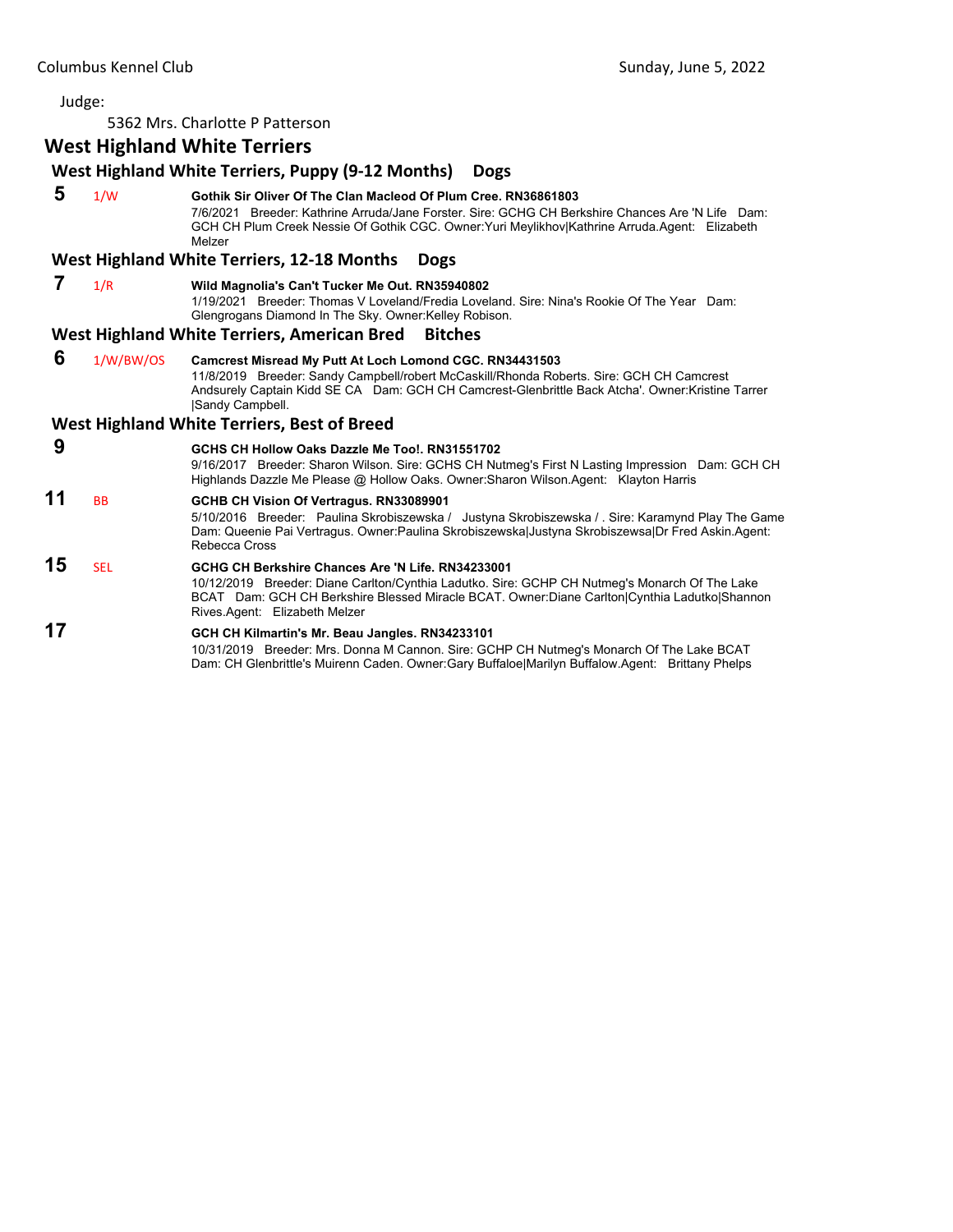# <span id="page-38-0"></span>Judge: 92450 Dr. Valeria Rickard **Affenpinschers Affenpinschers, 12‐18 Months Bitches 6** 1/W/BB **Kelly's Steeles Magnolia. TS53040401** 5/27/2021 Breeder: Mrs. Geraldine C Kelly/Suzanne V. Steele. Sire: GCHB CH Afpint Homme Singe At Ruzka Dam: GCH CH Kellys Steele's More Than A Tidbit. Owner:Thomas McCarthy|Randall Hietsman|Geraldine C Kelly.Agent: Rebecca Cross Judge: 92450 Dr. Valeria Rickard **Brussels Griffons Brussels Griffons, Puppy (9‐12 Months) Dogs 5** 1/R **Parisfield Make My Day Marsdon. TS53023802** 7/30/2021 Breeder: Sharon Sakson. Sire: GCH CH Marsdon The Enforcer Dam: Parisfield The Big Tease. Owner:Beverly Strange. **Brussels Griffons, 12‐18 Months Dogs 7** <sup>1</sup> **Parisfield Hot Rod. TS51567203** 3/12/2021 Breeder: Sharon Sakson / . Sire: Parisfield X Stella's Just You Wait Henry Higgins Dam: Parisfield Big-Hearted Elf. Owner:Sharon Sakson.Agent: Anna Stromberg **Brussels Griffons, Open Rough Coat Dogs 9** 1/W/BW **Tenoaks Patriot. TS34267702** 4/14/2017 Breeder: Craig Kokkeler/Carol Kokkeler. Sire: GCHS CH Seagryphs Sleeping With The Anemone Dam: CH Dacun's South'rn Fiona. Owner:Robin Schmitt. **Brussels Griffons, Open Smooth Coat Dogs 11** <sup>1</sup> **Gran's No Nightmare Before Christmas FDC CGCA TKN. TS42860603** 4/26/2019 Breeder: Robin Schmitt. Sire: CH Gran's Li'L Abner At St Johns Dam: Gran's Sweet Potato. Owner:Jeannine Craddock. **Brussels Griffons, 12‐18 Months Bitches 8** 1/W/OS **Parisfield Make Mine Mink. TS51567202** 3/12/2021 Breeder: Sharon Sakson. Sire: Parisfield X Stella's Just You Wait Henry Higgins Dam: Parisfield Big-Hearted Elf. Owner:Sharon Sakson.Agent: Anna Stromberg **10** 2/R **Tenoaks Red Hot Reba. TS51610503** 2/15/2021 Breeder: Craig J Kokkeler. Sire: Tenoaks Patriot Dam: Ltlpws Rising Star At Tenoaks. Owner:Mary E MascheckDVM . **Brussels Griffons, Bred‐By‐Exhibitor (Adult) Bitches 12** <sup>1</sup> **Griffondawn Every Time A Bell Rings. TS48611601** 8/15/2020 Breeder: Carrie Washburn. Sire: Bristol So Dvora Malyshevykh Dam: Griffondawn's Melt My Frozen Heart. Owner:Carrie Washburn. **Brussels Griffons, Best of Breed 15** BB **GCH CH Huntwood's Texas Hold'Em At Camelot. TS44866102** OHBB/OHG3 7/22/2019 Breeder: Susan Kipp Depew. Sire: CH St Johns Wanna See My Tattoo Dam: Huntwood's Sweet Lisa. Owner:Dede Stevens. Judge: 92450 Dr. Valeria Rickard **Cavalier King Charles Spaniels Cavalier King Charles Spaniels, 12‐18 Months Dogs 7** AB **Cavallo's Heart Throb. TS50252505** 2/26/2021 Breeder: Cathy Couture. Sire: CH Fuchur Vom Kaninchengarten Dam: Cavallo's A Dance Through Time. Owner:Cathy Couture. **11** 1/R **Houzabout Summerlynd It's All Fun N Games. TS51862401**

5/9/2021 Breeder: Kim Beachler / Denise Holm / . Sire: CH Belcarra So Elated At Storybook Forest Dam: Summerlynd Perfectly Pleasing. Owner:Denise Holm |Kim Beachler.

# **Cavalier King Charles Spaniels, Bred‐By‐Exhibitor (Adult) Dogs**

# **15** <sup>1</sup> **Brython St Jon Black Label FCAT. TS39681701**

8/15/2018 Breeder: Elizabeth S Reed/Joan S Jones/Carolyn Heckert/Jennifer Wehking. Sire: GCHB CH St Jon Copper River Dam: Waterford St Jon Taylor's Maid At Brython CAA. Owner:Elizabeth Reed|Jennifer Wehking.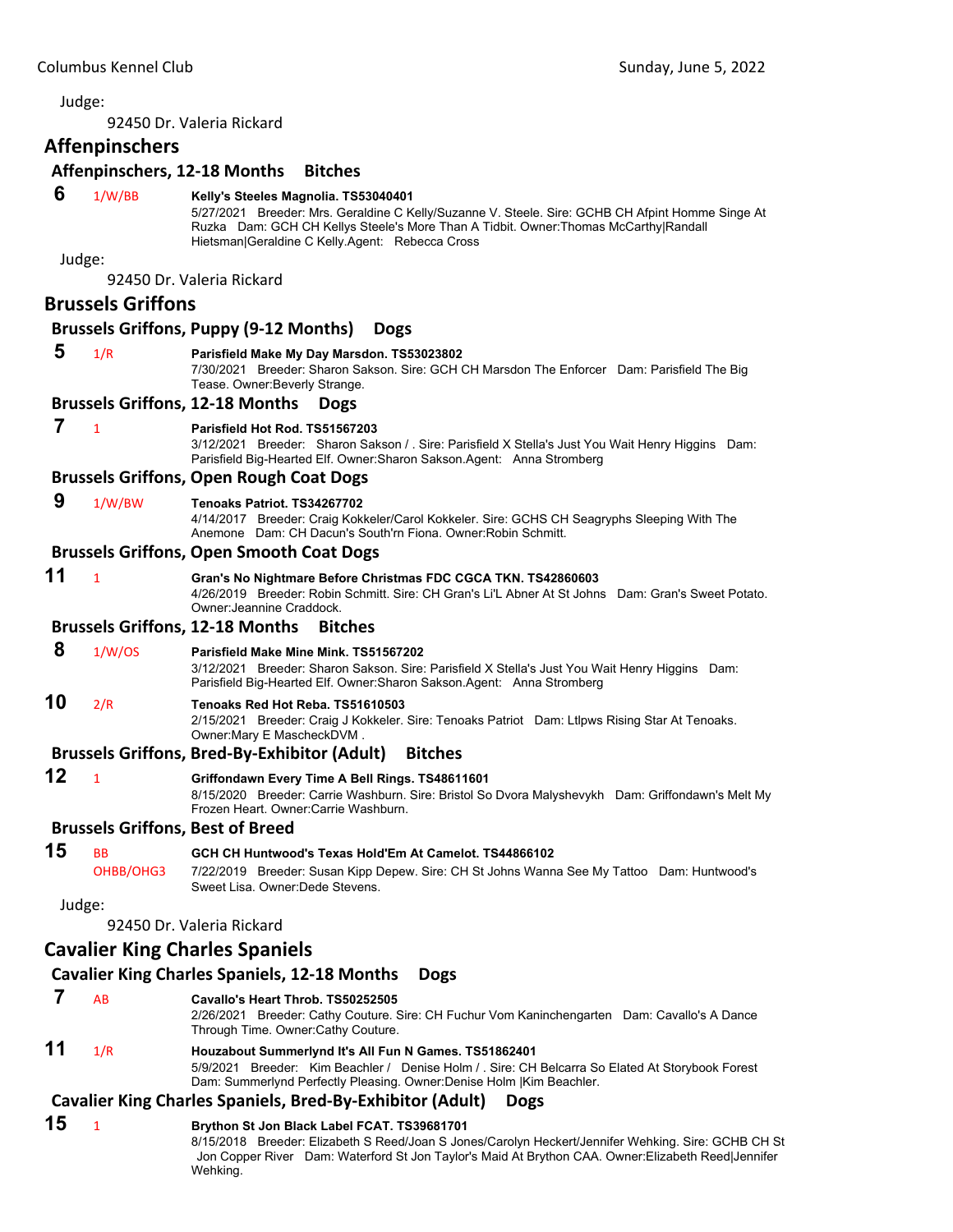#### **19** AB **Ranlyn Forever Young. TS47620601**

2/29/2020 Breeder: Ms. Lynnette Wells Bragg. Sire: GCH CH Ranlyn's Diamonds Are Forever Dam: GCH CH Ranlyn's Cristalle De Chanel. Owner:Lynnette Wells Bragg.

#### **Cavalier King Charles Spaniels, Open Blenheim Dogs**

#### **21** AB **Ranlyn Take A Chance On Me. TS52275401**

6/23/2021 Breeder: Lynnette Bragg. Sire: Aranel Cassius Dam: Ranlyn Classic Chanel. Owner:Lynnette Wells Bragg

# **23** <sup>2</sup> **St Jon Masterpiece Roll The Dice. TS41078202**

11/23/2018 Breeder: Angela Thibodeaux/Jennifer Wehking. Sire: GCHB CH Titania Bring On The Bubbly Dam: GCH CH Masterpiece Narcissus. Owner:Jennifer Wehking|Angela Thibodeaux DVM.

# **25** AB **Truelegance Tiger Moon. TS46732801**

6/6/2020 Breeder: Dorothy Fry/Dorothy Fry/Valerie Cromer. Sire: GCHS CH Vanderburn Tiger Eyes Dam: Truelegance Moonlight Mystique At Parkmor. Owner:Dennis Sinn|Cindy Sinn|Valerie Cromer. Mike Pitts

# **27** 1/W/BW **Briarcrest Best Dressed At Truelegance. TS48959404**

10/1/2020 Breeder: Susan Van Luchene/Tom Van Luchene. Sire: GCHB CH Forestcreek Angelo Dam: CH Briarcrest Coco Loves Pearls. Owner:Valerie Cromer|Susan Van Luchene.Agent: Marcelo Veras

#### **Cavalier King Charles Spaniels, Open Tri‐Color Dogs**

**29** AB **Hunter Hills Chivas Regal. TS32782903** 11/10/2016 Breeder: Elizabeth S Reed/Joan S Jones/Carolyn Heckert/Jennifer Wehking. Sire: GCH CH Kav-Roy's E Street Band Of Hunter Hills Dam: Waterford St Jon Taylor's Maid At Brython CAA. Owner:Roger Hunter|Susan Hunter. Mike Pitts

#### **Cavalier King Charles Spaniels, Puppy (6‐9 Months) Bitches**

#### **10** <sup>1</sup> **Harana Harvest Moon. TS54880101**

9/22/2021 Breeder: Lucy Koster . Sire: Ryanmil Rococo Harana Dam: Russmic Words Of Love To Harana. Owner:Sharon Onorato Utych |James Utych.

#### **Cavalier King Charles Spaniels, Puppy (9‐12 Months) Bitches**

#### **12** AB **Castlemar Written In The Stars. TS51640105**

7/8/2021 Breeder: Dale R Martenson. Sire: CH Cavallo's Dance Of Dragons Dam: Castlemar's Emma Evangeline. Owner:Cathy Couture.

#### **Cavalier King Charles Spaniels, 12‐18 Months Bitches**

**14** AB **Mtn To Sea Hope Diamond Shining At Ranlyn. TS51479704** 5/17/2021 Breeder: Dionne Zick Reep/Ginny Graham. Sire: GCH CH Ranlyn's Diamonds Are Forever Dam: Mtn To Sea Confetti Flutters Over Bee Creek. Owner:Lynnette Wells Bragg.

# **Cavalier King Charles Spaniels, Amateur Owner Handler Bitches**

# **18** <sup>1</sup> **Life Of Riley St Jon American Beauty BCAT CGC TKN. TS42619501**

5/17/2019 Breeder: Mrs. Ruth Elizabeth Andrick/Mrs. Jennifer Wehking. Sire: CH Pisgah Justus Dam: St Jon Life Of Riley's Tiger Lily RN CA DCAT CGC TKN. Owner:Ruth Andrick|Jennifer Wehking.

#### **Cavalier King Charles Spaniels, Bred‐By‐Exhibitor (Puppy) Bitches**

#### **20** 1/R **Houzabout Summerlynd What's My Name?. TS52078001** 6/26/2021 Breeder: Denise Holm/Kim Beachler. Sire: Houzabout Hunk Of Burning Love Dam: Houzabout For Your Eyes Only With Summerlynd. Owner:Denise Holm |Kim Beachler.

#### **Cavalier King Charles Spaniels, Bred‐By‐Exhibitor (Adult) Bitches**

# **24** <sup>2</sup> **Life Of Riley St Jon Heartbreaker CGC TKN. TS45258201**

1/15/2020 Breeder: Mrs. Ruth Elizabeth Andrick/Mrs. Jennifer Wehking. Sire: CH St Jon Malakim Flying Circus Dam: St Jon Life Of Riley's Tiger Lily RN CA DCAT CGC TKN. Owner:Ruth Andrick.

# **26** <sup>1</sup> **St Jon On The Money. TS47923301**

9/21/2020 Breeder: Jennifer Wehking. Sire: St Jon Masterpiece Roll The Dice Dam: St Jon Darcy. Owner:Jennifer Wehking.

# **Cavalier King Charles Spaniels, American Bred Bitches**

**28** <sup>2</sup> **St Jon Night At The Roxie With Willow Creek. TS43711201** 8/10/2019 Breeder: Jennifer Wehking/Malinda Johnston. Sire: CH Romantic Leonard-Nf Di Corte Naonis Dam: St Jon Malakim Peyton On Sunday Morning. Owner:Jennifer Wehking|Lee Hall. **30** <sup>1</sup> **Masterpiece Kir Imperial At Brython. TS49497302**

#### 12/2/2020 Breeder: Angela Thibodeaux D.V.M.. Sire: CH St Jon Masterpiece Backgammon Dam: Masterpiece Iridescence. Owner:Elizabeth Reed|Angela Thibodeaux D.V.M..

# **Cavalier King Charles Spaniels, Open Black & Tan Bitches**

**32** <sup>1</sup> **St Jon Masterpiece Dark Willow At Sunnydale. TS39617801** 9/6/2018 Breeder: Angela Thibodeaux D.V.M./Jennifer Wehking. Sire: Cruisin Diamond N De Ruff Dam: Masterpiece Cafe Verona. Owner:Carolyn Bird-Whitley|Jennifer Wehking|Angela Thibodeaux.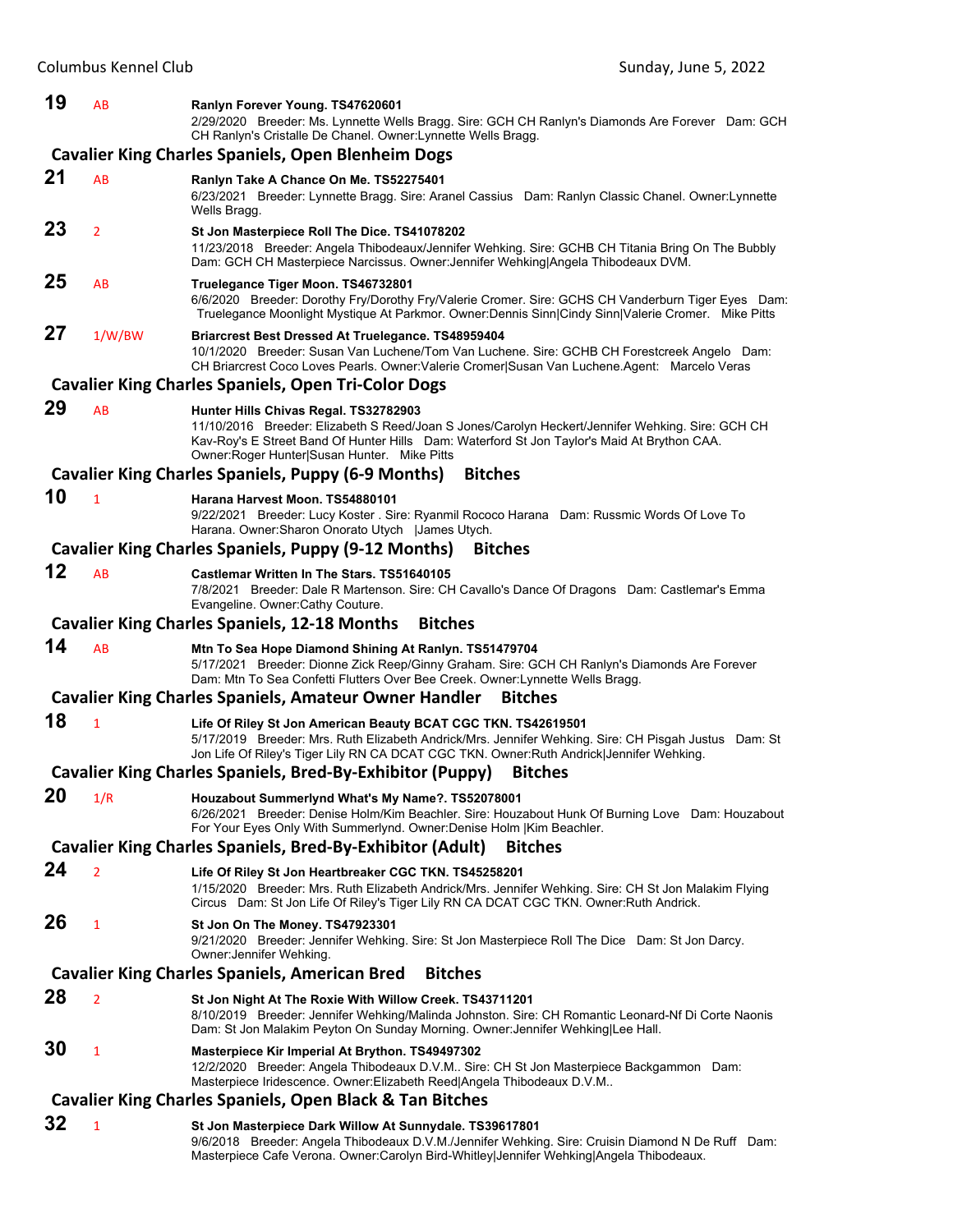#### **Cavalier King Charles Spaniels, Open Blenheim Bitches 34** AB **St Jon Lady Lily Morgan. TS29929601** 5/12/2016 Breeder: Jennifer Wehking. Sire: St Jon Slight Of Hand Dam: St Jon Stargazer. Owner:Jennifer Wehking|Monica Morgan|Dace Rojas. **36** AB **Cameliabay Tiger's Holy Pure. TS48933102** 10/23/2020 Breeder: Sharon Emmons. Sire: GCHS CH Vanderburn Tiger Eyes Dam: Cameliabay Lucky Penny. Owner:Sharon Emmons. Mike Pitts **38** <sup>1</sup> **Cameliabay Drama Girl At Truelegance. TS45032403** 10/11/2019 Breeder: Sharon Emmons. Sire: GCH CH Toraylac Here's Hugo Dam: Cameliabay Lucky Penny. Owner:Valerie Cromer|John Cromer .Agent: Marcelo Veras **Cavalier King Charles Spaniels, Open Tri‐Color Bitches 40** <sup>3</sup> **Almeara Funlightenment BCAT CGC TKN. TS46108001** 2/15/2020 Breeder: Linda S. Whitmire. Sire: CH Brookhaven Harrison At Almeara Dam: Almeara Walk Like An Egyptian. Owner:Jessica Hillman|Victoria Babcock|Linda Whitmire. **42** <sup>2</sup> **St Jon Pammar Hello Darling. TS48164705** 7/10/2020 Breeder: Ms. Pamela Jill Charen/Jennifer Wehking. Sire: CH Bill Blass Gorska Fantazja Dam: St Jon Devil In Disguise At Pammar. Owner:Jennifer Wehking|Lee Hall. **44** AB **Bombay Adorable For You. TS42225802** 12/3/2018 Breeder: Bonnie Jean James. Sire: CH Pascavale Jackson Dam: GCHB CH Bombay C Trilexa. Owner:Bonnie Ressler James. Chelsea Scholey Rowe **46** 1/W/OS **Forever In Love-TR Madamadore. VDHVK220088U** 2/12/2020 Breeder: Gabriela Caneparo. Sire: Pascavale Declan Dam: Amara Baltica-TR Madamadore. Owner:Dorothy Clift|Anika Stahl|Stephen Stahl. Mike Pitts **Cavalier King Charles Spaniels, Best of Breed 9 Brookhaven Number Nine Dream. TS50911308** 2/15/2021 Breeder: Brenda Martz/Paula L Ayers. Sire: CH Pascavale Smarty CGC Dam: CH Brookhaven Sister Act. Owner:Sharon Onorato Utych |James Utych. **33 GCHS CH Brookhaven The Dream Lives On CGCA. TS26437901** 6/8/2015 Breeder: Paula L Ayers/Brenda Martz. Sire: CH Pascavale Pancho Dam: Brookhaven Endless Summer. Owner:Sharon Onorato Utych |James Utych. **35** AB **GCH CH Ranlyn's Diamonds Are Forever. TS32441301** 10/30/2016 Breeder: Lynnette Bragg/Hollis Land. Sire: GCHB CH Bentwood Forestcreek Rob Red Dam: GCHS CH Huntland Coco Chanel. Owner:Lynnette Wells Bragg. **37** BB **GCHP CH Roi L Man In The Moon. TS35489801** 7/3/2017 Breeder: Elaine Lessig. Sire: GCHS CH Grantilley Galaxy Moon Dam: CH Roi L Baubles Bangles Beads. Owner:Regina Beinhauer. Mike Pitts **41** OS **GCH CH Masterpiece St Jon I Just Can't Wait To Be King. TS43566201** 6/29/2019 Breeder: Angela Thibodeaux/Jennifer Wehking. Sire: GCH CH Pinnacle's Huey In The News Dam: GCH CH Masterpiece Narcissus. Owner:Jennifer Wehking|Barbara Michael|Angela Thibodeaux|Carolyn Heckert. **43 CH Wellington One In A Million. TS43921901** 7/6/2019 Breeder: Alane Landry. Sire: GCHS CH Karlee Gray Stone Guns N Roses CGC Dam: Wellington Noble Maid. Owner:Alane Landry. Chelsea Scholey Rowe **45** SEL **GCHB CH Pammar I Love The Way You Love Me. TS44762302** 10/28/2019 Breeder: Pamela Charen. Sire: GCH CH Brookhaven Believe It Or Not CGC Dam: GCH CH Angel's Pride Nessaja. Owner:Pamela Charen.Agent: Jen Miller **47** AB **CH Cameliabay Grande Marshall. TS45032401** 10/11/2019 Breeder: Sharon Emmons. Sire: GCH CH Toraylac Here's Hugo Dam: Cameliabay Lucky Penny. Owner:Sharon Emmons. Mike Pitts **49** AB **CH Castlemar Brando. TS47453001** 6/17/2020 Breeder: Dale R Martenson. Sire: GCH CH Estancia Double Take Dam: CH Castlemar's Karma At Carnival. Owner:Cathy Couture. Judge:

92450 Dr. Valeria Rickard

# **Chihuahuas (Long Coat)**

#### **Chihuahuas (Long Coat), Puppy (9‐12 Months) Dogs**

 **5** 1/R **Omegas Midnight Train To Georgia. TS52084201** 8/12/2021 Breeder: Sandra Murdock. Sire: GCH CH Omegas Set To Launch L Dam: CH Omegas Precious Baby L. Owner:Ellen Whitford.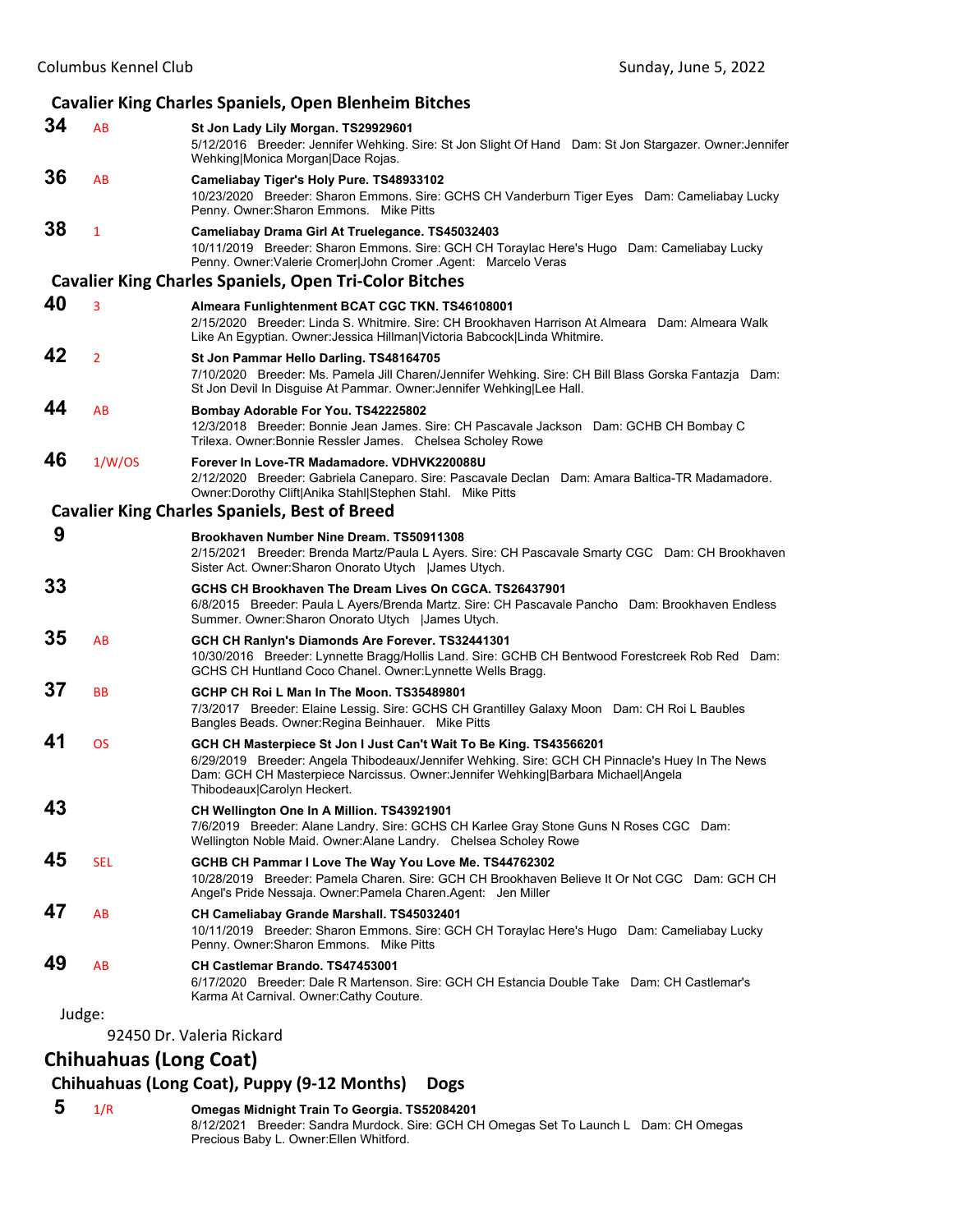# **Chihuahuas (Long Coat), Bred‐By‐Exhibitor (Adult) Dogs**

|        |                          | Companyas (Long Coat), Dieu-Dy-Lambitor (Addit)                                                                                                                                                                                                                             |
|--------|--------------------------|-----------------------------------------------------------------------------------------------------------------------------------------------------------------------------------------------------------------------------------------------------------------------------|
| 7      | 1/W/BB/BW<br><b>OHBB</b> | Marshoaks Howlin At The Moon. TS39180502<br>5/7/2018 Breeder: Barbara Harper/Peggy O Wilson/CANDACE WRIGHT/Leonard Daugherty. Sire: CH<br>Marshoaks-N-Sylentwood Junior Nation Dam: Marshoaks Rhinestone Cowgirl. Owner:Barbara<br>Harper Leonard Daugherty   Candy Wright. |
| 9      | $\overline{2}$           | Hi-C Cherry Wine Party Favors. TS50021502<br>2/15/2021 Breeder: Sandra G Clark/Fred L Clark. Sire: Hi-C Smoke And Mirrors Dam: Hi-C China Doll.<br>Owner: Sandra Clark Fred Clark.                                                                                          |
|        |                          | Chihuahuas (Long Coat), Bred-By-Exhibitor (Adult)<br><b>Bitches</b>                                                                                                                                                                                                         |
| 8      | 1/W/OS                   | Hi-C The Roaring Twenties. TS47557301<br>6/16/2020 Breeder: Sandra Clark/Fred L Clark. Sire: Joy-Jac's Mister Mcpip Pippin Dam: Hi-C Royal<br>Constellation. Owner: Sandra Clark Fred Clark.                                                                                |
| 10     | $\overline{2}$           | Ravenwood Marshoaks Geez She's So Fine!. TS52348301<br>6/4/2021 Breeder: Debbie Robertson/Barbara Harper. Sire: CH Starsen Geez Germaine! Dam: CH<br>Ravenwood-N-Marshoaks Red Moon Rising. Owner:Barbara Harper Debbie Robertson.                                          |
|        |                          | <b>Chihuahuas (Long Coat), Open</b><br><b>Bitches</b>                                                                                                                                                                                                                       |
| 12     | 1/R                      | Dixie Darlin's Smokin Hot @Marshoaks. TS44877802<br>1/10/2020 Breeder: Evelyn Rutledge/Jennifer Stancil. Sire: GCHB CH Schroeder's Mini Cooper Dam: CH<br>Dixie Darlin's Galway Girl. Owner: Barbara Harper Debbie Robertson.                                               |
| 14     | $\overline{2}$           | Dazzles Sweet As Tupelo Honey. TS45941202<br>12/26/2019 Breeder: Donna J Jensen. Sire: GCH CH Dazzles Simon Says So Dam: Dazzles Serious<br>Mojo. Owner: Ellen Whitford.                                                                                                    |
| Judge: |                          |                                                                                                                                                                                                                                                                             |
|        |                          | 92450 Dr. Valeria Rickard                                                                                                                                                                                                                                                   |
|        |                          | Chihuahuas (Smooth Coat)                                                                                                                                                                                                                                                    |
|        |                          | Chihuahuas (Smooth Coat), Puppy (6-9 Months)<br><b>Dogs</b>                                                                                                                                                                                                                 |
| 7      | 1/R                      | Lost Mountain's Rainmaker. TS53142601<br>10/5/2021 Breeder: Betty Stockdale. Sire: GCHS CH Randenn's One Punch Knockout Dam: GCH CH<br>Asans Nvstarlight Diamonds And Pearls. Owner: Betty Stockdale.                                                                       |
|        |                          | Chihuahuas (Smooth Coat), Puppy (9-12 Months)<br><b>Dogs</b>                                                                                                                                                                                                                |
| 9      | $\mathbf{1}$             | Omegas Imma Soul Man. TS52083601<br>8/2/2021 Breeder: Sandra Murdock. Sire: Wesann's Pico De Gallo Dam: Omegas What A Girl Wants Lc.<br>Owner: sandra foster Carla Black.                                                                                                   |
|        |                          | Chihuahuas (Smooth Coat), Open<br><b>Dogs</b>                                                                                                                                                                                                                               |
| 11     | 1/W/BW                   | Wesann's Pasco Southern Queso Dip. TS49026203<br>9/8/2020 Breeder: Angela Davis. Sire: GCHG CH Envi's Dip Baby Dip Pasco Dam: A-Maize-Ing Snuggle<br>Bug. Owner: Debbie Robertson   Barbara Harper.                                                                         |
|        |                          | Chihuahuas (Smooth Coat), Puppy (6-9 Months)<br><b>Bitches</b>                                                                                                                                                                                                              |
| 8      | AB                       | I Am Marishka Dareta. TS55011901<br>9/22/2021 Breeder: Celio Goncalves/Areta Rafaela Teixeira. Sire: Aglla North Dragon Dam: Dreamworks<br>Lilly Dareta. Owner: Betty Stockdale Ann Thomas. Agent: Lenny Brown                                                              |
|        |                          | Chihuahuas (Smooth Coat), Puppy (9-12 Months)<br><b>Bitches</b>                                                                                                                                                                                                             |
| 10     | $\mathbf{1}$             | Alaia Malkanorah. TS53014801<br>6/6/2021 Breeder: Sandra Ludmir Fleischman. Sire: GCHS CH Tiroloco De Malkanorah Dam: Nirvana<br>Malkanorah. Owner: Betty Stockdale Ann Thomas. Agent: Lenny Brown                                                                          |
|        |                          | <b>Chihuahuas (Smooth Coat), 12-18 Months</b><br><b>Bitches</b>                                                                                                                                                                                                             |
| 12     | 1/R                      | Southern Hills Susie Que. TS50889104<br>5/4/2021 Breeder: Barbara Sikes. Sire: GCHS CH Destiny's Drink Till She's Pretty Dam: GCH CH Neo<br>Fabulous Viva La Vida. Owner: Barbara Sikes.                                                                                    |
|        |                          | <b>Chihuahuas (Smooth Coat), Open</b><br><b>Bitches</b>                                                                                                                                                                                                                     |
| 16     | 1/W/OS                   | CH Wesann's Dream A Lil Dream In Ravenwood. TS49026204<br>9/8/2020 Breeder: Angela Davis. Sire: GCHG CH Envi's Dip Baby Dip Pasco Dam: A-Maize-Ing Snuggle<br>Bug. Owner: Debbie Robertson.                                                                                 |
|        |                          | <b>Chihuahuas (Smooth Coat), Best of Breed</b>                                                                                                                                                                                                                              |
| 14     |                          | Omegas Ga-To Be Five Oclock Somewhere Smc. TS51586902                                                                                                                                                                                                                       |

6/9/2021 Breeder: Sandra Murdock. Sire: GCHS CH Destiny's Drink Till She's Pretty Dam: Omegas Ga-To Be A Rebel Lady S. Owner:Sandra Murdock.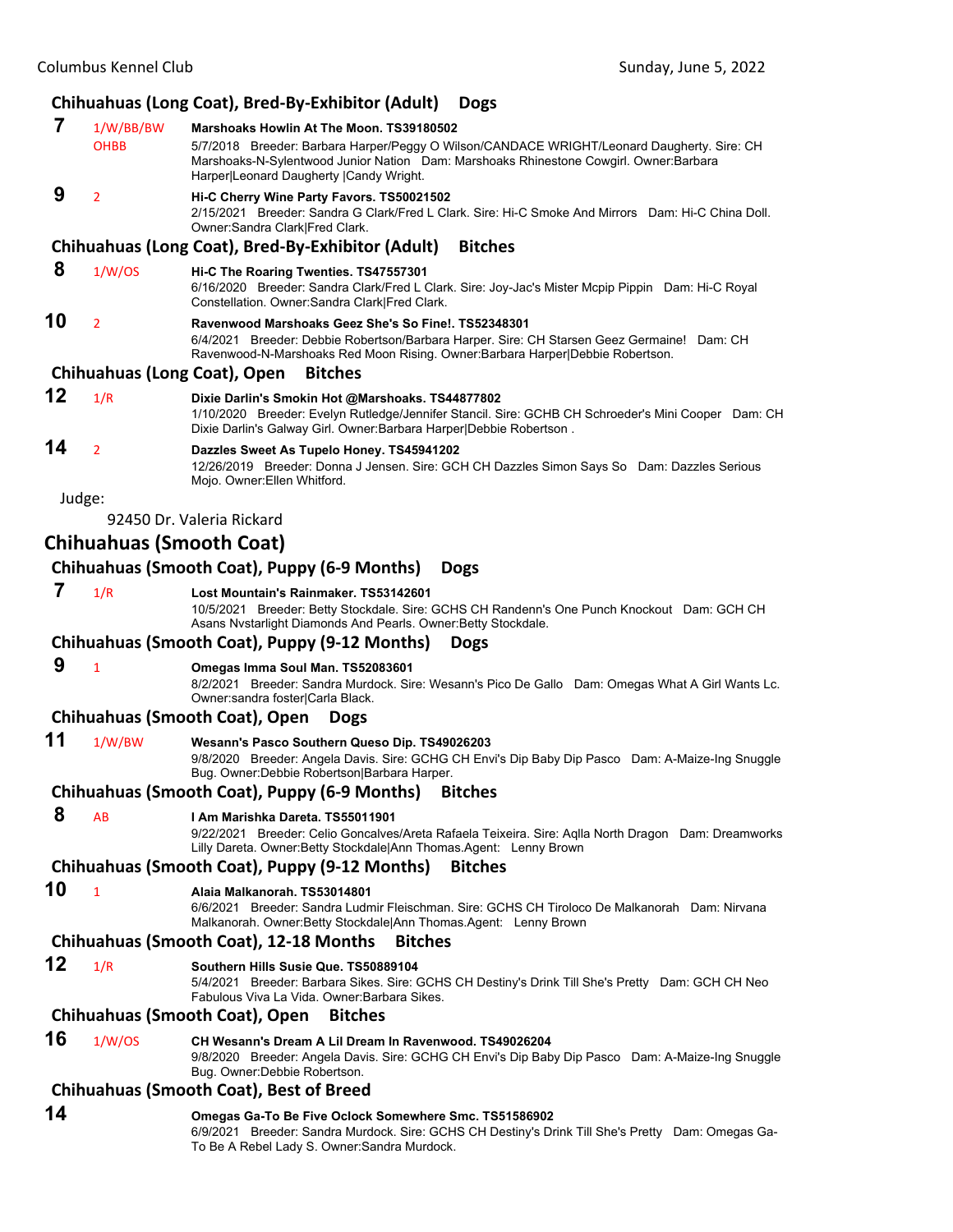| 15     | BB/G3                     | GCHS CH Destiny's Drink Till She's Pretty. TS42679501<br>3/25/2019 Breeder: Lana Bowes/Chanel Brooks. Sire: GCH CH Knockout Fire Shot Dam: Destiny's<br>Secret In Paradise. Owner: Tonie P Stephens.                                                                                                                              |
|--------|---------------------------|-----------------------------------------------------------------------------------------------------------------------------------------------------------------------------------------------------------------------------------------------------------------------------------------------------------------------------------|
| 17     | AB                        | GCHS CH Randenn's One Punch Knockout. TS43922001<br>7/18/2019 Breeder: Dennis M McCoy/Randy E Garren. Sire: GCHS CH Tiroloco De Malkanorah Dam: CH<br>Knockout The One!. Owner: Betty Stockdale Ann Thomas. Agent: Lenny Brown                                                                                                    |
| 18     | AB                        | GCHS CH Krispin Ever Body Nose Yur Name. TS50325001<br>1/19/2021 Breeder: Dail P Corl. Sire: GCHS CH Sandy's Babes Tradewinds As Ever Dam: CH Cogie's I<br>Am Evening Star. Owner: Paula Martinez  Shea O'Connell  Holly Maxwell.                                                                                                 |
| 19     | <b>SEL</b><br><b>OHBB</b> | Southern Hills Play It Again Gentleman Jack. TS50889101<br>5/4/2021 Breeder: Barbara Sikes. Sire: GCHS CH Destiny's Drink Till She's Pretty Dam: GCH CH Neo<br>Fabulous Viva La Vida, Owner Barbara Sikes.                                                                                                                        |
| 20     | <b>SEL</b>                | CH Schroeder's Shirley. TS50505101<br>3/15/2021 Breeder: Donna Schroeder. Sire: GCH CH Rjb Dave Dam: Schroeder's Wind Waker O' Halo.<br>Owner:Sandra Foster Carla Black Sandra Murdock.                                                                                                                                           |
| Judge: |                           |                                                                                                                                                                                                                                                                                                                                   |
|        |                           | 92450 Dr. Valeria Rickard                                                                                                                                                                                                                                                                                                         |
|        | <b>Chinese Cresteds</b>   |                                                                                                                                                                                                                                                                                                                                   |
|        |                           | <b>Chinese Cresteds, Bred-By-Exhibitor (Puppy)</b><br><b>Dogs</b>                                                                                                                                                                                                                                                                 |
| 5      | 1/W/BW                    | Rosebriar's Call Me King. TS54511502<br>11/15/2021 Breeder: Linda S Bowers/Shane Patterson. Sire: GCHP CH Kaylen's General Kai Panda<br>Dam: CH J-R'Sribbons And Rosetts. Owner: Linda Bowers.                                                                                                                                    |
|        |                           | <b>Chinese Cresteds, Bred-By-Exhibitor (Adult)</b><br><b>Dogs</b>                                                                                                                                                                                                                                                                 |
| 7      | $\mathbf{1}$              | Heartesha's Black Rose, TS46489401<br>2/1/2020 Breeder: Sandi Waters/Linda Bowers. Sire: Rosebriar's He Who Ware's A Crown Dam:<br>Rosebriar's Here For The Party. Owner: Sandi Waters   Linda Bowers.                                                                                                                            |
|        |                           | <b>Chinese Cresteds, American Bred</b><br><b>Dogs</b>                                                                                                                                                                                                                                                                             |
| 9      | 1/R                       | Jeremar's Who's Crying Now. TS47725304<br>8/1/2020 Breeder: Marlyne S Tyre. Sire: GCHB CH Koridawns Stars N Stripes Forever Dam: GCH CH<br>Jeremar's Get The Sensation Pp. Owner: Barbara Creely.                                                                                                                                 |
|        |                           | <b>Chinese Cresteds, Open Hairless Dogs</b>                                                                                                                                                                                                                                                                                       |
| 11     | $\mathbf{1}$              | Speechless Beameups God Of Mischief Loki. TS54124301<br>6/14/2021 Breeder: Dorene Cross/Jessie Barringer. Sire: GCHG CH Speechless In Your Face Dam:<br>Anna Sky Kennel Nola Skips Cool. Owner:Doreen Cross Rebecca Cross.                                                                                                        |
|        |                           | Chinese Cresteds, Bred-By-Exhibitor (Puppy)<br><b>Bitches</b>                                                                                                                                                                                                                                                                     |
| 6      | AB                        | Rosebriar's Crimson And Clover. TS53905003<br>11/21/2021 Breeder: Sandi Waters/Linda S Bowers. Sire: GCH CH Rosebriar's Key To The Kingdom<br>Dam: CH Rosebriar's Royal Rumor. Owner:Linda Bowers.                                                                                                                                |
| 8      | 1/W/OS                    | Heartesha's Lady In Waiting. TS53905301<br>8/20/2021 Breeder: Sandi Waters/Linda Bowers. Sire: Rosebriar's He Who Ware's A Crown Dam:<br>Rosebriar's Here For The Party. Owner: Sandi Waters.                                                                                                                                     |
|        |                           | <b>Chinese Cresteds, American Bred</b><br><b>Bitches</b>                                                                                                                                                                                                                                                                          |
| 10     | 1/R                       | Jeremar's Who's Cryin Now. TS47725303<br>8/1/2020 Breeder: Marlyne S Tyre. Sire: GCHB CH Koridawns Stars N Stripes Forever Dam: GCH CH<br>Jeremar's Get The Sensation Pp. Owner: Barbara Creely Marlyne Tyre.                                                                                                                     |
|        |                           | <b>Chinese Cresteds, Best of Breed</b>                                                                                                                                                                                                                                                                                            |
| 17     | <b>SEL</b><br><b>OHBB</b> | GCH CH Bohemian Rhapsody By Jove. TS49069405<br>12/18/2020 Breeder: Stan Voje/Linda Bourne. Sire: GCH CH David Ortiz By Jove Dam: CH Prisonbreak's<br>D. Gabbana. Owner: Justin Davis Stan Voje Linda Bourne.                                                                                                                     |
| 19     | <b>BB</b>                 | GCH CH The Lion Lady's Footloose and Fancy Free. TS49482504<br>12/23/2020 Breeder: Sharon Lyon/Sammie Lewis. Sire: GCHB CH Showstyle's Dragon I Don't Do That<br>Tongue Thang Dam: GCH CH The Lion Lady's Serengeti Jungle Jane. Owner: Sharon Lyon Alexis<br>Fridie Agent: Rebecca Cross                                         |
| 21     | AB                        | <b>CH Frozen Star Cobalt Blue Bullet. TS52065101</b><br>2/20/2021 Breeder: Robin Pusztay Ph.D./Steve Pusztay/Debbie &John Caponetto. Sire: GCHB CH<br>Blanch-O's Fire Away At Frozen Star Dam: GCH CH Blanch-O's Pick Me A Flower At Frozen Star.<br>Owner:Robin Pusztay PhD Steven Pusztay PhD J Pusztay MBA. Kacie Davis Jordan |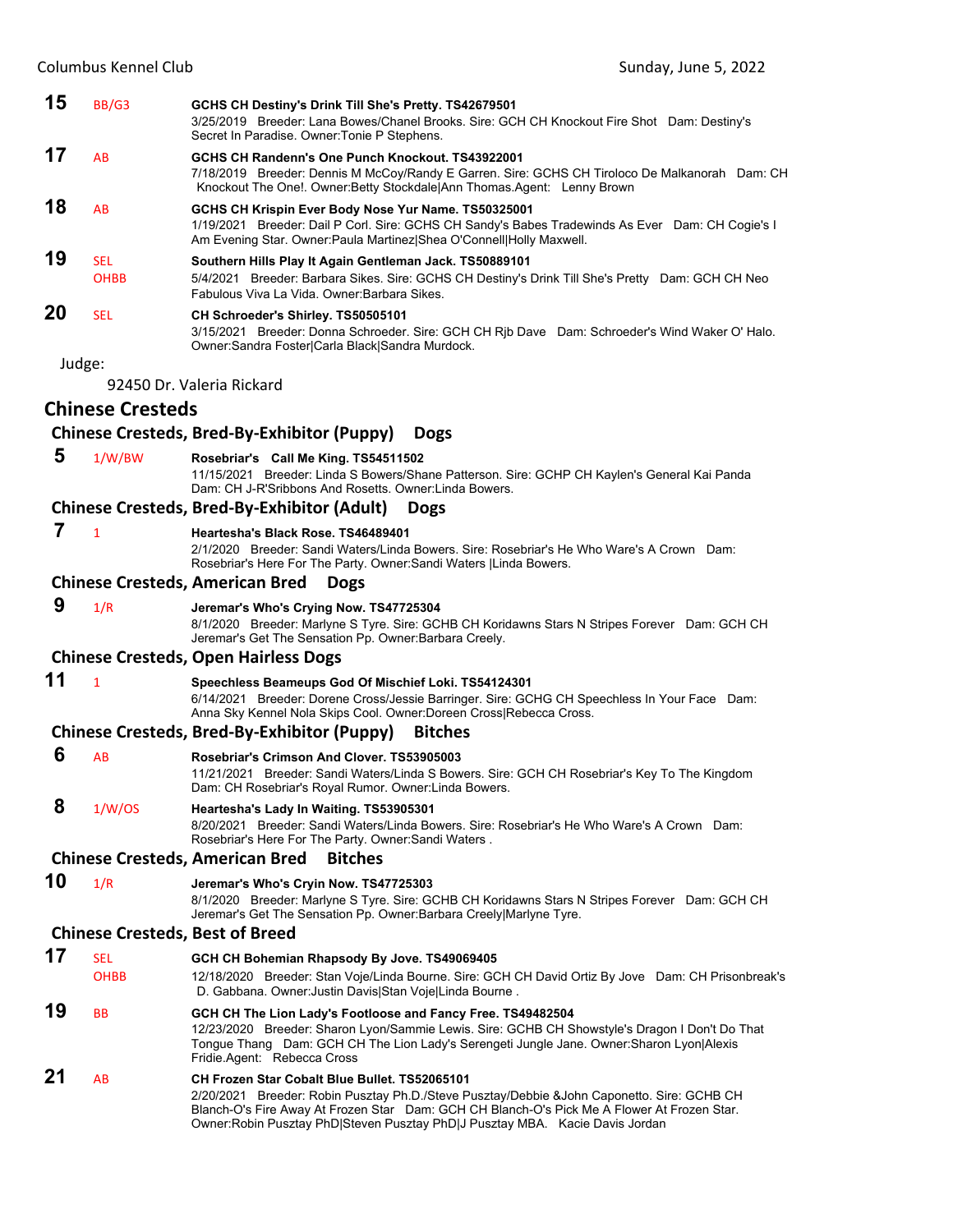92450 Dr. Valeria Rickard

# **English Toy Spaniels (B & P C)**

# **English Toy Spaniels (B & P C), Best of Breed**

#### **5** BB **GCH CH Loujon California Dreamin'. TS21242301**

2/4/2014 Breeder: Nancy Dorian/Karen Miller. Sire: GCH CH Loujon Backroad To Lynchburg Dam: CH Loujon Pardon My French. Owner:Bruce Deman|Karen Miller|Karen Yeager|Pat Cox|Ruth Arveson. Mike Pitts

Judge:

92450 Dr. Valeria Rickard

# **English Toy Spaniels (K C & R)**

#### **English Toy Spaniels (K C & R), Best of Breed**

#### **5** BB **CH Sanchi Written In The Stars. TS41486602**

OHBB/OHG2 2/7/2019 Breeder: Bonnie J Miller D.V.M.. Sire: CH Sanchi Yosemite Sam Dam: CH Sanchi Precious Prudence. Owner:Cyndi Morgan|Cheryl Brown |Bonnie Miller .

Judge:

92450 Dr. Valeria Rickard

#### **Havanese**

#### **Havanese, Puppy (6‐9 Months) Dogs**

 **5** 1/W/BW **Honor Rhythm-N-Sol At Isla. TS52492703**

9/25/2021 Breeder: Jennifer Manders. Sire: CH Honor Walk Through Fire Not Be Burned Dam: CH Heartfelt Pedra Our Amor. Owner:Ana Alvarez.Agent: Harry Bennett

#### **Havanese, Puppy (9‐12 Months) Dogs**

# **7** AB **That's Born On The 4th Of July Eh. TS53482301**

7/4/2021 Breeder: David J Scheiris/Darlene R Scheiris/Patricia J Lucas. Sire: CH Evertop That's Pure 100 Proof Dam: GCH CH That's How Love Goes At Mendota. Owner:DAVID J SCHEIRIS|DARLENE SCHEIRIS. Daryl Heggie

#### **Havanese, Puppy (6‐9 Months) Bitches**

 **6** <sup>1</sup> **Luv Bug's Grande Amber-Brandy. TS52691701**

9/12/2021 Breeder: Rebecaa Beard/Connie J Banitt/Cody Wright. Sire: CH Jangles's Nauti Cube Stack

And Go Dam: GCHB CH Luv Bugs Jewel Of The Sea At Tribeca. Owner:Connie Banitt|Kacie Davis-Jordan|Cody Wright.

# **8** <sup>2</sup> **Cassimere's All Eyes On Me. TS54426601**

10/22/2021 Breeder: Faye Skelton/Connie J Banitt. Sire: GCHB CH Luv Bug's Cabo San Lucas Belamour Dam: GCHB CH Luv Bug's Cassimere Summer Down Under. Owner:Faye Skelton.Agent: Kacie Davis

#### **Havanese, Puppy (9‐12 Months) Bitches**

**10** AB **Fleur De Lis Amy Of Mt Breeze. TS51702304**

7/6/2021 Breeder: Sandy Moyer/Terri McGuire. Sire: GCH CH Fleur De Lis Jp On The Mark Dam: CH Mt Breeze-N-Gemstone's Dazzling Gold Of Kismet'S TKN. Owner:Chizuko Kawabata.Agent: Harry Bennett

Belamour Dam: GCH CH Devita's First Impression At Luvbug. Owner:Arianne Donahue|Connie Banitt. Kacie Davis Jordan

# **Havanese, Bred‐By‐Exhibitor (Puppy) Bitches**

**12** 1/W **Luv Bug's Candy Crush. TS51704301** 7/15/2021 Breeder: Connie Banitt/Kacie Davis-Jordan. Sire: GCHB CH Luv Bug's Cabo San Lucas Belamour Dam: CH Luv Bug's Girl Crush. Owner:Connie Banitt|Kacie Davis-Jordan. **Havanese, Open Bitches 14** AB **Cahawba's Last Trick at Brandywine. TS50133805** 2/8/2021 Breeder: Peggy Shafferman/Lisa Hethcox. Sire: GCH CH Los Perritos Midnight Train To Georgia Dam: CH Cahawba's Grievous Angel. Owner:nancy case|Peggy Shafferman.Agent: Harry Bennett **16** 1/R **Happy Paws N Lordocs Look At Me Me. TS50746403** 4/10/2021 Breeder: Shannon Clouse. Sire: CH Happy Paws' My Heart Is In Havana Dam: Happy Paws' Muffin Top. Owner:Lorrie Jergenson.Agent: Rebecca Cross **Havanese, Best of Breed 9** AB **GCHG CH Kolmar's & Los Feliz The Man Of Steel. TS40254001** 10/9/2018 Breeder: Mark W Kolbe. Sire: GCHS CH Angelheart's The Steel Curtain At Los Feliz Dam: GCH CH Kolmar's Well Hello Gorgeous. Owner:Anne Stevenson|Nancy Brown|Gary Brown|Lisa Soars .Agent: Tara Martin Rowell **11** BB **GCHB CH Luv Bug's Baby I'm Howlin For You. TS41192301** 12/10/2018 Breeder: Connie J Banitt/Claudia Devita. Sire: GCHB CH Luv Bug's Cabo San Lucas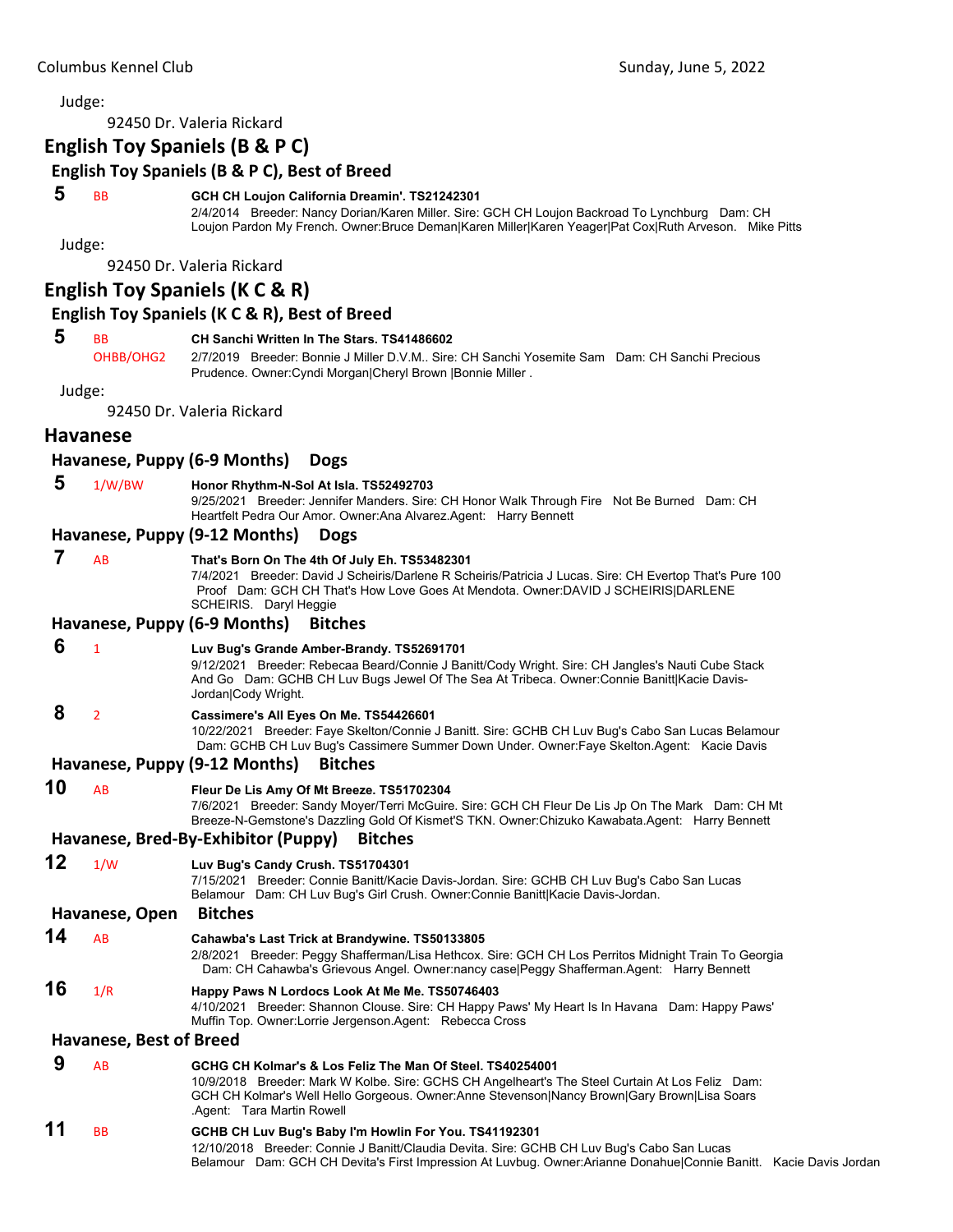| 18 | <b>OS</b>              | CH Carneys Spirit Of The Forest. TS48767803<br>10/23/2020 Breeder: Jacqueline Carney. Sire: Selah-Amblers Hotshot Hero Dam: CH Carneys Flower<br>From The Heartland. Owner: Jacqueline Carney. Agent: Harry Bennett                              |
|----|------------------------|--------------------------------------------------------------------------------------------------------------------------------------------------------------------------------------------------------------------------------------------------|
|    | Judge:                 |                                                                                                                                                                                                                                                  |
|    |                        | 92450 Dr. Valeria Rickard                                                                                                                                                                                                                        |
|    | Italian Greyhounds     |                                                                                                                                                                                                                                                  |
| 5  |                        | Italian Greyhounds, Puppy (9-12 Months)<br><b>Dogs</b>                                                                                                                                                                                           |
|    | AB                     | Pinnacle Exclamation Point. TS52355202<br>8/30/2021 Breeder: Justin C Smithey. Sire: CH Marchwind Blast From The Blue Dam: CH Pinnacle Point<br>Taken. Owner Justin Smithey.                                                                     |
| 7  | 1/R                    | Wynson's Totally Rad. TS53210601<br>8/24/2021 Breeder: Diana Chapman/William Chapman. Sire: CH Marchwind Presidential Dam: Wynson's<br>High Finance. Owner: Diana Chapman. Agent:<br><b>Rhett Bockman</b>                                        |
|    |                        | Italian Greyhounds, Bred-By-Exhibitor (Adult)<br><b>Dogs</b>                                                                                                                                                                                     |
| 9  | 1/W/BW                 | Valhasar To Dream Again. TS52759701<br>5/20/2021 Breeder: Richard Valentini. Sire: GCH CH Kc's No Dream Is Too Big BCAT Dam: GCH CH<br>Valhasar Legendary. Owner: Richard D Valentini.                                                           |
|    |                        | Italian Greyhounds, Puppy (6-9 Months)<br><b>Bitches</b>                                                                                                                                                                                         |
| 6  | 1/R                    | Wynson's Precious Metal. TS53415402<br>9/14/2021 Breeder: Diana Chapman / . Sire: CH Wynson's In The Zone Dam: CH Wynson's All That<br>Glitters. Owner: Diana Chapman. Agent:<br><b>Rhett Bockman</b>                                            |
|    |                        | Italian Greyhounds, Puppy (9-12 Months)<br><b>Bitches</b>                                                                                                                                                                                        |
| 8  | AB                     | Macabre's The Legendary Silver Wing. TS51310302<br>6/24/2021 Breeder: Karena A Avila. Sire: GCH CH Nautica Wildhart An American Romance Dam: GCH<br>CH Marchwind's Sterling Silver. Owner: Karena Avila James Moses.                             |
| 10 | AB                     | Pinnacle Talking Point. TS52355205<br>8/30/2021 Breeder: Justin C Smithey. Sire: CH Marchwind Blast From The Blue Dam: CH Pinnacle Point<br>Taken. Owner: Justin Smithey.                                                                        |
|    |                        | <b>Bitches</b><br>Italian Greyhounds, Bred-By-Exhibitor (Puppy)                                                                                                                                                                                  |
| 12 | AB                     | Macabre's Glaceon. TS51310301<br>6/24/2021 Breeder: Karena A Avila. Sire: GCH CH Nautica Wildhart An American Romance Dam: GCH<br>CH Marchwind's Sterling Silver. Owner: Karena Avila James Moses.                                               |
| 14 | $\mathbf{1}$           | Alura Boccalupo Good Karma. TS52882301<br>8/8/2021 Breeder: Lynn Partridge/Dini Westman. Sire: CH Marchwind Presidential Dam: GCH CH Alura<br>Goody Goody Gumdrops. Owner: Lynn Partridge Scott Partridge.                                       |
|    |                        | Italian Greyhounds, Bred-By-Exhibitor (Adult)<br><b>Bitches</b>                                                                                                                                                                                  |
| 16 | 1/W                    | Nautica Wildhart The Pied Piper, TS50682001<br>1/19/2021 Breeder: Daniel Stutzman/Dana Cline. Sire: GCHB CH Viva Justa Tex In The City Fiore Dam:<br>CH Nautica Wildhart Anji September Reign. Owner:Daniel Stutzman Daniel Stutzman Dana Cline. |
| 18 | $\overline{2}$         | Valhasar Once Upon A Dream. TS52759704<br>5/20/2021 Breeder: Richard Valentini. Sire: GCH CH Kc's No Dream Is Too Big BCAT Dam: GCH CH<br>Valhasar Legendary. Owner: Richard D Valentini.                                                        |
|    |                        | <b>Italian Greyhounds, Best of Breed</b>                                                                                                                                                                                                         |
| 17 | AB                     | GCH CH Wynson's Grizzly Bear At Marchwind. TS50835101<br>2/28/2021 Breeder: Diana Chapman. Sire: CH Wynson's Dashing In Denim Dam: CH Wynson's Little<br>Sparrow. Owner: Justin Smithey.                                                         |
| 20 | <b>OS</b><br>OHBB/OHG4 | GCHB CH Alura Boccalupo Good Vibes CA BCAT. TS49078201<br>11/15/2020 Breeder: Lynn Partridge/Dini Westman. Sire: GCH CH Maplewood's Im Sexy And I Know It<br>Dam: GCH CH Alura Goody Goody Gumdrops. Owner: Lynn Partridge.                      |
| 21 | ВB                     | CH Nautica Wildhart Plain As Day. TS51226404<br>4/12/2021 Breeder: Daniel Stutzman/Dana Cline. Sire: CH Nautica Anji's St Brendan Dam: CH Nautica<br>Wildhart Once Upon A Rainy Day Romance. Owner:Daniel Stutzman Daniel Stutzman Dana Cline.   |
| 23 | SEL                    | CH Wynson's Just Call Me Dave. TS52274301<br>6/15/2021 Breeder: Diana Chapman. Sire: Wynson's Just Dashing Dam: Wynson's Truth Or<br>Consequence. Owner: Diana Chapman. Agent:<br><b>Rhett Bockman</b>                                           |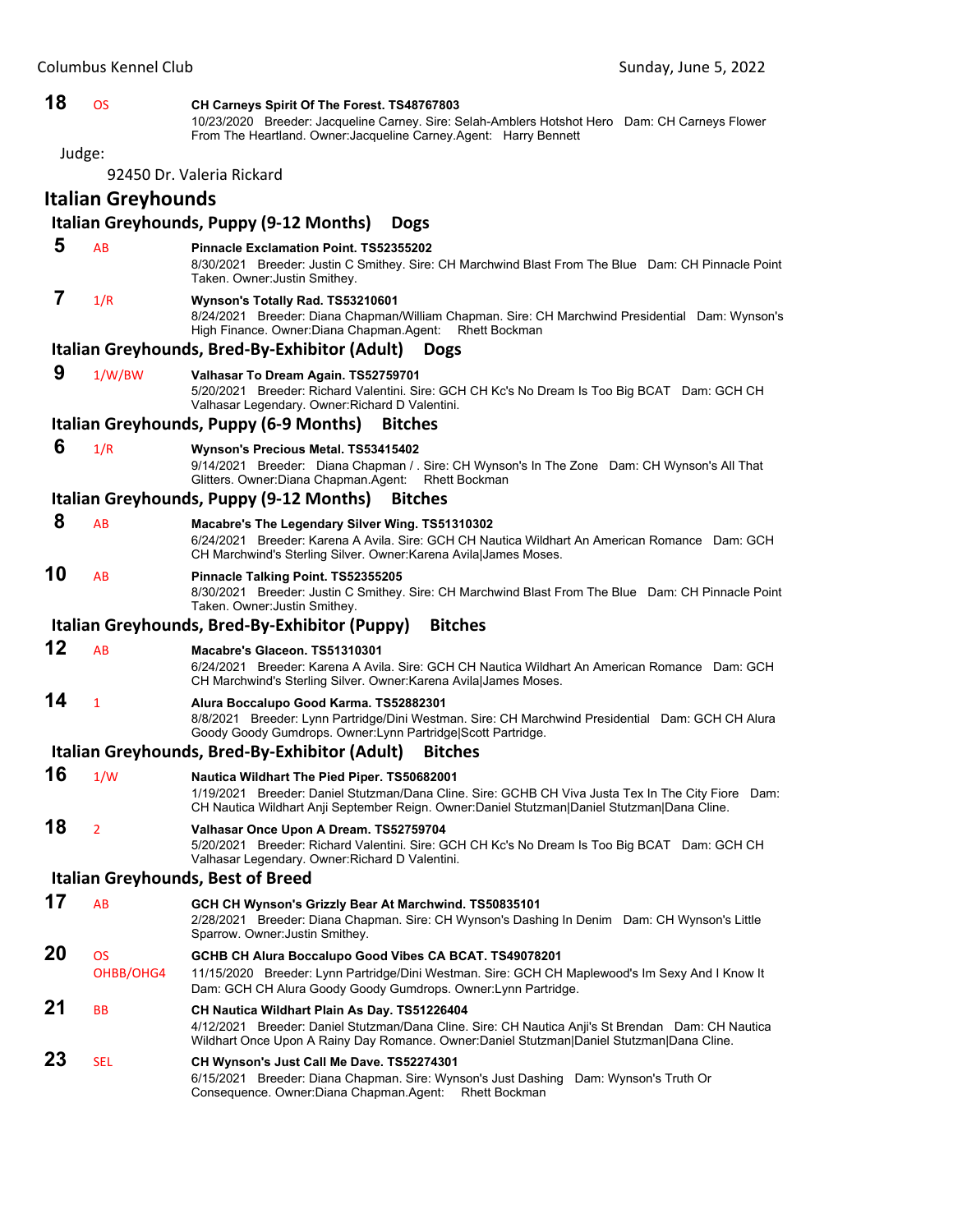92450 Dr. Valeria Rickard

#### **Japanese Chin**

# **Japanese Chin, 12‐18 Months Dogs**

#### **5** AB **Touche's Incognito. TS51737601**

4/1/2021 Breeder: Dale R Martenson. Sire: GCHS CH Touche's Gentleman Caller Dam: Touche Constellation. Owner:Cathy Couture.

#### **Japanese Chin, 12‐18 Months Bitches**

# **6** AB **Touche's Summer Party Girl. TS51737501**

5/6/2021 Breeder: Dale R Martenson. Sire: CH Coverdale Hide Your Heart Dam: Musashi Pinkalicious. Owner:Cathy Couture.

Judge:

92450 Dr. Valeria Rickard

#### **Maltese**

#### **Maltese, Puppy (9‐12 Months) Dogs**

#### **5** AB **Jones' Ice Ice Baby. TS51919902**

8/12/2021 Breeder: Summer Rutledge/Sophia X Traywick. Sire: Melanie Love Rus'Lan Dam: Super Charm Gia. Owner:McKenzie Jones. Kacie Davis Jordan

Judge:

92450 Dr. Valeria Rickard

# **Manchester Terriers (Toy)**

#### **Manchester Terriers (Toy), Puppy (6‐9 Months) Dogs**

 **5** 1/W/OS **Sunkissed Do Ya Think I'm Sexy. RN37345802**

11/11/2021 Breeder: Taylor Blankenship. Sire: GCH CH Sunkissed Wild & Free CGC Dam: GCHS CH Passport Sea Air. Owner:Taylor D. Blankenship.

# **7** 2/R **Black Idols Woodstock. RN37724201**

11/3/2021 Breeder: Patricia Brenciani. Sire: Bonwild Nino At Black Idol Dam: Tsar-Ping's Perfect Anita Black Idol. Owner:Lizbeth Grall.

#### **Manchester Terriers (Toy), Puppy (6‐9 Months) Bitches**

 **6** 1/W/BW **Sunkissed Heart Of Glass. RN37345801**

11/11/2021 Breeder: Taylor Blankenship. Sire: GCH CH Sunkissed Wild & Free CGC Dam: GCHS CH Passport Sea Air. Owner:Taylor D. Blankenship.

#### **Manchester Terriers (Toy), Best of Breed**

#### **8** BB/G4 **CH Sunkissed Meant To Be. RN36473403**

OHBB 4/12/2021 Breeder: Taylor Blankenship. Sire: CH Sunkissed Triple Hitter Dam: GCHS CH Passport Sea Air. Owner:Taylor D. Blankenship.

Judge:

92450 Dr. Valeria Rickard

# **Papillons**

#### **Papillons, 12‐18 Months Dogs**

 **5** 1/R **Sherjak's Bulletproof Vested Interest. TS51554101**

4/15/2021 Breeder: Sherrie Puzak/James Puzak. Sire: CH Houm Tet A Tet Maestro Dam: Grand Alliance Rozita. Owner:Beth Hawthorne.

#### **Papillons, Bred‐By‐Exhibitor (Puppy) Dogs**

#### **7** <sup>1</sup> **Denzel Name In Lights. TS53743701**

6/12/2021 Breeder: Tracy Burdick/Diane Winer. Sire: GCH CH Denzel Broadway Lights Dam: Denzel White Russian. Owner:Tracy Burdick.

#### **Papillons, Bred‐By‐Exhibitor (Adult) Dogs**

#### **9** AB **Wildfire Sipping The Tea. TS50037601**

1/7/2021 Breeder: Angela S Pickett/Cheslie Pickett. Sire: CH Involo Can't Fight This Feeling Dam: CH Wildfire Spill The Tea. Owner:Angela Pickett|Cheslie Smithey.

# **15** 1/W **Denzel Soundcheck. TS51497802**

1/19/2021 Breeder: Tracy Burdick. Sire: CH Denzel Surround Sound Dam: GCH CH Denzel Virtual Presence. Owner:Tracy Burdick.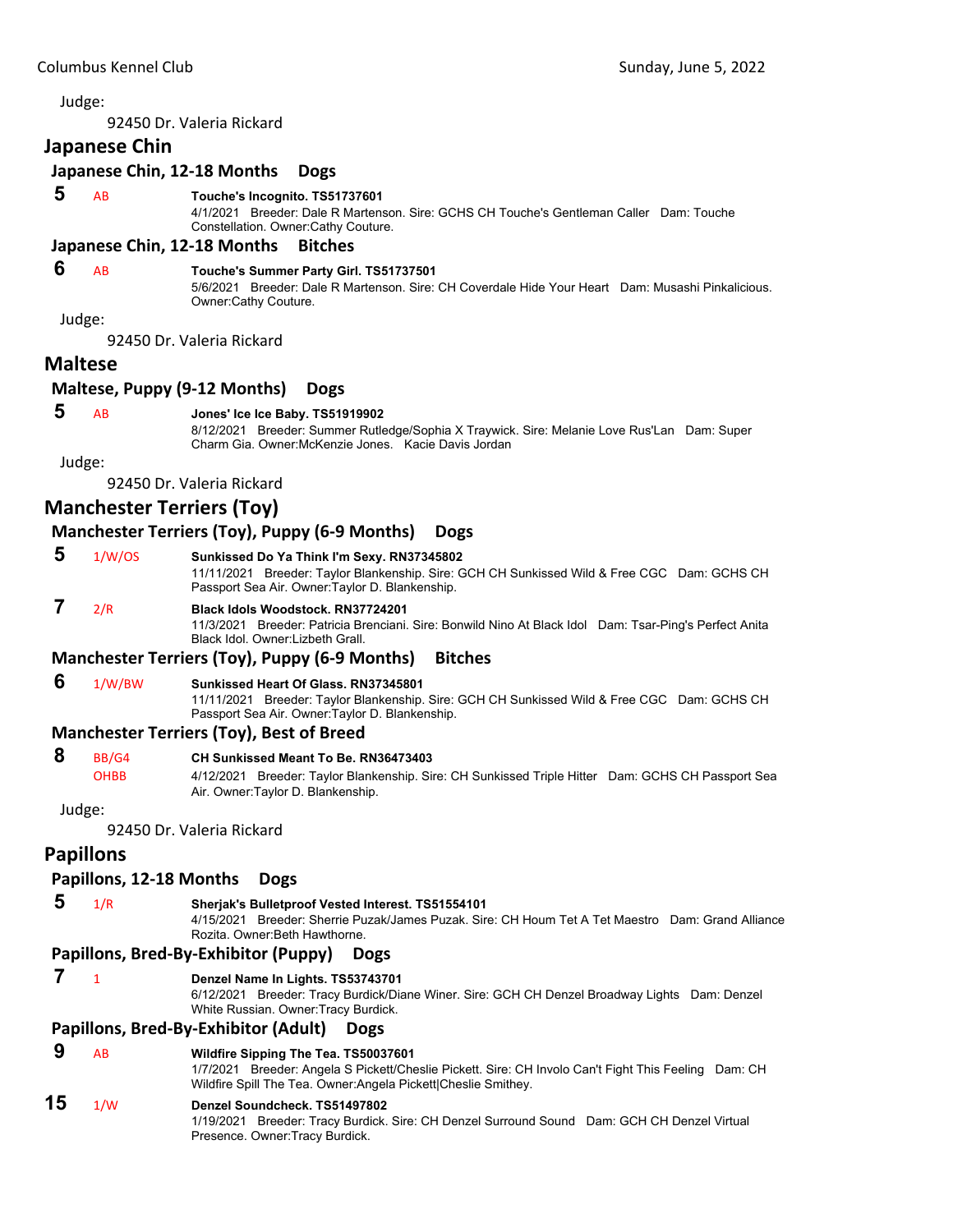#### **Papillons, 12‐18 Months Bitches**

#### **6** 1/W/BW/OS **Smiley's Noble Ray Of Sunshine. TS50858902**

4/18/2021 Breeder: Beth Hawthorne. Sire: Calivar N Quillo Flyin' Solo At Skyler RN CGC TKN Dam: CH Smiley's Sweet Loretta Hart. Owner:Beth Hawthorne.

#### **Papillons, Bred‐By‐Exhibitor (Adult) Bitches**

**20** 1/R **Denzel Avant-Garde. TS51503001**

1/22/2021 Breeder: Tracy Burdick. Sire: CH Disyre Rich And Famous Dam: GCH CH Denzel State Of The Art. Owner:Tracy Burdick.

# **Papillons, Open Erect Ear Bitches**

**16** <sup>1</sup> **Denzel The Showoff. TS50931302**

1/11/2021 Breeder: Tracy Burdick. Sire: CH Denzel Surround Sound Dam: CH Denzel Insignia Steal The Show. Owner:Tracy Burdick.

#### **Papillons, Best of Breed**

| 17 | <b>BB</b> | <b>CH Denzel Naturally Ambitious. TS40455301</b><br>6/13/2018 Breeder: Tracy Burdick / . Sire: GCH CH Denzel Success Comes Naturally Dam: CH Denzel<br>Heard It Through The Grapevine. Owner: Tracy Burdick. |
|----|-----------|--------------------------------------------------------------------------------------------------------------------------------------------------------------------------------------------------------------|
| 18 | <b>AR</b> | CH Candella Your Heart Is True, TS40539504<br>9/19/2018 Breeder: Carol Ochs. Sire: CH Candella Dom Perignon Dam: CH Candella Fairest Of Them<br>All. Owner:Barbara Black.                                    |

Judge:

92450 Dr. Valeria Rickard

#### **Pomeranians**

#### **Pomeranians, Puppy (9‐12 Months) Dogs**

 **5** 1/W/BW **NUMBER ONE PREMIERA POLAND. PKRV34873**

8/2/2021 Breeder: . Sire: Dam: . Owner:Bozena Borkowska-Grochala|Peter Pettersen.

#### **Pomeranians, 12‐18 Months Dogs**

# **7** <sup>1</sup> **Abbapoola's Wee Wee Willie. TS54601601**

3/18/2021 Breeder: Tammy Moynihan. Sire: Cnr's Kawaii Kiwi Dam: Abbapoola's Ginger Spice. Owner:Tammy Moynihan.

#### **Pomeranians, Bred‐By‐Exhibitor (Adult) Dogs**

 **9** <sup>1</sup> **Pomflower's Brave Little Toaster. TS49516904** 11/24/2020 Breeder: Christie Flowers. Sire: Smiley's Next Leap Home Dam: Wildest Girl In Reno. Owner:Christie Flowers.

#### **Pomeranians, American Bred Dogs**

**11** 1/R **Nightsky's Cosmic Darkness Over Bel Amor DCAT. TS46792201** 4/8/2020 Breeder: Laurie L Ford. Sire: GCHG CH Dee Little Choppin Broccoli Dam: Dee Little Brown Nosin The Boss. Owner:Michelle Gladstone.

#### **Pomeranians, Open Red, Orange, Cream & Sable Dogs**

**17** AB **Peperie Pied Piper. TS52937001**

4/30/2021 Breeder: Peter Pettersen/Victoria Oelerich. Sire: GCH CH Karals Pop Star At Peperie Dam: CH Moxiepoms Merci Maria The Princess. Owner:Peter Pettersen|Victoria Oelerich. Pam Dzuik

#### **Pomeranians, 12‐18 Months Bitches**

 **6** 1/R **Heritage's Nolo Contendere. TS50447502**

12/28/2020 Breeder: Ann Parman. Sire: GCHS CH Heritage's Heir Apparent Dam: Heritage's Amazing Grace. Owner:Ann E Parman.

#### **Pomeranians, Bred‐By‐Exhibitor (Adult) Bitches**

#### **8** 1/W/OS **Bel Amor's Brilliant Star Of Purple Twilight Skies. TS28081301**

10/2/2015 Breeder: Michelle Gladstone. Sire: CH Her Majesty's Royal Confidante Dam: GCHS CH Her Majesty's Bella Stellina Of Belamor. Owner:Michelle Gladstone.

# **12** <sup>2</sup> **Heritage's Order In The Court. TS50447501**

12/28/2020 Breeder: Ann Parman. Sire: GCHS CH Heritage's Heir Apparent Dam: Heritage's Amazing Grace. Owner:Ann Parman.

#### **Pomeranians, Best of Breed**

# **19** SEL **GCH CH Chelanes Blissful Sandstorm. TS42562901**

OHBB 3/16/2018 Breeder: Elaine Waugh. Sire: CH Animation's Alfalfa Dam: Chelanes Little Miss Magic Cameo. Owner:Laurie Ford|Elaine Waugh.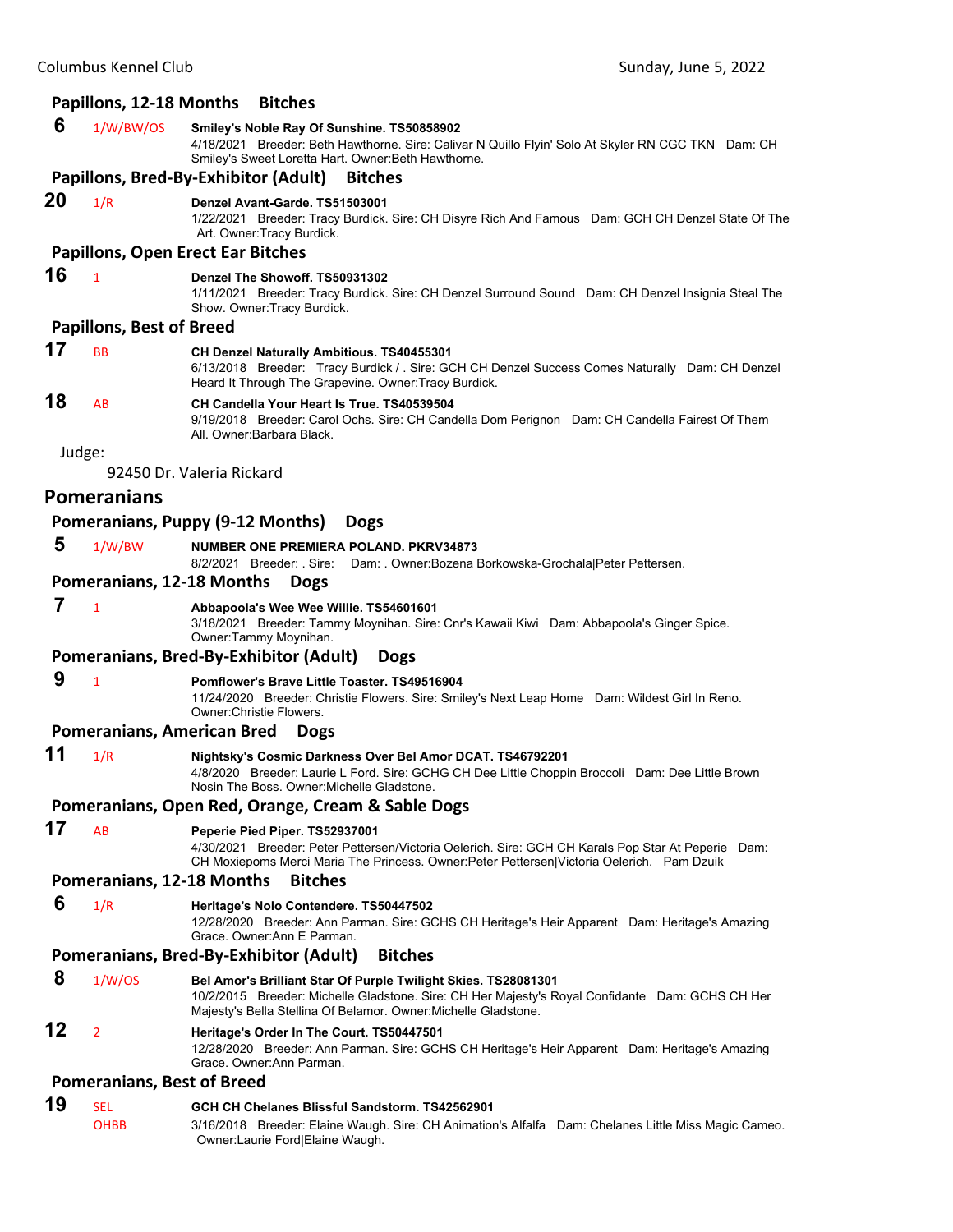

8/13/2021 Breeder: Katarzyna Ksiazek. Sire: Merry Manky Tvix Honey Tongue Dam: Lordsett Djakarta Kiss. Owner:Liz Hallsworth/Bill Hallsworth.

#### **Pugs, Open Black Dogs**

#### **7** AB **Zuma's Flirting With Blondes. TS53995701**

7/7/2021 Breeder: Magnus Andersson/Susanne Andersson. Sire: Zuma's Dogge Doggelito Dam: Hekuba Every Moment Matters. Owner:Sarah Gilreath.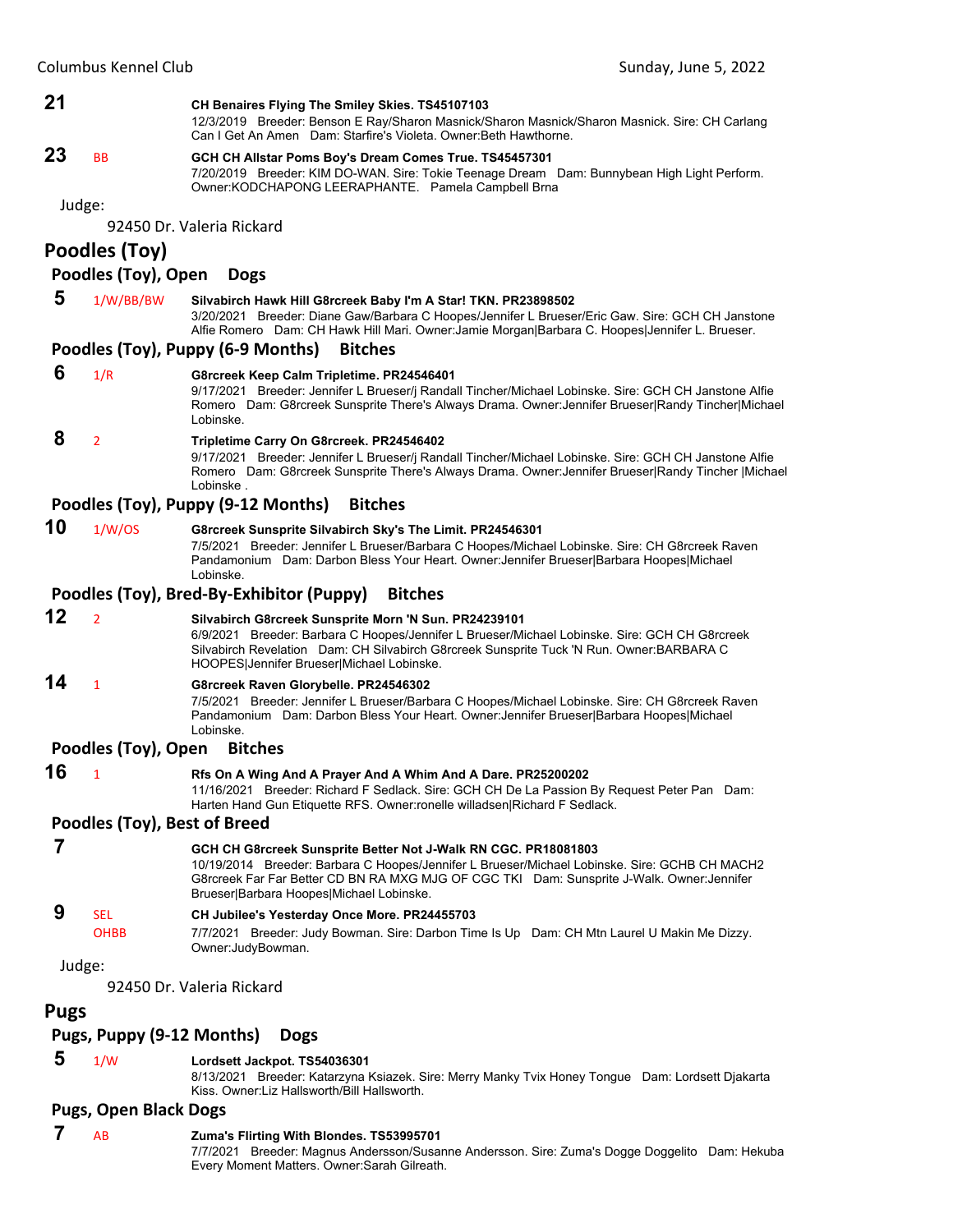|                 | <b>Pugs, Open Fawn Dogs</b>     |                                                                                                                                                                                                                                                                        |
|-----------------|---------------------------------|------------------------------------------------------------------------------------------------------------------------------------------------------------------------------------------------------------------------------------------------------------------------|
| 9               | 1/R                             | Dixie's Bad Moon Rising. TS43715702<br>8/18/2019 Breeder: Verlene Miller. Sire: CH Bleuridge Simon Sez Sheps Im The One Dam: CH Dixie's<br>Miss Pepper Potts. Owner: Brenda Logan.                                                                                     |
|                 | Pugs, Puppy (6-9 Months)        | <b>Bitches</b>                                                                                                                                                                                                                                                         |
| 6               | 1/W/BW                          | Party Time'Z Geez Louise. TS53140503<br>11/8/2021 Breeder: Candace Warren. Sire: CH Casa Blanca's Manic Monday Dam: Smugpugs Once In A<br>Lifetime CGCU TKI. Owner:Candace Warren Miller Andrew Miller.                                                                |
|                 | <b>Pugs, Open Black Bitches</b> |                                                                                                                                                                                                                                                                        |
| 10              | AB                              | Azalea's Jello Puddin' Shot @ Alcovy. TS43592704<br>7/31/2019 Breeder: Neva F. Greenwald/Michele Bearden/Robby Bearden/Tina Wilchar. Sire: GCHS CH<br>Kabar's Riding The Wave At Toyland N Charmin Dam: CH Azalea's Electra. Owner: Liz Hallsworth/Bill<br>Hallsworth. |
|                 | <b>Pugs, Open Fawn Bitches</b>  |                                                                                                                                                                                                                                                                        |
| 12              | 1/R                             | Wright's Tequilla Sunrise. TS51355702<br>4/9/2021 Breeder: Linda Wright/Kim Wright. Sire: GCH CH Double D's Wright Ivy League Dam: CH<br>Shorline's Confection Moon, Owner Sarah Gilreath.                                                                             |
|                 | <b>Pugs, Best of Breed</b>      |                                                                                                                                                                                                                                                                        |
| 14              | BB/G1                           | GCHG CH Pennwood Kinetta Coachie's Pride And Joy. TS38952702<br>4/30/2018 Breeder: Helen Rosier. Sire: GCHS CH Kinetta's Sky Is The Limit Dam: CH Pennwood's Libby.<br>Owner:Kay Pappas Candace Warren Miller Hellen Rosier.Agent: Esteban Farias                      |
| 15              | <b>OS</b><br>OHBB/OHG1          | GCH CH Triptych's Don't Count Me Out. TS47739301<br>9/12/2020 Breeder: Dr. Paul Gilreath/Sarah Gilreath. Sire: CH Casa Blanca's Manic Monday Dam: GCH<br>CH Xoe's Diamonds N Pearls. Owner: Sarah Gilreath.                                                            |
| 16              | AB                              | GCHG CH Andi Abracadabra. TS44970603<br>11/2/2019 Breeder: Joy Barbieri/Rebecca Movall/Eileen C Barbieri. Sire: CH Andi Curious George Dam:<br>CH Andi All The Marbles. Owner: Rebecca Hoskins. Agent: Ashleigh Rutzel                                                 |
| 18              | AB                              | GCH CH TIc Sweet Home Alabama, TS47237604<br>6/26/2020 Breeder: Teri Lynn Smith. Sire: CH Double D's Black Ops CGC Dam: GCHS CH Heavenly<br>Miracle 4TLC Bama Dynasty. Owner: Teri Smith.                                                                              |
| 20              | AB                              | <b>VELYURS DE OFFRI CIRCEIY, TS47921301</b><br>8/31/2019 Breeder: E YU Panina. Sire: AHLEHOFF'S X-MEN THE LAST STAND Dam: VELYURS DE<br>OFFRI LAGONDA. Owner:Amy Adams.                                                                                                |
| Judge:          |                                 | 92450 Dr. Valeria Rickard                                                                                                                                                                                                                                              |
| <b>Shih Tzu</b> |                                 |                                                                                                                                                                                                                                                                        |
|                 | Shih Tzu, Open                  | <b>Dogs</b>                                                                                                                                                                                                                                                            |
|                 | $5 \overline{AB}$               | Journie's Hit The Ground Runnin' At D'Lilas. TS51099702<br>5/25/2021 Breeder: Mrs. Kathleen Connelly. Sire: CH Cavallo's Purple Jade New Addition Dam: CH<br>Journie's Girl Can't Help It. Owner: Lila Pontius.                                                        |
|                 |                                 | Shih Tzu, Puppy (9-12 Months)<br><b>Bitches</b>                                                                                                                                                                                                                        |
| 6               | AB                              | Stacey B's Rebel Gypsy Soul. TS51505701<br>6/20/2021 Breeder: Stacey Bingham. Sire: Lex Br Logan Dam: Stacey B's Rock N' Roll Rebel.<br>Owner:Stacey Bingham.Agent: Jennifer Miller-Farias                                                                             |
|                 | <b>Shih Tzu, Best of Breed</b>  |                                                                                                                                                                                                                                                                        |
| 7               | BB/G2                           | GCHB CH Jolisse N Ryan Bright Like A Diamond. TS47664001<br>7/25/2020 Breeder: Jessica Ryan. Sire: Zerozeroseven Mondoshawan Oziresun Dam: CH Ryan's I<br>Believe N Miracle'S. Owner: Jocelyn Fuertes. Jennifer Miller Farias                                          |
| Judge:          |                                 |                                                                                                                                                                                                                                                                        |
|                 |                                 | 92450 Dr. Valeria Rickard                                                                                                                                                                                                                                              |
|                 | <b>Toy Fox Terriers</b>         |                                                                                                                                                                                                                                                                        |
|                 |                                 | Toy Fox Terriers, Puppy (9-12 Months)<br><b>Dogs</b>                                                                                                                                                                                                                   |

# **7** 1/W/BB **Niklbys Man On The Moon. TS52319701**

6/24/2021 Breeder: Ashley Cuzzolino/Sylvia Garner. Sire: CH Valcopy Rocket Man Dam: GCH CH Niklbys A Splash Of Sass N Alotta Class Valcopy. Owner:Ashley cuzzolino .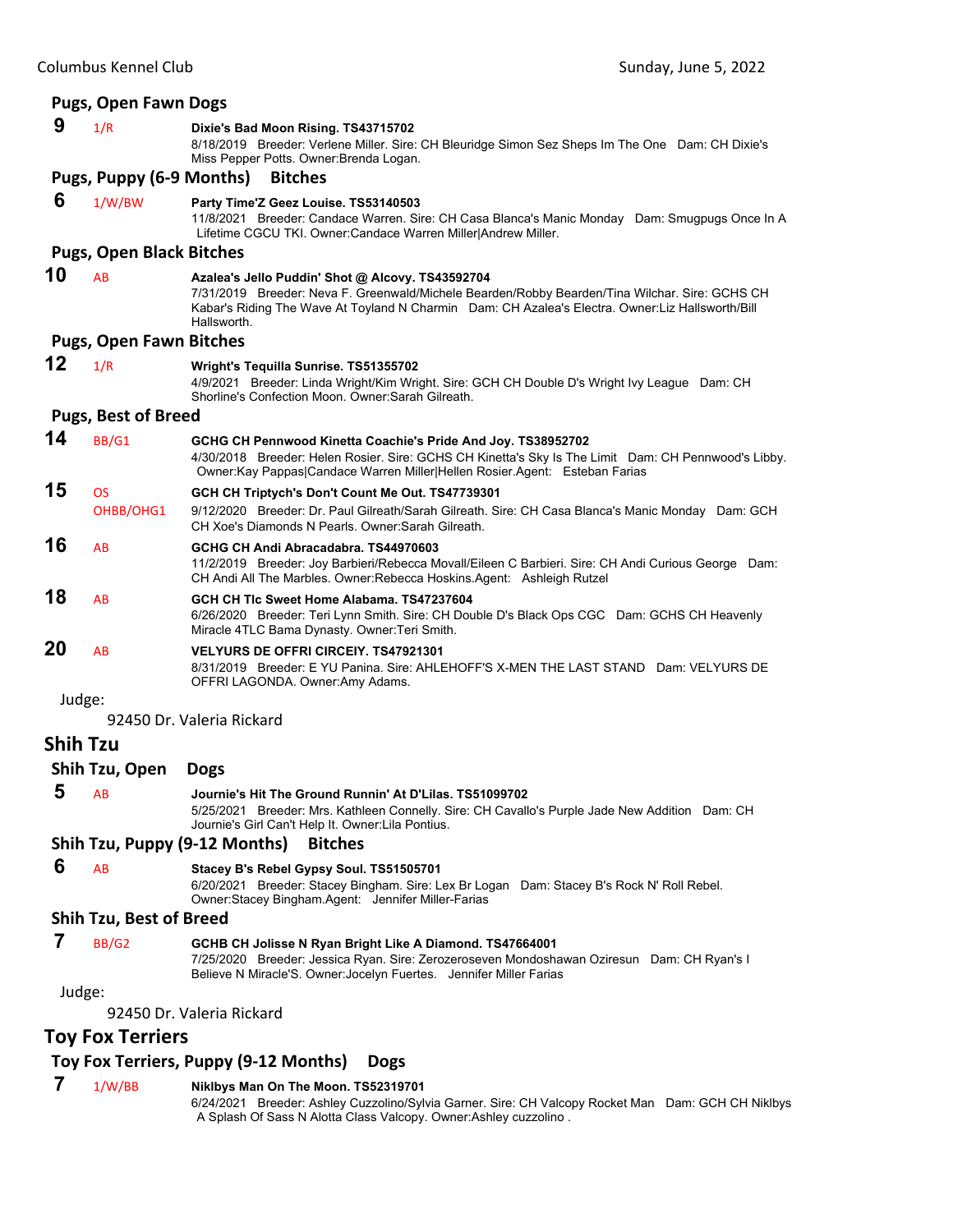# **Toy Fox Terriers, Open Dogs**

#### **15** 1/R **Celticfox Mcdreamie. TS49094501**

12/28/2020 Breeder: Susan Essoe. Sire: GCHS CH Valcopy Ter-Lee Hot To Trot V Niklby Dam: CH Celticfox Dream Catcher. Owner:Susan Essoe.Agent: Ashley Cuzzolino

Judge:

92450 Dr. Valeria Rickard

# **Yorkshire Terriers**

# **Yorkshire Terriers, Bred‐By‐Exhibitor (Adult) Dogs**

 **7** AB **Heartesha's It Happened One Night. TS50228401**

10/27/2020 Breeder: Sandi Waters/Pinkie Owens. Sire: CH Heartesha's Edge Of Darkness Dam: Heartesha's Daffodil. Owner:Sandi Waters .

#### **Yorkshire Terriers, Bred‐By‐Exhibitor (Adult) Bitches**

 **8** AB **Heartesha's Dancin With A Stranger. TS47252401** 2/10/2020 Breeder: Sandi Waters/Pinkie Owens. Sire: CH Heartesha's Silly Ol Bear Dam: Heartesha's Daffodil. Owner:Linda Bowers|Sandi Waters.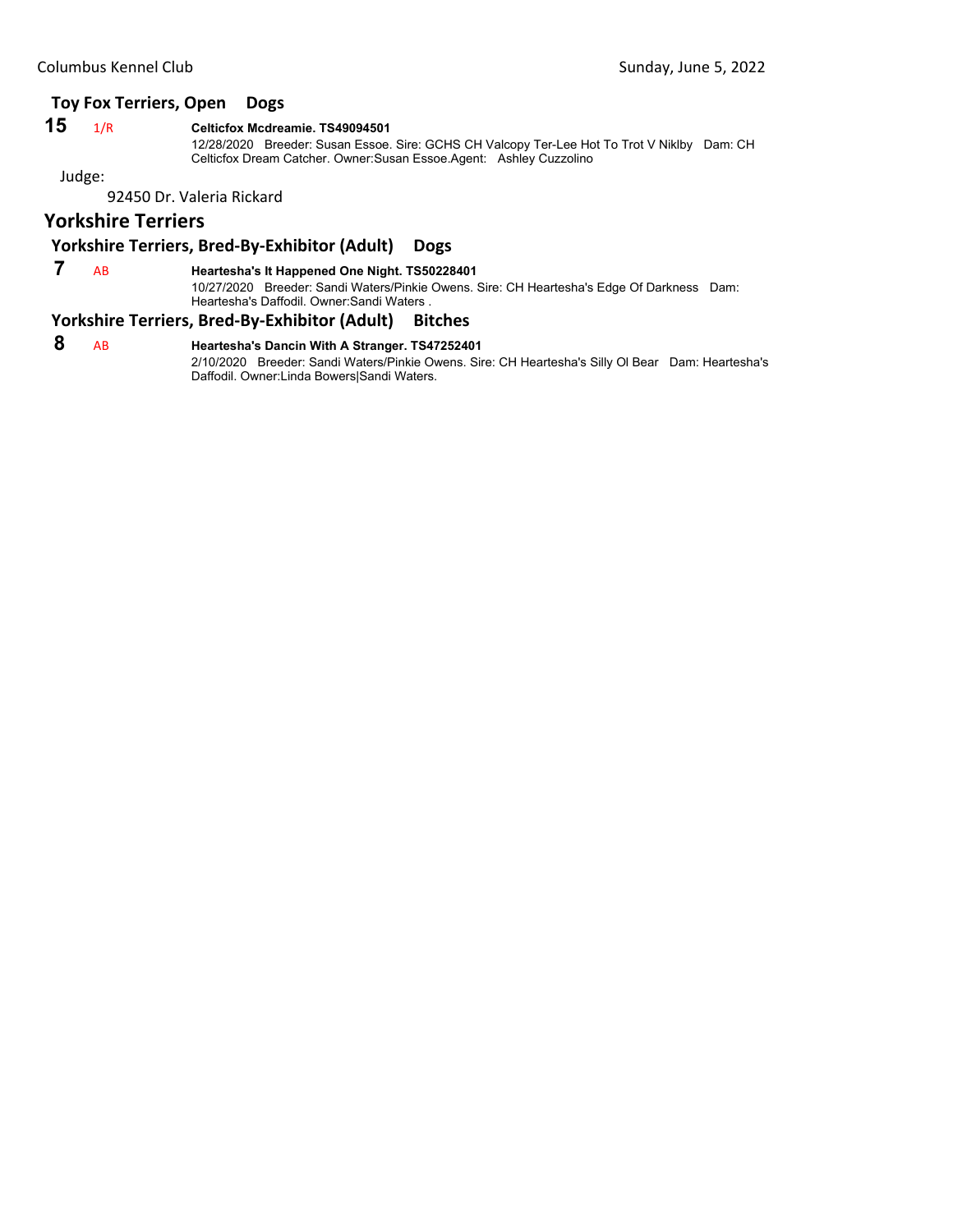<span id="page-50-0"></span>6691 Mr. Robert L Vandiver

# **American Eskimo Dogs**

# **American Eskimo Dogs, Puppy (9‐12 Months) Bitches**

#### **6** AB **Trinity Everleigh Rose @ Ricks. NP68603901**

7/9/2021 Breeder: Linda Wheatley. Sire: Wintersun's Rockstar At Trinity Dam: Trinity's Simply A Miracle. Owner:Kathy Ricks|James E Ricks Jr|Susan Clingenpeel DVM.

Judge:

6691 Mr. Robert L Vandiver

# **Bichons Frises**

#### **Bichons Frises, Best of Breed**

#### **5** BB **GCHP CH Encores Once Upon A Dream. NP50466001**

2/20/2017 Breeder: Stephanie Toom. Sire: CH Encores Easyryder Triplelegacy Dam: CH Encore Prancers Sweet Justice. Owner:Neena Pellegrini|Stephanie Toom.Agent: Ashley Waters

Judge:

6691 Mr. Robert L Vandiver

# **Boston Terriers**

#### **Boston Terriers, Open Under 15 lbs Bitches**

 **6** 1/W/OS **Willow Acres N LuckyStars Encore. NP54957902**

5/12/2019 Breeder: Corinne J Whorley. Sire: GCH CH Luckystars Grande Finale Dam: CH Willow Acres Blown Away By Super Storm Sandy. Owner:Charlotte Comstock.

#### **Boston Terriers, Best of Breed**

 **5** BB **GCH CH Guticas Cerveza Aguila At Broken Halos. NP66541001** OHBB 8/22/2020 Breeder: Andres Felipe Gutierrez Mata. Sire: SALOGAS BOSTON CAFE DE COLOMBIA Dam: Salogas Ema La Danzonera. Owner:Carmen Vazquez|Suzann Fauci.

Judge:

6691 Mr. Robert L Vandiver

# **Bulldogs**

# **Bulldogs, Puppy (6‐9 Months) Bitches**

 **6** AB **Lyerly's Crown And Coke. NP70008101**

9/6/2021 Breeder: Linda Lyerly/Julie Crook. Sire: GCHS CH Lyerly's Toy Story Dam: CH Lyerly's Just Peaches. Owner:Linda Lyerly|Julie Crook.Agent: Julie Crook

# **Bulldogs, Best of Breed**

| SEL       | <b>Irresistibull Larry Munsons Greatest Call. NP64789203</b><br>12/23/2020 Breeder: Annette Nobles/Ricky Nobles/Dianna Thompson. Sire: GCH CH Cappellibulls-<br>Argentina Carlos Dam: CH Irresistibull Once Upon A Time Of Danditops. Owner: Robyn Glisson. Agent:<br>Julie Crook |
|-----------|-----------------------------------------------------------------------------------------------------------------------------------------------------------------------------------------------------------------------------------------------------------------------------------|
| BB/G4     | GCHS CH Paintabull I'm the Pied Piper. NP62918904                                                                                                                                                                                                                                 |
| OHBB/OHG2 | 10/2/2020 Breeder: Phyllis Portera/Greg Rodgers. Sire: Crosscity's Lone Ranger Dam: GCH CH<br>Unforgetabull Cream Elclair. Owner: Phyllis Portera   Greg Rodgers.                                                                                                                 |
| Judge:    |                                                                                                                                                                                                                                                                                   |

6691 Mr. Robert L Vandiver

# **Chow Chows**

# **Chow Chows, Puppy (6‐9 Months) Bitches**

#### **6** 1/W/OS **Rio's Baby Shark. NP70076005**

9/11/2021 Breeder: Amy Frick/Kurt Williams. Sire: Rio N Cincere's A Force To Be Reckoned With Dam: CH Padow's Not Your Typical Angel. Owner:Kristen Watson.

#### **Chow Chows, Open Red Bitches**

 **8** 1/R **Rio's Falling From Grace. NP63330101**

9/20/2020 Breeder: Amy Frick/Ronron Eugenio/Leo Andrew Eugenio. Sire: CH Rio N Lee-Fen More Power In A Diesel Dam: CH Rio's Spring Is In The Air With Arrow. Owner:Amy Young.

#### **Chow Chows, Best of Breed**

 **7** AB **GCHG CH Liontamer-Pazzazz Rothrock Tradition By Buddakan. NP40070403** 5/30/2015 Breeder: Karen Tracy. Sire: GCH CH Pazzazz's Genghis Khan Dam: GCH CH Liontamer Pazzazz's Red Sequoia. Owner:David Rothrock|Patrina rothrock|Karen tracy.Agent: Jan kolnik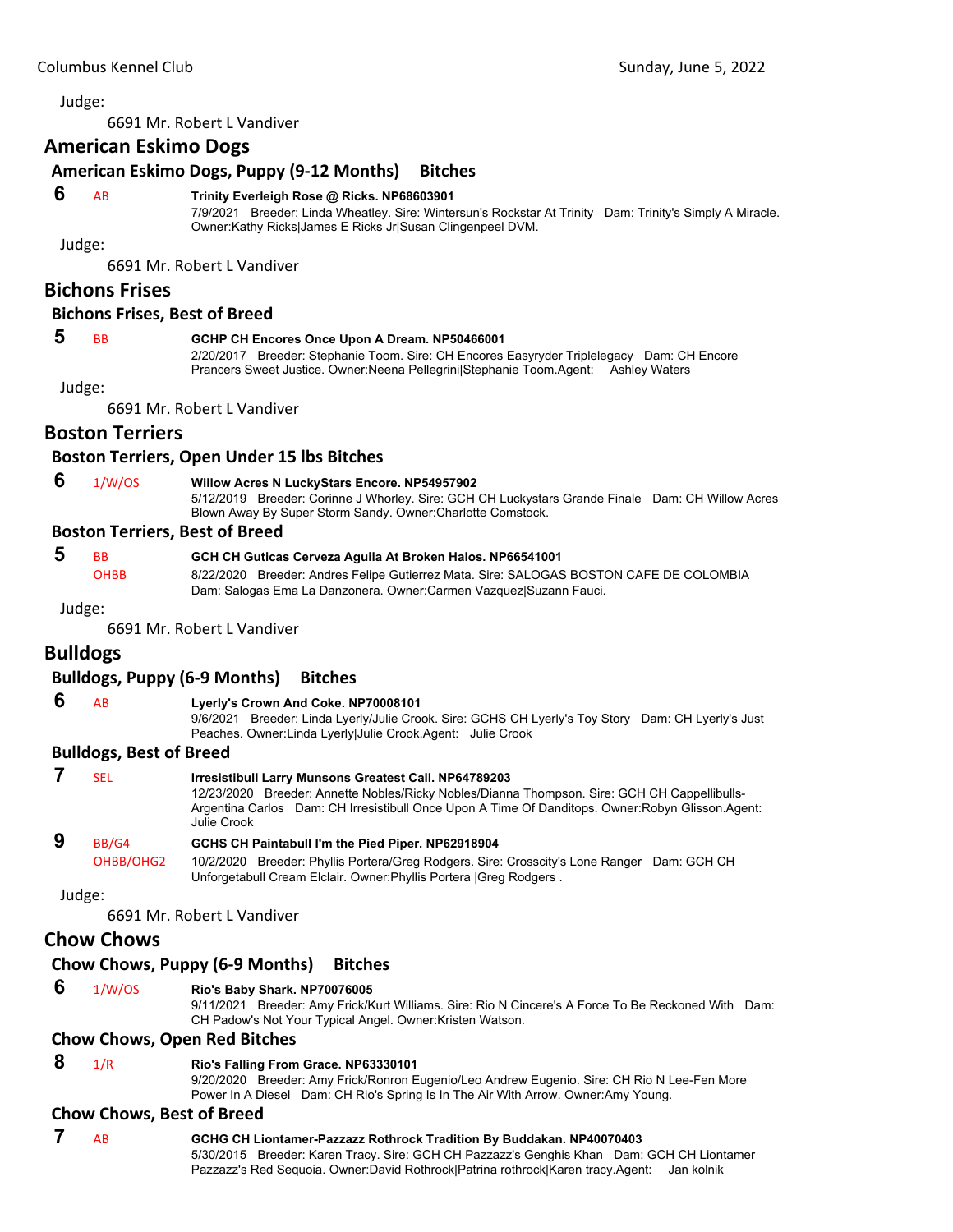|        | Columbus Kennel Club                  | Sunday, June 5, 2022                                                                                                                                                                                                                                                                                                      |  |
|--------|---------------------------------------|---------------------------------------------------------------------------------------------------------------------------------------------------------------------------------------------------------------------------------------------------------------------------------------------------------------------------|--|
| 9      | BB/G2<br><b>HBIS</b>                  | GCHG CH Barbary's Reigning Royalty CGCA TKN. NP50841701<br>OHBB/OHG1/O 5/2/2018 Breeder: Barbara D Becker. Sire: GCH CH Padows Bringan The Reign Dam: CH Famous Icee<br>Many Bright Diamonds. Owner: Ralph Silva.                                                                                                         |  |
| 10     | AB                                    | GCH CH Barbary's Lotus Blossom Dancer. NP60837205<br>3/24/2020 Breeder: Melanie Regnier/Barbara D Becker. Sire: CH Padow's What A Knock Out Dam:<br>Oasis Dancer Of the Blue Mystery. Owner: Ralph Silva Alister Lo.                                                                                                      |  |
| 11     | AB                                    | GCH CH Rio's Where Hugo I Go. NP63330104<br>9/20/2020 Breeder: Amy Frick/Ronron Eugenio/Leo Andrew Eugenio. Sire: CH Rio N Lee-Fen More<br>Power In A Diesel Dam: CH Rio's Spring Is In The Air With Arrow. Owner: Elizabeth McElroy Amy<br>Frick Elizabeth McElroy.                                                      |  |
| Judge: |                                       | 6691 Mr. Robert L Vandiver                                                                                                                                                                                                                                                                                                |  |
|        | <b>Coton de Tulear</b>                |                                                                                                                                                                                                                                                                                                                           |  |
|        |                                       | Coton de Tulear, 12-18 Months<br><b>Dogs</b>                                                                                                                                                                                                                                                                              |  |
| 5      | 1/W                                   | Mi-Toi's Captain America. NP65802801                                                                                                                                                                                                                                                                                      |  |
|        |                                       | 2/4/2021 Breeder: Luis Ortiz/Monica De Tuya. Sire: Mi-Toi's Intenso Dam: Mi-Toi's Nirvana. Owner: Gayle<br>Geldermann Sylvia Vedral Connie Fox.Agent:<br><b>Ashley Waters</b>                                                                                                                                             |  |
|        | <b>Coton de Tulear, Best of Breed</b> |                                                                                                                                                                                                                                                                                                                           |  |
| 7      | <b>BB</b>                             | GCHB CH Wayfarer's You Are My Sunshine. NP55883001<br>6/14/2019 Breeder: Kim Way. Sire: CH Jespersen's Inferno Dam: Wayfarer's Big Girls Don't Cry.<br>Owner: Mary Scheer Rainer Scheer Kim Way.Agent: Harry Bennett                                                                                                      |  |
| Judge: |                                       |                                                                                                                                                                                                                                                                                                                           |  |
|        |                                       | 6691 Mr. Robert L Vandiver                                                                                                                                                                                                                                                                                                |  |
|        | <b>Dalmatians</b>                     |                                                                                                                                                                                                                                                                                                                           |  |
|        | Dalmatians, 12-18 Months              | <b>Dogs</b>                                                                                                                                                                                                                                                                                                               |  |
| 7      | AB                                    | Red Riders Chocolate Sidekick. NP67884102<br>6/1/2021 Breeder: Forrest Wade Olgers. Sire: GCH CH Lost Art Weston's High Resolution At Red Rider<br>Dam: CH Red Riders Keen Rain. Owner: Joan Koski Jones Forrest Wade Olgers. Linda Bellim-Pelletier                                                                      |  |
|        |                                       | Dalmatians, Bred-By-Exhibitor (Puppy)<br><b>Dogs</b>                                                                                                                                                                                                                                                                      |  |
| 9      | 1/W                                   | London's Cadbury Chocolate Latte. NP69007203<br>8/9/2021 Breeder: Karen West/Sharron Podleski. Sire: GCH CH Chelsea Hollytree Jls Camden Dam:<br>GCH CH London's Cadbury Toffee CD BN RE BCAT. Owner: Karen West.                                                                                                         |  |
|        |                                       | Dalmatians, Puppy (6-9 Months)<br><b>Bitches</b>                                                                                                                                                                                                                                                                          |  |
| 6      | $\mathbf{1}$                          | Aldergrove's Little "Under The Eiffel Tower". NY00063405<br>11/1/2021 Breeder: Don Birchard/Cameron Camp. Sire: Aldergrove's Norman Bates "Cannot Be Trusted"<br>RE FDC CAX2 FCAT13 ACT2 SWA SEE SBE RATO CGCA CGCU TKE Dam: Nu Spot N My Heart<br>Madeline B. BCAT CGCA TKN. Owner:Marilyne Kilchriss Lindsey Lienhardt. |  |
|        |                                       | Dalmatians, Bred-By-Exhibitor (Puppy)<br><b>Bitches</b>                                                                                                                                                                                                                                                                   |  |
| 8      | 2/R                                   | London's Cadbury Snow Guardian. NP69007201                                                                                                                                                                                                                                                                                |  |
|        |                                       | 8/9/2021 Breeder: Karen West/Sharron Podleski. Sire: GCH CH Chelsea Hollytree Jls Camden Dam:<br>GCH CH London's Cadbury Toffee CD BN RE BCAT. Owner: Karen West.                                                                                                                                                         |  |
| 10     | 1/W/BB/BW                             | Bottoms Up Diamonds And Pearls. NP69884701<br>9/7/2021 Breeder: Janey Randlett. Sire: CH Tuckaway Augusta Dam: CH Bottoms Up Nspird Cookies<br>And Cream BN RA CGC. Owner: Janey Randlett.                                                                                                                                |  |
|        |                                       | <b>Dalmatians, Open Black Spotted Bitches</b>                                                                                                                                                                                                                                                                             |  |
| 12     | $\mathbf{1}$                          | Horizon C&C's Catch Your Dreams. NP63269201<br>11/20/2020 Breeder: Cindy Bowman. Sire: CH Matchless N Folklore Got The Right Stuff Dam: GCH CH<br>Horizon's Study Abroad BN BCAT CC CGCA TKN ATT. Owner:Sandy Marcus Sandy Marcus Cindy<br>Bowman.                                                                        |  |
|        |                                       | <b>Dalmatians, Open Liver Spotted Bitches</b>                                                                                                                                                                                                                                                                             |  |
| 14     | AB                                    | Laurel's M!Schief Maker. NP50673501                                                                                                                                                                                                                                                                                       |  |

6/28/2018 Breeder: Linda L Scheller-Bradley D.V.M.. Sire: CH Starwood-N-Obx Louie At Jabala CGCA Dam: CH Laurel Atlantis Sweet Summertime. Owner:Linda L. Scheller-Bradley| D.V.M..

# **Dalmatians, Best of Breed**

**11** AB **GCHS CH Sunnyoaks Buzzer Beater. NP50466808** 6/22/2018 Breeder: Michele A Wrath/Thomas Wrath. Sire: GCHB CH Sunnyoaks Ready To Rumba Dam: CH Sunnyoaks Said And Done. Owner:Thomas and Michele Wrath|Thomas Wrath|Michele Wrath.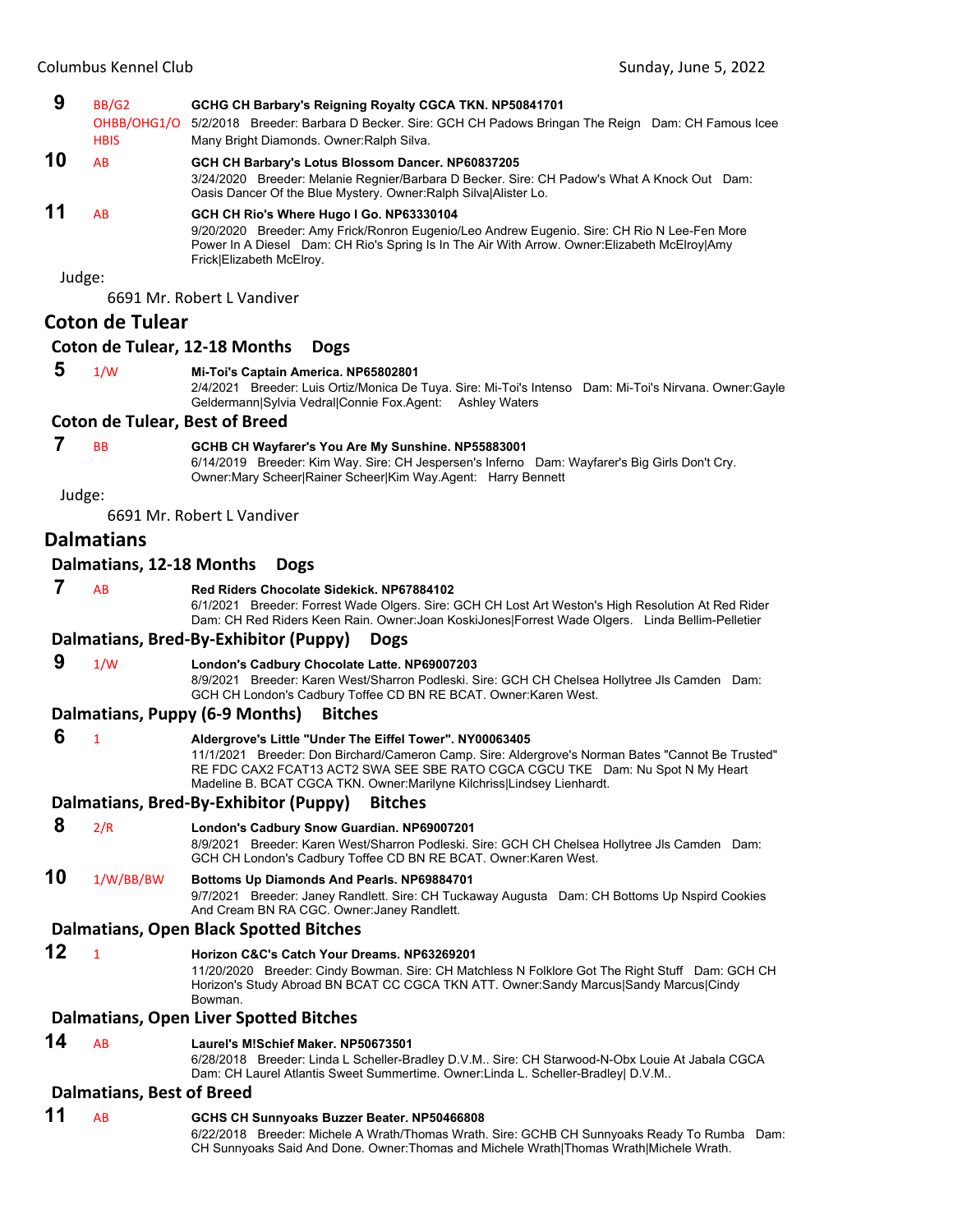|    | Columbus Kennel Club     |                                                                                                                                                                                                                                                                                                                                                           | Sunday, June 5, 2022 |
|----|--------------------------|-----------------------------------------------------------------------------------------------------------------------------------------------------------------------------------------------------------------------------------------------------------------------------------------------------------------------------------------------------------|----------------------|
| 15 | AB                       | GCHB CH Nspird Spotsafire By Michelangelo CGC. NP51342008<br>8/9/2018 Breeder: Teresa Bailey/Ms. Carrie L Jordan. Sire: CH Nspird Raisn A Few Eyebrows Dam: CH<br>Nspird Spotsafire On Madison Ave. Owner: Carol OBrien. Agent: Russella Bowen                                                                                                            |                      |
| 16 | <b>BB</b><br><b>OHBB</b> | GCH CH Rockstar's Sunflower CD BN RE BCAT. NP48022003<br>10/26/2017 Breeder: Pamela Fisher. Sire: GCHB CH Dakota Snowood Starry Starry Night Dam: GCH CH<br>Rockstar's Cut'N Up. Owner: Karen West   Pamela Fisher.                                                                                                                                       |                      |
| 17 | <b>OS</b>                | GCH CH Mapleaf Danrich I'm Your Boogie Man. NP55751508<br>8/2/2019 Breeder: Ann Smith/McHardy Smith/Michele Wrath/Thomas Wrath. Sire: GCHB CH Dakota<br>Snowood Starry Starry Night Dam: GCHS CH Sunnyoaks L'II Rascal At Mapleaf. Owner: Daniel R Bacon.                                                                                                 |                      |
| 18 | <b>SEL</b>               | GCH CH Dapper-Dan's Frozen Asset At Cassiopea FDC BCAT RATN ATT. NP54604202<br>4/1/2019 Breeder: Mrs. Bronwyn Schoelzel. Sire: CH Dapper-Dan's Pongo UD Dam: CH Riverside's<br>Modern Millie Of Dapper-Dan VCD1 BN RE AX AXJ CGC TKI. Owner: Mary Bright Parker Chris McElyea.                                                                            |                      |
| 20 | AB                       | GCHG CH Prestige N CarriageHill's Settin' The World Afire. NP55068002<br>6/19/2019 Breeder: Beth Anne Johnson/Jason Rudolph. Sire: GCH CH Prestige's Another Day In Paradise<br>BN RN NA NF CAA DCAT CGCA TKN ATT Dam: GCHB CH Dakota N' Prestige's Take Me Home.<br>Owner: Amber Spradlin Beth Anne Johnson.                                             |                      |
|    | Judge:                   |                                                                                                                                                                                                                                                                                                                                                           |                      |
|    |                          | 6691 Mr. Robert L Vandiver                                                                                                                                                                                                                                                                                                                                |                      |
|    | <b>French Bulldogs</b>   | French Bulldogs, Puppy (6-9 Months)<br><b>Dogs</b>                                                                                                                                                                                                                                                                                                        |                      |
| 9  | AB                       | Tx Star 'N Fierces Fancy Like. NP71282901                                                                                                                                                                                                                                                                                                                 |                      |
|    |                          | 10/12/2021 Breeder: Bridget Webb/Jamie Smith. Sire: GCHP CH Bandog Bayou's The Warrior Dam:<br>Fierces Rose In Gold For Tx Star. Owner: Nancy Shaw. Agent: Justin Smithey                                                                                                                                                                                 |                      |
|    |                          | French Bulldogs, Bred-By-Exhibitor (Puppy)<br><b>Dogs</b>                                                                                                                                                                                                                                                                                                 |                      |
| 15 | 1/W                      | Fleur Julee' Top Gun "Maverick". NP70768301<br>7/29/2021 Breeder: JULIE MARIE HUFFINE/Ernest James Huffine. Sire: GCHP CH Bandog's A League<br>Of His Own At Tx-Star Dam: GCH CH Rickly's Nest-Lee's Kandu Little Goddess. Owner: JULIE<br>HUFFINE Ernest J Huffine.                                                                                      |                      |
|    |                          | <b>French Bulldogs, Open Cream and Fawn Dogs</b>                                                                                                                                                                                                                                                                                                          |                      |
| 17 | 1/R                      | Kandu's Luvabull Bullwinkle @ Rick Ly'S. NP58342304<br>11/12/2019 Breeder: Rick Ly/Mary K Klein. Sire: GCHS CH Lionheart's Thumbs Up! Dam: CH Rick Ly's<br>Kandu It Fresh Off The Boat. Owner: Mary K Klein   Rick Ly  Ayden Hovermale.                                                                                                                   |                      |
| 19 | AB                       | Rocky Creeks Johnny-Come-Lately. NP62093203<br>9/28/2020 Breeder: June Hatch. Sire: CH Rocky Creeks Lock Stock And Barrel Dam: De Lacreme You<br>Can Do Magic. Owner: Blaine Crowder Maria Devier.                                                                                                                                                        |                      |
|    |                          | <b>French Bulldogs, Puppy (6-9 Months)</b><br><b>Bitches</b>                                                                                                                                                                                                                                                                                              |                      |
| 10 | 3                        | Rottenbull's Dreamcatcher's Lunar Eclipse. NP70223306<br>9/30/2021 Breeder: Rosemary Tindal. Sire: CH Riverhills Rebel Rebel By Jcrv Dam: Rottenbull's Shadow<br>Had A Secret. Owner: Dawn Rubio.                                                                                                                                                         |                      |
| 12 | 2                        | Lyerly's Dolly Did It. NP70228601<br>9/18/2021 Breeder: Linda Lyerly/Shirley Harding. Sire: CH Vaquero Of Villa Gloria Dam: Lyerly's N.C.I.S.<br>Ziva Of Harding. Owner: Linda Lyerly. Agent: Julie Crook                                                                                                                                                 |                      |
| 14 | 4                        | Tx Star 'N Fierces Sayin' What I'm Thinkin'. NP71282903<br>10/12/2021 Breeder: Bridget Webb/Jamie Smith. Sire: GCHP CH Bandog Bayou's The Warrior Dam:<br>Fierces Rose In Gold For Tx Star. Owner: Nancy Shaw. Agent: Justin Smithey                                                                                                                      |                      |
| 16 | 1                        | Jak's Jolene Jolene. NP71548202<br>11/10/2021 Breeder: Jayne DeJonghe. Sire: GCH CH Sweet-T-Bulls Dreams Do Come True Dam:<br>Noble's Oh Golly Miss Molly. Owner: Cynthia Rucker.                                                                                                                                                                         |                      |
|    |                          | French Bulldogs, Puppy (9-12 Months)<br><b>Bitches</b>                                                                                                                                                                                                                                                                                                    |                      |
| 18 | 1/R                      | Davisk's Madeleine With Cuttingedge & Hollywood. NP68428701<br>7/7/2021 Breeder: Robin Krieger D.V.M./Derek Kowata/Mr. Brandon H. Edge/Allen Weinberg. Sire: CH<br>Goldshield's Flash Gordon Of Mystik Dam: GCH CH Davisk's Here's To Us With Cuttingedge & Hollywood.<br>Owner:Robin Krieger Derek Kowata Brandon Edge Allen Weinberg.Agent: Linda Pitts |                      |
|    |                          | French Bulldogs, 12-18 Months<br><b>Bitches</b>                                                                                                                                                                                                                                                                                                           |                      |

**20** 1/W/BW **Brookman's Bold Bliss At Lewisfield. NP66782202**

4/6/2021 Breeder: Dr. Christine Allan. Sire: CH Bring Out The Bold At Lewisfield Dam: CH Brookman's Touch My Heart As Friendswood. Owner:Christine Allan|Penny Lewis|Juliana Palmer.

# **22** <sup>2</sup> **Rocky Creeks Dodge City's New Barmaid. NP67564901**

4/29/2021 Breeder: June Hatch/Bridget Webb. Sire: CH Shann's Hollywood Egomaniac Dam: Rocky Creeks Chasing That Fierce Rainbow. Owner:June Hatch. Julie Cook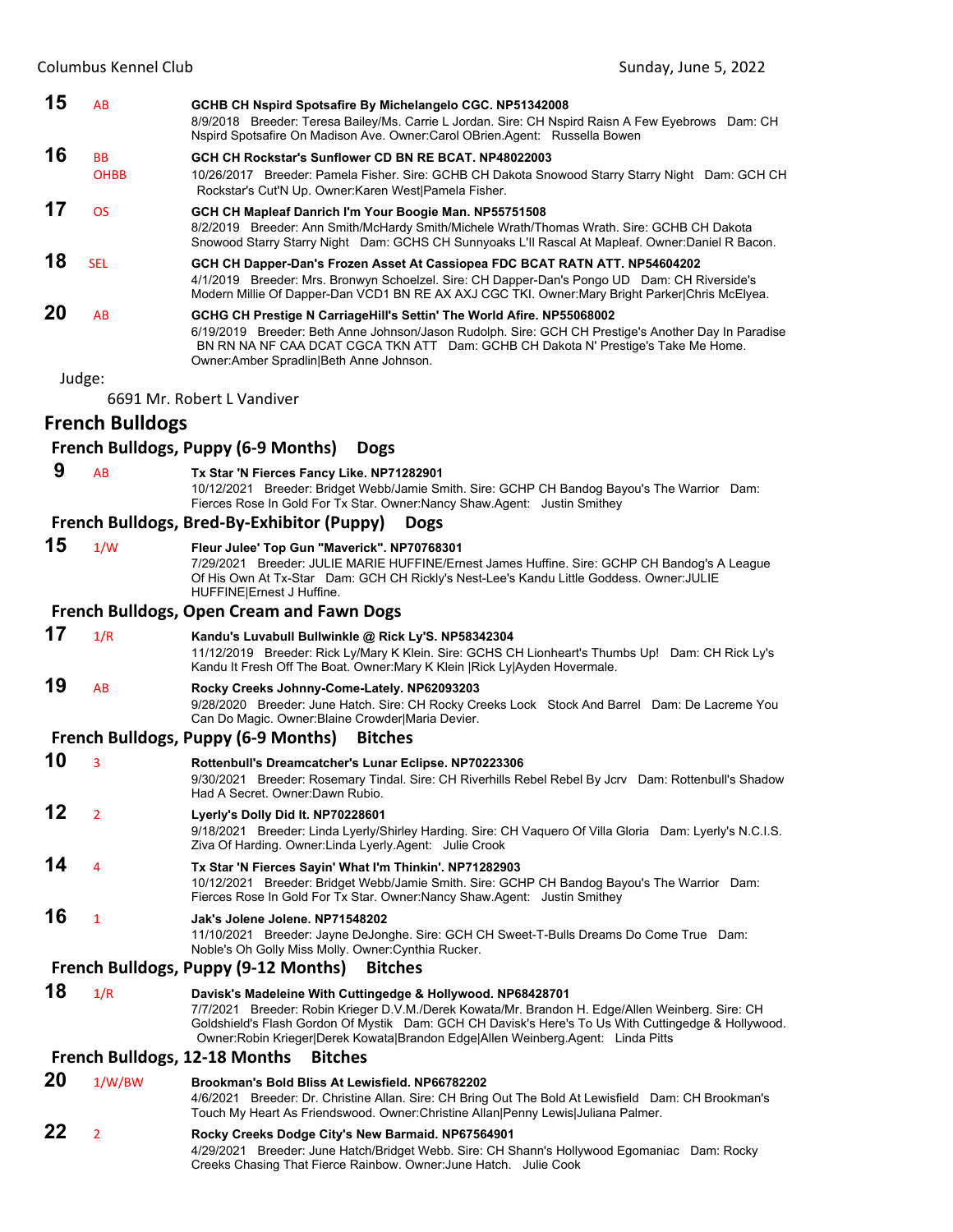# **French Bulldogs, Bred‐By‐Exhibitor (Puppy) Bitches**

**24** <sup>1</sup> **Fleur Julee' Take My Breath Away "Charlee". NP70768302** 7/29/2021 Breeder: JULIE MARIE HUFFINE/Ernest James Huffine. Sire: GCHP CH Bandog's A League Of His Own At Tx-Star Dam: GCH CH Rickly's Nest-Lee's Kandu Little Goddess. Owner:JULIE HUFFINE|Ernest J Huffine. **26** AB **Blue Note's Le Vie Est Belle. NP72170101**

11/13/2021 Breeder: Phyllis A Pierce. Sire: GCH CH Lewisfield's Born Bold In The Nick Of Time Dam: Myshadow The Lark Sings At Lewisfield. Owner:Phyllis Pierce.

#### **French Bulldogs, Open Cream and Fawn Bitches**

# **28** <sup>1</sup> **Chaselands Aubry Layne. NP72883001**

11/15/2020 Breeder: Chad Howard. Sire: GCHS CH Bluemount Sky's The Limit De La Rive Gauche Dam: Chaselands Mary Mary. Owner:Nancy Shaw|Chad Howard.Agent: Justin Smithey

#### **French Bulldogs, Best of Breed**

| 21 | BB/G1/BIS       | GCHS CH 2stars Cold As Ice At Damari, NP61747102<br>6/28/2020 Breeder: Michelle Lewis/Wesley Lewis/Nancy Shaw. Sire: GCHG CH Carousel's Polar Express<br>Dam: GCH CH 2stars Precious Pocket Charm For Tx Star & Bandog. Owner:Nancy Shaw Kevin<br>Patton Michelle Lewis Agent: Justin Smithey         |
|----|-----------------|-------------------------------------------------------------------------------------------------------------------------------------------------------------------------------------------------------------------------------------------------------------------------------------------------------|
| 23 |                 | GCH CH Kandu's Awakening Force Of Glo-Star. NP62022701<br>7/15/2020 Breeder: Udomsak Rittichaikul/Mary Kline. Sire: GCHB CH Rick Ly's Should'Ve Ben A Cowboy<br>V Kandu Dam: Glo-Star's Big Love. Owner: Mary K Klein   Udomsak Rittichaikul  Ayden Hovermale.                                        |
| 25 | <b>SEL</b>      | GCH CH Diamond Ridge Dream Of Sweet-T's Storm. NP67967201<br>6/2/2021 Breeder: Karen Forgione. Sire: GCH CH Goldshield's Catch A Dream De La Rive Gauche BN RI<br>CGCA TKN Dam: GCH CH Diamond Ridge Song Of Sapphire. Owner: Della Grant Jerry Grant Karen<br>Forgione.                              |
| 30 | <b>SEL</b>      | GCH CH Sullybee Chambord's It Had To Bee Me FDC SWN SCA SEA SBA NSD CGC TKN.<br>NP50033004<br>4/5/2018 Breeder: Kathleen Marie Paine/Frederick Louis Paine. Sire: GCHG CH Chambord's I'Ll Not Be A<br>Gentleman CGC Dam: GCH CH Sullybee's Sweet Miss Bee-Haven. Owner: Kathleen M. paine Rick Paine. |
| 32 |                 | CH South Peach Honey Hush Yo' Mouth. NP57446601<br>12/9/2019 Breeder: Draper Palmer/Kathryn Jolin/Juliana Palmer. Sire: GCH CH Fuyur De Taknara Dam:<br>South Peach Page Of Remix's Love Story. Owner: Draper palmer Kathryn Palmer Juliana Palmer.                                                   |
| 34 | OS<br>OHBB/OHG3 | GCH CH Lelac's Gimme A Break, NP65898004<br>2/15/2021 Breeder: Sylvia Bland. Sire: CH Lewisfield's Nirvana At Windsor Hill Dam: Lewisfield's Ben On<br>My Mind At Windsor Hill. Owner: Sylvia Bland.                                                                                                  |

# Judge:

6691 Mr. Robert L Vandiver

#### **Lhasa Apsos**

# **Lhasa Apsos, Puppy (9‐12 Months) Bitches 6** 1/W **Misha Rose Edwards. NP68103902** 7/13/2021 Breeder: Cain Prater. Sire: Duke Prater Dam: Sophia Loren Prater. Owner:Pat Page . Kacie Davis Jordan **Lhasa Apsos, Best of Breed 8** BB **Kai-La-Sha On Fire. NP52511902** 12/8/2018 Breeder: Catherine Marley/Darby McSorley. Sire: Kai-La-Sha Fire When Reddy Dam: CH Kai-La-Sha Casta Diva. Owner:Catherine Marley|Darby McSorley. Kasie Davis **10** SEL **Heart & Soul Glamour Girl At Ky Ken. NP67472201** 6/23/2021 Breeder: Christine L Kasmar. Sire: CH Tai Fanza Air Kiss Dam: Into Cabernet. Owner:Pat Page . Kacie Davis Jordan Judge: 6691 Mr. Robert L Vandiver **Poodles (Standard) Poodles (Standard), Bred‐By‐Exhibitor (Puppy) Dogs**

# **7** 1/W/OS **Ridgewood's Stars And Stripes. PR24429801**

8/8/2021 Breeder: Catherine A McGinnis/Livia Krainer/Marisa Cortes. Sire: GCHB CH Parkview Raise A Glass To Freedom Dam: CH Ridgewood's Swinging On A Star. Owner:Catherine McGinnis|Livia Krainer|Marisa Cortes.

#### **Poodles (Standard), Open Dogs**

#### **9** AB **Brienwoods Risky Business RN. PR19248807**

6/21/2016 Breeder: Sharlene O'Brien Craig/SamanthA Craig. Sire: CH Delphinium Jackson Brianwood Dam: CH Hasting Shining Star To Brienwood CGC. Owner:Lynn Roberts.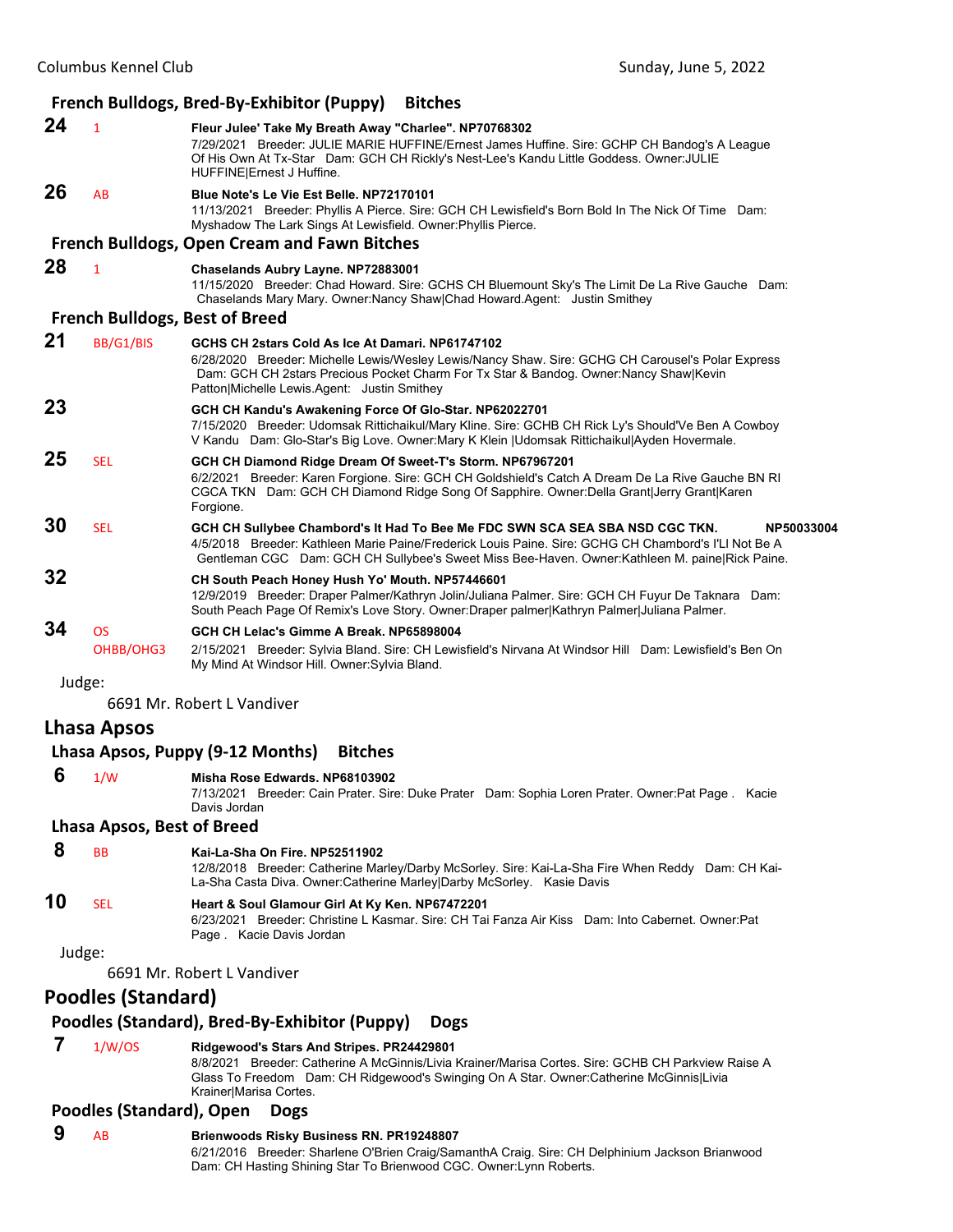# **Poodles (Standard), Bred‐By‐Exhibitor (Adult) Bitches**

 **6** AB **Illusions Therefore I Am. PR24063503** 4/30/2021 Breeder: Lavonne Santee/Janna Debey/Darlene Kelley. Sire: GCH CH Stargazer's Merlin Keeps Moving The Line Dam: GCH CH Stargazer Sorceress Of Legend. Owner:Robin Newbern|Janna DeBey. **Poodles (Standard), American Bred Bitches 8** 1/R **Caliko Rock 'N' Darkangel Shimmering Samite. PR21722203** 3/26/2019 Breeder: Lori Anne Darby. Sire: Richardson's Duke Of Lilac Dam: Desilu's Vivian Vance. Owner:Lori Darby|Jill Kaplan.Agent: Brittany Phelps **Poodles (Standard), Open Bitches 10** AB **Calikorock Darkangel G Force Of Avalon. PR21722202** 3/26/2019 Breeder: Lori Anne Darby. Sire: Richardson's Duke Of Lilac Dam: Desilu's Vivian Vance. Owner:Jill Kaplan|Jenna Wigglesworth.Agent: Brittany Phelps **12** 1/W/BB/BW **Kaylen's Song In My Heart. PR23586106** 1/4/2021 Breeder: Kay Peiser. Sire: GCHP CH Dacun Kaylens He's A Heartbreaker Dam: CH Smart Connection Final Fiction. Owner:Deborah Parisi|Jack Parisi. **14** <sup>2</sup> **Graybark's Alter Ego. PR23687801** 2/20/2021 Breeder: Kathleen Marie Kershner. Sire: GCH CH Graybark's Perfect Storm Dam: GCH CH Piccadilly's Fergalicious Make The Boys Go Loco. Owner:Alicia BLANKENSHIP |Kathleen Kershner . **Poodles (Standard), Best of Breed 16** SEL **GCHB CH Graybark's Amazing Grace. PR21624402** OHBB 3/13/2019 Breeder: Kathleen Marie Kershner. Sire: GCHP CH Jaset's Satisfaction Dam: CH Litilann's I'm Just Like You Only Prettier. Owner:Kathy Kershner. Judge: 6691 Mr. Robert L Vandiver **Shiba Inu Shiba Inu, Puppy (6‐9 Months) Dogs 5** 1/W/BW **Showboat The Ringmasters Secret Drew. NP71997301** 11/20/2021 Breeder: Deborah Howington/Gary Howington. Sire: Showboat Keeping Up With The Jones Dam: Akai Hana Mira. Owner:Deborah Howington. **Shiba Inu, Puppy (9‐12 Months) Dogs 7** <sup>1</sup> **Showboat God Of Thunder Thor. NP69865901** 8/13/2021 Breeder: Deborah Howington/Gary Howington. Sire: CH Odzi Kadzoku Dam: Kirey Kazoku Olesya Omake. Owner:Deborah Howington. **Shiba Inu, 12‐18 Months Dogs 9** 1/R **Soju Go Hidden Cascade. NP74493801** 4/3/2021 Breeder: Jin-Hwa Kim. Sire: Daisuke Go Noto Heiseian Dam: Keihime Go Haijima Mihorisou. Owner:Courtney Diwa. **Shiba Inu, Bred‐By‐Exhibitor (Adult) Dogs 11** <sup>1</sup> **Lee-Fen's Singular Sensation. NP51658601** 6/10/2018 Breeder: Cheryl Giffin. Sire: GCHP CH Lee-Fen's An Everlasting Love Dam: CH Lee-Fen's Hide And Seek. Owner:Cheryl Giffin. **Shiba Inu, Bred‐By‐Exhibitor (Puppy) Bitches 6** 1/W **Oak's Wynter Storm. NP70954301** 10/11/2021 Breeder: Patricia Gilliard. Sire: GCH CH Sunojo From Sea To Shining Zee Dam: CH Oak's Eternal Spring Of Boseiai. Owner:Patricia Gilliard.  **8** 2/R **Absolute Soul On Fire. NP72255102** 11/18/2021 Breeder: Corina Van Camp/Charles Tadros. Sire: GCH CH Sunojo From Sea To Shining Zee Dam: GCH CH Oaks Precious Jewel At Absolute CA BCAT ATT. Owner:Corina Van Camp. **Shiba Inu, Bred‐By‐Exhibitor (Adult) Bitches 10** <sup>1</sup> **Lee-Fen & Showboat's Flotus 45. NP65474101** 11/6/2020 Breeder: Cheryl Giffin/Kylie Soafer. Sire: Lee-Fen & Showboat's Bakuchiku Dam: CH Lee-Fen's I'm No April Fool. Owner:Cheryl Giffin. **Shiba Inu, Open Red/Red Sesame Bitches 12** AB **Akai Hana Akimi. RKF5776645** 11/21/2020 Breeder: Alena Tolmacheva. Sire: Haranishiki Go Nagomi No Izumisou Dam: Sunshine

Gouhime Fukaya Shunshuusou. Owner:JohnAlbert Brown.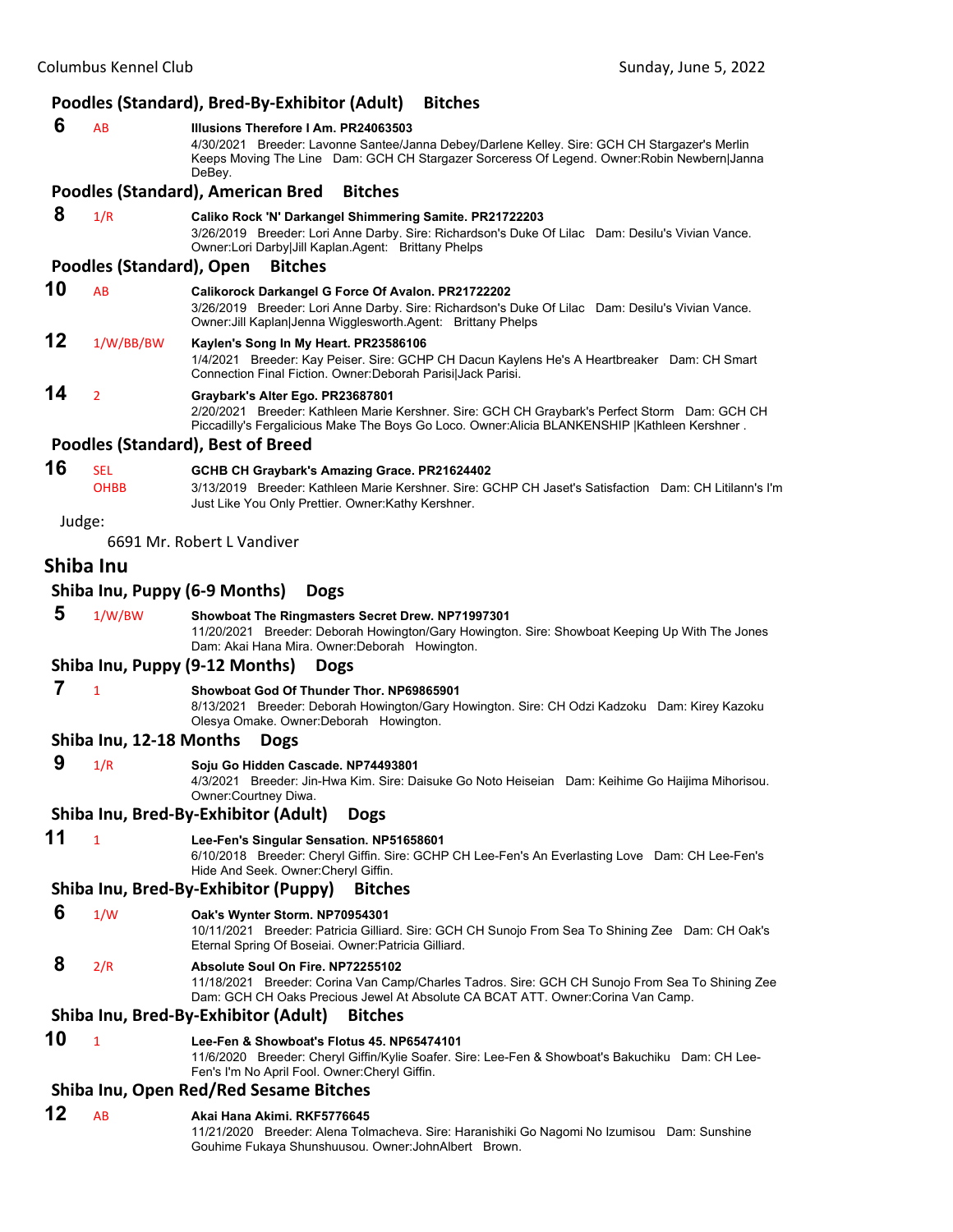Dam: GCHS CH

| 14 | $\mathbf{1}$                    | Sakura Go Hidden Cascade, NP74493701                                                                                                                                                                                                            |
|----|---------------------------------|-------------------------------------------------------------------------------------------------------------------------------------------------------------------------------------------------------------------------------------------------|
|    |                                 | 12/4/2020 Breeder: Jin-Hwa Kim, Sire: Zuishou Go Hidden Cascade Dam: Haruhime Go Hidden<br>Cascade. Owner: Courtney Diwa.                                                                                                                       |
|    |                                 | Shiba Inu, Open Black & Tan/AOAC Bitches                                                                                                                                                                                                        |
| 16 | $\overline{1}$                  | Daichan No Hime Go Hidden Cascade . 210004137ROK<br>12/9/2020 Breeder: Jin-Hwa Kim. Sire: Daisuke Go Noto Heiseian Dam: Hongsi Go Hidden Cascade.<br>Owner:Courtney Diwa.                                                                       |
|    | <b>Shiba Inu, Best of Breed</b> |                                                                                                                                                                                                                                                 |
| 15 | <b>OS</b>                       | CH Lee-Fen & Showboat's No Substitute For Victory. NP65477903                                                                                                                                                                                   |
|    | <b>OHBB</b>                     | 1/17/2021 Breeder: Cheryl Giffin/Deborah Howington. Sire: CH Lee-Fen's Dirty Rice Dam: CH Lee-Fen @<br>Showboats Miss Liberty. Owner: Cheryl Giffin   Deborah Howington.                                                                        |
| 18 | <b>SEL</b>                      | GCH CH Oaks Precious Jewel At Absolute CA BCAT ATT, NP40800101<br>8/3/2015 Breeder: Patricia Gilliard. Sire: CH Copperdots Designer Label @ The Oaks Dam: CH San Jo<br>Southern Breeze. Owner: Corina Van Camp.                                 |
| 20 |                                 | Showboat Mango. NP57479705<br>11/2/2019 Breeder: Deborah Howington/Shirley Shannon/Sandi M Smith. Sire: GCH CH Kirey Kazoku<br>Enday Dam: GCH CH Showboat Zeta Jones. Owner: Deborah Howington.                                                 |
| 22 | <b>BB</b>                       | GCH CH Lee-Fen's Korean Princess, NP70486902<br>5/23/2021 Breeder: Cheryl Giffin/Kylie Soafer. Sire: CH Evan Of Atlas Golden Dam: CH Lee-Fen's I'm No<br>April Fool. Owner:Cheryl Giffen Deborah Howington Kylie Soafer.Agent: Elizabeth Melzer |
|    | Judge:                          |                                                                                                                                                                                                                                                 |
|    |                                 | 6691 Mr. Robert L Vandiver                                                                                                                                                                                                                      |
|    | Tibetan Spaniels                |                                                                                                                                                                                                                                                 |
|    |                                 | Tibetan Spaniels, Bred-By-Exhibitor (Puppy)<br><b>Bitches</b>                                                                                                                                                                                   |
|    |                                 |                                                                                                                                                                                                                                                 |

 **6** 1/W **Oak's Trace Of Lace. NP68875904** 7/16/2021 Breeder: Patricia Gilliard. Sire: GCHS CH Oak's Chatty E-Z On The Pepper At D'Newt Dam: GCH CH Oak's Game Of Chance. Owner:Patricia Gilliard. **Tibetan Spaniels, Bred‐By‐Exhibitor (Adult) Bitches 8** <sup>2</sup> **Kindred's Secret Whimsy Of Sir Adams. NP56628205** 10/20/2019 Breeder: Ms. Melisa Ann Powell/Julia Powers/Julia Adams-Powers. Sire: CH Rico V. 't Snijders Hofke FDC DCAT CGC TKI ATT Dam: GCH CH Katari's Touch Of Whimsy. Owner:Melisa Powell|Julia Powers|Julia Adams|Sharon Adams. **10** <sup>3</sup> **Sir Adams Queen Of The Gods FDC DCAT CGC TKN. NP57727401** 12/21/2019 Breeder: Julia Adams-Powers/Sharon Adams. Sire: CH Rico V. 't Snijders Hofke FDC DCAT CGC TKI ATT Dam: CH Sir Adams Cher. Owner:Julia Powers|Julia Adams|Melisa Powell|Sharon Adams. **12** 1/R **Rosemont's Angel From Tara. NP60784001** 5/9/2020 Breeder: Marilyn Glover/Brenda Kidd. Sire: GCH CH Tuqute Oak's Mohave Dam: GCH CH Lebeck Melissa. Owner:Brenda A Kidd.

**Tibetan Spaniels, Best of Breed** 

| 14 |                        | GCHB CH Kindred's Secret Love Of Sir Adams CGC. NP56628204<br>10/20/2019 Breeder: Ms. Melisa Ann Powell/Julia Powers/Julia Adams-Powers, Sire: CH Rico V, 't<br>Snijders Hofke FDC DCAT CGC TKI ATT Dam: GCH CH Katari's Touch Of Whimsy. Owner: Julia<br>Powersljulia adams melisa powell sharon adams. |
|----|------------------------|----------------------------------------------------------------------------------------------------------------------------------------------------------------------------------------------------------------------------------------------------------------------------------------------------------|
| 16 | <b>BB</b><br>OHBB/OHG4 | GCH CH Oak's Phoenix Rising For Lantana. NP62301101<br>9/10/2020 Breeder: Patricia Gilliard. Sire: GCH CH Ambrier's Rokirk Santana Of The Oaks Dam: GCH<br>CH Ambrier's Down Memory Lane At The Oaks. Owner: Patricia Gilliard Gail Krall.                                                               |
| 18 | SFI.                   | GCH CH Kan Sing's Mahakali. NP65092603<br>2/7/2021 Breeder: Martha Feltenstein. Sire: GCHP CH Kan Sing's Ambrier's Manaslu V. Altnaharra Dam:<br>CH Kan Sing's Apatika's Shishapangma. Owner: Martha Feltenstein. Mike Pitts                                                                             |

#### Judge:

6691 Mr. Robert L Vandiver

# **Tibetan Terriers**

# **Tibetan Terriers, Bred‐By‐Exhibitor (Puppy) Bitches**

| 1/W/BB      | Snowshoe's Moonshot, NP71203701                                            |
|-------------|----------------------------------------------------------------------------|
| <b>OHBB</b> | 11/12/2021 Breeder: Joyce Killinger. Sire: CH Tripitaka Sexy Mother Pucker |
|             | Snowshoe's All Gussied Up CGC TKN. Owner: Joyce Killinger.                 |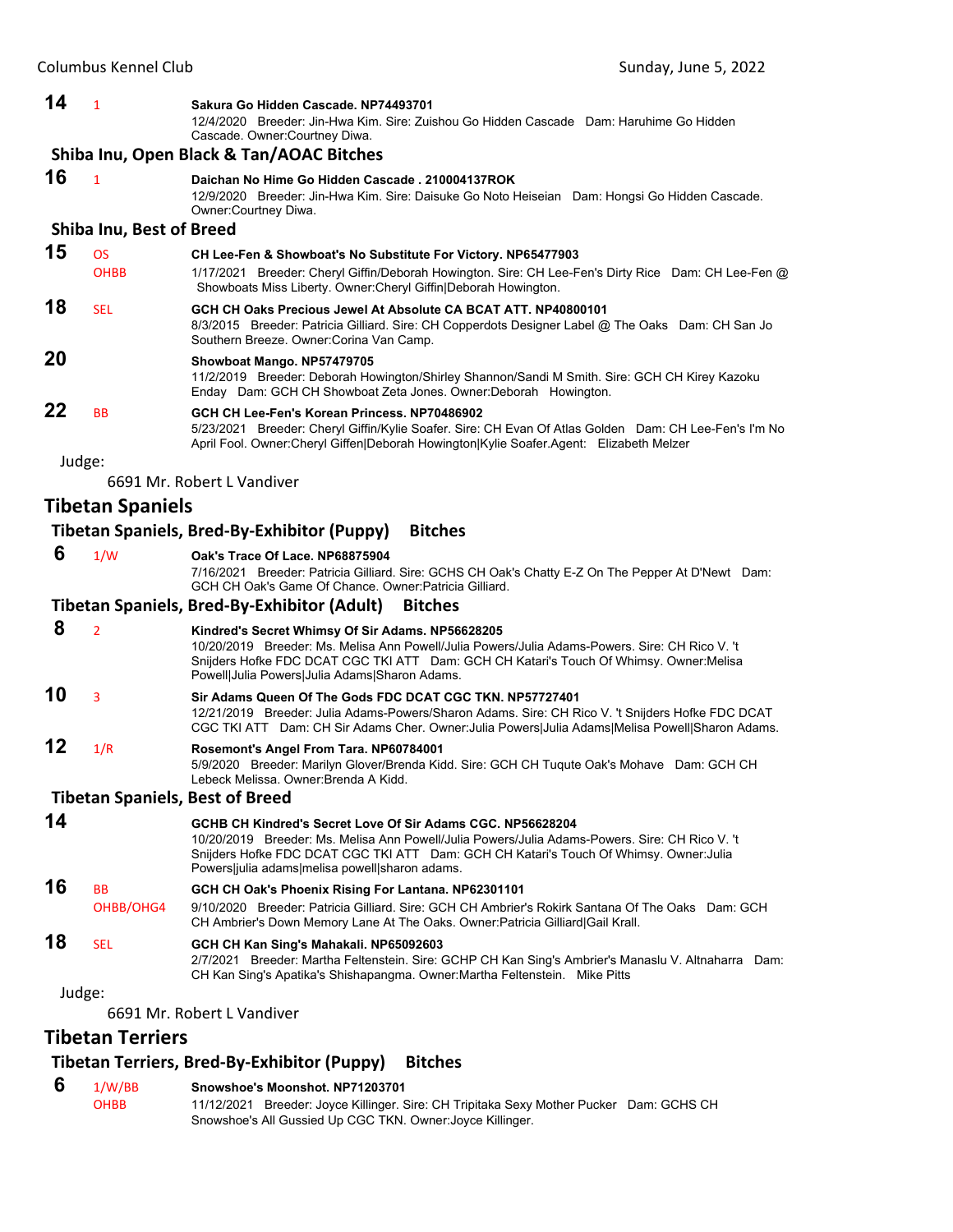6691 Mr. Robert L Vandiver

# **Xoloitzcuintli**

#### **Xoloitzcuintli, 12‐18 Months Dogs**

 **5** AB **Lazaro (Alonso/Tojo). NP71489702**

5/2/2021 Breeder: Silvia Tojo/Miguel Alonso. Sire: Cochiloco (Hernandez) Dam: GCH CH La Farsante (Hernandez). Owner:PAULA MARTINEZ.

#### **Xoloitzcuintli, Open Standard Dogs**

 **7** 1/W **Blanch-O's Lord Of The Rings. NP43577802** 7/1/2016 Breeder: Debbie Mullusky Caponetto/John Caponetto. Sire: CH Blanch-O's Above The Law Dam: Blanch-Os Hugs And Kisses. Owner:joy Wescott|Kacie Davis|Debbie Caponetta|John Caponetto. Kacie Davis Jordan

#### **Xoloitzcuintli, Best of Breed**

 **6** OS **Oro Bello Raquel. NP72335401** 3/8/2021 Breeder: Olesia Pustovarova. Sire: Corazon Amante Benito Dam: Gris Montenegro Idalis. Owner:Donna Slavin|Christine Abbott.Agent: Jennifer Bittner

# **9** BB/G3 **GCH CH Cobano (Avalos-Lara). NP63855201**

7/11/2020 Breeder: Hugo Avalos/Jonathan Lara. Sire: Mauistik (Avalos) Dam: Tuba (Avalos). Owner:Richard Yenchesky.Agent: Erika Lanasa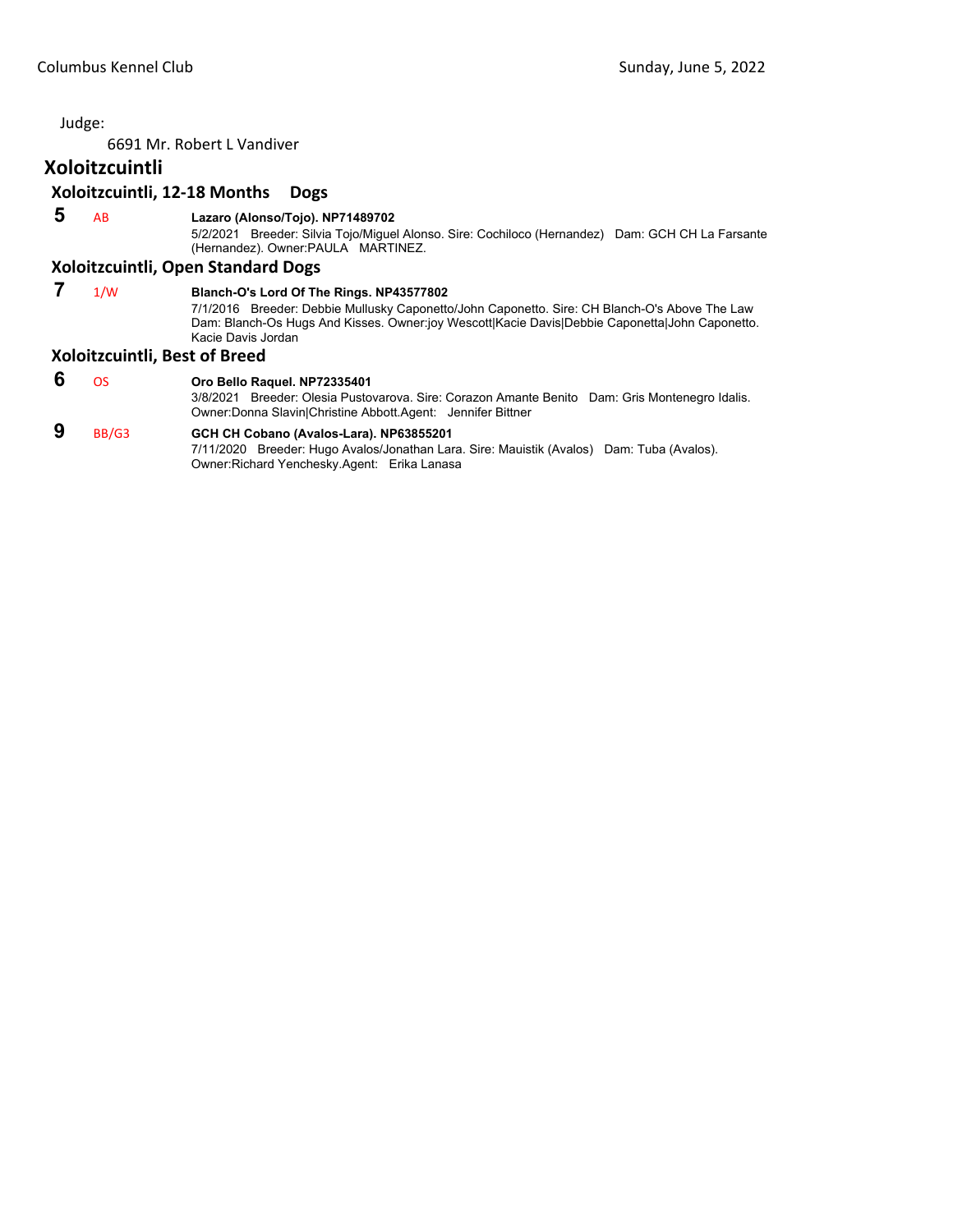<span id="page-57-0"></span>5140 James J Mitchell

# **Australian Cattle Dogs**

# **Australian Cattle Dogs, Puppy (6‐9 Months) Bitches**

 **6** 1/R **Clarjos Who Licked The Red Off Your Candy?. DN69274607**

11/27/2021 Breeder: MANDY LIESCH. Sire: GCH CH Tnt High Noon Hero CD BN HSAsc HSBc HIAsc HIDs HXAsMcM CGCA TKN Dam: Clarjos Twisted Golden Fiddle Rl. Owner:Donna W Simpson.

#### **Australian Cattle Dogs, Puppy (9‐12 Months) Bitches**

#### **8** AB **Timber Loblolly Blue. DN67921906**

6/27/2021 Breeder: Lisa Bowman. Sire: CH Clevers Keep Improved Dynamite For Timber Dam: Timber Take The Jewels. Owner:Lisa D Bowman.Agent: Laini Leal

#### **Australian Cattle Dogs, Bred‐By‐Exhibitor (Puppy) Bitches**

# **10** AB **Hiredhand Porch Swing Angel. DN68730901**

7/5/2021 Breeder: Connie P Hayes. Sire: CH Hiredhand Bring It On Dam: CH Hiredhand I'm All Ginger. Owner:Connie P Hayes.

#### **Australian Cattle Dogs, Bred‐By‐Exhibitor (Adult) Bitches**

**12** 1/W/BB **Timber Lil Kissi. DN57110001**

OHBB 12/3/2018 Breeder: Lisa Bowman. Sire: CH Timber Uss Sampson Dam: Timber Kiss This. Owner:Lisa D Bowman.

#### **Australian Cattle Dogs, Best of Breed**

# **5** AB **GCHB CH Kokopelli's N Kurpas' You're Bacon Me Crazy. DN62613501**

2/17/2020 Breeder: Ms. Heather Warn/Cheryl Kurpas/Leigh Ann Yandle-Perry/Kelli Watkins. Sire: GCHS CH Kokopelli N Kurpas' Hoot N Holler CGCA TKI Dam: GCHB CH Kokopelli N Kurpas Something Wicked This Way Comes DS CGC. Owner:KimGigi Griffith|Joyce Rowland|Heather Warn.

#### Judge:

5140 James J Mitchell

# **Australian Shepherds**

#### **Australian Shepherds, 12‐18 Months Dogs**

 **7** 1/W/OS **Bluenotes Flyin' High At Midnight. DN66957708**

4/5/2021 Breeder: Phyllis Pierce/Gregory Horn. Sire: CH Calais Carolina First In Flight Dam: Calais Carolina Walkin' After Midnight. Owner:Phyllis Pierce.

# **Australian Shepherds, Bred‐By‐Exhibitor (Adult) Dogs**

 **9** <sup>2</sup> **Canon's I'm Your Huckleberry CGCA TKA. DN51780505** 7/13/2017 Breeder: Larinda Wilken/Amy Burnette. Sire: Canon's A Moment At Hand RN DCAT TKA Dam: Coolmoor Canon Rise Above It CD RAE FDC CGC TKN. Owner:Larinda Wilken|Krystal Schuessler .

# **11** 1/R **Blue Note's Lone Ranger. DN62026201**

2/12/2020 Breeder: Gregory Allyn Horn. Sire: GCHS CH Antebellum's Sharp Shooter CGC TKN Dam: GCHB CH Blue Note's Siren Of The Sea. Owner:Gregory A Horn|Phyllis Pierce.

#### **Australian Shepherds, Puppy (6‐9 Months) Bitches**

 **6** <sup>1</sup> **Broken Arrow's Shiverme Timber. DN68728504**

9/19/2021 Breeder: Penny Allen/Michael Allen. Sire: Out West Honan Sly Kowboy DM DSA CGC TKI Dam: Nautch Girl Labakan Slovakia. Owner:Marleina Storey|Penny Allen.

#### **Australian Shepherds, Puppy (9‐12 Months) Bitches**

**12** AB **Antebellums Bayouland Lookin For Luv. DN68755302** 6/6/2021 Breeder: Douglas Gunter/Kathryn Gunter/Jayden Foster/Cherri Foster. Sire: GCHS CH Copperridges's Fire N Bayouland Dam: GCH CH Antebellum's Azalea Trail Maid. Owner:Douglas Gunter|Kathryn Gunter|Cherri Foster|Jayden Foster.

#### **Australian Shepherds, Bred‐By‐Exhibitor (Adult) Bitches**

**14** 1/W/BW **Blue Note's Sunshine In My Pocket. DN66733101**

OHBB 3/24/2021 Breeder: Gregory Allyn Horn/Phyllis Pierce. Sire: GCHB CH Sandollar's There Is No Substitute CGC Dam: GCHB CH Blue Note's Siren Of The Sea. Owner:Gregory A Horn|Phyllis Pierce.

#### **Australian Shepherds, Open Blue Merle Bitches**

# **16** 1/R **Blue Note's How High The Moon At Broken Halos. DN63018601**

3/13/2020 Breeder: Phyllis Pierce/Gregory Horn. Sire: Blue Note's Special Delivery Blues Dam: Calais Carolina Walkin' After Midnight. Owner:SUZANN FAUCI |CARMEN VAZQUEZ |PHYLLIS PIERCE .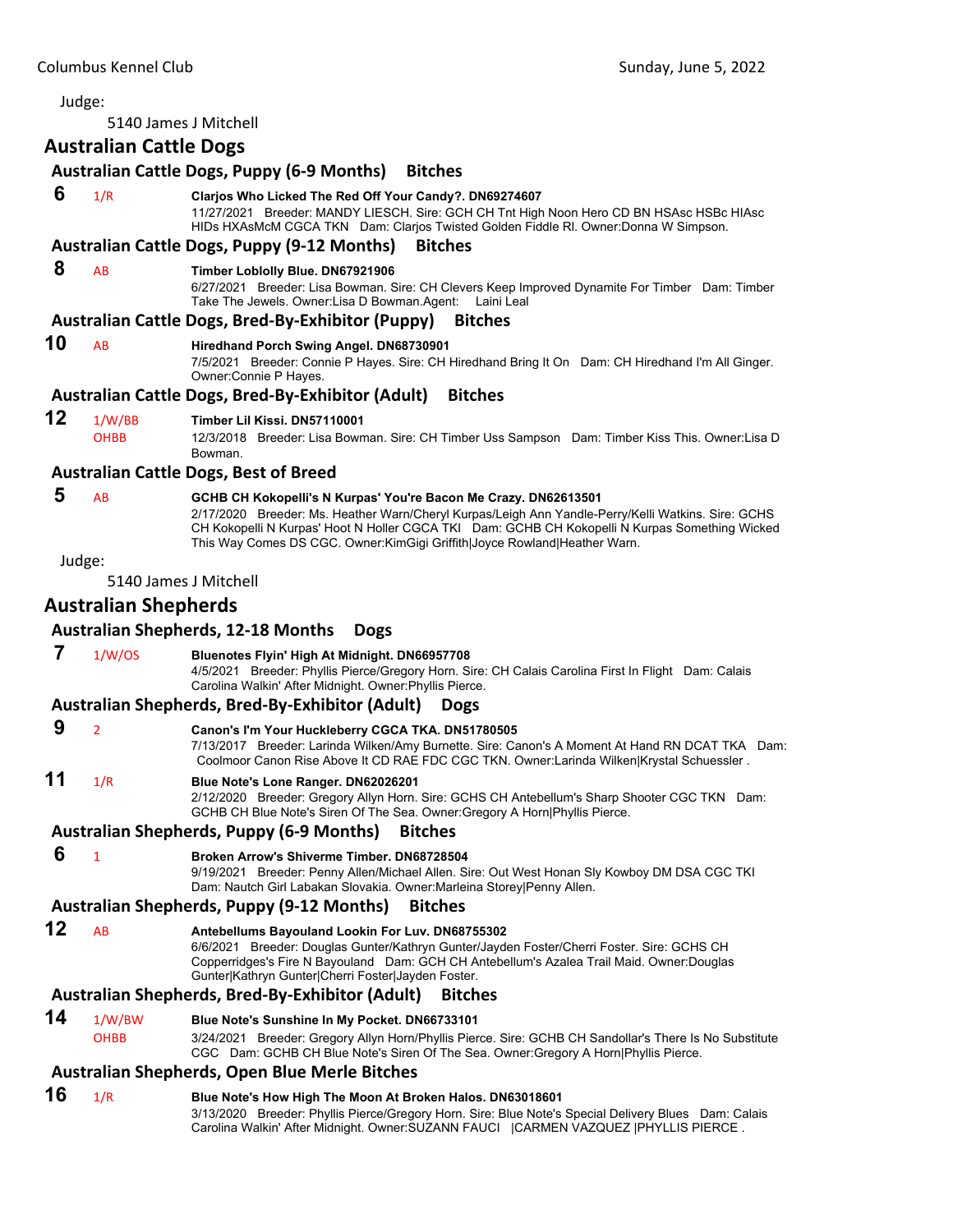#### **Australian Shepherds, Open Red Merle Bitches**

| 18 | Blue Note's Crown Royal. DN63999601                                                               |
|----|---------------------------------------------------------------------------------------------------|
|    | 8/19/2020 Breeder: Gregory Allyn Horn/Phyllis Pierce/Douglas Gunter/Kathryn Gunter. Sire: GCHS CH |
|    | Antebellum's Sharp Shooter CGC TKN Dam: GCHB CH Blue Note's Siren Of The Sea. Owner: Gregory A    |
|    | Horn.                                                                                             |

#### **Australian Shepherds, Best of Breed**

| 10        | <b>BB</b> | Hightide Trademark Ballad Of The Goddess CGC TKN VHMA. DN67734001<br>7/19/2021 Breeder: Vera Symonds/Tammy Warren/Jillayne Karras, Sire: GCH CH Brewedstone's<br>Designated Driver Dam: GCH CH Hightide Shadomoon Set Fire To The Stars RN CGCA. Owner: Paige<br>Novotasky Jillayne Karras Andy Parnell. |
|-----------|-----------|----------------------------------------------------------------------------------------------------------------------------------------------------------------------------------------------------------------------------------------------------------------------------------------------------------|
| <b>20</b> | AB        | CH Blue Note's Where Eagles Fly. DN56897104<br>1/12/2019 Breeder: Phyllis Pierce/Gregory Horn. Sire: CH Calais Carolina First In Flight Dam: Calais<br>Carolina Walkin' After Midnight. Owner: Phyllis Pierce.                                                                                           |
| Judge:    |           |                                                                                                                                                                                                                                                                                                          |

5140 James J Mitchell

# **Beauceron**

#### **Beauceron, Best of Breed**

# **5** BB **CH Quoiceneck Bleu De Montclea RN FDC BCAT ATT. DN54151401**

OHBB 9/24/2017 Breeder: Jean-Claude Rogge. Sire: Obi Wan Blue De Montclea Dam: Mara De Montclea. Owner:Linda Buffa.

Judge:

5140 James J Mitchell

# **Belgian Malinois**

### **Belgian Malinois, Open Dogs**

- **5** 1/W/BB/BW **Belcol Phoenix CA BCAT. DN61281305**
	- 2/11/2020 Breeder: Christine Klockenbrink. Sire: Tzaar Van Balderlo PT Dam: GCH CH Belcol Dixie Chic SWA SCM SEE SBE. Owner:Joy Daniels|Christine Klockenbrink .

#### **Belgian Malinois, Open Bitches**

# **10** 1/W/OS **Comprenez Vous Du Loups Du Soleil BCAT. DN62217501**

4/11/2020 Breeder: Michael Ellis/Jessica Knight. Sire: Dub Du Loups Du Soleil CGC Dam: Xuxu Du Loups Du Soleil. Owner:Samantha Mirtsopoulos.

Judge:

5140 James J Mitchell

#### **Belgian Tervuren**

#### **Belgian Tervuren, Best of Breed**

 **5** AB **GCHS CH Jagger Du Pays Des Sept Vallees TD CGC. DN42415001** 12/3/2014 Breeder: Sebastien Rutkowski. Sire: High Clearings Harley Dam: Doline Des Louves

D'Ymonville. Owner:Darlene and Janina Laurin|Janina Laurin.

Judge:

5140 James J Mitchell

# **Bergamasco Sheepdog**

#### **Bergamasco Sheepdog, Best of Breed**

# **6** BB **GCH CH Italina Di Valle Scrivia CGC TKN. DN56936801**

7/24/2018 Breeder: Luigi Cavalchini Guidobono. Sire: Tobia Dam: Ela Di Valle Scrivia. Owner:Don Kline|Kay Kline.Agent: Bekki Pina

Judge:

5140 James J Mitchell

# **Berger Picards**

#### **Berger Picards, Best of Breed**

#### **6** BB/G4 **GCHG CH Eclipse Boom Boom Pow. DN43140201**

7/7/2015 Breeder: Donna Beadle. Sire: GCHG CH Gotham De La Jassette Du Cap Del Mas Dam: CH Eclipse's Easy On The Eyes. Owner:Michael Beadle|Donna Beadle.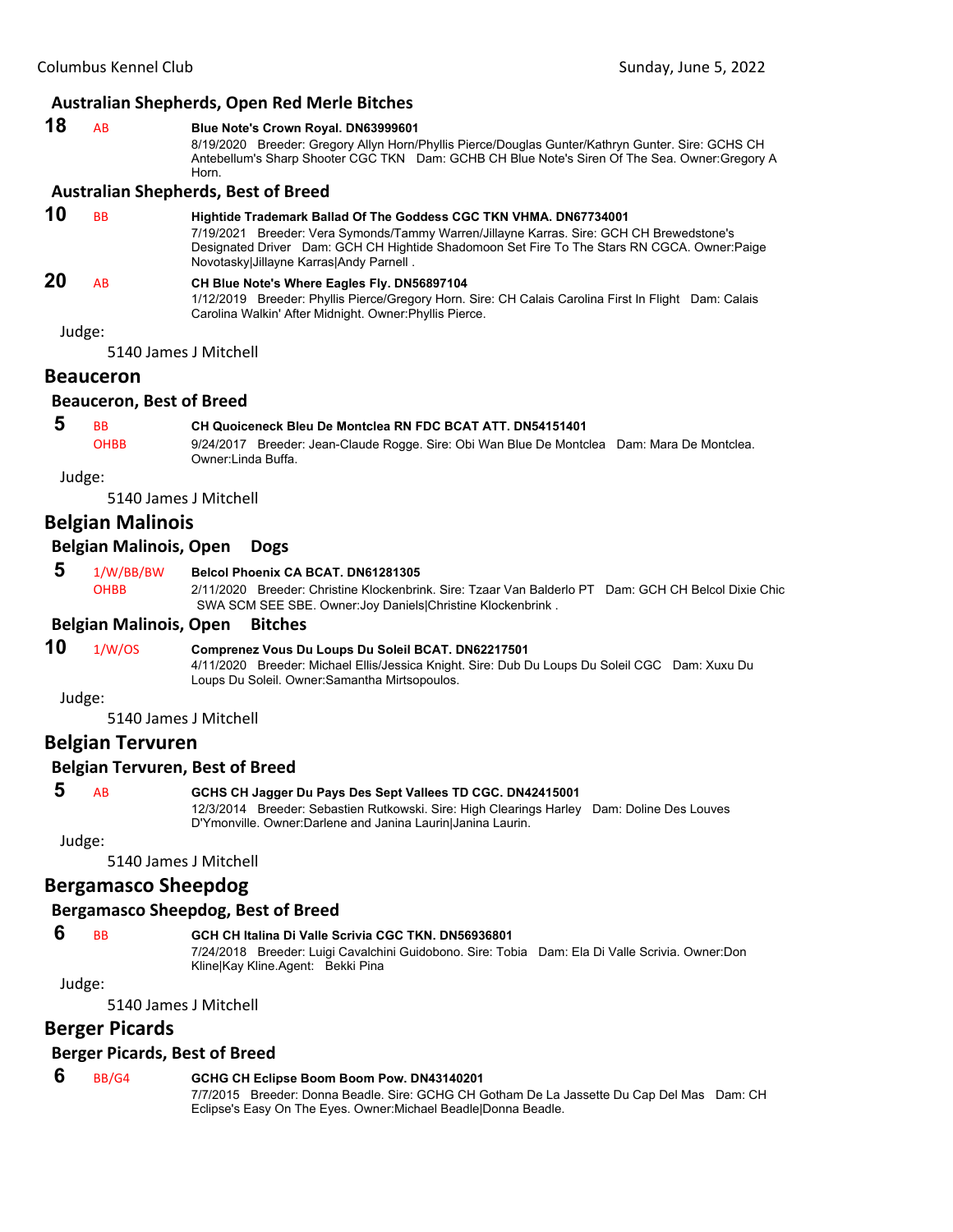16298 Mrs. Linda Hurlebaus

# **Border Collies**

#### **Border Collies, Puppy (6‐9 Months) Dogs 7** AB **Greifzu Unforgettable Endeavor At Omegamtn. DN70190703** 10/28/2021 Breeder: Carolyn Mackey. Sire: GCHP2 CH Majestic Elite Clever Endeavor PT Dam: Omegamtn Unforgetable OAP OJP FCAT CGC TKI. Owner:Gail Hollon. **Border Collies, 12‐18 Months Dogs 9** AB **Chf Starchaser. DN67111403** 4/11/2021 Breeder: Judy L Kinnie. Sire: Cf Wyatt Dam: Chf Avatar Flyin Solo RN CGC. Owner:Kayen Barrett. **11** 1/W/OS **O'my! Take Another Shot RI. DN67603401** 6/1/2021 Breeder: Katy Chadwick. Sire: Wescot's How Do You Like Me Now RE AX AXJ OF BCAT SCN Dam: GCH CH Harbormist Dare To Dream RN OA OAJ NF. Owner:Savanna Hicks|Katy Chadwick. **Border Collies, Novice Dogs 15** AB **O'my! Salt The Rim RN FDC CGCA CGCU TKN. DN64440804** 8/27/2020 Breeder: Katy Chadwick. Sire: CH Legacy's Sweetwater Blue CD BN RA PT OA NAJ OF BCAT DE DMX DDSE TKI Dam: CH Harbormist Amaretto Sunrise Crush RN BCAT ACT1 DSA CGCA CGCU. Owner:Tracy D Cann|Katy Chadwick. **Border Collies, Bred‐By‐Exhibitor (Puppy) Dogs 17** AB **Omegamtn's Rainy Days And Mondays. DN69260504** 10/21/2021 Breeder: Gail Hollon / . Sire: GCHS CH Omegamtn's Surprise Ending CA BCAT CGC Dam: Avatar Bayshore's Scarlet Fever. Owner:Gail Hollon. **19** AB **Solaras-Wochme Apache!. DN70095603** 12/4/2021 Breeder: Barbara Gay Fitzgerald / Vanessa K Evans / . Sire: CH Solaras-Callista Stalk Exchange PT Dam: Avatar-Bayshore Bibbidi-Bobbidi-Boo. Owner:Barbara Fitzgerald . **Border Collies, Bred‐By‐Exhibitor (Adult) Dogs 21** AB **Holther's Secret Weapon AX MXJ NF. DN47631201** 10/10/2016 Breeder: Holley H Grooms/Heather Brewer. Sire: CH Holther's Shake Down The Thunder Dam: CH Holther's Midnight Train MX MXJ. Owner:Tinna Brown|Holley Grooms. **Border Collies, 12‐18 Months Bitches 10** AB **Shorewind-Holther's Wild English Rose RATN DN TKA ATT. DN66150610** 3/9/2021 Breeder: Callie Bell/Holley Grooms. Sire: CH Trumagik Tartan Scott Dam: CH Holther's Wide Awake With Shorewind. Owner:Bailey Whited|Holley Grooms. **Border Collies, Bred‐By‐Exhibitor (Puppy) Bitches 12** AB **Solaras-Wochme Siouxsie Sioux. DN70095602** 12/4/2021 Breeder: Barbara Gay Fitzgerald/Vanessa K Evans. Sire: CH Solaras-Callista Stalk Exchange PT Dam: Avatar-Bayshore Bibbidi-Bobbidi-Boo. Owner:Barbara Fitzgerald. **Border Collies, Best of Breed 18** BB/G2 **GCHS CH O'my! Time To Shine BN RE FDC AX OAJ XF CA BCAT RATN DM DSX AJ CGCA CGCU TKP VHMA. DN52509201** OHBB/OHG2 10/24/2017 Breeder: Katy Chadwick-Werts. Sire: CH RACH Powerhouse Cash It All In UDX OM1 BN GN GO RM2 RAE3 HSAs AX AXJ OF XFP CA DS DJ CGCA Dam: CH Harbormist Amaretto Sunrise Crush RN BCAT ACT1 DSA CGCA CGCU. Owner:Cindy Taylor|Katy Chadwick-Werts. **20** AB **Omegamtn's Girls Just Wanna Have Fun BCAT. DN62149102** 4/29/2020 Breeder: Gail Hollon. Sire: CH Sporting Field Man On A Mission Dam: GCH CH Omegamtn's Girls Have Cooties CA BCAT. Owner:Gail Hollon. **25** AB **GCHS CH Omegamtn's Surprise Ending CA BCAT CGC. DN50665806** 7/27/2017 Breeder: Gail Hollon. Sire: CH Sportingfields And The Crowd Goes Wild CA Dam: GCH CH Omegamtn's Girls Have Cooties CA BCAT. Owner:Gail Hollon. Judge: 5140 James J Mitchell **Bouviers des Flandres**

# **Bouviers des Flandres, Bred‐By‐Exhibitor (Puppy) Bitches**

#### **6** AB **Obvious Sudden Chills. DN70735301**

10/14/2021 Breeder: Cindy Langley/Judith Abramsohn/Melodie Phillips-Sorensen/Shawn Clute. Sire: GCH CH Obvious Come Sail Away Dam: Cantar's Pacifica De La Salsa. Owner:JR Gabbert|C Langley|S Clute|M Phillips.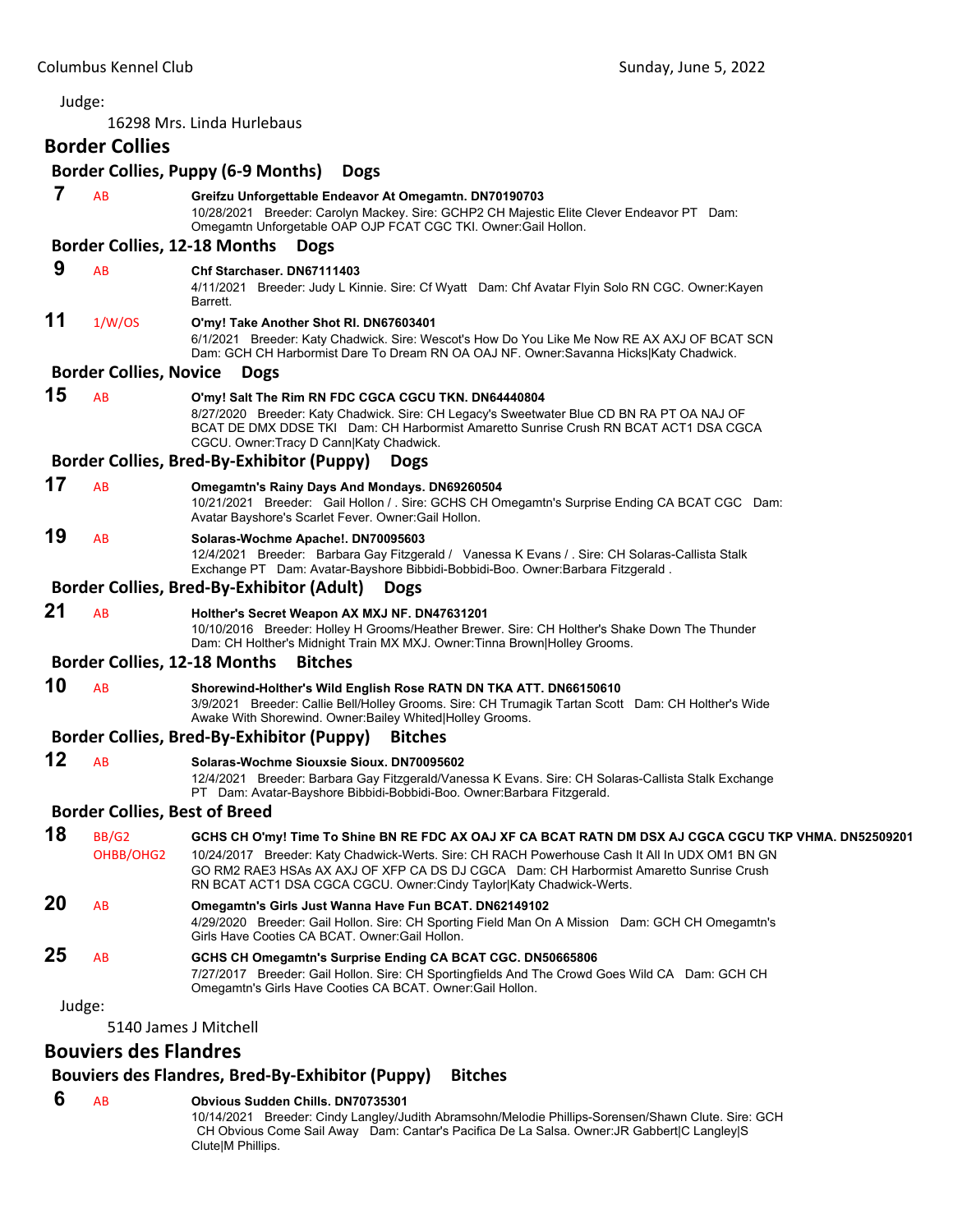# 16298 Mrs. Linda Hurlebaus **Briards Briards, Best of Breed 5** AB **GCHS CH Ne Orageux's Nudge Nudge Wink Wink. DN49098106** 3/24/2017 Breeder: Rebecca Weber. Sire: CH Sendero's Full Metal Jacket Dam: CH Ne Orageux's Just Can't Get Enough CGC. Owner:Merry Millner|Becca Weber.Agent: Joan Scott **10** AB **CH Sendero's Paranormal Activities CGC. DN60539401** 11/24/2019 Breeder: Merry Jeanne Millner/Joan Scott/Gretchen Conradt/Tim Conradt. Sire: Sendero's Gimme Back My Bullets Dam: GCHB CH Sendero's Jezebel's Daughter. Owner:Merry Millner|Joan Scott|Gretchen Conradt|Tim Conradt. Judge: 16298 Mrs. Linda Hurlebaus **Canaan Dogs Canaan Dogs, Best of Breed 5** BB **CH River Rock Karizma Xocial Distancing FCAT TKN. DN62474901** OHBB/OHG3 5/12/2020 Breeder: Christina Miller. Sire: GCH CH River Rock Unanimous Decision FCAT TKN Dam: GCH CH River Rock Lyceum Same Dream Bandersnatch RI CAA FCAT5 CGC TKN VSWB. Owner:Christina Miller. Judge: 5140 James J Mitchell **German Shepherd Dogs German Shepherd Dogs, Puppy (9‐12 Months) Dogs 5** 1/R **Allure's Maverick. DN68727702** 7/12/2021 Breeder: Michael Little. Sire: GCH CH Wolf Creek Levi Dam: CH Windfall's Mrs Peacock V Foxpond. Owner:Keith Grice . **German Shepherd Dogs, 12‐18 Months Dogs**

 **7** 1/W/BW **Kingdom's Lead Me To The Cross. DN67119903** 6/1/2021 Breeder: Cindy Becker/Michelle Jones. Sire: GCHP CH Gerans Solitary Man BCAT Dam: CH Kingdom's Touch Of Heaven BCAT. Owner:Michelle Jones|Cindy Becker|Heather Jones.

# **German Shepherd Dogs, Bred‐By‐Exhibitor (Adult) Dogs**

# **9** AB **Barick's Trouble Man. DN59119001**

9/2/2019 Breeder: Jessica Ball/Barbara Stamper. Sire: GCHB CH Cedar Knoll's Malcolm V Van Cleve Dam: GCH CH Barick's Shoot The Breeze CA. Owner:Jessica Ball|Barbara Stamper.

# **German Shepherd Dogs, Novice Bitches**

 **6** AB **Kingdom's Who You Say I Am. DN55271302**

9/20/2018 Breeder: Michelle Jones. Sire: CH Gerans Walkn On The Wild Side Dam: CH Kingdom's Hosanna In The Highest. Owner:Michelle Jones|Sheldon Jones.

# **German Shepherd Dogs, Bred‐By‐Exhibitor (Adult) Bitches**

# **8** AB **Barick's Midnight Star Of Ruby. DN59119003**

9/2/2019 Breeder: Jessica Ball/Barbara Stamper. Sire: GCHB CH Cedar Knoll's Malcolm V Van Cleve Dam: GCH CH Barick's Shoot The Breeze CA. Owner:Jessica Ball|Barbara Stamper.

# **German Shepherd Dogs, American Bred Bitches**

**10** AB **Kingdom's I Give You My Heart BCAT. DN54662007** 6/12/2018 Breeder: Gerald W Roach/Michelle Jones/Angela Roach/Alexa B Roach/Mikayla Staar. Sire: GCH CH Gerans Afleet Alex Dam: CH Gerans God Made Girls BCAT. Owner:Michelle Jones|Heather Jones.

# **German Shepherd Dogs, Best of Breed**

# **11** AB **GCHG CH Gem-N-I River Of Urloved CGC. DN50276601**

4/20/2017 Breeder: Mary Lee Jewell/Rick Waits/Barbara Stamper. Sire: GCH CH Breal-Jogra's Oakley V Selig-Haus Dam: Barick's Shake It Up In D.C Of Gem-N-I. Owner:Richard Waits.Agent: Lenny Brown

# **12** BB **CH Kingdom's He Is Risen CAA DCAT. DN60813702**

OHBB/OHG4 1/16/2020 Breeder: Michelle Jones/Gerald W Roach/Angela Roach/Alexa B Roach. Sire: CH Kimberlite's Key West Dam: CH Gerans God Made Girls BCAT. Owner:Michelle Jones|Marilyn Boretz|Hilary Boretz.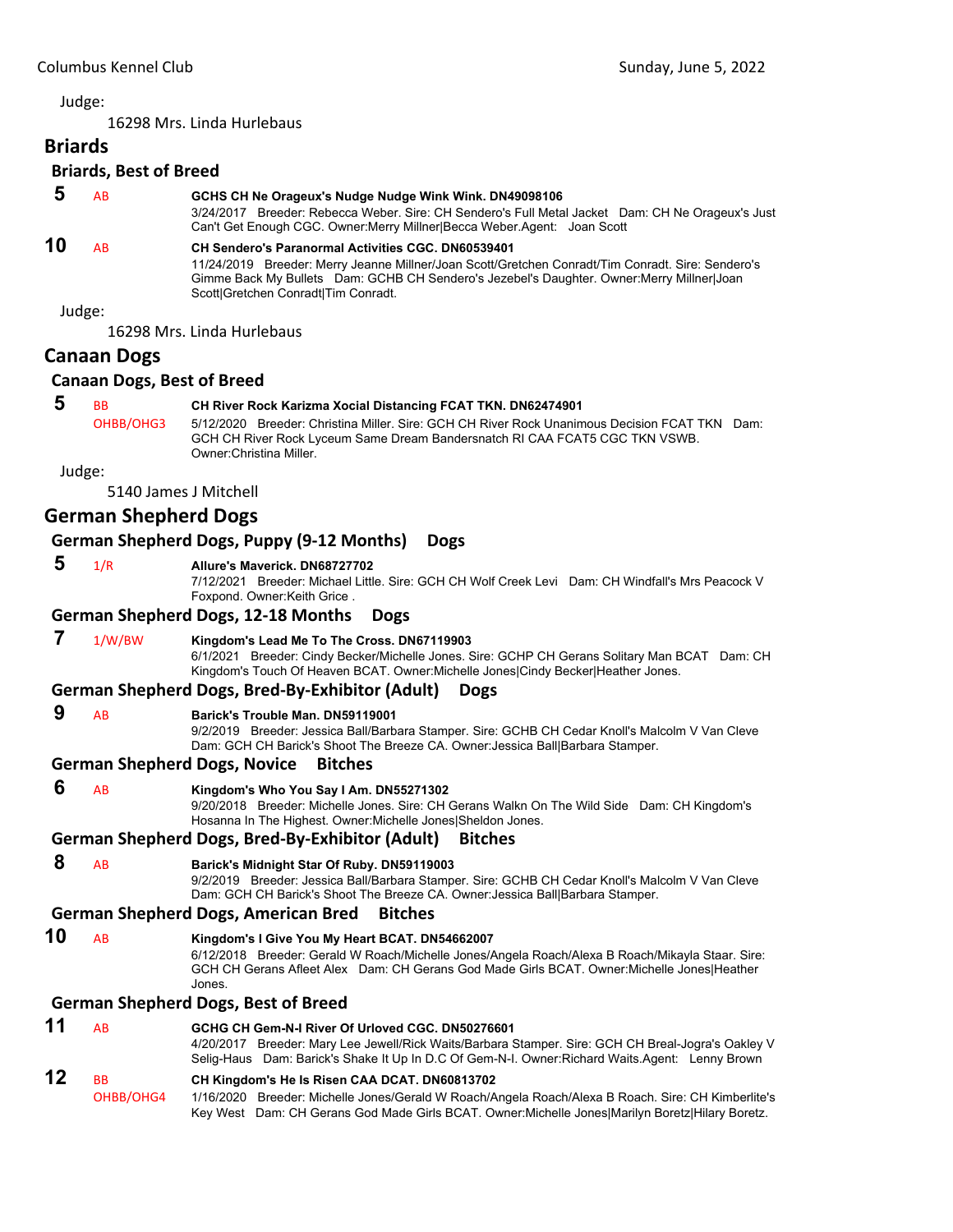Judge: 16298 Mrs. Linda Hurlebaus **Miniature American Shepherds Miniature American Shepherds, Puppy (6‐9 Months) Dogs 9** 1/W/OS **Fruition Farms Hephaestus Forged On The Farm. DN69361801** 10/26/2021 Breeder: Jeremy White/Chad Rhoden. Sire: GCH CH Wolf Pen And Fairway American Classic At Knee High NA NAJ Dam: CH Great Companions Lady Dressed In Red FDC. Owner:Robin Varvorines|Brittany Varvorines|Jeremy White.Agent: Chelsea Rowe **Miniature American Shepherds, Puppy (9‐12 Months) Dogs 11** 1/R **Ashland's Bow Chicka Wow Wow. DN69138501** 7/16/2021 Breeder: Ashley Badgett. Sire: GCH CH Ashland's Heartthrob Dam: Ashland's Been There Done That. Owner:Callie Bell.Agent: Arvind De Braganca **Miniature American Shepherds, American Bred Dogs 15** AB **Cornerstone's Mr. Moose On The Loose. DN63543206** 6/14/2020 Breeder: Jessica Pitts/Heather Mabrey. Sire: GCHG CH Tanasi's Red Rover Red Rover Dam: CH Flying M Luna Sol Montana CGCA. Owner:Jessica Pitts|Stephen Pitts.Agent: Arvind De Braganca **Miniature American Shepherds, Open Red Dogs 17** <sup>1</sup> **Peaceful Acres Down Home Remark. DN63630802** 6/25/2020 Breeder: Laurel Derousse. Sire: GCHB CH Peaceful Acres Remarkable Opportunity Dam: Peaceful Acres Lucy Of Arrow B. Owner:Tonya Glisson|James Glisson.Agent: Arvind De Braganca **Miniature American Shepherds, Puppy (9‐12 Months) Bitches 8** AB **Twoj's Lochlyn My Kinda Party. DN68537003** 7/20/2021 Breeder: Claire Joiner/Jackie Parisek. Sire: CH Twoj's Russian Roulette Dam: CH Twoj's When The Stars Go Blue. Owner:Kathy Wilkins. **Miniature American Shepherds, Open Blue Merle Bitches 10** AB **Brunskills Blue Pearl At Flying M. DN60343614** 12/5/2019 Breeder: Teri Brunskill. Sire: CH Away To Me Tippin The Stetson Dam: GCH CH Brunskills Steppin Out In Style. Owner:Heather Mabrey.Agent: Arvind De Braganca **Miniature American Shepherds, Best of Breed 12** BB/G3 **GCHS CH Dynasty's Ember's Living Legend. DN62671702** 5/16/2020 Breeder: Ms. Fran Withers. Sire: CH Twoj's Just An Opportunity Dam: GCHB CH Dynasty's Fire Starter CA BCAT CGC TKN. Owner:Arvind De Braganca|Kim Johnson|Fran Withers|Joyce De Braganca. Judge: 5140 James J Mitchell **Old English Sheepdogs Old English Sheepdogs, Best of Breed 6** AB **GCHB CH Peek-A-Boo's Tangled Up In Blue. DN46894404** 8/5/2016 Breeder: James Caplan/Grace Caplan. Sire: GCHG CH Bagatelle Rolling Moon Stone Dam: GCHS CH Peek-A-Boo's Onstar Cover Girl BN RN PT NJP NFP. Owner:Amy Lockner|Jim Caplan|Grace Caplan. Linda Bellin Pelletier Judge: 5140 James J Mitchell **Pembroke Welsh Corgis Pembroke Welsh Corgis, Puppy (6‐9 Months) Dogs 7** <sup>1</sup> **Bond Estate's Creekside Dogwood. DN70176901** 11/29/2021 Breeder: CONSTANCE BOND. Sire: GCHS CH Cajun Creek's Gallant Style Dam: CH Cajun Creek's In The Groove. Owner:Marie Wilkinson.

# **Pembroke Welsh Corgis, Bred‐By‐Exhibitor (Adult) Dogs**

 **9** <sup>2</sup> **Tifflyn One Last Nightcap PT CAA FCAT. DN58283501** 6/14/2019 Breeder: Lynda McKee. Sire: GCHB CH Kee Bear Westside Bachllyn's My Way Dam: Tifflyn Summer Nights BN RA NF CGC TKN. Owner:Lynda McKee.

# **11** 1/W **Drifan Emeishanquin Wayfaring Stranger. DN64172404**

8/28/2020 Breeder: Vicki Northway/Beatrice Quinio. Sire: Trehilyn Dont Hold Back Dam: GCHB CH Drifan Butterfly Kisses For Shamquin PT. Owner:Vicki Northway|Beatrice Quinio.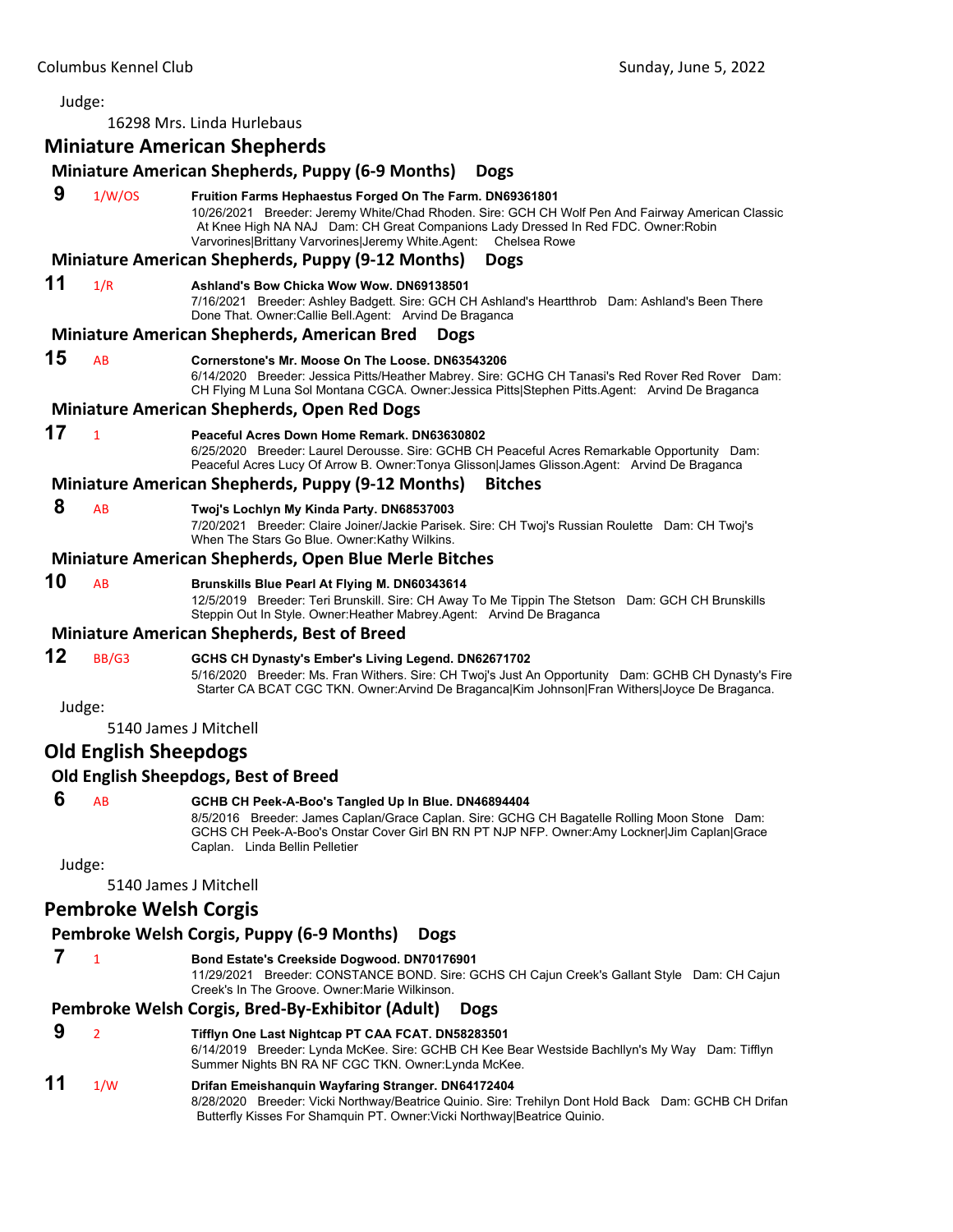|    | Pembroke Welsh Corgis, American Bred<br><b>Dogs</b> |                                                                                                                                                                                                                                                                                                    |  |  |
|----|-----------------------------------------------------|----------------------------------------------------------------------------------------------------------------------------------------------------------------------------------------------------------------------------------------------------------------------------------------------------|--|--|
| 15 | 1/R                                                 | Cajun Creek's Gambling Is His Game. DN60957904<br>11/18/2019 Breeder: Patricia R Panzarella/Junior McDaniel. Sire: GCHP CH Riverside Xtra Style Dam:<br>Tresaith Star Magnolia At Cajun Creek. Owner:Lee Ann Steinmetz Patricia Panzarella.                                                        |  |  |
|    |                                                     | Pembroke Welsh Corgis, Open<br><b>Dogs</b>                                                                                                                                                                                                                                                         |  |  |
| 17 | $\mathbf{1}$                                        | Oakwind's Chocolate Bunny. DN54768003<br>4/1/2018 Breeder: Carra Cole. Sire: CH Oakwind's Sabre And Spurs Dam: CH Keebear Oakwind<br>Circletop Makin Rounds. Owner: Heidi Cook Carra Cole.                                                                                                         |  |  |
| 19 | $\overline{2}$                                      | Stonehaven Creek's Noble Beginnings At Foxrun ATT. DN62551503<br>4/30/2020 Breeder: Thomas V. Campana/Patricia R Panzarella/Lorrie J Dobbs. Sire: GCHP CH Riverside<br>Xtra Style Dam: Stonehaven's Eye Of The Storm. Owner: Chris McElyea Charise McElyea.                                        |  |  |
| 21 | AB                                                  | Tresaith's Debonair Dash Of Class, DN66199803<br>3/16/2021 Breeder: Janet Richardson/William B Richardson Jr Sire: GCHB CH Triple H Bechanci Knight<br>To Remember Dam: CH Tresaith's Dash Of Charisma CA FCAT3 CGC TKN. Owner:E J Elliot and Alicia<br>Elliot Janet Richardson .Agent: Joan Scott |  |  |
|    |                                                     | Pembroke Welsh Corgis, Bred-By-Exhibitor (Adult)<br><b>Bitches</b>                                                                                                                                                                                                                                 |  |  |
| 6  | 2/R                                                 | Cook Arena Hocus Pocus, DN55987101<br>10/31/2018 Breeder: Heidi Cook, Sire: CH Absolute Game Of Shadows Dam: GCH CH Cook Arena<br>Giddyup Buttercup. Owner: Heidi Cook.                                                                                                                            |  |  |
| 8  | 1/W/BW/OS                                           | Lin-Kel The Longest Ride. DN65613002<br>2/12/2021 Breeder: Linda C Muglach. Sire: GCH CH Ramsgate's Off To The Races Dam: GCHB CH Lin-<br>Kel Nanteos Miranda. Owner: Linda Muglach.                                                                                                               |  |  |
|    |                                                     | Pembroke Welsh Corgis, Open<br><b>Bitches</b>                                                                                                                                                                                                                                                      |  |  |
| 10 | AB                                                  | Pinemeade Intoxicating. DN65158701<br>12/12/2020 Breeder: Terry A Hansen/Shannon Stone. Sire: Aberlee Over The Limit Dam: CH Pinemeade<br>Shaken Not Stirred. Owner: Marcia Ritchie Susan Magoss Agent: Joan Scott                                                                                 |  |  |
|    |                                                     | <b>Pembroke Welsh Corgis, Best of Breed</b>                                                                                                                                                                                                                                                        |  |  |
| 23 | <b>BB</b><br><b>OHBB</b>                            | GCH CH Lin-Kel Love On The Side Line, DN65613004<br>2/12/2021 Breeder: Linda C Muglach. Sire: GCH CH Ramsgate's Off To The Races Dam: GCHB CH Lin-<br>Kel Nanteos Miranda. Owner: Linda Muglach.                                                                                                   |  |  |
|    | Judge:                                              |                                                                                                                                                                                                                                                                                                    |  |  |
|    |                                                     | 16298 Mrs. Linda Hurlebaus                                                                                                                                                                                                                                                                         |  |  |
|    |                                                     | <b>Polish Lowland Sheepdogs</b>                                                                                                                                                                                                                                                                    |  |  |

# **Polish Lowland Sheepdogs, Best of Breed**

# **5** BB **GCHB CH Ignacy Dobrana Para. DN61064501**

10/12/2019 Breeder: Jacek Filipiak/Marta Filipiak. Sire: Wrotycz Z Gangu Diugich Dam: Pastuszek Z Polanki Awaria. Owner:Magdalena Hirata|Margaret Korzeniowska.Agent: Ashley Waters

Judge:

5140 James J Mitchell

# **Pulik**

#### **Pulik, Best of Breed**

# **5** BB/G1 **GCHS CH Cordmaker Punchinello. DN63435801**

10/22/2016 Breeder: Sue Huebner/Penny Kelly. Sire: GCHS CH Cordmaker Rumpus Bumpus Dam: Cordmaker Mellow Yellow. Owner:Ellen Charles|Stephanie Kaul|M Feltenstein|R Beinhauer|L Pitts|P Kelly.

#### Judge:

5140 James J Mitchell

# **Pyrenean Shepherds**

### **Pyrenean Shepherds, Best of Breed**

| ns        | CH Coolmoor Rare Mettle d'Amour Epique. DN64551101<br>8/18/2020 Breeder: Amy Burnette/Kimberlee J Rice. Sire: GCH CH Rare Mettle's Le Presage Dam: GCH<br>CH Chasser La Nuit De Coolmoor CGCA ATT. Owner:Amy Burnette. Kylie Soafer |
|-----------|-------------------------------------------------------------------------------------------------------------------------------------------------------------------------------------------------------------------------------------|
| <b>BB</b> | CH Pur-Plesur Down In Fraggle Rock De Coolmoor. DN44110902                                                                                                                                                                          |
|           | 6/5/2015 Breeder: Amy Burnette/John Miller/Sheree Miller/Tracy Bennett. Sire: GCHS CH Hourcadet De                                                                                                                                  |
|           | Terra-Blue BN Dam: CH Drole D'Oiseau Hirondelle. Owner:Amy Burnette.Agent: Elizabeth Melzer                                                                                                                                         |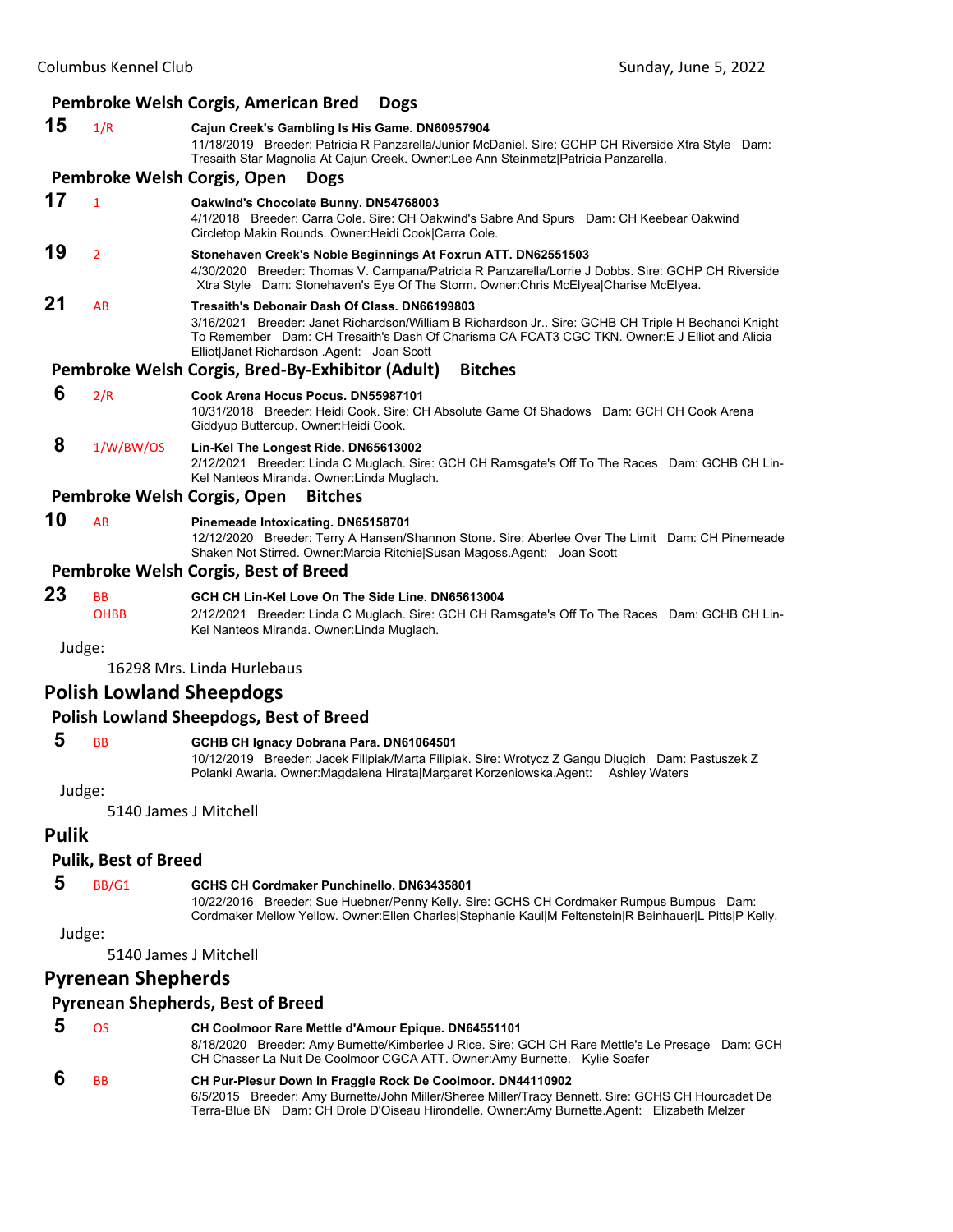5140 James J Mitchell

# **Shetland Sheepdogs**

|                        |                                   | <b>Shetland Sheepdogs, Puppy (9-12 Months)</b><br><b>Dogs</b>                                                                                                                                                                                                                                                              |  |  |  |
|------------------------|-----------------------------------|----------------------------------------------------------------------------------------------------------------------------------------------------------------------------------------------------------------------------------------------------------------------------------------------------------------------------|--|--|--|
| 5                      | $\mathbf{1}$                      | Lil Blessings Uncharted Waters. DN68400505<br>8/16/2021 Breeder: Linda Chilson/Donald Chilson. Sire: Shandy's Phantom Menace Dam: Grandgables<br>She's So Mystic. Owner: Diane Greene.                                                                                                                                     |  |  |  |
|                        |                                   | <b>Shetland Sheepdogs, Open Sable &amp; White Dogs</b>                                                                                                                                                                                                                                                                     |  |  |  |
| 9                      | AB                                | Winsong's One For The Road. DN57485301<br>4/1/2019 Breeder: Mr. M Alton Fleming/Ben Fleming. Sire: CH Chisterling Lochlyn Last Call Dam:<br>Winsong's All In Good Time. Owner: M Alton Fleming Ben Fleming.Agent: Kathy Wilkins                                                                                            |  |  |  |
| 11                     | 1/W/BB<br>OHBB/OHG1               | Starphire Life Of The Party At Vanguard CD CA CGC. DN57512803<br>3/4/2019 Breeder: Nancy E Ager/Linda Webb. Sire: CH Chisterling Lochlyn Last Call Dam: Dreamline<br>Starphire Dangerously Beautiful CGC. Owner: Nanette s Johnson   Pat Sells.                                                                            |  |  |  |
| 15                     | 2/R                               | Canami Dury Voe The Norseman. DN57772902<br>2/20/2019 Breeder: Judith C Kelsey/Amanda Inzinna. Sire: GCHS CH Laureate Invincible Dam: Dury Voe<br>Cream Parfait. Owner:Amanda Inzinna.Agent: Mitchell Fox                                                                                                                  |  |  |  |
|                        |                                   | <b>Shetland Sheepdogs, Best of Breed</b>                                                                                                                                                                                                                                                                                   |  |  |  |
| 17                     | <b>SEL</b>                        | GCH CH Sunriver Bi-Loved Memories. DN54118402<br>4/17/2018 Breeder: Pat Timpe-Rothenburger. Sire: GCH CH Apple Acres Stockholm Dam: CH Blue<br>Heavens Dressed In Spades. Owner: Kelly Riney   Fallyn Riney.                                                                                                               |  |  |  |
|                        | Judge:                            |                                                                                                                                                                                                                                                                                                                            |  |  |  |
|                        |                                   | 16298 Mrs. Linda Hurlebaus                                                                                                                                                                                                                                                                                                 |  |  |  |
|                        | <b>Dutch Shepherds</b>            |                                                                                                                                                                                                                                                                                                                            |  |  |  |
|                        | <b>Dutch Shepherds, Misc Open</b> | <b>Dogs</b>                                                                                                                                                                                                                                                                                                                |  |  |  |
| 11                     | 1/MBB/BIM                         | Shawshack Papa Whiskey November FDC BCAT CGCA TKI. DN62009608<br>2/20/2020 Breeder: STEPHANIE Shaw, Sire: Blitz Von Grof Box CGCA TKN Dam: Zaraza Von Grof Box<br>CGCA TKN. Owner: Megan Eckert Niell Stephanie Shaw.                                                                                                      |  |  |  |
| 15                     | $\overline{2}$                    | Premiere Academy Award De La Terre Des Flandres. DN66626301<br>8/21/2019 Breeder: Pauline Klein/Guillaume Klein, Sire: Numenor Westernesse De La Terre Des Flanders<br>Dam: Iberian Pleasure De La Terre Des Flanders. Owner: Carol Croop.                                                                                 |  |  |  |
|                        | <b>Junior Showmanship</b>         |                                                                                                                                                                                                                                                                                                                            |  |  |  |
|                        | Jr (Novice Junior)                |                                                                                                                                                                                                                                                                                                                            |  |  |  |
| 5                      | 1                                 | Jefferson's Winston Churchhill. DN68342207. Old English Sheepdogs<br>8/11/2021 Breeder: Jackie S Drumm, Sire: Prince Bear Butts Beau Rex Of Auburn Dam: Belle Gracie<br>Drumm. Owner:Alexa Jefferson.                                                                                                                      |  |  |  |
|                        | Jr (Novice Intermediate)          |                                                                                                                                                                                                                                                                                                                            |  |  |  |
| 6                      | AB                                | Rocky Creeks Johnny-Come-Lately. NP62093203. French Bulldogs<br>9/28/2020 Breeder: June Hatch. Sire: CH Rocky Creeks Lock Stock And Barrel Dam: De Lacreme You<br>Can Do Magic. Owner:Blaine Crowder Maria Devier.                                                                                                         |  |  |  |
| Jr (Novice Senior)     |                                   |                                                                                                                                                                                                                                                                                                                            |  |  |  |
| 7                      | 1                                 | CH Clowie Janoel BCAT. NP56740701. French Bulldogs<br>1/29/2019 Breeder: LEONA SOSNOVA. Sire: Nino Ferrer Des Cimes De Mesz' Amours Dam: Rosi<br>Rosette Janoel, Owner: McKenzi Doss,                                                                                                                                      |  |  |  |
|                        | Jr (Open Junior)                  |                                                                                                                                                                                                                                                                                                                            |  |  |  |
| 8                      | 1/RBJ                             | Luxury Golden Castle Ruffian. SS27670501. Retrievers (Golden)<br>2/22/2021 Breeder: Simey Flores. Sire: Gaston De Himmelstein Dam: Panam Lat Uncac Vesim Luxury<br>Golden Castle Crown. Owner: Micheline Laberge   Trinity Lonsdale.                                                                                       |  |  |  |
| Jr (Open Intermediate) |                                   |                                                                                                                                                                                                                                                                                                                            |  |  |  |
| 9                      | 1/BJ                              | GCH CH Sunriver Bi-Loved Memories. DN54118402. Shetland Sheepdogs<br>4/17/2018 Breeder: Pat Timpe-Rothenburger. Sire: GCH CH Apple Acres Stockholm Dam: CH Blue<br>Heavens Dressed In Spades. Owner: Kelly Riney   Fallyn Riney.                                                                                           |  |  |  |
| 10                     | $\overline{2}$                    | GCHB CH Kindred's Secret Love Of Sir Adams CGC. NP56628204. Tibetan Spaniels<br>10/20/2019 Breeder: Ms. Melisa Ann Powell/Julia Powers/Julia Adams-Powers. Sire: CH Rico V. 't Snijders<br>Hofke FDC DCAT CGC TKI ATT Dam: GCH CH Katari's Touch Of Whimsy. Owner: Julia Powers julia<br>adams melisa powell sharon adams. |  |  |  |